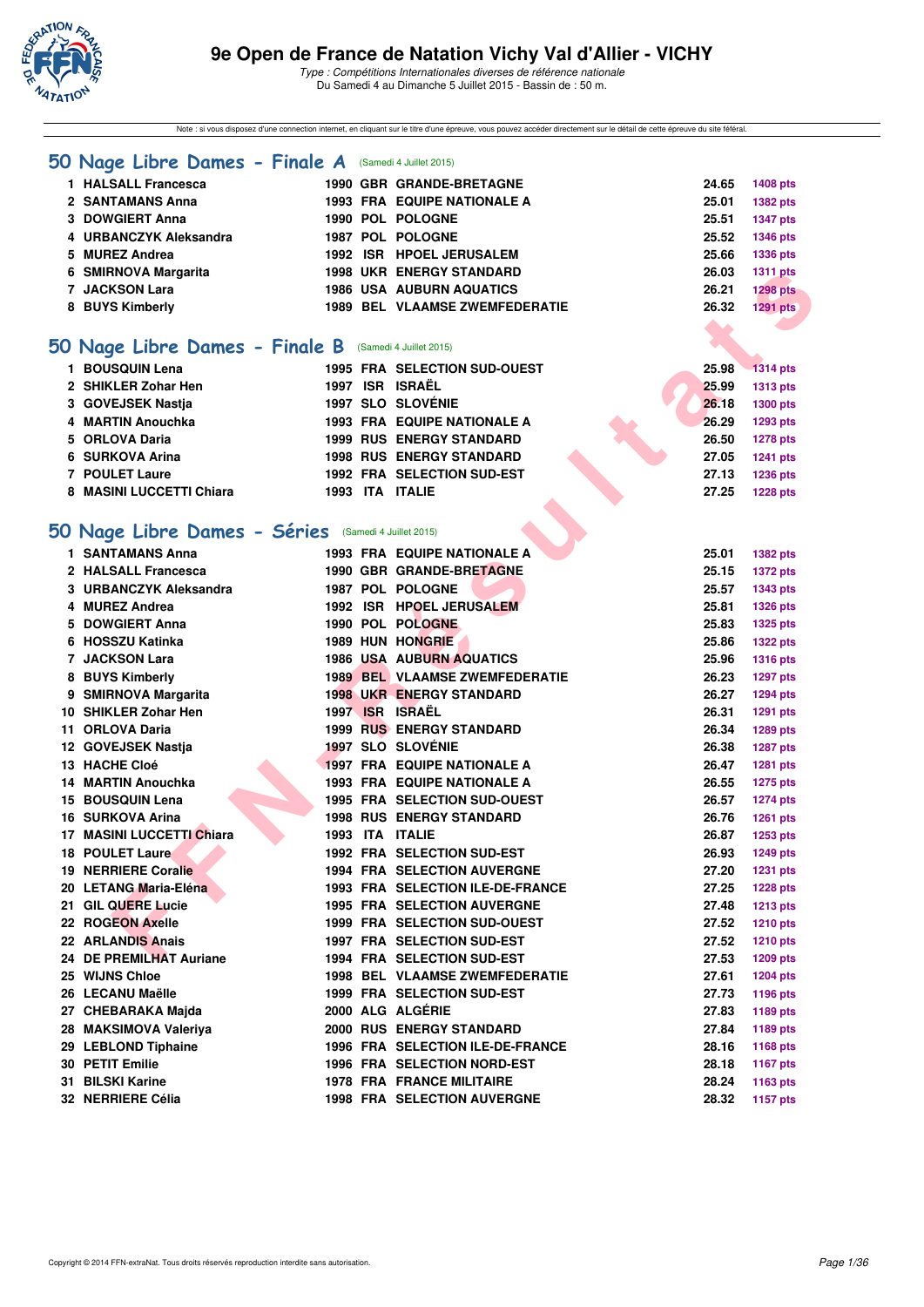

#### **50 Nage Libre Dames - Séries (suite)**

| 100 Nage Libre Dames - Finale A (Dimanche 5 Juillet 2015) |               |                                     |             |                |
|-----------------------------------------------------------|---------------|-------------------------------------|-------------|----------------|
| <b>41 ETIENNE Lucie</b>                                   |               | 2001 FRA FRANCE HANDISPORT          | 32.71<br>A. | <b>890 pts</b> |
| 40 PIERRE Emeline                                         |               | <b>1999 FRA FRANCE HANDISPORT</b>   | 32.17       | 921 pts        |
| 39 NOUCHET Alexandra                                      |               | 1998 FRA FRANCE HANDISPORT          | 31.72       | 947 pts        |
| 38 DOWNIE Katherine                                       | 1996 AUS WCCA |                                     | 30.59       | 1015 pts       |
| 37 LE DREAU Audrey                                        |               | <b>1986 FRA FRANCE MILITAIRE</b>    | 28.80       | 1126 pts       |
| 36 KUDROVA Ekaterina                                      |               | 2001 RUS ENERGY STANDARD            | 28.76       | 1129 pts       |
| 35 LACAVALERIE Tiphaine                                   |               | 2000 FRA SELECTION SUD-OUEST        | 28.53       | 1144 pts       |
| 34 DEL'HOMME Laurine                                      |               | 1997 FRA SELECTION ILE-DE-FRANCE    | 28.50       | 1146 pts       |
| 33 DRHOUIN Emma                                           |               | <b>1999 FRA SELECTION SUD-OUEST</b> | 28.47       | 1148 pts       |

### **[100 Nage Libre Dames - Finale A](http://www.ffnatation.fr/webffn/resultats.php?idact=nat&go=epr&idcpt=32627&idepr=2)** (Dimanche 5 Juillet 2015)

| 33 NOUCHET AIGACHUIG                                            |  | 1990 FRA FRANCE HANDISFORI         |             |                                                     |                   | ອ+າ µເວ        |
|-----------------------------------------------------------------|--|------------------------------------|-------------|-----------------------------------------------------|-------------------|----------------|
| <b>40 PIERRE Emeline</b>                                        |  | <b>1999 FRA FRANCE HANDISPORT</b>  |             | 32.17                                               |                   | <b>921 pts</b> |
| <b>41 ETIENNE Lucie</b>                                         |  | 2001 FRA FRANCE HANDISPORT         |             | 32.71                                               |                   | <b>890 pts</b> |
|                                                                 |  |                                    |             |                                                     |                   |                |
| 00 Nage Libre Dames - Finale A (Dimanche 5 Juillet 2015)        |  |                                    |             |                                                     |                   |                |
| 1 PELLEGRINI Federica                                           |  | 1988 ITA ITALIE                    |             | 54.37                                               | $\sqrt{1371}$ pts |                |
| 2 BONNET Charlotte                                              |  | <b>1995 FRA EQUIPE NATIONALE A</b> |             | 50 m: 26.86 (26.86) 100 m: 54.37 (27.51)<br>54.72   | <b>1359 pts</b>   |                |
|                                                                 |  |                                    |             | 50 m : 26.68 (26.68) 100 m : 54.72 (28.04)          |                   |                |
| 3 HOSSZU Katinka                                                |  | <b>1989 HUN HONGRIE</b>            |             | 55.26                                               | <b>1341 pts</b>   |                |
|                                                                 |  |                                    |             | 50 m: 27.12 (27.12) 100 m: 55.26 (28.14)            |                   |                |
| 4 MUREZ Andrea                                                  |  | 1992 ISR HPOEL JERUSALEM           |             | 55.58<br>50 m: 26.85 (26.85) 100 m: 55.58 (28.73)   | 1330 pts          |                |
| 5 HACHE Cloé                                                    |  | 1997 FRA EQUIPE NATIONALE A        |             | 55.81                                               | <b>1322 pts</b>   |                |
|                                                                 |  |                                    |             | 50 m: 26.91 (26.91) 100 m: 55.81 (28.90)            |                   |                |
| 6 WATTEL Marie                                                  |  | <b>1997 FRA EQUIPE NATIONALE A</b> |             | 56.92<br>50 m: 27.57 (27.57) 100 m: 56.92 (29.35)   | 1285 pts          |                |
| 7 SANTAMANS Anna                                                |  | 1993 FRA EQUIPE NATIONALE A        |             | 1:05.83                                             | $1005$ pts        |                |
|                                                                 |  |                                    |             | 50 m: 24.76 (24.76) 100 m: 1:05.83 (41.07)          |                   |                |
| --- ROMANO Megan                                                |  | <b>1991 USA ETATS-UNIS</b>         |             | <b>DNS Nd</b>                                       |                   |                |
| <b>00 Nage Libre Dames - Finale B</b> (Dimanche 5 Juillet 2015) |  |                                    |             |                                                     |                   |                |
|                                                                 |  |                                    |             |                                                     |                   |                |
| 1 GOVEJSEK Nastja                                               |  | 1997 SLO SLOVÉNIE                  |             | 56.58<br>50 m: 27.18 (27.18) 100 m: 56.58 (29.40)   | 1296 pts          |                |
| 2 DOWGIERT Anna                                                 |  | 1990 POL POLOGNE                   |             | 56.61                                               | 1295 pts          |                |
|                                                                 |  |                                    |             | 50 m: 27.56 (27.56) 100 m: 56.61 (29.05)            |                   |                |
| 3 MASINI LUCCETTI Chiara                                        |  | 1993 ITA ITALIE                    |             | 56.85                                               | <b>1287 pts</b>   |                |
| 4 SHIKLER Zohar Hen                                             |  | 1997 ISR ISRAËL                    |             | 50 m: 27.75 (27.75) 100 m: 56.85 (29.10)<br>56.95   | <b>1284 pts</b>   |                |
|                                                                 |  |                                    |             | 50 m: 27.44 (27.44) 100 m: 56.95 (29.51)            |                   |                |
| 5 BOUSQUIN Lena                                                 |  | 1995 FRA SELECTION SUD-OUEST       |             | 57.59                                               | <b>1263 pts</b>   |                |
|                                                                 |  |                                    |             | 50 m: 28.25 (28.25) 100 m: 57.59 (29.34)            |                   |                |
| 6 SMIRNOVA Margarita                                            |  | <b>1998 UKR ENERGY STANDARD</b>    |             | 57.67<br>50 m : 28.01 (28.01) 100 m : 57.67 (29.66) | <b>1260 pts</b>   |                |
| 7 MARTIN Anouchka                                               |  | <b>1993 FRA EQUIPE NATIONALE A</b> |             | 58.02                                               | <b>1249 pts</b>   |                |
|                                                                 |  |                                    |             | 50 m: 28.11 (28.11) 100 m: 58.02 (29.91)            |                   |                |
| 8 ORLOVA Daria                                                  |  | <b>1999 RUS ENERGY STANDARD</b>    |             | 58.22                                               | <b>1242 pts</b>   |                |
|                                                                 |  |                                    |             | 50 m: 27.96 (27.96) 100 m: 58.22 (30.26)            |                   |                |
| 00 Nage Libre Dames - Séries (Dimanche 5 Juillet 2015)          |  |                                    |             |                                                     |                   |                |
| 1 HOSSZU Katinka                                                |  | <b>1989 HUN HONGRIE</b>            |             | 54.84                                               | <b>1355 pts</b>   |                |
|                                                                 |  |                                    |             | 50 m: 26.97 (26.97) 100 m: 54.84 (27.87)            |                   |                |
| 2 PELLEGRINI Federica                                           |  | 1988 ITA ITALIE                    |             | 54.92                                               | <b>1352 pts</b>   |                |
| 3 SANTAMANS Anna                                                |  | <b>1993 FRA EQUIPE NATIONALE A</b> | 50 m: 26.98 | $(26.98)$ 100 m : 54.92 $(27.94)$<br>55.18          | <b>1344 pts</b>   |                |
|                                                                 |  |                                    |             | 50 m : 26.40 (26.40) 100 m : 55.18 (28.78)          |                   |                |
| 4 BONNET Charlotte                                              |  | <b>1995 FRA EQUIPE NATIONALE A</b> |             | 55.19                                               | <b>1343 pts</b>   |                |
| <b>E. MUDEZ Andrea</b>                                          |  | 1000 ICD UDOEL IEDUCALEM           |             | 50 m: 27.04 (27.04) 100 m: 55.19 (28.15)<br>EE 07   | $-4.04.7 + 4.4$   |                |
|                                                                 |  |                                    |             |                                                     |                   |                |

### [100 Nage Libre Dames - Finale B](http://www.ffnatation.fr/webffn/resultats.php?idact=nat&go=epr&idcpt=32627&idepr=2) (Dimanche 5 Juillet 2015)

| 1 GOVEJSEK Nastia        |      |            | 1997 SLO SLOVENIE               |        |             | 56.58                                              | 1296 pts               |  |
|--------------------------|------|------------|---------------------------------|--------|-------------|----------------------------------------------------|------------------------|--|
|                          |      |            |                                 |        | 50 m: 27.18 | $(27.18)$ 100 m :                                  | 56.58 (29.             |  |
| 2 DOWGIERT Anna          |      |            | 1990 POL POLOGNE                |        |             | 56.61                                              | 1295 pts               |  |
|                          |      |            |                                 |        |             | 50 m: 27.56 (27.56) 100 m:                         | 56.61 (29.             |  |
| 3 MASINI LUCCETTI Chiara | 1993 | <b>ITA</b> | <b>ITALIE</b>                   |        |             | 56.85                                              | 1287 pts               |  |
|                          |      |            |                                 |        |             | $50 m$ : 27.75 (27.75) $100 m$ :                   | 56.85 (29.             |  |
| 4 SHIKLER Zohar Hen      | 1997 | <b>ISR</b> | <b>ISRAEL</b>                   |        |             | 56.95                                              | 1284 pts               |  |
|                          |      |            |                                 |        | 50 m: 27.44 | $(27.44)$ 100 m :                                  | 56.95 (29.             |  |
| 5 BOUSQUIN Lena          |      |            | 1995 FRA SELECTION SUD-OUEST    |        |             | 57.59                                              | 1263 pts               |  |
| 6 SMIRNOVA Margarita     |      |            | <b>1998 UKR ENERGY STANDARD</b> | 50 m : | 28.25       | $(28.25)$ 100 m :<br>57.67                         | 57.59 (29.             |  |
|                          |      |            |                                 |        | 50 m: 28.01 | $(28.01)$ 100 m :                                  | 1260 pts<br>57.67 (29. |  |
| 7 MARTIN Anouchka        |      |            | 1993 FRA EQUIPE NATIONALE A     |        |             | 58.02                                              | 1249 pts               |  |
|                          |      |            |                                 |        | 50 m: 28.11 | $(28.11)$ 100 m :                                  | 58.02 (29.             |  |
| 8 ORLOVA Daria           |      |            | <b>1999 RUS ENERGY STANDARD</b> |        |             | 58.22                                              | <b>1242 pts</b>        |  |
|                          |      |            |                                 |        |             | $F0 \, m + 2700 \, (2700 + 100 \, m + 5000 - 100)$ |                        |  |

# **[100 Nage Libre Dames - Séries](http://www.ffnatation.fr/webffn/resultats.php?idact=nat&go=epr&idcpt=32627&idepr=2)** (Dimanche 5 Juillet 2015)

| 1 HOSSZU Katinka      |  | <b>1989 HUN HONGRIE</b>            |              | 54.84                                       | 1355 pts                      |  |
|-----------------------|--|------------------------------------|--------------|---------------------------------------------|-------------------------------|--|
| 2 PELLEGRINI Federica |  | 1988 ITA ITALIE                    |              | 50 m : 26.97 (26.97) 100 m :<br>54.92       | 54.84 (27.<br>1352 pts        |  |
|                       |  |                                    | 50 m : 26.98 | $(26.98)$ 100 m :                           | 54.92 (27.                    |  |
| 3 SANTAMANS Anna      |  | <b>1993 FRA EQUIPE NATIONALE A</b> |              | 55.18                                       | <b>1344 pts</b>               |  |
| 4 BONNET Charlotte    |  | <b>1995 FRA EQUIPE NATIONALE A</b> |              | $50 m$ : $26.40$ $(26.40) 100 m$ :<br>55.19 | 55.18 (28.<br>1343 pts        |  |
| 5 MUREZ Andrea        |  | 1992 ISR HPOEL JERUSALEM           |              | $50 m$ : 27.04 (27.04) 100 m :<br>55.97     | 55.19 (28.<br><b>1317 pts</b> |  |
| 6 ROMANO Megan        |  | <b>1991 USA ETATS-UNIS</b>         |              | 50 m : 27.22 (27.22) 100 m :<br>55.98       | 55.97 (28.<br><b>1316 pts</b> |  |
| 7 HACHE Cloé          |  | <b>1997 FRA EQUIPE NATIONALE A</b> |              | 50 m : 27.13 (27.13) 100 m :<br>56.23       | 55.98 (28.<br>1308 pts        |  |
| 8 WATTEL Marie        |  | <b>1997 FRA EQUIPE NATIONALE A</b> |              | 50 m: 27.21 (27.21) 100 m:<br>56.42         | 56.23 (29.<br>1302 pts        |  |
| 9 GOVEJSEK Nastia     |  | 1997 SLO SLOVÉNIE                  | 50 m: 26.91  | $(26.91)$ 100 m :<br>56.54                  | 56.42 (29.<br>1298 pts        |  |
|                       |  |                                    | 50 m : 27.20 | $(27.20)$ 100 m :                           | 56.54 (29.                    |  |
| 10 DOWGIERT Anna      |  | 1990 POL POLOGNE                   |              | 56.79                                       | 1289 pts                      |  |

|                  |                                            | 54.37 1371 pts |  |
|------------------|--------------------------------------------|----------------|--|
|                  | 50 m : 26.86 (26.86) 100 m :               | 54.37 (27.51)  |  |
|                  |                                            | 54.72 1359 pts |  |
| $50 m$ : $26.68$ | $(26.68)$ 100 m :                          | 54.72 (28.04)  |  |
|                  |                                            | 55.26 1341 pts |  |
|                  | $50 m$ : 27.12 (27.12) 100 m :             | 55.26 (28.14)  |  |
|                  |                                            | 55.58 1330 pts |  |
|                  | 50 m: 26.85 (26.85) 100 m:                 | 55.58 (28.73)  |  |
|                  |                                            | 55.81 1322 pts |  |
|                  | 50 m: 26.91 (26.91) 100 m: 55.81 (28.90)   |                |  |
|                  |                                            | 56.92 1285 pts |  |
|                  | 50 m: 27.57 (27.57) 100 m:                 | 56.92 (29.35)  |  |
|                  | $1:05.83$ 1005 pts                         |                |  |
|                  | 50 m: 24.76 (24.76) 100 m: 1:05.83 (41.07) |                |  |
|                  | <b>DNS Nd</b>                              |                |  |

|             |              | 56.58             | 1296 pts        |
|-------------|--------------|-------------------|-----------------|
| 50 m: 27.18 |              | $(27.18)$ 100 m : | 56.58 (29.40)   |
|             |              | 56.61             | 1295 pts        |
| 50 m: 27.56 |              | $(27.56)$ 100 m : | 56.61 (29.05)   |
|             |              | 56.85             | <b>1287 pts</b> |
|             | 50 m : 27.75 | $(27.75)$ 100 m : | 56.85 (29.10)   |
|             |              | 56.95             | <b>1284 pts</b> |
| 50 m: 27.44 |              | $(27.44)$ 100 m : | 56.95 (29.51)   |
|             |              | 57.59             | <b>1263 pts</b> |
| 50 m: 28.25 |              | $(28.25)$ 100 m : | 57.59 (29.34)   |
|             |              | 57.67             | <b>1260 pts</b> |
| 50 m: 28.01 |              | $(28.01)$ 100 m : | 57.67 (29.66)   |
|             |              | 58.02             | <b>1249 pts</b> |
|             | 50 m : 28.11 | $(28.11)$ 100 m : | 58.02 (29.91)   |
|             |              | 58.22             | <b>1242 pts</b> |
| 50 m: 27.96 |              | $(27.96)$ 100 m : | 58.22 (30.26)   |

|              |              | 54.84                        | <b>1355 pts</b> |
|--------------|--------------|------------------------------|-----------------|
| 50 m : 26.97 |              | $(26.97)$ 100 m :            | 54.84 (27.87)   |
|              |              | 54.92                        | <b>1352 pts</b> |
| 50 m : 26.98 |              | $(26.98)$ 100 m :            | 54.92 (27.94)   |
|              |              | 55.18                        | <b>1344 pts</b> |
| 50 m: 26.40  |              | $(26.40)$ 100 m :            | 55.18 (28.78)   |
|              |              | 55.19                        | <b>1343 pts</b> |
| 50 m: 27.04  |              | $(27.04)$ 100 m :            | 55.19 (28.15)   |
|              |              | 55.97                        | <b>1317 pts</b> |
| 50 m: 27.22  |              | $(27.22)$ 100 m :            | 55.97 (28.75)   |
|              |              | 55.98                        | <b>1316 pts</b> |
|              | 50 m : 27.13 | $(27.13)$ 100 m :            | 55.98 (28.85)   |
|              |              | 56.23                        | <b>1308 pts</b> |
|              | 50 m : 27.21 | $(27.21)$ 100 m :            | 56.23 (29.02)   |
|              |              | 56.42                        | 1302 pts        |
| 50 m: 26.91  |              | $(26.91)$ 100 m :            | 56.42 (29.51)   |
|              |              | 56.54                        | 1298 pts        |
| 50 m: 27.20  |              | $(27.20)$ 100 m :            | 56.54 (29.34)   |
|              |              | 56.79                        | 1289 pts        |
|              |              | 50 m : 27.42 (27.42) 100 m : | 56.79 (29.37)   |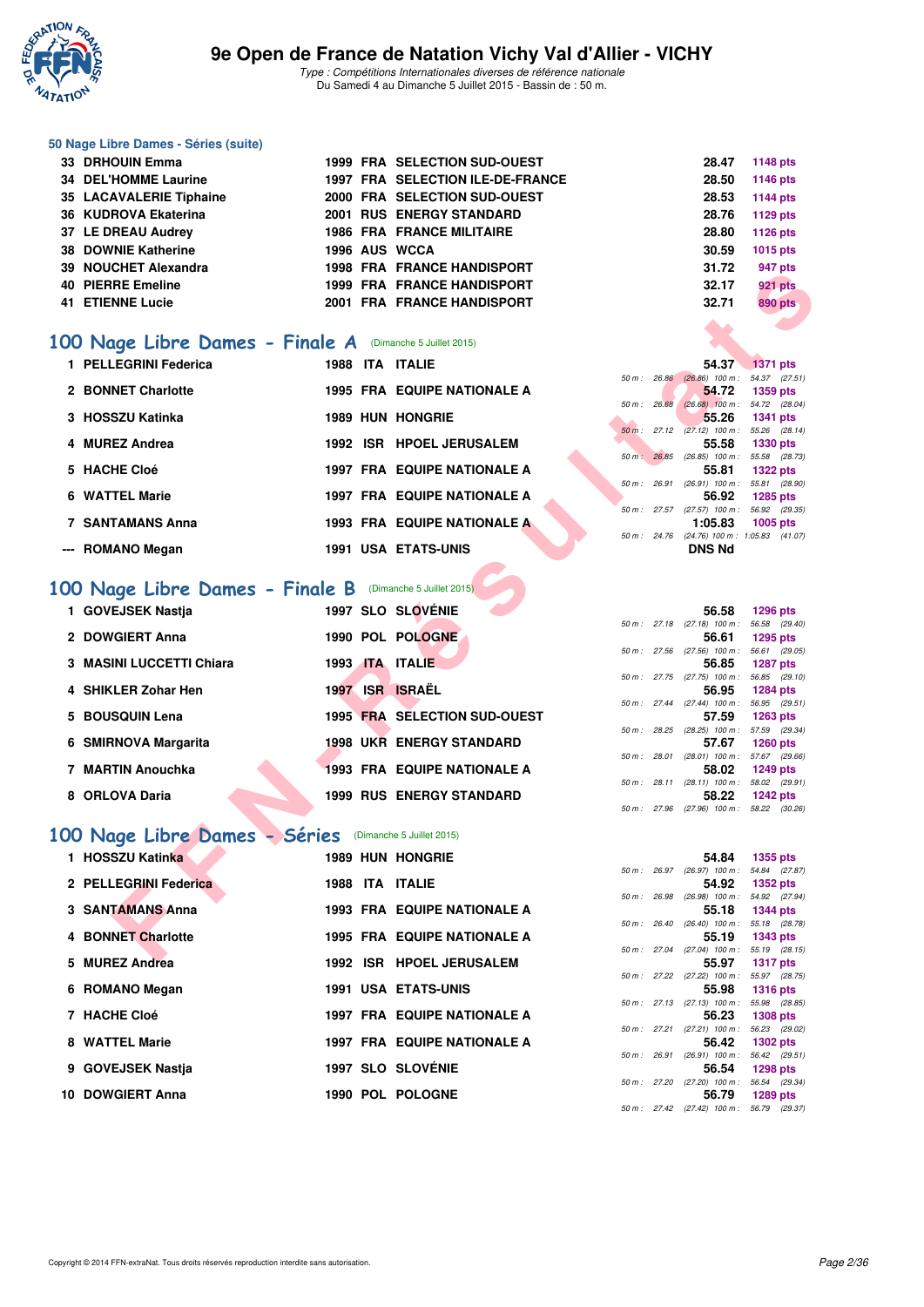

**100 Nage Libre Dames - Séries (suite)**

Type : Compétitions Internationales diverses de référence nationale Du Samedi 4 au Dimanche 5 Juillet 2015 - Bassin de : 50 m.

| 11 BUYS Kimberly                 |  | <b>1989 BEL VLAAMSE ZWEMFEDERATIE</b>                                                                         |              |              | 56.80                                                 | 1289 pts                  |         |
|----------------------------------|--|---------------------------------------------------------------------------------------------------------------|--------------|--------------|-------------------------------------------------------|---------------------------|---------|
| <b>12 MASINI LUCCETTI Chiara</b> |  | 1993 ITA ITALIE                                                                                               |              |              | 50 m: 27.28 (27.28) 100 m: 56.80 (29.52)<br>56.90     | <b>1286 pts</b>           |         |
| 13 FABRE Margaux                 |  | <b>1992 FRA EQUIPE NATIONALE A</b>                                                                            |              |              | 50 m: 27.75 (27.75) 100 m: 56.90 (29.15)<br>56.97     | <b>1283 pts</b>           |         |
| 14 BOUSQUIN Lena                 |  | 1995 FRA SELECTION SUD-OUEST                                                                                  |              |              | 50 m: 27.64 (27.64) 100 m: 56.97 (29.33)<br>57.23     | <b>1275 pts</b>           |         |
|                                  |  |                                                                                                               |              |              | 50 m: 28.12 (28.12) 100 m: 57.23 (29.11)              |                           |         |
| 15 SMIRNOVA Margarita            |  | <b>1998 UKR ENERGY STANDARD</b>                                                                               |              |              | 57.46<br>50 m: 27.17 (27.17) 100 m: 57.46 (30.29)     | <b>1267 pts</b>           |         |
| 16 SHIKLER Zohar Hen             |  | 1997 ISR ISRAËL                                                                                               |              |              | 57.52<br>50 m: 27.57 (27.57) 100 m: 57.52 (29.95)     | <b>1265 pts</b>           |         |
| 17 DAVIES Georgia                |  | 1990 GBR GRANDE-BRETAGNE                                                                                      |              |              | 57.78                                                 | <b>1256 pts</b>           |         |
| 18 ORLOVA Daria                  |  | <b>1999 RUS ENERGY STANDARD</b>                                                                               |              |              | 50 m: 28.13 (28.13) 100 m: 57.78 (29.65)<br>57.86     | <b>1254 pts</b>           |         |
| 19 MARTIN Anouchka               |  | <b>1993 FRA EQUIPE NATIONALE A</b>                                                                            |              |              | 50 m: 28.02 (28.02) 100 m: 57.86 (29.84)<br>57.88     | <b>1253 pts</b>           |         |
|                                  |  |                                                                                                               |              |              | 50 m : 27.88 (27.88) 100 m : 57.88 (30.00)            |                           |         |
| 20 YAKUBA Oryna                  |  | <b>1998 UKR ENERGY STANDARD</b>                                                                               | $50 m$ :     |              | 58.14<br>28.16 (28.16) 100 m: 58.14 (29.98)           | <b>1245 pts</b>           |         |
| 21 SURKOVA Arina                 |  | <b>1998 RUS ENERGY STANDARD</b>                                                                               |              |              | 58.29                                                 | <b>1240 pts</b>           |         |
| 22 NATLACEN Gaja                 |  | <b>1997 SLO SLOVÉNIE</b>                                                                                      |              |              | 50 m : 27.80 (27.80) 100 m : 58.29 (30.49)<br>58.52   | <b>1232 pts</b>           |         |
|                                  |  |                                                                                                               | $50 m$ :     |              | 28.71 (28.71) 100 m: 58.52 (29.81)                    |                           |         |
| 23 DE PREMILHAT Auriane          |  | 1994 FRA SELECTION SUD-EST                                                                                    |              |              | 59.04<br>$50 m$ : 28.81 (28.81) 100 m : 59.04 (30.23) | <b>1215 pts</b>           |         |
| 24 BRISFER Clara                 |  | 1997 FRA SELECTION NORD-EST                                                                                   | 50 m : 28.79 |              | 59.14                                                 | <b>1212 pts</b>           |         |
| 25 POULET Laure                  |  | 1992 FRA SELECTION SUD-EST                                                                                    |              |              | $(28.79)$ 100 m : 59.14 $(30.35)$<br>59.17            | <b>1211 pts</b>           |         |
| 26 ROGEON Axelle                 |  | 1999 FRA SELECTION SUD-OUEST                                                                                  | 50 m: 28.26  |              | $(28.26)$ 100 m : 59.17 $(30.91)$<br>59.46            | <b>1202 pts</b>           |         |
| 27 LETANG Maria-Eléna            |  | 1993 FRA SELECTION ILE-DE-FRANCE                                                                              |              |              | 50 m : 29.06 (29.06) 100 m : 59.46 (30.40)<br>59.90   | 1188 pts                  |         |
|                                  |  |                                                                                                               | 50 m: 28.26  |              | (28.26) 100 m : 59.90 (31.64)                         |                           |         |
| 28 CHEBARAKA Majda               |  | 2000 ALG ALGERIE                                                                                              | 50 m : 28.86 |              | 59.97<br>$(28.86)$ 100 m :                            | 1185 pts<br>59.97 (31.11) |         |
| 29 LECANU Maëlle                 |  | 1999 FRA SELECTION SUD-EST                                                                                    |              |              | 59.98                                                 | 1185 pts                  |         |
| 30 MAKSIMOVA Valeriya            |  | 2000 RUS ENERGY STANDARD                                                                                      | 50 m : 28.90 |              | $(28.90)$ 100 m :<br>1:00.69                          | 59.98 (31.08)<br>1162 pts |         |
|                                  |  |                                                                                                               |              | 50 m : 28.89 | $(28.89)$ 100 m : 1:00.69 $(31.80)$                   |                           |         |
| 31 BILSKI Karine                 |  | <b>1978 FRA FRANCE MILITAIRE</b>                                                                              |              |              | 1:01.10<br>50 m: 29.62 (29.62) 100 m: 1:01.10 (31.48) | 1149 pts                  |         |
| 32 DAVYDOVA Oxana                |  | <b>2000 RUS ENERGY STANDARD</b>                                                                               |              |              | 1:01.34                                               | 1142 pts                  |         |
| 33 KUDROVA Ekaterina             |  | 2001 RUS ENERGY STANDARD                                                                                      |              |              | 50 m: 29.82 (29.82) 100 m: 1:01.34 (31.52)<br>1:03.70 | <b>1069 pts</b>           |         |
|                                  |  |                                                                                                               | 50 m: 31.24  |              | $(31.24)$ 100 m : 1:03.70                             |                           | (32.46) |
| 34 LE DREAU Audrey               |  | <b>1986 FRA FRANCE MILITAIRE</b>                                                                              |              | 50 m : 30.01 | 1:03.98<br>$(30.01)$ 100 m : 1:03.98 $(33.97)$        | <b>1060 pts</b>           |         |
| <b>ARLANDIS Anais</b>            |  | 1997 FRA SELECTION SUD-EST                                                                                    |              |              | <b>DNS dec</b>                                        |                           |         |
| --- HALSALL Francesca            |  | 1990 GBR GRANDE-BRETAGNE                                                                                      |              |              | <b>DNS dec</b>                                        |                           |         |
|                                  |  |                                                                                                               |              |              |                                                       |                           |         |
| 200 Nage Libre Dames - Finale A  |  | (Samedi 4 Juillet 2015)                                                                                       |              |              |                                                       |                           |         |
| 1 PELLEGRINI Federica            |  | 1988 ITA ITALIE                                                                                               |              |              | 1:55.00                                               | <b>1413 pts</b>           |         |
| 2 HOSSZU Katinka                 |  | 50 m: 27.55<br>(27.55) 100 m : 56.51 (28.96) 150 m : 1:25.99                                                  |              |              | (29.48) 200 m: 1:55.00 (29.01)                        |                           |         |
|                                  |  | <b>1989 HUN HONGRIE</b><br>50 m : 27.02 (27.02) 100 m : 56.10 (29.08) 150 m : 1:25.87 (29.77) 200 m : 1:56.11 |              |              | 1:56.11                                               | <b>1394 pts</b>           | (30.24) |
| 3 BONNET Charlotte               |  | <b>1995 FRA EQUIPE NATIONALE A</b>                                                                            |              |              | 1:57.64                                               | <b>1367 pts</b>           |         |
| 4 BALMY Coralie                  |  | 50 m: 27.45 (27.45) 100 m: 56.95 (29.50) 150 m: 1:27.11<br><b>1987 FRA EQUIPE NATIONALE A</b>                 |              |              | $(30.16)$ 200 m : 1:57.64 $(30.53)$<br>1:58.87        | <b>1346 pts</b>           |         |

#### **[200 Nage Libre Dames - Finale A](http://www.ffnatation.fr/webffn/resultats.php?idact=nat&go=epr&idcpt=32627&idepr=3)** (Samedi 4 Juillet 2015)

| 1 PELLEGRINI Federica | 1988 | ITA        | <b>ITALIE</b>                                                                                                | 1:55.00 | <b>1413 pts</b>                     |
|-----------------------|------|------------|--------------------------------------------------------------------------------------------------------------|---------|-------------------------------------|
|                       |      |            | (28.96) 150 m : 1:25.99 (29.48) 200 m : 1:55.00 (29.01)<br>$(27.55)$ 100 m : 56.51<br>$50 \text{ m}$ : 27.55 |         |                                     |
| 2 HOSSZU Katinka      |      |            | <b>1989 HUN HONGRIE</b>                                                                                      | 1:56.11 | <b>1394 pts</b>                     |
|                       |      |            | $(29.08)$ 150 m : 1:25.87<br>50 m : 27.02 (27.02) 100 m : 56.10                                              |         | $(29.77)$ 200 m : 1:56.11 $(30.24)$ |
| 3 BONNET Charlotte    |      |            | <b>1995 FRA EQUIPE NATIONALE A</b>                                                                           | 1:57.64 | 1367 pts                            |
|                       |      |            | $50 \text{ m}$ : 27.45 (27.45) $100 \text{ m}$ :<br>(29.50) 150 m : 1:27.11<br>56.95                         |         | $(30.16)$ 200 m : 1:57.64 $(30.53)$ |
| 4 BALMY Coralie       |      |            | <b>1987 FRA EQUIPE NATIONALE A</b>                                                                           | 1:58.87 | <b>1346 pts</b>                     |
|                       |      |            | 50 m: 28.56 (28.56) 100 m: 58.79 (30.23) 150 m: 1:29.31                                                      |         | $(30.52)$ 200 m : 1:58.87 $(29.56)$ |
| 5 KLINAR Anja         |      |            | <b>1988 SLO SLOVENIE</b>                                                                                     | 2:00.09 | $1325$ pts                          |
|                       |      |            | $(30.18)$ 150 m : 1:29.64<br>50 m : 28.96 (28.96) 100 m : 59.14                                              |         | $(30.50)$ 200 m : 2:00.09 $(30.45)$ |
| 6 MUREZ Andrea        | 1992 | <b>ISR</b> | <b>HPOEL JERUSALEM</b>                                                                                       | 2:00.21 | <b>1323 pts</b>                     |
|                       |      |            | (30.11) 150 m : 1:29.22<br>$50 \text{ m}$ : 28.12 (28.12) 100 m :<br>58.23                                   |         | $(30.99)$ 200 m : 2:00.21 $(30.99)$ |
| 7 HACHE Cloé          |      |            | <b>1997 FRA EQUIPE NATIONALE A</b>                                                                           | 2:00.70 | $1315$ pts                          |
|                       |      |            | (29.78) 150 m : 1:28.42<br>$(27.88)$ 100 m :<br>57.66<br>$50 \text{ m}$ : 27.88                              |         | $(30.76)$ 200 m : 2:00.70 $(32.28)$ |
| 8 ROMANO Megan        |      |            | <b>1991 USA ETATS-UNIS</b>                                                                                   | 2:02.04 | 1292 $p$ ts                         |
|                       |      |            | (30.49) 150 m : 1:30.72<br>58.92<br>$50 \text{ m}$ : 28.43<br>$(28.43)$ 100 m :                              |         | $(31.80)$ 200 m : 2:02.04 $(31.32)$ |
|                       |      |            |                                                                                                              |         |                                     |

# **200 Nage Libre Dames - Finale B** (Samedi 4 Juillet 2015)<br>1 FABRE Margaux 1992 FRA EQUIPE NA

**1 FABRE Margaux 1992 FRA EQUIPE NATIONALE A 2:01.46 1302 pts**

50 m : 28.39 (28.39) 100 m : 58.76 (30.37) 150 m : 1:30.43 (31.67) 200 m : 2:01.46 (31.03)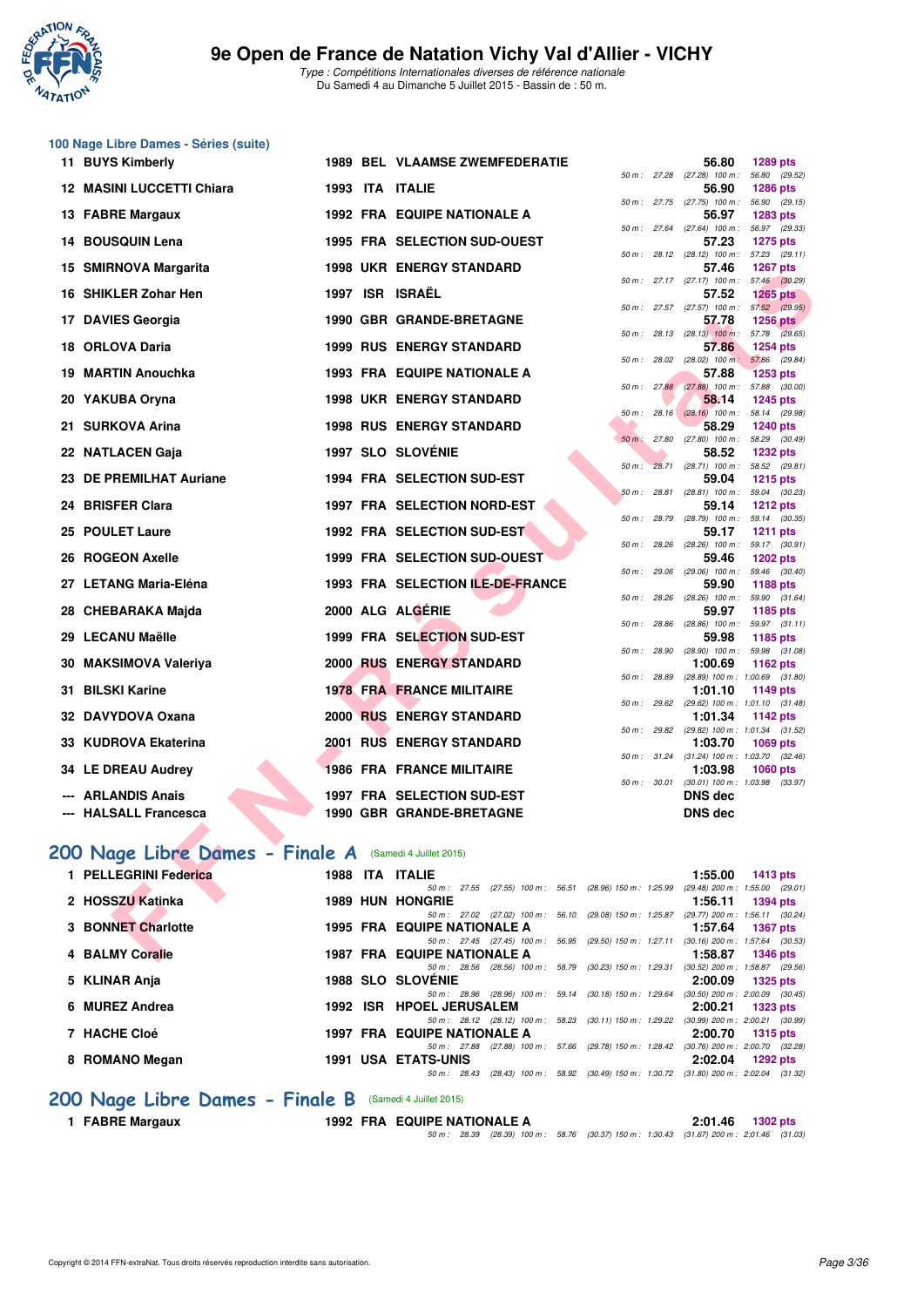

**200 Nage Libre Dames - Finale B (suite)**

#### **9e Open de France de Natation Vichy Val d'Allier - VICHY**

Type : Compétitions Internationales diverses de référence nationale Du Samedi 4 au Dimanche 5 Juillet 2015 - Bassin de : 50 m.

|   | 2 MASINI LUCCETTI Chiara                              |  | 1993 ITA ITALIE                                                                                                                | 2:01.79<br>1296 pts                                               |
|---|-------------------------------------------------------|--|--------------------------------------------------------------------------------------------------------------------------------|-------------------------------------------------------------------|
|   | 3 NATLACEN Gaja                                       |  | 50 m: 27.99 (27.99) 100 m: 58.50 (30.51) 150 m: 1:30.42 (31.92) 200 m: 2:01.79 (31.37)<br>1997 SLO SLOVÉNIE                    | 2:02.02<br>1292 pts                                               |
|   |                                                       |  | 50 m: 29.03 (29.03) 100 m: 59.59 (30.56) 150 m: 1:30.93 (31.34) 200 m: 2:02.02 (31.09)                                         |                                                                   |
|   | 4 VERGER GOURSON Margaux                              |  | 1995 FRA SELECTION ILE-DE-FRANCE<br>50 m: 29.62 (29.62) 100 m: 1:01.04 (31.42) 150 m: 1:33.56 (32.52) 200 m: 2:05.54 (31.98)   | 2:05.54<br>1234 pts                                               |
|   | 5 CHEBARAKA Majda                                     |  | 2000 ALG ALGERIE                                                                                                               | 2:05.82<br>1229 pts                                               |
|   |                                                       |  | 50 m: 29.55 (29.55) 100 m: 1:00.89 (31.34) 150 m: 1:33.05 (32.16) 200 m: 2:05.82 (32.77)                                       |                                                                   |
|   | 6 ODER Tjasa                                          |  | <b>1994 SLO SLOVENIE</b><br>50 m : 29.65 (29.65) 100 m : 1:01.22 (31.57) 150 m : 1:33.62 (32.40) 200 m : 2:06.24 (32.62)       | 2:06.24<br><b>1223 pts</b>                                        |
|   | 7 YAKUBA Oryna                                        |  | <b>1998 UKR ENERGY STANDARD</b>                                                                                                | 2:06.57<br><b>1217 pts</b>                                        |
|   | 8 NERRIERE Coralie                                    |  | 50 m: 29.92 (29.92) 100 m: 1:01.42 (31.50) 150 m: 1:34.25 (32.83) 200 m: 2:06.57 (32.32)<br><b>1994 FRA SELECTION AUVERGNE</b> | 2:08.45<br>1187 $p$ ts                                            |
|   |                                                       |  | 50 m: 30.10 (30.10) 100 m: 1:02.77 (32.67) 150 m: 1:36.31 (33.54) 200 m: 2:08.45 (32.14)                                       |                                                                   |
|   | 200 Nage Libre Dames - Séries (Samedi 4 Juillet 2015) |  |                                                                                                                                |                                                                   |
|   |                                                       |  |                                                                                                                                |                                                                   |
|   | 1 HOSSZU Katinka                                      |  | <b>1989 HUN HONGRIE</b><br>50 m: 27.76 (27.76) 100 m: 57.63 (29.87) 150 m: 1:27.86                                             | 1:57.98<br><b>1361 pts</b><br>$(30.23)$ 200 m : 1:57.98 $(30.12)$ |
|   | 2 PELLEGRINI Federica                                 |  | 1988 ITA ITALIE                                                                                                                | 1:59.15<br><b>1341 pts</b>                                        |
|   | 3 KLINAR Anja                                         |  | 50 m: 28.58 (28.58) 100 m: 58.77 (30.19) 150 m: 1:29.04<br><b>1988 SLO SLOVENIE</b>                                            | $(30.27)$ 200 m : 1:59.15 $(30.11)$<br>2:00.23<br>1323 pts        |
|   |                                                       |  | 50 m: 29.09 (29.09) 100 m: 59.22 (30.13) 150 m: 1:29.76 (30.54) 200 m: 2:00.23 (30.47)                                         |                                                                   |
|   | 4 MUREZ Andrea                                        |  | 1992 ISR HPOEL JERUSALEM                                                                                                       | 2:00.61<br><b>1316 pts</b>                                        |
| 5 | <b>BALMY Coralie</b>                                  |  | 50 m: 28.54 (28.54) 100 m: 59.16 (30.62) 150 m: 1:30.05 (30.89) 200 m: 2:00.61 (30.56)<br><b>1987 FRA EQUIPE NATIONALE A</b>   | 2:00.84<br><b>1312 pts</b>                                        |
|   |                                                       |  | 50 m : 28.38 (28.38) 100 m : 59.08 (30.70) 150 m : 1:30.10 (31.02) 200 m : 2:00.84 (30.74)                                     |                                                                   |
| 6 | <b>BONNET Charlotte</b>                               |  | <b>1995 FRA EQUIPE NATIONALE A</b><br>50 m: 28.21 (28.21) 100 m: 58.69 (30.48) 150 m: 1:29.91 (31.22) 200 m: 2:01.23 (31.32)   | 2:01.23<br><b>1306 pts</b>                                        |
|   | 7 ROMANO Megan                                        |  | <b>1991 USA ETATS-UNIS</b>                                                                                                     | 2:01.54<br><b>1301 pts</b>                                        |
|   | 8 HACHE Cloé                                          |  | 50 m: 28.16 (28.16) 100 m: 58.67 (30.51) 150 m: 1:29.87 (31.20) 200 m: 2:01.54 (31.67)<br><b>1997 FRA EQUIPE NATIONALE A</b>   | 2:01.65<br>1299 pts                                               |
|   |                                                       |  | 50 m: 28.45 (28.45) 100 m: 58.95 (30.50) 150 m: 1:30.02 (31.07) 200 m: 2:01.65 (31.63)                                         |                                                                   |
|   | 9 ETIENNE Ophélie-Cyrielle                            |  | <b>1990 FRA EQUIPE NATIONALE A</b>                                                                                             | 2:01.72<br><b>1297 pts</b>                                        |
|   | 10 MASINI LUCCETTI Chiara                             |  | 50 m: 28.91 (28.91) 100 m: 59.57 (30.66) 150 m: 1.31.08 (31.51) 200 m: 2.01.72 (30.64)<br>1993 ITA ITALIE                      | 2:01.77<br><b>1297 pts</b>                                        |
|   |                                                       |  | 50 m: 28.80 (28.80) 100 m: 59.75 (30.95) 150 m: 1:30.84 (31.09) 200 m: 2:01.77 (30.93)                                         |                                                                   |
|   | 11 FABRE Margaux                                      |  | <b>1992 FRA EQUIPE NATIONALE A</b><br>50 m: 28.80 (28.80) 100 m: 59.28 (30.48) 150 m: 1:30.47 (31.19) 200 m: 2:02.16 (31.69)   | 2:02.16<br>$1290$ pts                                             |
|   | 12 NATLACEN Gaja                                      |  | <b>1997 SLO SLOVENIE</b>                                                                                                       | 2:02.89<br><b>1278 pts</b>                                        |
|   | <b>13 WATTEL Marie</b>                                |  | 50 m: 28.92 (28.92) 100 m: 59.65 (30.73) 150 m: 1:31.33 (31.68) 200 m: 2:02.89 (31.56)<br><b>1997 FRA EQUIPE NATIONALE A</b>   | 2:03.54<br><b>1267 pts</b>                                        |
|   |                                                       |  | 50 m: 28.35 (28.35) 100 m: 59.33 (30.98) 150 m: 1:31.31 (31.98) 200 m: 2:03.54 (32.23)                                         |                                                                   |
|   | 14 YAKUBA Oryna                                       |  | <b>1998 UKR ENERGY STANDARD</b><br>50 m: 29.67 (29.67) 100 m: 1:00.88 (31.21) 150 m: 1:32.94 (32.06) 200 m: 2:04.90 (31.96)    | 2:04.90<br>1245 pts                                               |
|   | 15 ODER Tjasa                                         |  | <b>1994 SLO SLOVENIE</b>                                                                                                       | 2:06.11<br><b>1225 pts</b>                                        |
|   |                                                       |  | 50 m: 29.99 (29.99) 100 m: 1:01.61 (31.62) 150 m: 1:33.95 (32.34) 200 m: 2:06.11 (32.16)                                       |                                                                   |
|   | 16 PERSE Spela                                        |  | <b>1996 SLO SLOVENIE</b><br>50 m: 30.63 (30.63) 100 m: 1:02.30 (31.67) 150 m: 1:35.09 (32.79) 200 m: 2:06.64 (31.55)           | 2:06.64<br><b>1216 pts</b>                                        |
|   | 17 VERGER GOURSON Margaux                             |  | 1995 FRA SELECTION ILE-DE-FRANCE                                                                                               | 2:06.68<br>$1215$ pts                                             |
|   | 18 CHEBARAKA Majda                                    |  | 50 m: 29.83 (29.83) 100 m: 1:02.13 (32.30) 150 m: 1:34.65 (32.52) 200 m: 2:06.68 (32.03)<br>2000 ALG ALGERIE                   | 2:07.75<br>1198 pts                                               |
|   |                                                       |  | 50 m: 30.00 (30.00) 100 m: 1:02.23 (32.23) 150 m: 1:34.90 (32.67) 200 m: 2:07.75 (32.85)                                       |                                                                   |
|   | 19 LESAFFRE Fantine                                   |  | 1994 FRA EQUIPE NATIONALE A<br>50 m : 29.84 (29.84) 100 m : 1:02.13 (32.29) 150 m : 1:34.76 (32.63) 200 m : 2:07.93 (33.17)    | 2:07.93<br>1195 pts                                               |
|   | 20 NERRIERE Coralie                                   |  | 1994 FRA SELECTION AUVERGNE                                                                                                    | 2:08.39<br>1188 pts                                               |
|   |                                                       |  | 50 m: 30.61 (30.61) 100 m: 1:02.78 (32.17) 150 m: 1:36.52 (33.74) 200 m: 2:08.39 (31.87)                                       |                                                                   |
|   | 21 GIL QUERE Lucie                                    |  | <b>1995 FRA SELECTION AUVERGNE</b><br>50 m : 30.32 (30.32) 100 m : 1:02.94 (32.62) 150 m : 1:36.39                             | 2:08.69<br>1183 pts<br>$(33.45)$ 200 m : 2:08.69 $(32.30)$        |
|   | 22 BERTHIER Julie                                     |  | 1994 FRA SELECTION NORD-EST                                                                                                    | 2:09.94<br>1163 $pts$                                             |
|   | 23 JOUISSE Caroline                                   |  | 50 m: 30.14 (30.14) 100 m: 1:02.82 (32.68) 150 m: 1:36.62 (33.80) 200 m: 2:09.94 (33.32)<br><b>1994 FRA SELECTION OUEST</b>    | 2:10.55<br>1153 pts                                               |
|   |                                                       |  | 50 m: 30.58 (30.58) 100 m: 1:03.36 (32.78) 150 m: 1:37.21 (33.85) 200 m: 2:10.55 (33.34)                                       |                                                                   |

**24 BURESI Marie 1996 FRA SELECTION OUEST 2:11.13 1144 pts**

50 m : 30.52 (30.52) 100 m : 1:04.05 (33.53) 150 m : 1:37.39 (33.34) 200 m : 2:11.13 (33.74)<br> **CTION SUD-OUEST** 2:12.75 1119 pts

50 m : 31.01 (31.01) 100 m : 1:05.24 (34.23) 150 m : 1:39.47 (34.23) 200 m : 2:12.75 (33.28)<br> **CTION ILE-DE-FRANCE** 2:13.58 1106 pts

50 m : 30.00 (30.00) 100 m : 1:03.60 (33.60) 150 m : 1:38.36 (34.76) 200 m : 2:13.58 (35.22)<br>
3GY STANDARD 2:16.41 1062 pts

50 m : 29.88 (29.88) 100 m : 1:04.27 (34.39) 150 m : 1:39.87 (35.60) 200 m : 2:16.41 (36.54)

50 m : 31.32 (31.32) 100 m : 1:05.65 (34.33) 150 m : 1:41.87 (36.22) 200 m : 2:16.78 (34.91)

- 26 LETANG Maria-Eléna 1993 FRA SELECTION ILE-DE-FRANCE
- 27 MAKSIMOVA Valeriya 2000 RUS ENERGY STANDARD
- 28 DAVYDOVA Oxana 2000 RUS ENERGY STANDARD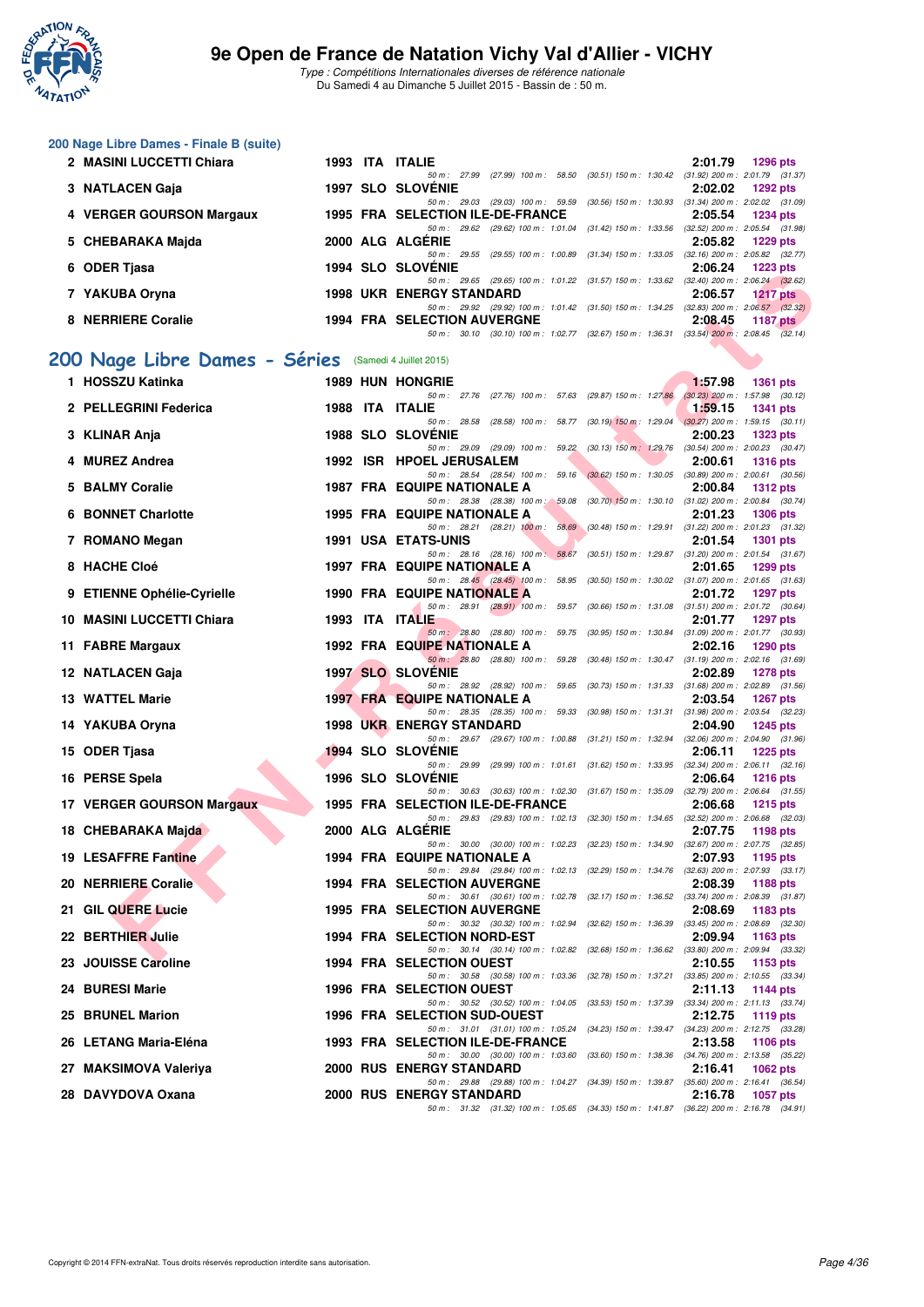

**200 Nage Libre Dames - Séries (suite)**

Type : Compétitions Internationales diverses de référence nationale Du Samedi 4 au Dimanche 5 Juillet 2015 - Bassin de : 50 m.

 $\frac{1}{3}$ 

**29 LOMBARD Audrey 1985 FRA FRANCE MILITAIRE 2:17.45 1046 pts**

|                                                                                                                                                                                                            |                 |                                     |  | (34.90) 2010. 2.17.45 (34.90) 30.35) 2011. [1.42.35] 2011. [1.100] (1.62) 2012. [100] 30.11. |         |
|------------------------------------------------------------------------------------------------------------------------------------------------------------------------------------------------------------|-----------------|-------------------------------------|--|----------------------------------------------------------------------------------------------|---------|
| 400 Nage Libre Dames - Finale A (Dimanche 5 Juillet 2015)                                                                                                                                                  |                 |                                     |  |                                                                                              |         |
| 1 BALMY Coralie                                                                                                                                                                                            |                 | <b>1987 FRA EQUIPE NATIONALE A</b>  |  | 4:07.42<br>1357 pts                                                                          |         |
| 50 m: 28.75 (28.75) 100 m: 59.75 (31.00) 150 m: 1:31.02 (31.27) 200 m: 2:02.66 (31.64) 250 m: 2:33.87 (31.21) 300 m: 3:05.40 (31.53) 350 m: 3:37.06 (31.66) 400 m: 4:07.42 (30.36)<br>2 BONNET Charlotte   |                 | 1995 FRA EQUIPE NATIONALE A         |  | 4:11.81<br><b>1320 pts</b>                                                                   |         |
| 50 m: 28.62 (28.62) 100 m: 59.86 (31.24) 150 m: 1:31.69 (31.83) 200 m: 2:03.86 (32.17) 250 m: 2:35.71 (31.85) 300 m: 3:07.97 (32.26) 350 m: 3:40.68 (32.71) 400 m: 4:11.81 (31.13)                         |                 |                                     |  |                                                                                              |         |
| 3 ETIENNE Ophélie-Cyrielle                                                                                                                                                                                 |                 | <b>1990 FRA EQUIPE NATIONALE A</b>  |  | 4:12.06<br><b>1318 pts</b>                                                                   |         |
| 50 m: 29.43 (29.43) 100 m: 1:00.48 (31.05) 150 m: 1:32.05 (31.57) 200 m: 2:04.04 (31.99) 250 m: 2:36.25 (32.21) 300 m: 3:08.86 (32.61) 350 m: 3:41.17 (32.31) 400 m: 4:12.06                               |                 |                                     |  |                                                                                              | (30.89) |
| 4 KLINAR Anja<br>50 m: 30.07 (30.07) 100 m: 1:01.71 (31.64) 150 m: 1:33.62 (31.91) 200 m: 2:05.83 (32.21) 250 m: 2:37.88 (32.05) 300 m: 3:09.82 (31.94) 350 m: 3:41.46 (31.64) 400 m: 4:12.35 (30.89)      |                 | <b>1988 SLO SLOVENIE</b>            |  | 4:12.35<br>1315 pts                                                                          |         |
| 5 MASINI LUCCETTI Chiara                                                                                                                                                                                   | 1993 ITA ITALIE |                                     |  | 4:14.23<br><b>1300 pts</b>                                                                   |         |
| 50 m : 29.97 (29.97) 100 m : 1:02.18 (32.21) 150 m : 1:34.38 (32.20) 200 m : 2:06.75 (32.37) 250 m : 2:38.82 (32.07) 300 m : 3:10.89                                                                       |                 |                                     |  | (32.07) 350 m : 3:42.84 (31.95) 400 m : 4:14.23                                              | (31.39) |
| 6 NATLACEN Gaja                                                                                                                                                                                            |                 | <b>1997 SLO SLOVENIE</b>            |  | 4:16.55<br><b>1280 pts</b>                                                                   |         |
| 50 m: 30.11 (30.11) 100 m: 1:02.33 (32.22) 150 m: 1:34.77 (32.44) 200 m: 2:07.35 (32.58) 250 m: 2:39.66 (32.31) 300 m: 3:12.12 (32.46) 350 m: 3:45.00 (32.88) 400 m: 4:16.55 (31.55)<br>7 PENGELLY Jessica | 1991 AUS WCCA   |                                     |  | 4:17.89<br><b>1269 pts</b>                                                                   |         |
| 50 m : 29.87 (29.87) 100 m : 1:02.03 (32.16) 150 m : 1:34.64 (32.61) 200 m : 2:07.53 (32.89) 250 m : 2:40.08 (32.55) 300 m : 3:12.81 (32.73) 350 m : 3:45.77 (32.96) 400 m : 4:17.89 (32.12)               |                 |                                     |  |                                                                                              |         |
| 8 PERSE Spela                                                                                                                                                                                              |                 | <b>1996 SLO SLOVENIE</b>            |  | 4:20.62<br><b>1247 pts</b>                                                                   |         |
| 50 m : 30.93 (30.93) 100 m : 1:03.27 (32.34) 150 m : 1:36.08 (32.81) 200 m : 2:08.74 (32.66) 250 m : 2:41.61 (32.87) 300 m : 3:14.56 (32.95) 350 m : 3:48.08 (33.52) 400 m : 4:20.62 (32.54)               |                 |                                     |  |                                                                                              |         |
| 400 Nage Libre Dames - Finale B (Dimanche 5 Juillet 2015)                                                                                                                                                  |                 |                                     |  |                                                                                              |         |
| 1 ODER Tjasa                                                                                                                                                                                               |                 | 1994 SLO SLOVENIE                   |  | 4:19.26<br><b>1258 pts</b>                                                                   |         |
| 50 m : 30.92 (30.92) 100 m : 1:03.47 (32.55) 150 m : 1:36.19 (32.72) 200 m : 2:08.98 (32.79) 250 m : 2:41.90 (32.92) 300 m : 3:14.97 (33.07) 350 m : 3:47.72 (32.75) 400 m : 4:19.26 (31.54)               |                 |                                     |  |                                                                                              |         |
| 2 BERTHIER Julie<br>50 m: 30.19 (30.19) 100 m: 1:02.81 (32.62) 150 m: 1:35.89 (33.08) 200 m: 2:09.08 (33.19) 250 m: 2:41.98 (32.90) 300 m: 3:15.14 (33.16) 350 m: 3:48.06 (32.92) 400 m: 4:19.30           |                 | <b>1994 FRA SELECTION NORD-EST</b>  |  | 4:19.30<br><b>1258 pts</b>                                                                   |         |
| 3 VERGER GOURSON Margaux                                                                                                                                                                                   |                 | 1995 FRA SELECTION ILE-DE-FRANCE    |  | 4:21.78<br><b>1238 pts</b>                                                                   | (31.24) |
| 50 m: 30.81 (30.81) 100 m: 1:04.31 (33.50) 150 m: 1:38.01 (33.70) 200 m: 2:11.81 (33.80) 250 m: 2:45.65 (33.84) 300 m: 3:19.43 (33.78) 350 m: 3:50.72 (31.29) 400 m: 4:21.78                               |                 |                                     |  |                                                                                              | (31.06) |
| 4 CHEBARAKA Majda                                                                                                                                                                                          |                 | 2000 ALG ALGERIE                    |  | 4:29.86<br>1173 pts                                                                          |         |
| 50 m: 30.79 (30.79) 100 m: 1:03.98 (33.19) 150 m: 1:37.46 (33.48) 200 m: 2:11.05 (33.59) 250 m: 2:44.81 (33.76) 300 m: 3:19.45 (34.64) 350 m: 3:54.80 (35.35) 400 m: 4:29.86 (35.06)<br>5 JOUISSE Caroline |                 | <b>1994 FRA SELECTION OUEST</b>     |  | 4:30.52<br>1168 pts                                                                          |         |
| 50 m: 31.21 (31.21) 100 m: 1:05.20 (33.99) 150 m: 1:39.53 (34.33) 200 m: 2:14.11 (34.58) 250 m: 2:48.26 (34.15) 300 m: 3:22.58 (34.32) 350 m: 3:57.07 (34.49) 400 m: 4:30.52 (33.45)                       |                 |                                     |  |                                                                                              |         |
| <b>6 BRUNEL Marion</b>                                                                                                                                                                                     |                 | 1996 FRA SELECTION SUD-OUEST        |  | 4:33.28<br>1147 pts                                                                          |         |
| 50 m: 31.27 (31.27) 100 m: 1:05.00 (33.73) 150 m: 1:39.45 (34.45) 200 m: 2:14.42 (34.97) 250 m: 2:49.39 (34.97) 300 m: 3:24.79 (35.40) 350 m: 3:59.35 (34.56) 400 m: 4:33.28 (33.93)                       |                 |                                     |  |                                                                                              |         |
|                                                                                                                                                                                                            |                 |                                     |  |                                                                                              |         |
|                                                                                                                                                                                                            |                 |                                     |  |                                                                                              |         |
| 400 Nage Libre Dames - Séries (Dimanche 5 Juillet 2015)                                                                                                                                                    |                 |                                     |  |                                                                                              |         |
| 1 BALMY Coralie<br>50 m: 29.19 (29.19) 100 m: 1:00.66 (31.47) 150 m: 1:32.62 (31.96) 200 m: 2:04.79 (32.17) 250 m: 2:36.17 (31.38) 300 m: 3:07.44 (31.27) 350 m: 3:38.67 (31.23) 400 m: 4:09.17 (30.50)    |                 | <b>1987 FRA EQUIPE NATIONALE A</b>  |  | 4:09.17<br><b>1342 pts</b>                                                                   |         |
| 2 KLINAR Anja                                                                                                                                                                                              |                 | <b>1988 SLO SLOVENIE</b>            |  | 4:15.16<br>1292 pts                                                                          |         |
| 50 m: 30.17 (30.17) 100 m: 1:01.95 (31.78) 150 m: 1:33.61 (31.66) 200 m: 2:05.51 (31.90) 250 m: 2:37.68 (32.17) 300 m: 3:10.29 (32.61) 350 m: 3:43.01 (32.72) 400 m: 4:15.16 (32.15)                       |                 |                                     |  |                                                                                              |         |
| 3 BONNET Charlotte<br>50 m: 28.57 (28.57) 100 m: 59.66 (31.09) 150 m: 1:31.50 (31.84) 200 m: 2:04.05 (32.55) 250 m: 2:36.64 (32.59) 300 m: 3:09.37 (32.73) 350 m: 3:42.61 (33.24) 400 m: 4:15.38 (32.77)   |                 | <b>1995 FRA EQUIPE NATIONALE A</b>  |  | 4:15.38<br><b>1290 pts</b>                                                                   |         |
| 4 MASINI LUCCETTI Chiara                                                                                                                                                                                   | 1993 ITA ITALIE |                                     |  | 4:15.81<br><b>1287 pts</b>                                                                   |         |
| 50 m: 28.82 (28.82) 100 m: 1:00.99 (32.17) 150 m: 1:33. <mark>28 (</mark> 32.29) 200 m: 2:05.75 (32.47) 250 m: 2:38.21 (32.46) 300 m: 3:11.02 (32.81) 350 m: 3:43.66 (32.64) 400 m: 4:15.81 (32.15)        |                 |                                     |  |                                                                                              |         |
| 5 PENGELLY Jessica<br>50 m: 29.50 (29.50) 100 m: 1:01.34 (31.84) 150 m: 1:33.78 (32.44) 200 m: 2:06.55 (32.77) 250 m: 2:39.20 (32.65) 300 m: 3:12.24 (33.04) 350 m: 3:44.75 (32.51) 400 m: 4:16.61 (31.86) | 1991 AUS WCCA   |                                     |  | 4:16.61<br>1280 pts                                                                          |         |
| 6 NATLACEN Gaja                                                                                                                                                                                            |                 | <b>1997 SLO SLOVENIE</b>            |  | 4:19.25<br><b>1258 pts</b>                                                                   |         |
| 50 m: 30.03 (30.03) 100 m: 1:02.01 (31.98) 150 m: 1:34.39 (32.38) 200 m: 2:07.25 (32.86) 250 m: 2:40.85 (33.60) 300 m: 3:14.14 (33.29) 350 m: 3:47.29 (33.15) 400 m: 4:19.25 (31.96)                       |                 |                                     |  |                                                                                              |         |
| 7 ETIENNE Ophélie-Cyrielle                                                                                                                                                                                 |                 | <b>1990 FRA EQUIPE NATIONALE A</b>  |  | 4:20.54<br><b>1248 pts</b>                                                                   |         |
| 50 m: 30.05 (30.05) 100 m: 1:02.31 (32.26) 150 m: 1:35.11 (32.80) 200 m: 2:08.44 (33.33) 250 m: 2:41.45 (33.01) 300 m: 3:14.70 (33.25) 350 m: 3:47.75 (33.05) 400 m: 4:20.54 (32.79)<br>8 PERSE Spela      |                 | <b>1996 SLO SLOVENIE</b>            |  | 4:20.94<br><b>1245 pts</b>                                                                   |         |
| 50 m : 30.94 (30.94) 100 m : 1:03.35 (32.41) 150 m : 1:36.27 (32.92) 200 m : 2:09.22 (32.95) 250 m : 2:42.34 (33.12) 300 m : 3:15.44 (33.10) 350 m : 3:48.79 (33.35) 400 m : 4:20.94 (32.15)               |                 |                                     |  |                                                                                              |         |
| 9 ODER Tjasa                                                                                                                                                                                               |                 | <b>1994 SLO SLOVÉNIE</b>            |  | 4:21.23 1242 pts                                                                             |         |
| 50 m: 30.87 (30.87) 100 m: 1:03.87 (33.00) 150 m: 1:36.82 (32.95) 200 m: 2:09.72 (32.90) 250 m: 2:42.71 (32.99) 300 m: 3:15.93 (33.22) 350 m: 3:48.83 (32.90) 400 m: 4:21.23 (32.40)<br>10 BERTHIER Julie  |                 | 1994 FRA SELECTION NORD-EST         |  | 4:25.71<br><b>1206 pts</b>                                                                   |         |
| 50 m: 30.53 (30.53) 100 m: 1:03.77 (33.24) 150 m: 1:37.37 (33.60) 200 m: 2:11.29 (33.92) 250 m: 2:44.55 (33.26) 300 m: 3:18.11 (33.56) 350 m: 3:51.79 (33.68) 400 m: 4:25.71 (33.92)                       |                 |                                     |  |                                                                                              |         |
| 11 VERGER GOURSON Margaux                                                                                                                                                                                  |                 | 1995 FRA SELECTION ILE-DE-FRANCE    |  | 4:27.23<br>1194 pts                                                                          |         |
| 50 m :    30.76    (30.76)  100 m :   1:04.86    (34.10)  150 m :   1:39.02    (34.16)  200 m :   2:13.52    (34.50)  250 m :   2:47.91    (34.39)  300 m :   3:22.41<br>12 CHEBARAKA Majda                |                 | 2000 ALG ALGERIE                    |  | (34.50) 350 m: 3:55.56 (33.15) 400 m: 4:27.23 (31.67)<br>4:28.90                             |         |
| 50 m : 30.60 (30.60) 100 m : 1:03.77 (33.17) 150 m : 1:37.41 (33.64) 200 m : 2:11.35 (33.94) 250 m : 2:46.12 (34.77) 300 m : 3:20.89                                                                       |                 |                                     |  | 1181 pts<br>$(34.77)$ 350 m : 3:55.32 $(34.43)$ 400 m : 4:28.90                              | (33.58) |
| 13 JOUISSE Caroline                                                                                                                                                                                        |                 | <b>1994 FRA SELECTION OUEST</b>     |  | 4:32.86<br>1150 pts                                                                          |         |
| 50 m : 31.04 (31.04) 100 m : 1:04.72 (33.68) 150 m : 1:39.27 (34.55) 200 m : 2:14.54 (35.27) 250 m : 2:49.00 (34.46) 300 m : 3:24.12                                                                       |                 |                                     |  | $(35.12)$ 350 m : 3:59.05 $(34.93)$ 400 m : 4:32.86                                          | (33.81) |
| <b>14 BRUNEL Marion</b><br>50 m : 31.74 (31.74) 100 m : 1:06.62 (34.88) 150 m : 1:41.34 (34.72) 200 m : 2:16.38 (35.04) 250 m : 2:51.12 (34.74) 300 m : 3:26.57                                            |                 | <b>1996 FRA SELECTION SUD-OUEST</b> |  | 4:34.03<br>1141 pts<br>$(35.45)$ 350 m : 4:01.10 $(34.53)$ 400 m : 4:34.03 $(32.93)$         |         |
| 15 HOSSZU Katinka                                                                                                                                                                                          |                 | <b>1989 HUN HONGRIE</b>             |  | 4:35.35<br>1131 pts                                                                          |         |
| 50 m : 29.66 (29.66) 100 m : 1:03.18 (33.52) 150 m : 1:38.60 (35.42) 200 m : 2:13.01 (34.41) 250 m : 2:52.59 (39.58) 300 m : 3:32.89<br>16 BURESI Marie                                                    |                 | 1996 FRA SELECTION OUEST            |  | (40.30) 350 m : 4:04.65 (31.76) 400 m : 4:35.35 (30.70)<br>4:37.87<br>1111 pts               |         |

# [800 Nage Libre Dames - Série rapide](http://www.ffnatation.fr/webffn/resultats.php?idact=nat&go=epr&idcpt=32627&idepr=5) (Samedi 4 Juillet 2015)<br>1 ODER Tiasa 1994 SLO SLOVÉNIE

**1 ODER Tjasa 1994 SLO SLOVÉNIE 8:42.47 1303 pts** 50 m: 31.23 (31.23) 100 m: 1:03.97 (32.74) 150 m: 1:36.93 (32.96) 200 m: 2:09.81 (32.88) 250 m: 2:42.38 (32.57) 300 m: 3:15.27 (32.89) 350 m: 3:48.04 (32.77) 400 m: 4:20.96 (32.92)<br>450 m: 4:53.48 (32.52) 500 m: 5:26.18 (32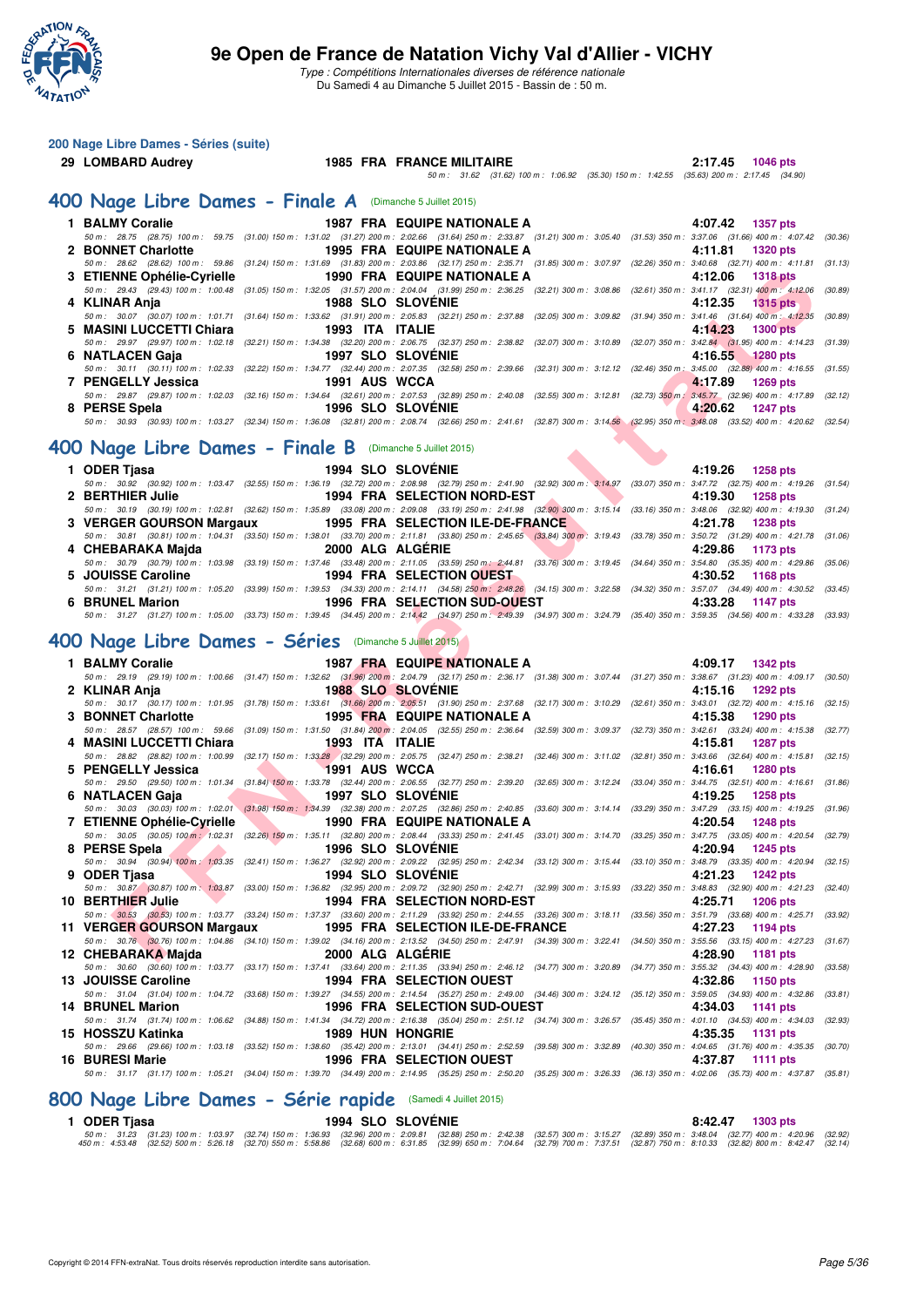

#### **800 Nage Libre Dames - Série rapide (suite)**

|                  | 2 NATLACEN Gaja 1997 SLO SLOVENIE                                                                                                                                                                                                                                                                                                                                               | 8:44.87 1293 pts   |
|------------------|---------------------------------------------------------------------------------------------------------------------------------------------------------------------------------------------------------------------------------------------------------------------------------------------------------------------------------------------------------------------------------|--------------------|
|                  | 50 m : 31.33 (31.33) 100 m : 1:04.07 (32.74) 150 m : 1:37.02 (32.95) 200 m : 2:10.15 (33.13) 250 m : 2:42.43 (32.28) 300 m : 3:15.45 (33.02) 350 m : 3:48.30 (32.85) 400 m : 4:21.70<br>450 m : 4:54.49 (32.79) 500 m : 5:28.05 (33.56) 550 m : 6:01.34 (33.29) 600 m : 6:34.76 (33.42) 650 m : 7:08.26 (33.50) 700 m : 7:41.49 (33.23) 750 m : 8:14.34 (32.85) 800 m : 8:44.87 | (33.40)<br>(30.53) |
|                  | 3 ETIENNE Ophélie-Cyrielle 1990 FRA EQUIPE NATIONALE A                                                                                                                                                                                                                                                                                                                          | 8:45.54 1290 pts   |
|                  | 50 m : 30.90 (30.90) 100 m : 1:03.73 (32.83) 150 m : 1:36.76 (33.03) 200 m : 2:09.90 (33.14) 250 m : 2:43.28 (33.38) 300 m : 3:16.51 (33.23) 350 m : 3:49.92 (33.41) 400 m : 4:23.42<br>450 m : 4:56.52 (33.10) 500 m : 5:30.01 (33.49) 550 m : 6:03.01 (33.00) 600 m : 6:36.50 (33.49) 650 m : 7:09.38 (32.88) 700 m : 7:42.67 (33.29) 750 m : 8:14.69 (32.02) 800 m : 8:45.54 | (33.50)<br>(30.85) |
| 4 PERSE Spela    | <b>1996 SLO SLOVENIE</b>                                                                                                                                                                                                                                                                                                                                                        | 8:46.40 1287 pts   |
|                  | 50 m : 32.05 (32.05) 100 m : 1:05.42 (33.37) 150 m : 1:38.31 (32.89) 200 m : 2:11.28 (32.97) 250 m : 2:44.23 (32.95) 300 m : 3:17.47 (33.24) 350 m : 3:50.37 (32.90) 400 m : 4:23.30 (32.93)<br>450 m: 4:56.02 (32.72) 500 m: 5:28.93 (32.91) 550 m: 6:02.02 (33.09) 600 m: 6:35.03 (33.01) 650 m: 7:08.44 (33.41) 700 m: 7:41.48 (33.04) 750 m: 8:14.65 (33.17) 800 m: 8:46.40 | (31.75)            |
| 5 BERTHIER Julie | 1994 FRA SELECTION NORD-EST                                                                                                                                                                                                                                                                                                                                                     | 8:50.96 1268 pts   |
|                  | 50 m: 30.97 (30.97) 100 m: 1:04.09 (33.12) 150 m: 1:37.34 (33.25) 200 m: 2:10.60 (33.26) 250 m: 2:43.78 (33.18) 300 m: 3:17.11 (33.33) 350 m: 3:50.63 (33.52) 400 m: 4:24.01 (33.38)<br>450 m: 4:57.31 (33.30) 500 m: 5:30.70 (33.39) 550 m: 6:04.01 (33.31) 600 m: 6:37.46 (33.45) 650 m: 7:10.89 (33.43) 700 m: 7:44.60 (33.71) 750 m: 8:17.96 (33.36) 800 m: 8:50.96         | (33.00)            |
|                  |                                                                                                                                                                                                                                                                                                                                                                                 | $9:04.41$ 1213 pts |
|                  | 50 m: 32.16 (32.16) 100 m: 1:06.08 (33.92) 150 m: 1:40.32 (34.24) 200 m: 2:14.27 (33.95) 250 m: 2:48.65 (34.38) 300 m: 3:22.77 (34.12) 350 m: 3:57.30 (34.53) 400 m: 4:31.55<br>450 m: 5:05.73 (34.18) 500 m: 5:40.30 (34.57) 550 m: 6:14.78 (34.48) 600 m: 6:49.12 (34.34) 650 m: 7:23.43 (34.31) 700 m: 7:57.31 (33.88) 750 m: 8:31.55 (34.24) 800 m: 9:04.41                 | (34.25)<br>(32.86) |
|                  | 8 CHEBARAKA Majda 2000 ALG ALGÉRIE                                                                                                                                                                                                                                                                                                                                              | $9:13.77$ 1176 pts |
|                  | 50 m: 32.80 (32.80) 100 m: 1:07.68 (34.88) 150 m: 1:42.46 (34.78) 200 m: 2:17.55 (35.09) 250 m: 2:52.91 (35.36) 300 m: 3:28.07 (35.16) 350 m: 4:03.87 (35.80) 400 m: 4:39.34<br>450 m : 5:13.68 (34.34) 500 m : 5:47.98 (34.30) 550 m : 6:22.10 (34.12) 600 m : 6:56.16 (34.06) 650 m : 7:30.67 (34.51) 700 m : 8:04.95 (34.28) 750 m : 8:39.77 (34.82) 800 m : 9:13.77         | (35.47)<br>(34.00) |
| 9 BRUNEL Marion  | 1996 FRA SELECTION SUD-OUEST 3115.09 1155 pts                                                                                                                                                                                                                                                                                                                                   |                    |
|                  | 50 m : 32.47 (32.47) 100 m : 1:06.96 (34.49) 150 m : 1:41.87 (34.91) 200 m : 2:17.40 (35.53) 250 m : 2:52.82 (35.42) 300 m : 3:28.30 (35.48) 350 m : 4:03.74 (35.44) 400 m : 4:39.38<br>450 m : 5:14.44 (35.06) 500 m : 5:49.29 (34.85) 550 m : 6:24.13 (34.84) 600 m : 6:59.52 (35.39) 650 m : 7:34.80 (35.28) 700 m : 8:09.95 (35.15) 750 m : 8:45.24 (35.29) 800 m : 9:19.09 | (35.64)<br>(33.85) |

# **[800 Nage Libre Dames - Séries lentes](http://www.ffnatation.fr/webffn/resultats.php?idact=nat&go=epr&idcpt=32627&idepr=5)** (Samedi 4 Juillet 2015)

|        |                                                                                                                                                                                                                                 | 1994 FRA                                                                                                                    |                                                        |                                                              |                                                        |                                                          | 0.JU.JU        | ⊥∠∪∪ pis                                                                                                   |                    |
|--------|---------------------------------------------------------------------------------------------------------------------------------------------------------------------------------------------------------------------------------|-----------------------------------------------------------------------------------------------------------------------------|--------------------------------------------------------|--------------------------------------------------------------|--------------------------------------------------------|----------------------------------------------------------|----------------|------------------------------------------------------------------------------------------------------------|--------------------|
|        | 50 m : 30.97 (30.97) 100 m : 1:04.09 (33.12) 150 m : 1:37.34 (33.25) 200 m : 2:10.60 (33.26) 250 m : 2:43.78<br>450 m : 4:57.31 (33.30) 500 m : 5:30.70 (33.39) 550 m : 6:04.01 (33.31) 600 m : 6:37.46 (33.45) 650 m : 7:10.89 |                                                                                                                             |                                                        |                                                              | $(33.18)$ 300 m : 3:17.11<br>$(33.43)$ 700 m : 7:44.60 |                                                          |                | $(33.33)$ 350 m : 3:50.63 $(33.52)$ 400 m : 4:24.01<br>$(33.71)$ 750 m : 8:17.96 $(33.36)$ 800 m : 8:50.96 | (33.38)<br>(33.00) |
|        | 7 VERGER GOURSON Margaux                                                                                                                                                                                                        |                                                                                                                             |                                                        | 1995 FRA SELECTION ILE-DE-FRANCE                             |                                                        |                                                          | 9:04.41        | <b>1213 pts</b>                                                                                            |                    |
| 50 m : | $(32.16)$ 100 m : 1:06.08<br>32.16<br>450 m : 5:05.73 (34.18) 500 m : 5:40.30                                                                                                                                                   | $(33.92)$ 150 m : 1:40.32<br>(34.57) 550 m: 6:14.78 (34.48) 600 m: 6:49.12 (34.34) 650 m: 7:23.43                           | $(34.24)$ 200 m : 2:14.27                              | $(33.95)$ 250 m : 2:48.65                                    | $(34.38)$ 300 m : 3:22.77<br>(34.31) 700 m : 7:57.31   | $(34.12)$ 350 m : 3:57.30                                |                | $(34.53)$ 400 m : 4:31.55<br>$(33.88)$ 750 m : $8.31.55$ $(34.24)$ 800 m : $9.04.41$                       | (34.25)<br>(32.86) |
|        | CHEBARAKA Majda                                                                                                                                                                                                                 |                                                                                                                             |                                                        | 2000 ALG ALGERIE                                             |                                                        |                                                          | 9:13.77        | <b>1176 pts</b>                                                                                            |                    |
|        | 50 m: 32.80 (32.80) 100 m: 1:07.68<br>450 m : 5:13.68 (34.34) 500 m : 5:47.98                                                                                                                                                   | $(34.88)$ 150 m : 1:42.46<br>$(34.30)$ 550 m : 6:22.10                                                                      | $(34.78)$ 200 m : 2:17.55<br>$(34.12)$ 600 m : 6:56.16 | $(35.09)$ 250 m : 2:52.91<br>$(34.06)$ 650 m : 7:30.67       | (35.36) 300 m : 3:28.07<br>$(34.51)$ 700 m : 8:04.95   | $(35.16)$ 350 m : 4:03.87<br>$(34.28)$ 750 m : 8:39.77   |                | $(35.80)$ 400 m : 4:39.34<br>$(34.82)$ 800 m : 9:13.77                                                     | (35.47)<br>(34.00) |
|        | <b>BRUNEL Marion</b>                                                                                                                                                                                                            |                                                                                                                             |                                                        | <b>1996 FRA SELECTION SUD-OUEST</b>                          |                                                        |                                                          | 9:19.09        | 1155 pts                                                                                                   |                    |
|        | 50 m : 32.47 (32.47) 100 m : 1:06.96<br>450 m: 5:14.44 (35.06) 500 m: 5:49.29                                                                                                                                                   | (34.49) 150 m: 1:41.87 (34.91) 200 m: 2:17.40<br>$(34.85)$ 550 m : 6:24.13 $(34.84)$ 600 m : 6:59.52                        |                                                        | $(35.53)$ 250 m : 2:52.82<br>$(35.39)$ 650 m : 7:34.80       | $(35.42)$ 300 m : 3:28.30<br>$(35.28)$ 700 m : 8:09.95 | $(35.48)$ 350 m $: 4:03.74$<br>$(35.15)$ 750 m : 8:45.24 |                | $(35.44)$ 400 m : 4:39.38<br>$(35.29)$ 800 m : 9:19.09                                                     | (35.64)<br>(33.85) |
|        |                                                                                                                                                                                                                                 |                                                                                                                             |                                                        |                                                              |                                                        |                                                          |                |                                                                                                            |                    |
|        | 00 Nage Libre Dames - Séries lentes                                                                                                                                                                                             |                                                                                                                             |                                                        | (Samedi 4 Juillet 2015)                                      |                                                        |                                                          |                |                                                                                                            |                    |
|        | 6 WISHAUPT Camille                                                                                                                                                                                                              |                                                                                                                             |                                                        | <b>1998 FRA SELECTION NORD-EST</b>                           |                                                        |                                                          | 8:59.25        | <b>1234 pts</b>                                                                                            |                    |
|        | 50 m: 31.08 (31.08) 100 m: 1:04.87 (33.79) 150 m: 1:38.94 (34.07) 200 m: 2:13.16 (34.22) 250 m: 2:47.04<br>450 m : 5:03.20 (33.48) 500 m : 5:36.97                                                                              | (33.77) 550 m: 6:11.09 (34.12) 600 m: 6:45.51 (34.42) 650 m: 7:19.22                                                        |                                                        |                                                              | $(33.88)$ 300 m : 3:20.88<br>$(33.71)$ 700 m : 7:53.62 |                                                          |                | $(33.84)$ 350 m : 3:55.15 $(34.27)$ 400 m : 4:29.72<br>(34.40) 750 m : 8:27.05 (33.43) 800 m : 8:59.25     | (34.57)<br>(32.20) |
|        | 10 JOUISSE Caroline                                                                                                                                                                                                             |                                                                                                                             |                                                        | <b>1994 FRA SELECTION OUEST</b>                              |                                                        |                                                          | 9:22.97        | 1140 pts                                                                                                   |                    |
|        | 50 m : 31.38 (31.38) 100 m : 1:05.91<br>450 m : 5:13.58 (35.71) 500 m : 5:49.03                                                                                                                                                 | (34.53) 150 m: 1:40.58 (34.67) 200 m: 2:15.65 (35.07) 250 m: 2:51.00<br>$(35.45)$ 550 m : 6:25.14 $(36.11)$ 600 m : 7:00.68 |                                                        | (35.54) 650 m : 7:36.74                                      | $(35.35)$ 300 m : 3:26.11<br>$(36.06)$ 700 m : 8:12.56 | $(35.11)$ 350 m : 4:02.05<br>$(35.82)$ 750 m : 8:48.39   |                | $(35.94)$ 400 m : 4:37.87<br>$(35.83)$ 800 m : 9:22.97                                                     | (35.82)<br>(34.58) |
|        | 11 ZOLICHEVA Antonina                                                                                                                                                                                                           |                                                                                                                             |                                                        | <b>2001 RUS ENERGY STANDARD</b>                              |                                                        |                                                          | 9:39.62        | <b>1076 pts</b>                                                                                            |                    |
|        | 50 m: 31.58 (31.58) 100 m: 1:06.39                                                                                                                                                                                              | $(34.81)$ 150 m : 1:42.08                                                                                                   | $(35.69)$ 200 m : 2:17.81                              | $(35.73)$ 250 m : 2:54.10                                    | $(36.29)$ 300 m : 3:30.24                              | $(36.14)$ 350 m : 4:06.97                                |                | $(36.73)$ 400 m : 4:43.78                                                                                  | (36.81)            |
|        | 450 m : 5:20.80<br>(37.02) 500 m : 5:57.63<br>12 AFANASIEVA Anastasia                                                                                                                                                           | $(36.83)$ 550 m : 6:34.63                                                                                                   | $(37.00)$ 600 m : 7:11.62                              | $(36.99)$ 650 m : 7:48.97<br><b>2001 RUS ENERGY STANDARD</b> | $(37.35)$ 700 m : 8:26.12                              |                                                          | 9:49.51        | (37.15) 750 m : 9:03.67 (37.55) 800 m : 9:39.62<br>1039 pts                                                | (35.95)            |
|        | 50 m: 33.43 (33.43) 100 m: 1:10.40                                                                                                                                                                                              | $(36.97)$ 150 m : 1:46.98                                                                                                   | $(36.58)$ 200 m : 2:23.83                              | $(36.85)$ 250 m : 3:00.96                                    | $(37.13)$ 300 m : 3:38.34                              |                                                          |                | (37.38) 350 m: 4:15.71 (37.37) 400 m: 4:52.90                                                              | (37.19)            |
|        | 450 m : 5:29.96 (37.06) 500 m : 6:07.22                                                                                                                                                                                         | $(37.26)$ 550 m : 6:44.87                                                                                                   | $(37.65)$ 600 m : 7:22.28                              | $(37.41)$ 650 m : 8:00.27                                    | $(37.99)$ 700 m : 8:38.05                              |                                                          |                | (37.78) 750 m : 9:14.67 (36.62) 800 m : 9:49.51                                                            | (34.84)            |
| Ю      | Dos Dames - Finale A                                                                                                                                                                                                            | (Samedi 4 Juillet 2015)                                                                                                     |                                                        |                                                              |                                                        |                                                          |                |                                                                                                            |                    |
|        | 1 DAVIES Georgia                                                                                                                                                                                                                |                                                                                                                             |                                                        | 1990 GBR GRANDE-BRETAGNE                                     |                                                        |                                                          | 27.95          | <b>1442 pts</b>                                                                                            |                    |
|        | 2 HALSALL Francesca                                                                                                                                                                                                             |                                                                                                                             |                                                        | 1990 GBR GRANDE-BRETAGNE                                     |                                                        |                                                          | 28.20          | 1426 pts                                                                                                   |                    |
|        | <b>TCHORZ Alicja</b>                                                                                                                                                                                                            |                                                                                                                             |                                                        | 1992 POL POLOGNE                                             |                                                        |                                                          | 28.66          | <b>1396 pts</b>                                                                                            |                    |
|        | <b>URBANCZYK Aleksandra</b>                                                                                                                                                                                                     |                                                                                                                             |                                                        | <b>1987 POL POLOGNE</b>                                      |                                                        |                                                          | 28.76          | <b>1389 pts</b>                                                                                            |                    |
| 5      | <b>CINI Mathilde</b>                                                                                                                                                                                                            |                                                                                                                             |                                                        | <b>1994 FRA EQUIPE NATIONALE A</b>                           |                                                        |                                                          | 28.99          | <b>1375 pts</b>                                                                                            |                    |
|        | <b>PANZIERA Margherita</b>                                                                                                                                                                                                      |                                                                                                                             |                                                        | 1995 ITA ITALIE                                              |                                                        |                                                          | 29.57          | <b>1338 pts</b>                                                                                            |                    |
|        | <b>MELIH Amel</b>                                                                                                                                                                                                               |                                                                                                                             |                                                        | 1993 ALG ALGERIE                                             |                                                        |                                                          | 29.91          | <b>1316 pts</b>                                                                                            |                    |
|        | 8 DANET Fanny                                                                                                                                                                                                                   |                                                                                                                             |                                                        | <b>1995 FRA SELECTION OUEST</b>                              |                                                        |                                                          | 30.70          | <b>1268 pts</b>                                                                                            |                    |
|        |                                                                                                                                                                                                                                 |                                                                                                                             |                                                        |                                                              |                                                        |                                                          |                |                                                                                                            |                    |
|        | <b>JO Dos Dames - Finale B</b> (Samedi 4 Juillet 2015)                                                                                                                                                                          |                                                                                                                             |                                                        |                                                              |                                                        |                                                          |                |                                                                                                            |                    |
|        |                                                                                                                                                                                                                                 |                                                                                                                             |                                                        |                                                              |                                                        |                                                          |                |                                                                                                            |                    |
| 1.     | <b>DE PREMILHAT Auriane</b>                                                                                                                                                                                                     |                                                                                                                             |                                                        | <b>1994 FRA SELECTION SUD-EST</b>                            |                                                        |                                                          | 29.88          | <b>1318 pts</b>                                                                                            |                    |
| 2.     | <b>SURKOVA Arina</b>                                                                                                                                                                                                            |                                                                                                                             |                                                        | <b>1998 RUS ENERGY STANDARD</b>                              |                                                        |                                                          | 30.12          | 1303 pts                                                                                                   |                    |
| з      | <b>POULET Laure</b>                                                                                                                                                                                                             |                                                                                                                             |                                                        | <b>1992 FRA SELECTION SUD-EST</b>                            |                                                        |                                                          | 30.25          | 1295 pts                                                                                                   |                    |
|        | <b>PODEVIN Anaïs</b>                                                                                                                                                                                                            |                                                                                                                             |                                                        | <b>1997 FRA SELECTION SUD-OUEST</b>                          |                                                        |                                                          | 30.86          | <b>1258 pts</b>                                                                                            |                    |
|        | <b>LECANU Maëlle</b>                                                                                                                                                                                                            | 1999                                                                                                                        |                                                        | <b>FRA SELECTION SUD-EST</b>                                 |                                                        |                                                          | 31.18          | <b>1238 pts</b>                                                                                            |                    |
|        | <b>KUDROVA Ekaterina</b>                                                                                                                                                                                                        |                                                                                                                             |                                                        | <b>2001 RUS ENERGY STANDARD</b>                              |                                                        |                                                          | 31.38          | <b>1226 pts</b>                                                                                            |                    |
|        | <b>BILSKI Karine</b>                                                                                                                                                                                                            |                                                                                                                             |                                                        | <b>1978 FRA FRANCE MILITAIRE</b>                             |                                                        |                                                          | 31.95          | 1192 pts                                                                                                   |                    |
|        | <b>DEL'HOMME Laurine</b>                                                                                                                                                                                                        |                                                                                                                             |                                                        | 1997 FRA SELECTION ILE-DE-FRANCE                             |                                                        |                                                          | <b>DSQ 15m</b> |                                                                                                            |                    |
|        |                                                                                                                                                                                                                                 |                                                                                                                             |                                                        |                                                              |                                                        |                                                          |                |                                                                                                            |                    |
|        | - - -                                                                                                                                                                                                                           |                                                                                                                             |                                                        |                                                              |                                                        |                                                          |                |                                                                                                            |                    |

#### **[50 Dos Dames - Finale A](http://www.ffnatation.fr/webffn/resultats.php?idact=nat&go=epr&idcpt=32627&idepr=11)** (Samedi 4 Juillet 2015)

| 1 DAVIES Georgia       |  | <b>1990 GBR GRANDE-BRETAGNE</b>    | 27.95 | <b>1442 pts</b> |
|------------------------|--|------------------------------------|-------|-----------------|
| 2 HALSALL Francesca    |  | <b>1990 GBR GRANDE-BRETAGNE</b>    | 28.20 | <b>1426 pts</b> |
| 3 TCHORZ Alicia        |  | 1992 POL POLOGNE                   | 28.66 | <b>1396 pts</b> |
| 4 URBANCZYK Aleksandra |  | 1987 POL POLOGNE                   | 28.76 | 1389 pts        |
| 5 CINI Mathilde        |  | <b>1994 FRA EQUIPE NATIONALE A</b> | 28.99 | 1375 pts        |
| 6 PANZIERA Margherita  |  | 1995 ITA ITALIE                    | 29.57 | 1338 pts        |
| 7 MELIH Amel           |  | 1993 ALG ALGÉRIE                   | 29.91 | <b>1316 pts</b> |
| 8 DANET Fanny          |  | <b>1995 FRA SELECTION OUEST</b>    | 30.70 | <b>1268 pts</b> |

# **[50 Dos Dames - Finale B](http://www.ffnatation.fr/webffn/resultats.php?idact=nat&go=epr&idcpt=32627&idepr=11)** (Samedi 4 Juillet 2015)

| <b>DE PREMILHAT Auriane</b> |      | 1994 FRA SELECTION SUD-EST         | 29.88          | <b>1318 pts</b> |
|-----------------------------|------|------------------------------------|----------------|-----------------|
|                             |      |                                    |                |                 |
| 2 SURKOVA Arina             |      | <b>1998 RUS ENERGY STANDARD</b>    | 30.12          | 1303 pts        |
| 3 POULET Laure              |      | 1992 FRA SELECTION SUD-EST         | 30.25          | 1295 pts        |
| 4 PODEVIN Anaïs             |      | 1997 FRA SELECTION SUD-OUEST       | 30.86          | <b>1258 pts</b> |
| 5 LECANU Maëlle             |      | 1999 FRA SELECTION SUD-EST         | 31.18          | 1238 pts        |
| 6 KUDROVA Ekaterina         |      | <b>2001 RUS ENERGY STANDARD</b>    | 31.38          | <b>1226 pts</b> |
| 7 BILSKI Karine             |      | <b>1978 FRA FRANCE MILITAIRE</b>   | 31.95          | 1192 pts        |
| --- DEL'HOMME Laurine       | 1997 | <b>FRA SELECTION ILE-DE-FRANCE</b> | <b>DSQ 15m</b> |                 |

#### **[50 Dos Dames - Séries](http://www.ffnatation.fr/webffn/resultats.php?idact=nat&go=epr&idcpt=32627&idepr=11)** (Samedi 4 Juillet 2015)

| 1 DAVIES Georgia       |  | <b>1990 GBR GRANDE-BRETAGNE</b>    | 28.03 | <b>1437 pts</b> |
|------------------------|--|------------------------------------|-------|-----------------|
| 2 URBANCZYK Aleksandra |  | 1987 POL POLOGNE                   | 28.75 | <b>1390 pts</b> |
| 3 HALSALL Francesca    |  | 1990 GBR GRANDE-BRETAGNE           | 29.07 | <b>1370 pts</b> |
| 4 CINI Mathilde        |  | <b>1994 FRA EQUIPE NATIONALE A</b> | 29.31 | 1354 pts        |
| 5 TCHORZ Alicia        |  | 1992 POL POLOGNE                   | 29.52 | 1341 pts        |
| 6 HOSSZU Katinka       |  | <b>1989 HUN HONGRIE</b>            | 29.57 | 1338 pts        |
| 7 PANZIERA Margherita  |  | 1995 ITA ITALIE                    | 29.95 | <b>1314 pts</b> |
|                        |  |                                    |       |                 |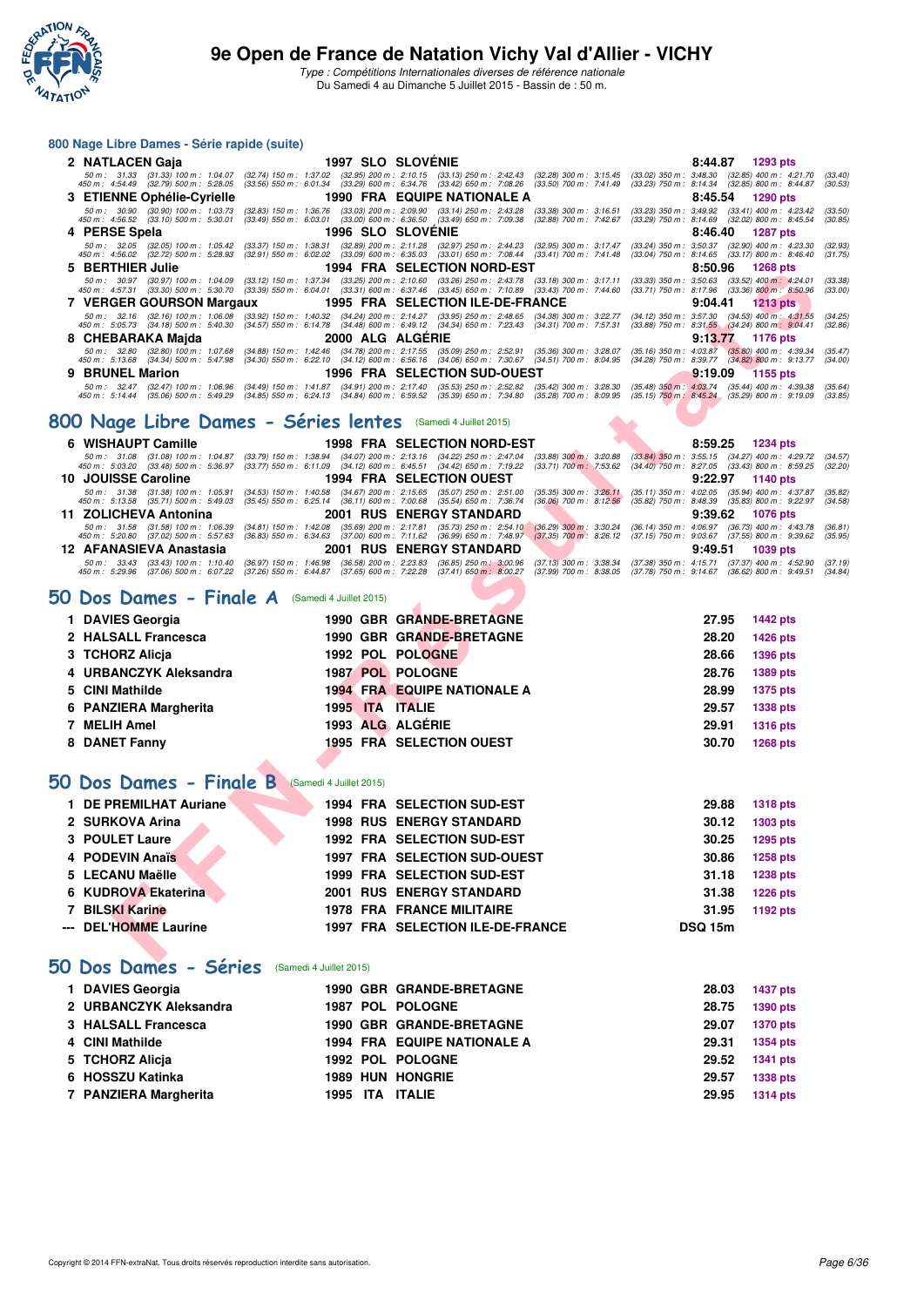

#### **50 Dos Dames - Séries (suite)**

| 8 DANET Fanny              |  | <b>1995 FRA SELECTION OUEST</b>         | 30.11 | <b>1304 pts</b> |
|----------------------------|--|-----------------------------------------|-------|-----------------|
| 9 MELIH Amel               |  | 1993 ALG ALGÉRIE                        | 30.16 | 1301 pts        |
| <b>10 POULET Laure</b>     |  | <b>1992 FRA SELECTION SUD-EST</b>       | 30.23 | <b>1297 pts</b> |
| 11 DE PREMILHAT Auriane    |  | <b>1994 FRA SELECTION SUD-EST</b>       | 30.59 | <b>1274 pts</b> |
| 12 SURKOVA Arina           |  | <b>1998 RUS ENERGY STANDARD</b>         | 30.64 | <b>1271 pts</b> |
| 13 KUDROVA Ekaterina       |  | <b>2001 RUS ENERGY STANDARD</b>         | 31.29 | <b>1232 pts</b> |
| 14 PODEVIN Anaïs           |  | <b>1997 FRA SELECTION SUD-OUEST</b>     | 31.36 | <b>1227 pts</b> |
| 15 LECANU Maëlle           |  | <b>1999 FRA SELECTION SUD-EST</b>       | 31.44 | <b>1223 pts</b> |
| 16 BILSKI Karine           |  | <b>1978 FRA FRANCE MILITAIRE</b>        | 31.88 | <b>1196 pts</b> |
| 17 DEL'HOMME Laurine       |  | <b>1997 FRA SELECTION ILE-DE-FRANCE</b> | 31.94 | 1193 pts        |
| <b>18 RAGONNEAU Axelle</b> |  | 2001 FRA SELECTION SUD-OUEST            | 32.42 | 1164 pts        |

#### **[100 Dos Dames - Finale A](http://www.ffnatation.fr/webffn/resultats.php?idact=nat&go=epr&idcpt=32627&idepr=12)** (Dimanche 5 Juillet 2015)

| 1 DAVIES Georgia       |      |     | <b>1990 GBR GRANDE-BRETAGNE</b> |                          |              | 1:00.65                                                 | 1385 pts        |  |
|------------------------|------|-----|---------------------------------|--------------------------|--------------|---------------------------------------------------------|-----------------|--|
|                        |      |     |                                 | $50 m$ : 29.55           |              | $(29.55)$ 100 m : 1:00.65 (31.                          |                 |  |
| 2 TCHORZ Alicia        |      |     | 1992 POL POLOGNE                | $50 m$ :                 | <i>30.00</i> | 1:01.42<br>$(30.00)$ 100 m : 1:01.42 $(31.$             | 1362 pts        |  |
| 3 ZEVINA Daryna        |      |     | <b>1994 UKR ENERGY STANDARD</b> |                          |              | 1:01.87                                                 | 1348 pts        |  |
|                        |      |     |                                 | 50 m:                    | 30.40        | $(30.40)$ 100 m : 1:01.87 (31.                          |                 |  |
| 4 PANZIERA Margherita  | 1995 |     | ITA ITALIE                      |                          |              | 1:02.08                                                 | 1341 pts        |  |
|                        |      |     |                                 | $50 m$ :                 | 30.31        | $(30.31)$ 100 m : 1:02.08 $(31.$                        |                 |  |
| 5 ROMANO Megan         |      |     | <b>1991 USA ETATS-UNIS</b>      |                          |              | 1:02.25                                                 | 1336 pts        |  |
| 6 CINI Mathilde        |      |     | 1994 FRA EQUIPE NATIONALE A     | 50 m :                   | 30.50        | $(30.50)$ 100 m : 1:02.25 $(31.$<br>1:02.89             | <b>1317 pts</b> |  |
|                        |      |     |                                 |                          | 50 m: 30.48  | $(30.48)$ 100 m : 1:02.89 $(32.$                        |                 |  |
| 7 MUREZ Andrea         | 1992 | ISR | <b>HPOEL JERUSALEM</b>          |                          |              | 1:03.22                                                 | 1307 pts        |  |
| 8 DE PREMILHAT Auriane |      |     | 1994 FRA SELECTION SUD-EST      | $50 \text{ m}$ : $30.54$ |              | $(30.54)$ 100 m : 1:03.22 $(32.$<br>1:03.42             | 1301 pts        |  |
|                        |      |     |                                 |                          |              | $F0 \sim 20.00 \times 20.001100 \sim 1.0242 \times 200$ |                 |  |

# **[100 Dos Dames - Finale B](http://www.ffnatation.fr/webffn/resultats.php?idact=nat&go=epr&idcpt=32627&idepr=12)** (Dimanche 5 Juillet 2015)

| FUULVIIV AIIGIS                                 |                           | SELECTION SUD-OULST                     |              | ں       | 1441 pm                                                         |
|-------------------------------------------------|---------------------------|-----------------------------------------|--------------|---------|-----------------------------------------------------------------|
| 15 LECANU Maëlle                                |                           | 1999 FRA SELECTION SUD-EST              |              | 31.44   | <b>1223 pts</b>                                                 |
| <b>16 BILSKI Karine</b>                         |                           | <b>1978 FRA FRANCE MILITAIRE</b>        |              | 31.88   | <b>1196 pts</b>                                                 |
| <b>17 DEL'HOMME Laurine</b>                     |                           | <b>1997 FRA SELECTION ILE-DE-FRANCE</b> |              | 31.94   | <b>1193 pts</b>                                                 |
| <b>18 RAGONNEAU Axelle</b>                      |                           | 2001 FRA SELECTION SUD-OUEST            |              | 32.42   | 1164 pts                                                        |
|                                                 |                           |                                         |              |         |                                                                 |
|                                                 |                           |                                         |              |         |                                                                 |
| 00 Dos Dames - Finale A                         | (Dimanche 5 Juillet 2015) |                                         |              |         |                                                                 |
| 1 DAVIES Georgia                                |                           | 1990 GBR GRANDE-BRETAGNE                |              | 1:00.65 | <b>1385 pts</b>                                                 |
|                                                 |                           | 1992 POL POLOGNE                        |              |         | 50 m: 29.55 (29.55) 100 m: 1:00.65 (31.10)                      |
| 2 TCHORZ Alicja                                 |                           |                                         | 50 m : 30.00 | 1:01.42 | <b>1362 pts</b><br>$(30.00)$ 100 m : 1:01.42 $(31.42)$          |
| 3 ZEVINA Daryna                                 |                           | <b>1994 UKR ENERGY STANDARD</b>         |              | 1:01.87 | <b>1348 pts</b>                                                 |
|                                                 |                           |                                         |              |         | 50 m : 30.40 (30.40) 100 m : 1:01.87 (31.47)                    |
| 4 PANZIERA Margherita                           | 1995 ITA ITALIE           |                                         |              | 1:02.08 | <b>1341 pts</b>                                                 |
| 5 ROMANO Megan                                  |                           | <b>1991 USA ETATS-UNIS</b>              |              | 1:02.25 | 50 m: 30.31 (30.31) 100 m: 1:02.08 (31.77)<br><b>1336 pts</b>   |
|                                                 |                           |                                         | 50 m : 30.50 |         | $(30.50)$ 100 m : 1:02.25 $(31.75)$                             |
| 6 CINI Mathilde                                 |                           | 1994 FRA EQUIPE NATIONALE A             |              | 1:02.89 | <b>1317 pts</b>                                                 |
|                                                 |                           |                                         | 50 m : 30.48 |         | $(30.48)$ 100 m : 1:02.89 $(32.41)$                             |
| 7 MUREZ Andrea                                  |                           | 1992 ISR HPOEL JERUSALEM                |              | 1:03.22 | <b>1307 pts</b>                                                 |
| 8 DE PREMILHAT Auriane                          |                           | 1994 FRA SELECTION SUD-EST              |              | 1:03.42 | 50 m : 30.54 (30.54) 100 m : 1:03.22 (32.68)                    |
|                                                 |                           |                                         |              |         | <b>1301 pts</b><br>50 m : 30.99 (30.99) 100 m : 1:03.42 (32.43) |
|                                                 |                           |                                         |              |         |                                                                 |
| 00 Dos Dames - Finale B                         | (Dimanche 5 Juillet 2015) |                                         |              |         |                                                                 |
| 1 MELIH Amel                                    |                           | 1993 ALG ALGÉRIE                        |              | 1:04.90 | <b>1257 pts</b>                                                 |
|                                                 |                           |                                         |              |         | 50 m: 31.32 (31.32) 100 m: 1:04.90 (33.58)                      |
| 2 VAN ANDRINGA Charlotte                        |                           | 1995 FRA SELECTION SUD-OUEST            |              | 1:05.22 | <b>1247 pts</b>                                                 |
|                                                 |                           |                                         |              |         | 50 m: 31.86 (31.86) 100 m: 1:05.22 (33.36)                      |
| 3 DANET Fanny                                   |                           | <b>1995 FRA SELECTION OUEST</b>         |              | 1:05.24 | <b>1247 pts</b>                                                 |
| 4 PODEVIN Anaïs                                 |                           | 1997 FRA SELECTION SUD-OUEST            |              | 1:05.92 | 50 m: 31.84 (31.84) 100 m: 1:05.24 (33.40)<br><b>1227 pts</b>   |
|                                                 |                           |                                         |              |         | 50 m: 31.93 (31.93) 100 m: 1:05.92 (33.99)                      |
| 5 LECANU Maëlle                                 |                           | <b>1999 FRA SELECTION SUD-EST</b>       |              | 1:07.59 | 1179 pts                                                        |
|                                                 |                           |                                         |              |         | 50 m: 32.80 (32.80) 100 m: 1:07.59 (34.79)                      |
| <b>6 RAGONNEAU Axelle</b>                       |                           | 2001 FRA SELECTION SUD-OUEST            |              | 1:08.43 | 1155 pts                                                        |
| 7 KUDROVA Ekaterina                             |                           | <b>2001 RUS ENERGY STANDARD</b>         |              | 1:08.94 | 50 m: 33.34 (33.34) 100 m: 1:08.43 (35.09)<br>1140 pts          |
|                                                 |                           |                                         |              |         | 50 m: 33.73 (33.73) 100 m: 1:08.94 (35.21)                      |
| 8 BILSKI Karine                                 |                           | <b>1978 FRA FRANCE MILITAIRE</b>        |              | 1:10.10 | 1108 pts                                                        |
|                                                 |                           |                                         |              |         | 50 m: 33.24 (33.24) 100 m: 1:10.10 (36.86)                      |
| 00 Dos Dames - Séries (Dimanche 5 Juillet 2015) |                           |                                         |              |         |                                                                 |
| 1 DAVIES Georgia                                |                           | <b>1990 GBR GRANDE-BRETAGNE</b>         |              | 1:01.83 | <b>1349 pts</b>                                                 |
|                                                 |                           |                                         |              |         | 50 m: 29.99 (29.99) 100 m: 1:01.83 (31.84)                      |
| 2 HALSALL Francesca                             |                           | <b>1990 GBR GRANDE-BRETAGNE</b>         |              | 1:02.32 | <b>1334 pts</b>                                                 |
|                                                 |                           |                                         |              |         | 50 m: 30.47 (30.47) 100 m: 1:02.32 (31.85)                      |
| 3 TCHORZ Alicja                                 |                           | 1992 POL POLOGNE                        |              | 1:02.54 | 1327 pts<br>50 m: 30.35 (30.35) 100 m: 1:02.54 (32.19)          |
|                                                 |                           |                                         |              |         |                                                                 |

### [100 Dos Dames - Séries](http://www.ffnatation.fr/webffn/resultats.php?idact=nat&go=epr&idcpt=32627&idepr=12) (Dimanche 5 Juillet 2015)

|  | 1 DAVIES Georgia      |  | <b>1990 GBR GRANDE-BRETAGNE</b>    |        |                          | 1:01.83                                     | 1349 pts        |  |
|--|-----------------------|--|------------------------------------|--------|--------------------------|---------------------------------------------|-----------------|--|
|  |                       |  |                                    |        | 50 m : 29.99             | $(29.99)$ 100 m : 1:01.83 (31.              |                 |  |
|  | 2 HALSALL Francesca   |  | <b>1990 GBR GRANDE-BRETAGNE</b>    |        |                          | 1:02.32                                     | 1334 pts        |  |
|  | 3 TCHORZ Alicia       |  | 1992 POL POLOGNE                   |        | $50 m$ : $30.47$         | $(30.47)$ 100 m : 1:02.32 $(31.$<br>1:02.54 | 1327 pts        |  |
|  | 4 PANZIERA Margherita |  | 1995 ITA ITALIE                    |        | 50 m : 30.35             | $(30.35)$ 100 m : 1:02.54 $(32.$<br>1:02.60 | <b>1326 pts</b> |  |
|  |                       |  | <b>1991 USA ETATS-UNIS</b>         | 50 m : | 30.67                    | $(30.67)$ 100 m : 1:02.60 $(31.$            |                 |  |
|  | 5 ROMANO Megan        |  |                                    |        | 50 m: 30.67              | 1:02.80<br>$(30.67)$ 100 m : 1:02.80 $(32.$ | <b>1319 pts</b> |  |
|  | 6 ZEVINA Daryna       |  | <b>1994 UKR ENERGY STANDARD</b>    |        |                          | 1:02.99                                     | 1314 pts        |  |
|  | 7 CINI Mathilde       |  | <b>1994 FRA EQUIPE NATIONALE A</b> |        | $50 \text{ m}$ : $30.48$ | $(30.48)$ 100 m : 1:02.99 (32.<br>1:03.52   | <b>1298 pts</b> |  |
|  |                       |  |                                    |        | 50 m: 31.10              | $(31.10)$ 100 m : 1:03.52 $(32.$            |                 |  |
|  | 8 HOSSZU Katinka      |  | <b>1989 HUN HONGRIE</b>            |        |                          | 1:03.55                                     | 1297 pts        |  |
|  |                       |  |                                    |        | 50 m : 31.30             | $(31.30)$ 100 m : 1:03.55 $(32.$            |                 |  |
|  | 9 MUREZ Andrea        |  | 1992 ISR HPOEL JERUSALEM           |        |                          | 1:03.77                                     | 1290 pts        |  |
|  |                       |  |                                    |        |                          |                                             |                 |  |

|                          |              | 1:00.65                      | <b>1385 pts</b>     |  |
|--------------------------|--------------|------------------------------|---------------------|--|
| $50 m$ : 29.55           |              | $(29.55)$ 100 m :            | $1:00.65$ $(31.10)$ |  |
|                          |              | $1:01.42$ 1362 pts           |                     |  |
| $50 \text{ m}$ ; $30.00$ |              | $(30.00)$ 100 m :            | $1:01.42$ $(31.42)$ |  |
|                          |              | 1:01.87 1348 pts             |                     |  |
| $50 \text{ m}$ : $30.40$ |              | $(30.40)$ 100 m :            | $1:01.87$ $(31.47)$ |  |
|                          |              | $1:02.08$ 1341 pts           |                     |  |
| 50 m: 30.31              |              | $(30.31)$ 100 m :            | $1:02.08$ $(31.77)$ |  |
|                          |              | $1:02.25$ 1336 pts           |                     |  |
| $50 m$ : $30.50$         |              | $(30.50)$ 100 m :            | $1:02.25$ $(31.75)$ |  |
|                          |              | 1:02.89 1317 pts             |                     |  |
|                          |              | 50 m: 30.48 (30.48) 100 m:   | $1:02.89$ $(32.41)$ |  |
|                          |              | $1:03.22$ 1307 pts           |                     |  |
|                          | 50 m : 30.54 | $(30.54)$ 100 m :            | 1:03.22 (32.68)     |  |
|                          |              | 1:03.42 1301 pts             |                     |  |
|                          |              | 50 m : 30.99 (30.99) 100 m : | $1:03.42$ $(32.43)$ |  |

|             |              | 1:04.90           | <b>1257 pts</b>     |
|-------------|--------------|-------------------|---------------------|
| $50 m$ :    | 31.32        | $(31.32)$ 100 m : | 1:04.90 (33.58)     |
|             |              | 1:05.22           | 1247 pts            |
| 50 m: 31.86 |              | $(31.86) 100 m$ : | 1:05.22 (33.36)     |
|             |              | 1:05.24           | 1247 pts            |
| 50 m: 31.84 |              | $(31.84) 100 m$ : | $1:05.24$ $(33.40)$ |
|             |              | 1:05.92           | 1227 pts            |
|             | 50 m : 31.93 | $(31.93) 100 m$ : | 1:05.92 (33.99)     |
|             |              |                   |                     |
|             |              | 1:07.59           | 1179 pts            |
| 50 m: 32.80 |              | $(32.80)$ 100 m : | 1:07.59 (34.79)     |
|             |              | 1:08.43           | 1155 pts            |
| $50 m$ :    | 33.34        | $(33.34) 100 m$ : | 1:08.43 (35.09)     |
|             |              | 1:08.94           | 1140 pts            |
| 50 m: 33.73 |              | $(33.73)$ 100 m : | 1:08.94 (35.21)     |
|             |              | 1:10.10           | 1108 pts            |

|          |              | 1:01.83                            | <b>1349 pts</b>     |
|----------|--------------|------------------------------------|---------------------|
| $50 m$ : | 29.99        | $(29.99)$ 100 m :                  | $1:01.83$ $(31.84)$ |
|          |              | 1:02.32                            | 1334 pts            |
|          | 50 m : 30.47 | $(30.47)$ 100 m :                  | $1:02.32$ $(31.85)$ |
|          |              | 1:02.54                            | 1327 pts            |
|          |              | 50 m: 30.35 (30.35) 100 m:         | $1:02.54$ $(32.19)$ |
|          |              | 1:02.60                            | 1326 pts            |
|          | 50 m : 30.67 | $(30.67)$ 100 m :                  | 1:02.60 (31.93)     |
|          |              | 1:02.80                            | 1319 pts            |
|          |              | 50 m: 30.67 (30.67) 100 m:         | $1:02.80$ $(32.13)$ |
|          |              |                                    | $1:02.99$ 1314 pts  |
|          |              | 50 m: 30.48 (30.48) 100 m:         | $1:02.99$ $(32.51)$ |
|          |              |                                    | $1:03.52$ 1298 pts  |
|          |              | $50 m$ : $31.10$ $(31.10) 100 m$ : | 1:03.52 (32.42)     |
|          |              |                                    | $1:03.55$ 1297 pts  |
|          |              | 50 m: 31.30 (31.30) 100 m:         | 1:03.55 (32.25)     |
|          |              |                                    | 1:03.77 1290 pts    |
|          |              | 50 m : 31.26 (31.26) 100 m :       | $1:03.77$ $(32.51)$ |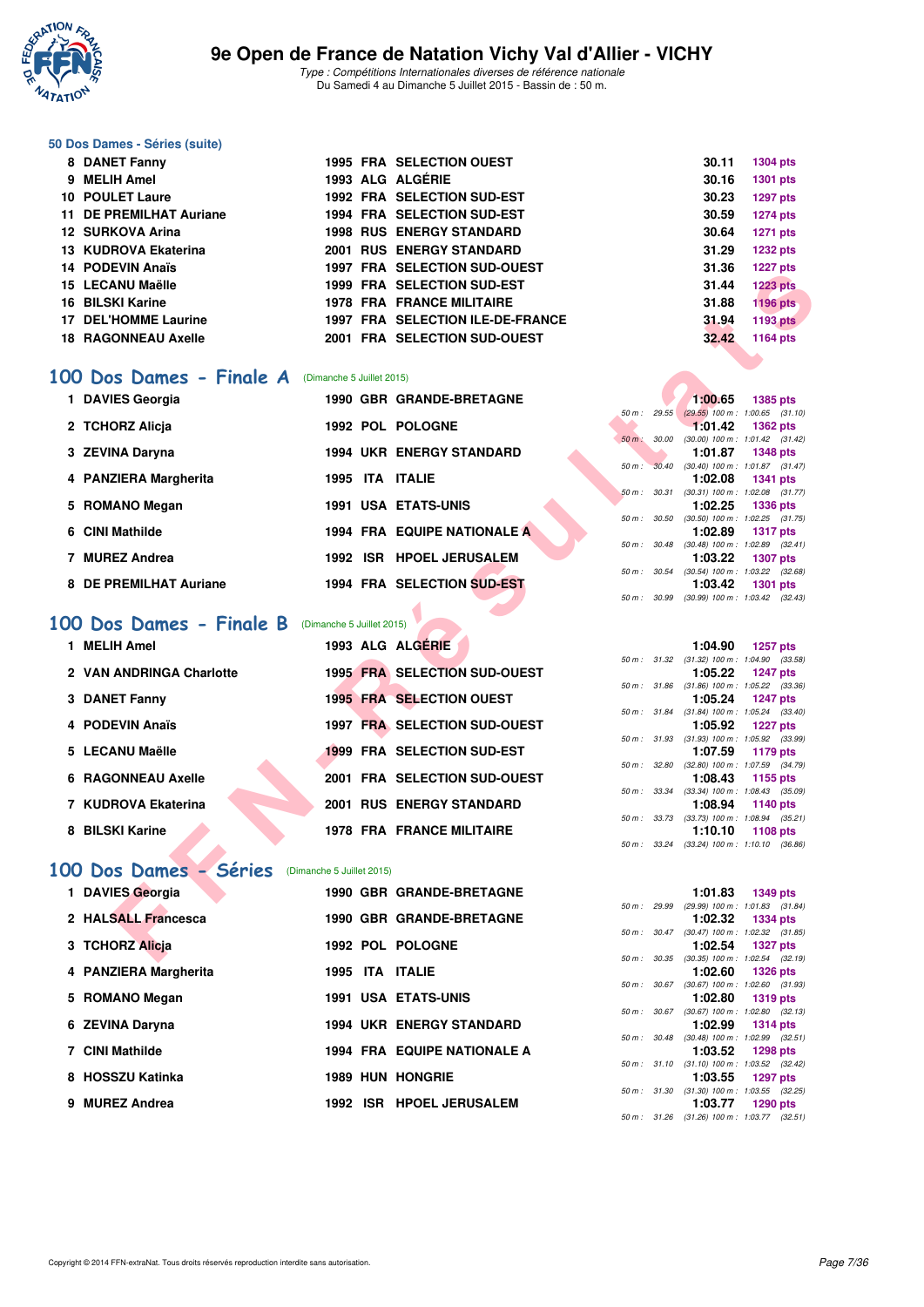

|     | 100 Dos Dames - Séries (suite)   |                         |                                                                                                                                 |                   |                                                                          |
|-----|----------------------------------|-------------------------|---------------------------------------------------------------------------------------------------------------------------------|-------------------|--------------------------------------------------------------------------|
|     | 10 DE PREMILHAT Auriane          |                         | 1994 FRA SELECTION SUD-EST                                                                                                      |                   | 1:04.54<br><b>1267 pts</b>                                               |
| 11. | <b>MELIH Amel</b>                |                         | 1993 ALG ALGÉRIE                                                                                                                |                   | 50 m: 31.61 (31.61) 100 m: 1:04.54 (32.93)<br>1:05.25<br><b>1246 pts</b> |
|     | 12 PODEVIN Anaïs                 |                         | <b>1997 FRA SELECTION SUD-OUEST</b>                                                                                             |                   | 50 m: 31.48 (31.48) 100 m: 1:05.25 (33.77)<br>1:05.68<br><b>1234 pts</b> |
|     |                                  |                         |                                                                                                                                 |                   | 50 m: 32.15 (32.15) 100 m: 1:05.68 (33.53)                               |
|     | 13 DANET Fanny                   |                         | <b>1995 FRA SELECTION OUEST</b>                                                                                                 | 50 m: 32.13       | 1:05.84<br><b>1229 pts</b><br>$(32.13)$ 100 m : 1:05.84 $(33.71)$        |
|     | <b>14 VAN ANDRINGA Charlotte</b> |                         | 1995 FRA SELECTION SUD-OUEST                                                                                                    |                   | 1:06.31<br><b>1215 pts</b>                                               |
|     | 15 LECANU Maëlle                 |                         | 1999 FRA SELECTION SUD-EST                                                                                                      |                   | 50 m: 32.58 (32.58) 100 m: 1:06.31 (33.73)<br>1:07.21<br><b>1189 pts</b> |
|     | <b>16 POULET Laure</b>           |                         | 1992 FRA SELECTION SUD-EST                                                                                                      | 50 m : 32.48      | $(32.48)$ 100 m : 1:07.21 $(34.73)$<br>1:07.50<br><b>1181 pts</b>        |
|     |                                  |                         |                                                                                                                                 |                   | 50 m : 32.27 (32.27) 100 m : 1:07.50 (35.23)                             |
|     | 17 BURESI Marie                  |                         | <b>1996 FRA SELECTION OUEST</b>                                                                                                 | 50 m : 32.74      | 1:07.82<br>1172 pts<br>$(32.74)$ 100 m : 1:07.82 $(35.08)$               |
|     | <b>18 RAGONNEAU Axelle</b>       |                         | 2001 FRA SELECTION SUD-OUEST                                                                                                    | 50 m: 33.83       | 1:09.15<br><b>1134 pts</b><br>$(33.83)$ 100 m : 1:09.15 $(35.32)$        |
|     | 19 KUDROVA Ekaterina             |                         | <b>2001 RUS ENERGY STANDARD</b>                                                                                                 |                   | 1:09.46<br><b>1126 pts</b>                                               |
| 20  | <b>BILSKI Karine</b>             |                         | <b>1978 FRA FRANCE MILITAIRE</b>                                                                                                | 50 m: 32.88       | $(32.88)$ 100 m : 1:09.46 $(36.58)$<br>1:09.51<br><b>1124 pts</b>        |
| 21  | <b>NERRIERE Célia</b>            |                         | <b>1998 FRA SELECTION AUVERGNE</b>                                                                                              | $50 m$ :<br>33.29 | (33.29) 100 m: 1:09.51 (36.22)                                           |
|     |                                  |                         |                                                                                                                                 | $50 m$ :          | 1:09.81<br><b>1116 pts</b><br>33.93 (33.93) 100 m : 1:09.81 (35.88)      |
|     | 22 FOURTIER Julie                |                         | 1993 FRA SELECTION ILE-DE-FRANCE                                                                                                |                   | 1:10.07<br>1109 pts<br>50 m: 34.18 (34.18) 100 m: 1:10.07 (35.89)        |
|     | 23 LOMBARD Audrey                |                         | <b>1985 FRA FRANCE MILITAIRE</b>                                                                                                |                   | 1:10.29<br>1103 pts                                                      |
|     | 24 DOWNIE Katherine              |                         | 1996 AUS WCCA                                                                                                                   |                   | 50 m: 33.71 (33.71) 100 m: 1:10.29 (36.58)<br>1:14.49<br>989 pts         |
|     | <b>NOUCHET Alexandra</b>         |                         | <b>1998 FRA FRANCE HANDISPORT</b>                                                                                               | 50 m : 36.00      | $(36.00)$ 100 m : 1:14.49 $(38.49)$<br>1:16.31<br>942 pts                |
|     |                                  |                         |                                                                                                                                 | 50 m : 36.51      | $(36.51)$ 100 m : 1:16.31 $(39.80)$                                      |
| 26  | <b>PIERRE Emeline</b>            |                         | <b>1999 FRA FRANCE HANDISPORT</b>                                                                                               |                   | 1:21.93<br>804 pts<br>50 m: 38.61 (38.61) 100 m: 1:21.93 (43.32)         |
|     | --- DEL'HOMME Laurine            |                         | 1997 FRA SELECTION ILE-DE-FRANCE                                                                                                |                   | <b>DSQ 15m</b>                                                           |
|     |                                  |                         |                                                                                                                                 |                   |                                                                          |
|     | 200 Dos Dames - Finale A         | (Samedi 4 Juillet 2015) |                                                                                                                                 |                   |                                                                          |
|     | 1 HOSSZU Katinka                 |                         | <b>1989 HUN HONGRIE</b><br>50 m: 30.41 (30.41) 100 m: 1:02.88 (32.47) 150 m: 1:36.30 (33.42) 200 m: 2:09.54 (33.24)             |                   | 2:09.54<br>1393 pts                                                      |
|     | 2 PANZIERA Margherita            |                         | 1995 ITA ITALIE<br>50 m : 31.22 (31.22) 100 m : 1:04.66 (33.44) 150 m : 1:38.63                                                 |                   | 2:11.94<br><b>1356 pts</b><br>$(33.97)$ 200 m : 2:11.94 $(33.31)$        |
|     | 3 ZEVINA Daryna                  |                         | <b>1994 UKR ENERGY STANDARD</b>                                                                                                 |                   | 2:12.20<br>1352 pts                                                      |
|     | 4 ROMANO Megan                   |                         | 50 m: 31.89 (31.89) 100 m: 1:05.51 (33.62) 150 m: 1:39.21 (33.70) 200 m: 2:12.20 (32.99)<br>1991 USA ETATS-UNIS                 |                   | 2:12.72<br><b>1344 pts</b>                                               |
|     |                                  |                         | 50 m: 31.37 (31.37) 100 m: 1:04.58 (33.21) 150 m: 1:38.67 (34.09) 200 m: 2:12.72 (34.05)<br>1992 POL POLOGNE                    |                   | <b>1337 pts</b>                                                          |
|     | 5 TCHORZ Alicja                  |                         | 50 m: 31.77 (31.77) 100 m: 1:06.14 (34.37) 150 m: 1:40.30 (34.16) 200 m: 2:13.12 (32.82)                                        |                   | 2:13.12                                                                  |
|     | 6 PENGELLY Jessica               |                         | 1991 AUS WCCA<br>50 m: 32.40 (32.40) 100 m: 1:06.56 (34.16) 150 m: 1:41.49 (34.93) 200 m: 2:16.09 (34.60)                       |                   | 2:16.09<br>1292 pts                                                      |
|     | 7 CINI Mathilde                  |                         | <b>1994 FRA EQUIPE NATIONALE A</b>                                                                                              |                   | 2:18.89<br>1251 pts                                                      |
|     | 8 PODEVIN Anaïs                  |                         | 50 m: 32.03 (32.03) 100 m: 1:07.35 (35.32) 150 m: 1:42.58 (35.23) 200 m: 2:18.89 (36.31)<br><b>1997 FRA SELECTION SUD-OUEST</b> |                   | 2:18.92<br>1250 pts                                                      |
|     |                                  |                         | 50 m: 32.40 (32.40) 100 m: 1:07.73 (35.33) 150 m: 1:43.30 (35.57) 200 m: 2:18.92 (35.62)                                        |                   |                                                                          |
|     | 200 Dos Dames - Séries           | (Samedi 4 Juillet 2015) |                                                                                                                                 |                   |                                                                          |
|     | 1 HOSSZU Katinka                 |                         | <b>1989 HUN HONGRIE</b>                                                                                                         |                   | 2:10.78<br>1373 pts                                                      |
|     | 2 PANZIERA Margherita            |                         | 50 m: 30.68 (30.68) 100 m: 1:03.46 (32.78) 150 m: 1:37.23 (33.77) 200 m: 2:10.78 (33.55)<br>1995 ITA ITALIE                     |                   | 2:13.61<br>1330 pts                                                      |
|     |                                  |                         | 50 m: 32.27 (32.27) 100 m: 1:05.87 (33.60) 150 m: 1:39.94 (34.07) 200 m: 2:13.61 (33.67)                                        |                   |                                                                          |

# [200 Dos Dames - Finale A](http://www.ffnatation.fr/webffn/resultats.php?idact=nat&go=epr&idcpt=32627&idepr=13) (Samedi 4 Juillet 2015)

| 1 HOSSZU Katinka      |  | <b>1989 HUN HONGRIE</b>                              |                                                           |                                                     | 2:09.54 | <b>1393 pts</b>                                        |
|-----------------------|--|------------------------------------------------------|-----------------------------------------------------------|-----------------------------------------------------|---------|--------------------------------------------------------|
| 2 PANZIERA Margherita |  | 50 m : 30.41<br>1995 ITA ITALIE                      | $(30.41)$ 100 m : 1:02.88                                 | (32.47) 150 m : 1:36.30                             | 2:11.94 | $(33.42)$ 200 m : 2:09.54 $(33.24)$<br><b>1356 pts</b> |
| 3 ZEVINA Daryna       |  | <b>1994 UKR ENERGY STANDARD</b>                      | 50 m: 31.22 (31.22) 100 m: 1:04.66 (33.44) 150 m: 1:38.63 |                                                     | 2:12.20 | $(33.97)$ 200 m : 2:11.94 $(33.31)$<br><b>1352 pts</b> |
| 4 ROMANO Megan        |  | $50 \text{ m}$ : 31.89<br><b>1991 USA ETATS-UNIS</b> | $(31.89)$ 100 m : 1:05.51                                 | $(33.62)$ 150 m : 1:39.21                           | 2:12.72 | $(33.70)$ 200 m : 2:12.20 $(32.99)$<br><b>1344 pts</b> |
| 5 TCHORZ Alicia       |  | 50 m : 31.37<br>1992 POL POLOGNE                     |                                                           | $(31.37)$ 100 m : 1:04.58 $(33.21)$ 150 m : 1:38.67 | 2:13.12 | $(34.09)$ 200 m : 2:12.72 $(34.05)$<br><b>1337 pts</b> |
| 6 PENGELLY Jessica    |  | 1991 AUS WCCA                                        | 50 m: 31.77 (31.77) 100 m: 1:06.14 (34.37) 150 m: 1:40.30 |                                                     | 2:16.09 | $(34.16)$ 200 m : 2:13.12 $(32.82)$<br>$1292$ pts      |
| 7 CINI Mathilde       |  | <b>1994 FRA EQUIPE NATIONALE A</b>                   | 50 m: 32.40 (32.40) 100 m: 1:06.56 (34.16) 150 m: 1:41.49 |                                                     | 2:18.89 | $(34.93)$ 200 m : 2:16.09 $(34.60)$<br><b>1251 pts</b> |
| 8 PODEVIN Anaïs       |  | <b>1997 FRA SELECTION SUD-OUEST</b>                  | 50 m: 32.03 (32.03) 100 m: 1:07.35                        | (35.32) 150 m : 1:42.58                             | 2:18.92 | $(35.23)$ 200 m : 2:18.89 $(36.31)$<br><b>1250 pts</b> |
|                       |  | 50 m : 32.40                                         | (32.40) 100 m : 1:07.73                                   | (35.33) 150 m : 1:43.30                             |         | $(35.57)$ 200 m : 2:18.92 $(35.62)$                    |

# **[200 Dos Dames - Séries](http://www.ffnatation.fr/webffn/resultats.php?idact=nat&go=epr&idcpt=32627&idepr=13)** (Samedi 4 Juillet 2015)

| 1 HOSSZU Katinka      | <b>1989 HUN HONGRIE</b>                             |                                    |                                                     | 2:10.78 | <b>1373 pts</b>                                        |
|-----------------------|-----------------------------------------------------|------------------------------------|-----------------------------------------------------|---------|--------------------------------------------------------|
| 2 PANZIERA Margherita | 30.68<br>50 m :<br><b>ITA ITALIE</b><br>1995        |                                    | $(30.68)$ 100 m : 1:03.46 $(32.78)$ 150 m : 1:37.23 | 2:13.61 | $(33.77)$ 200 m : 2:10.78 $(33.55)$<br><b>1330 pts</b> |
|                       | $50 \text{ m}$ : 32.27                              |                                    | (32.27) 100 m : 1:05.87 (33.60) 150 m : 1:39.94     |         | $(34.07)$ 200 m : 2:13.61 $(33.67)$                    |
| 3 ROMANO Megan        | <b>1991 USA ETATS-UNIS</b>                          |                                    |                                                     | 2:13.69 | 1329 pts                                               |
| 4 ZEVINA Daryna       | 50 m : 31.24<br><b>1994 UKR ENERGY STANDARD</b>     | $(31.24)$ 100 m : 1:04.28          | (33.04) 150 m : 1:38.79                             | 2:15.33 | $(34.51)$ 200 m : 2:13.69 $(34.90)$<br><b>1304 pts</b> |
|                       | $50 \text{ m}$ : $32.37$                            |                                    | $(32.37)$ 100 m : 1:06.81 $(34.44)$ 150 m : 1:41.43 |         | $(34.62)$ 200 m : 2:15.33 $(33.90)$                    |
| 5 TCHORZ Alicia       | 1992 POL POLOGNE                                    |                                    |                                                     | 2:16.10 | $1292$ pts                                             |
| 6 PENGELLY Jessica    | 50 m : 32.29<br>1991 AUS WCCA                       |                                    | (32.29) 100 m : 1:07.21 (34.92) 150 m : 1:41.74     | 2:16.28 | $(34.53)$ 200 m : 2:16.10 $(34.36)$<br>1290 pts        |
| 7 DAVIES Georgia      | <b>1990 GBR GRANDE-BRETAGNE</b>                     | 50 m: 32.77 (32.77) 100 m: 1:06.85 | (34.08) 150 m : 1:41.82                             | 2:17.53 | $(34.97)$ 200 m : 2:16.28 $(34.46)$<br><b>1271 pts</b> |
|                       | 50 m : 32.09                                        | $(32.09)$ 100 m : 1:07.64          | $(35.55)$ 150 m : 1:43.25                           |         | $(35.61)$ 200 m : 2:17.53 $(34.28)$                    |
| 8 PODEVIN Anaïs       | <b>1997 FRA SELECTION SUD-OUEST</b><br>50 m : 32.88 |                                    | (32.88) 100 m : 1:08.34 (35.46) 150 m : 1:44.34     | 2:19.72 | <b>1238 pts</b><br>$(36.00)$ 200 m : 2:19.72 $(35.38)$ |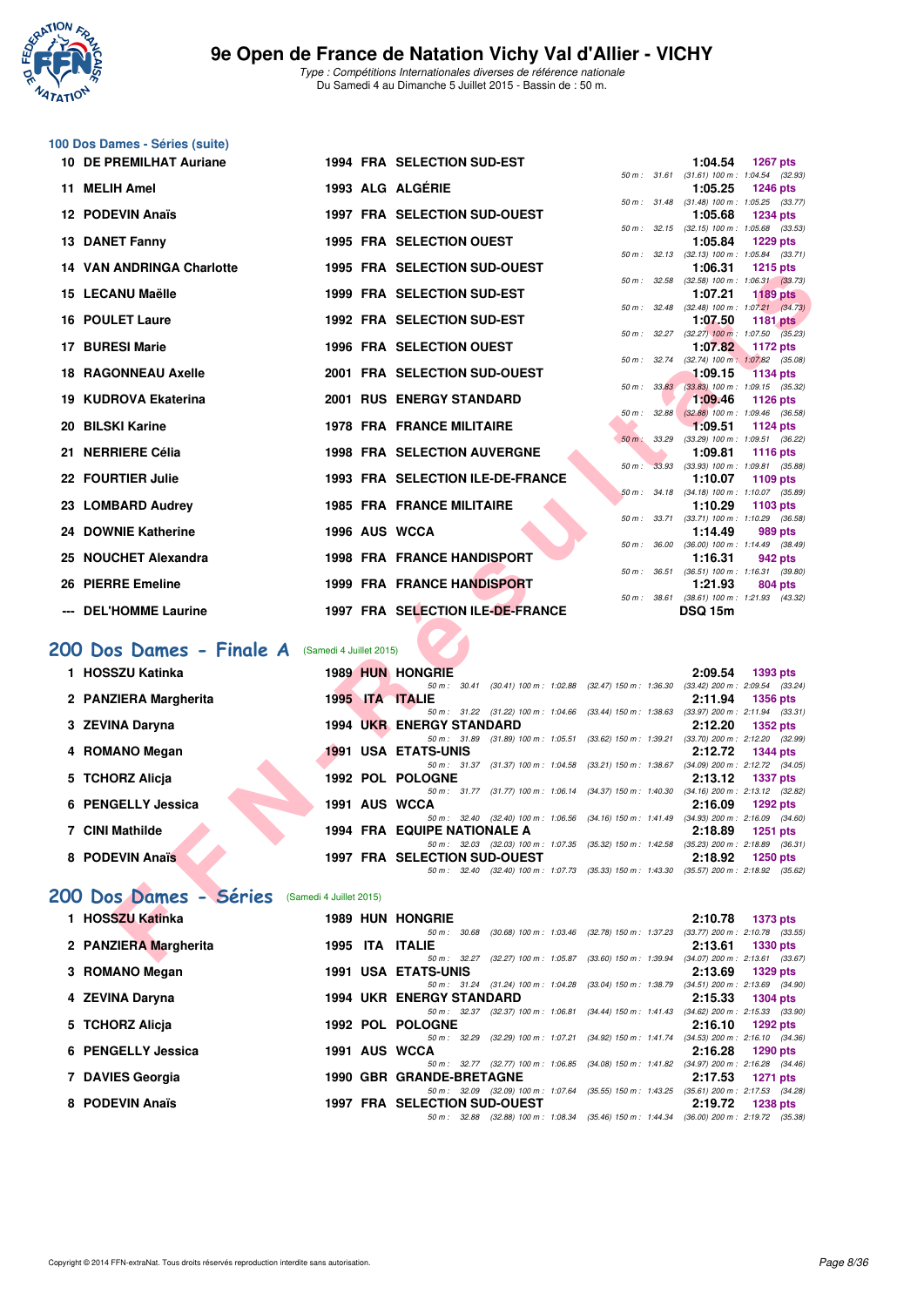

Type : Compétitions Internationales diverses de référence nationale Du Samedi 4 au Dimanche 5 Juillet 2015 - Bassin de : 50 m.

#### **200 Dos Dames - Séries (suite)**

| 9 CINI Mathilde            | 1994 FRA EQUIPE NATIONALE A                               |                           | 2:20.22        | <b>1231 pts</b>                     |
|----------------------------|-----------------------------------------------------------|---------------------------|----------------|-------------------------------------|
|                            | 50 m : 32.95 (32.95) 100 m : 1:07.91                      | $(34.96)$ 150 m : 1:43.87 |                | $(35.96)$ 200 m : 2:20.22 $(36.35)$ |
| 10 VAN ANDRINGA Charlotte  | <b>1995 FRA SELECTION SUD-OUEST</b>                       |                           |                | $2:21.40$ 1214 pts                  |
|                            | 50 m : 32.99 (32.99) 100 m : 1:08.27                      | $(35.28)$ 150 m : 1:44.67 |                | $(36.40)$ 200 m : 2:21.40 $(36.73)$ |
| 11 BURESI Marie            | <b>1996 FRA SELECTION OUEST</b>                           |                           |                | 2:24.35 1171 pts                    |
|                            | 50 m: 33.95 (33.95) 100 m: 1:10.22                        | $(36.27)$ 150 m : 1:47.63 |                | $(37.41)$ 200 m : 2:24.35 $(36.72)$ |
| <b>12 RAGONNEAU Axelle</b> | 2001 FRA SELECTION SUD-OUEST                              |                           | 2:27.87        | $1121$ pts                          |
|                            | 50 m: 33.98 (33.98) 100 m: 1:11.32 (37.34) 150 m: 1:49.65 |                           |                | $(38.33)$ 200 m : 2:27.87 $(38.22)$ |
| 13 AUBRY Alice             | 1997 FRA SELECTION NORD-EST                               |                           |                | $2:28.18$ 1117 pts                  |
|                            | 50 m: 34.07 (34.07) 100 m: 1:12.05                        | $(37.98)$ 150 m : 1:50.11 |                | $(38.06)$ 200 m : 2:28.18 $(38.07)$ |
| 14 LOMBARD Audrey          | <b>1985 FRA FRANCE MILITAIRE</b>                          |                           | 2:34.26        | <b>1034 pts</b>                     |
|                            | 50 m: 35.16 (35.16) 100 m: 1:14.41                        | (39.25) 150 m : 1:54.43   |                | $(40.02)$ 200 m : 2:34.26 $(39.83)$ |
| --- DANET Fanny            | 1995 FRA SELECTION OUEST                                  |                           | <b>DSQ 15m</b> |                                     |
|                            |                                                           |                           |                |                                     |

#### **50 Brasse Dames - Finale A** (Dimanche 5 Juillet 2015)

| 1 GUNES Viktoria Zeynep | <b>1998 TUR TURQUIE</b>            | 31.37<br>1375 pts        |
|-------------------------|------------------------------------|--------------------------|
| 2 IVRY Amit             | ISR ISRAËL<br>1989                 | <b>1370 pts</b><br>31.46 |
| 3 CASTIGLIONI Arianna   | ITA ITALIE<br>1997                 | 31.63<br>1361 pts        |
| 4 SOGAR Laura           | <b>1991 USA ETATS-UNIS</b>         | 32.29<br>1326 pts        |
| 5 RENSHAW Molly         | <b>1996 GBR GRANDE-BRETAGNE</b>    | 32.90<br>1294 pts        |
| 6 DEBERGHES Fanny       | <b>1994 FRA EQUIPE NATIONALE A</b> | <b>1286 pts</b><br>33.07 |
| 7 LEBLOND Tiphaine      | 1996 FRA SELECTION ILE-DE-FRANCE   | <b>1272 pts</b><br>33.34 |
| 8 GALLEGO Solène        | 1995 FRA SELECTION SUD-OUEST       | 1267 pts<br>33.44        |

#### **[50 Brasse Dames - Finale B](http://www.ffnatation.fr/webffn/resultats.php?idact=nat&go=epr&idcpt=32627&idepr=21)** (Dimanche 5 Juillet 2015)

| <b>DRHOUIN Emma</b>           | 1999 FRA SELECTION SUD-OUEST     | 33.20 | <b>1279 pts</b> |
|-------------------------------|----------------------------------|-------|-----------------|
| 2 KITCHING Carmella           | 1994 FRA SELECTION SUD-OUEST     | 33.46 | 1266 pts        |
| 3 DAUBA Camille               | 1997 FRA SELECTION NORD-EST      | 34.53 | <b>1212 pts</b> |
| 4 LEDUC Ambre                 | 1997 FRA SELECTION ILE-DE-FRANCE | 34.82 | 1197 pts        |
| 5 DUBOIS Marine               | 1991 FRA SELECTION SUD-EST       | 35.54 | 1162 pts        |
| 6 GEORGES Elodie              | <b>1988 FRA FRANCE MILITAIRE</b> | 35.60 | 1159 pts        |
| <b>7 LACAVALERIE Tiphaine</b> | 2000 FRA SELECTION SUD-OUEST     | 35.75 | 1151 pts        |
| 8 CARBONERO Coralie           | <b>1984 FRA FRANCE MILITAIRE</b> | 36.17 | <b>1131 pts</b> |

### **[50 Brasse Dames - Séries](http://www.ffnatation.fr/webffn/resultats.php?idact=nat&go=epr&idcpt=32627&idepr=21)** (Dimanche 5 Juillet 2015)

| IJ AUDRI AIIUC                    |                           | 1997 FRA | <b>JELEVIIVIN NUNU EJI</b>                                                                                                   | 2.20. IO       | 1111 <b>pm</b>  |
|-----------------------------------|---------------------------|----------|------------------------------------------------------------------------------------------------------------------------------|----------------|-----------------|
| 14 LOMBARD Audrey                 |                           |          | 50 m: 34.07 (34.07) 100 m: 1:12.05 (37.98) 150 m: 1:50.11 (38.06) 200 m: 2:28.18 (38.07)<br><b>1985 FRA FRANCE MILITAIRE</b> | 2:34.26        | <b>1034 pts</b> |
| --- DANET Fanny                   |                           |          | 50 m: 35.16 (35.16) 100 m: 1:14.41 (39.25) 150 m: 1:54.43 (40.02) 200 m: 2:34.26 (39.83)<br><b>1995 FRA SELECTION OUEST</b>  | <b>DSQ 15m</b> |                 |
|                                   |                           |          |                                                                                                                              |                |                 |
| 50 Brasse Dames - Finale A        | (Dimanche 5 Juillet 2015) |          |                                                                                                                              |                |                 |
|                                   |                           |          |                                                                                                                              |                |                 |
| 1 GUNES Viktoria Zeynep           |                           |          | <b>1998 TUR TURQUIE</b>                                                                                                      | 31.37          | 1375 pts        |
| 2 IVRY Amit                       |                           |          | 1989 ISR ISRAËL                                                                                                              | 31.46          | <b>1370 pts</b> |
| 3 CASTIGLIONI Arianna             |                           |          | 1997 ITA ITALIE                                                                                                              | 31.63          | 1361 pts        |
| 4 SOGAR Laura                     |                           |          | <b>1991 USA ETATS-UNIS</b>                                                                                                   | 32.29          | 1326 pts        |
| 5 RENSHAW Molly                   |                           |          | 1996 GBR GRANDE-BRETAGNE                                                                                                     | 32.90          | <b>1294 pts</b> |
| 6 DEBERGHES Fanny                 |                           |          | 1994 FRA EQUIPE NATIONALE A                                                                                                  | 33.07          | 1286 pts        |
| 7 LEBLOND Tiphaine                |                           |          | 1996 FRA SELECTION ILE-DE-FRANCE                                                                                             | 33.34          | <b>1272 pts</b> |
| 8 GALLEGO Solène                  |                           |          | 1995 FRA SELECTION SUD-OUEST                                                                                                 | 33.44          | 1267 pts        |
|                                   |                           |          |                                                                                                                              |                |                 |
| <b>50 Brasse Dames - Finale B</b> | (Dimanche 5 Juillet 2015) |          |                                                                                                                              |                |                 |
| 1 DRHOUIN Emma                    |                           |          | 1999 FRA SELECTION SUD-OUEST                                                                                                 | 33.20          | 1279 pts        |
| 2 KITCHING Carmella               |                           |          | 1994 FRA SELECTION SUD-OUEST                                                                                                 | 33.46          | <b>1266 pts</b> |
| 3 DAUBA Camille                   |                           |          | 1997 FRA SELECTION NORD-EST                                                                                                  | 34.53          | <b>1212 pts</b> |
| 4 LEDUC Ambre                     |                           |          | 1997 FRA SELECTION ILE-DE-FRANCE                                                                                             | 34.82          | 1197 pts        |
| 5 DUBOIS Marine                   |                           |          | 1991 FRA SELECTION SUD-EST                                                                                                   | 35.54          | 1162 pts        |
| 6 GEORGES Elodie                  |                           |          | <b>1988 FRA FRANCE MILITAIRE</b>                                                                                             | 35.60          | 1159 pts        |
| 7 LACAVALERIE Tiphaine            |                           |          | 2000 FRA SELECTION SUD-OUEST                                                                                                 | 35.75          | 1151 pts        |
| 8 CARBONERO Coralie               |                           |          | <b>1984 FRA FRANCE MILITAIRE</b>                                                                                             | 36.17          | 1131 pts        |
|                                   |                           |          |                                                                                                                              |                |                 |
| <b>50 Brasse Dames - Séries</b>   | (Dimanche 5 Juillet 2015) |          |                                                                                                                              |                |                 |
| 1 CASTIGLIONI Arianna             |                           |          | 1997 ITA ITALIE                                                                                                              | 31.66          | 1359 pts        |
| 2 GUNES Viktoria Zeynep           |                           |          | <b>1998 TUR TURQUIE</b>                                                                                                      | 31.93          | <b>1345 pts</b> |
| 3 IVRY Amit                       |                           |          | 1989 ISR ISRAËL                                                                                                              | 31.94          | <b>1344 pts</b> |
| 4 SOGAR Laura                     |                           |          | <b>1991 USA ETATS-UNIS</b>                                                                                                   | 32.03          | 1340 pts        |
| 5 DEBERGHES Fanny                 |                           |          | <b>1994 FRA EQUIPE NATIONALE A</b>                                                                                           | 32.93          | <b>1293 pts</b> |
| <b>6 RENSHAW Molly</b>            |                           |          | <b>1996 GBR GRANDE-BRETAGNE</b>                                                                                              | 33.16          | 1281 pts        |
| 7 LEBLOND Tiphaine                |                           |          | 1996 FRA SELECTION ILE-DE-FRANCE                                                                                             | 33.38          | <b>1270 pts</b> |
| 8 GALLEGO Solène                  |                           |          | 1995 FRA SELECTION SUD-OUEST                                                                                                 | 33.54          | <b>1261 pts</b> |
| 9 DRHOUIN Emma                    |                           |          | 1999 FRA SELECTION SUD-OUEST                                                                                                 | 33.65          | 1256 pts        |
| 10 KITCHING Carmella              |                           |          | 1994 FRA SELECTION SUD-OUEST                                                                                                 | 33.69          | <b>1254 pts</b> |
| 11 DAUBA Camille                  |                           |          | 1997 FRA SELECTION NORD-EST                                                                                                  | 34.96          | 1190 pts        |
| <b>12 DUBOIS Marine</b>           |                           |          | 1991 FRA SELECTION SUD-EST                                                                                                   | 34.97          | 1190 pts        |
| 13 LEDUC Ambre                    |                           |          | 1997 FRA SELECTION ILE-DE-FRANCE                                                                                             | 35.09          | 1184 pts        |
| <b>14 GEORGES Elodie</b>          |                           |          | <b>1988 FRA FRANCE MILITAIRE</b>                                                                                             | 35.97          | 1141 pts        |
| <b>15 CARBONERO Coralie</b>       |                           |          | <b>1984 FRA FRANCE MILITAIRE</b>                                                                                             | 36.18          | 1130 pts        |
| <b>16 LACAVALERIE Tiphaine</b>    |                           |          | 2000 FRA SELECTION SUD-OUEST                                                                                                 | 36.54          | <b>1113 pts</b> |
| 17 ZHULDYBINA Irina               |                           |          | <b>2001 RUS ENERGY STANDARD</b>                                                                                              | 36.72          | 1105 pts        |

#### **[100 Brasse Dames - Finale A](http://www.ffnatation.fr/webffn/resultats.php?idact=nat&go=epr&idcpt=32627&idepr=22)** (Samedi 4 Juillet 2015)

**1 GUNES Viktoria Zeynep 1998 TUR TURQUIE 1:08.50 1361 pts**

50 m : 32.77 (32.77) 100 m : 1:08.50 (35.73)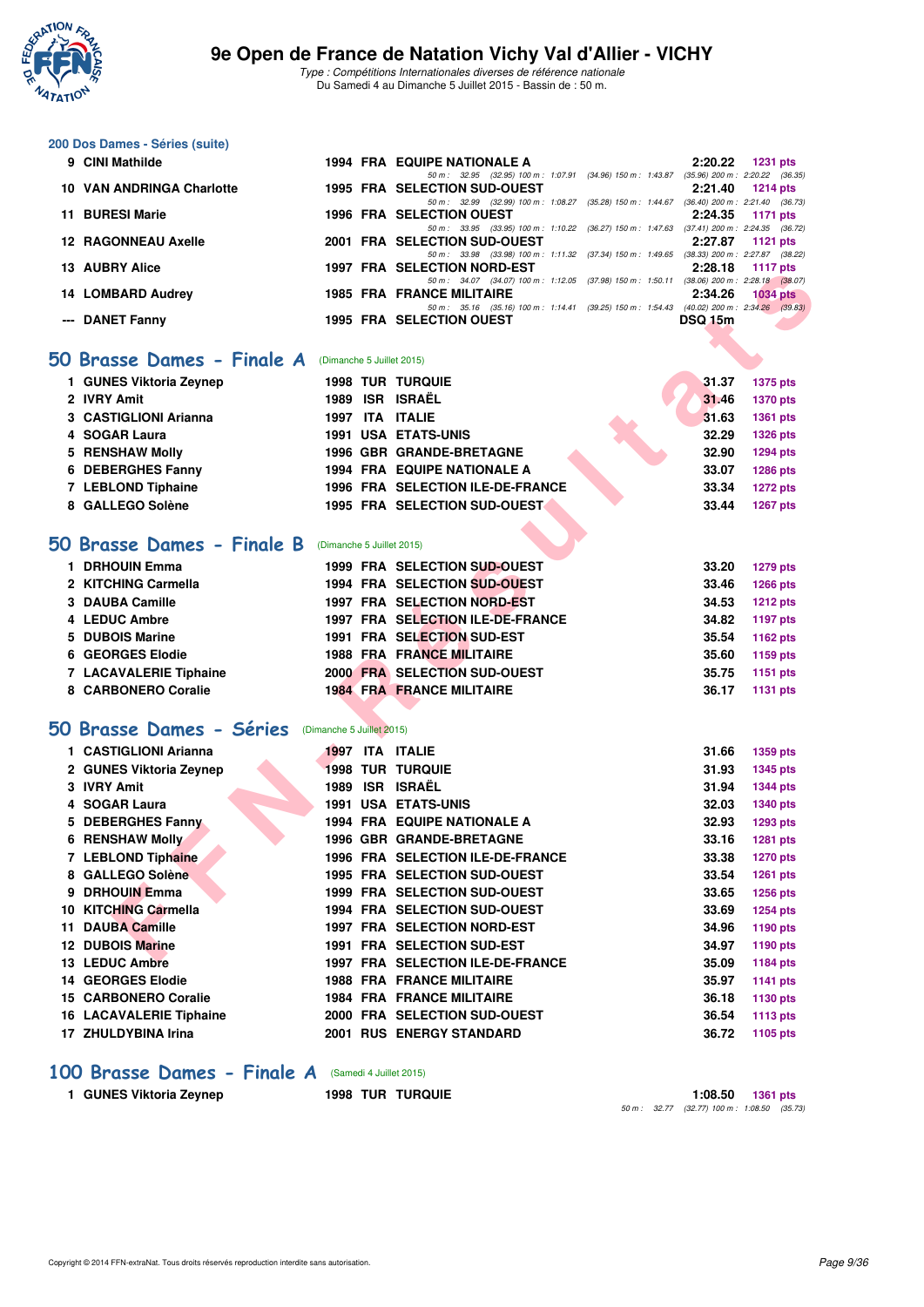

Type : Compétitions Internationales diverses de référence nationale Du Samedi 4 au Dimanche 5 Juillet 2015 - Bassin de : 50 m.

# **100 Brasse Dames - Finale A (suite)**

| 2 SOGAR Laura          | <b>1991 USA ETATS-UNIS</b>              | 1359 pts<br>1:08.56                                  |
|------------------------|-----------------------------------------|------------------------------------------------------|
|                        |                                         | 50 m: 32.63 (32.63) 100 m: 1:08.56 (35.              |
| 3 DE ASCENTIS Giulia   | <b>1993 ITA CANOTTIERI ANIENE</b>       | 1:09.13 1344 pts                                     |
|                        |                                         | (32.96) 100 m : 1:09.13 (36.<br>50 m: 32.96          |
| 4 IVRY Amit            | <b>ISR ISRAËL</b><br>1989               | 1:09.26 1341 pts                                     |
|                        |                                         | 50 m: 32.45 (32.45) 100 m: 1:09.26 (36.              |
| 5 CASTIGLIONI Arianna  | 1997 ITA ITALIE                         | 1:09.61 1332 pts                                     |
|                        |                                         | $(33.15)$ 100 m : 1:09.61 $(36.$<br>$50 m$ : $33.15$ |
| <b>6 RENSHAW Molly</b> | <b>1996 GBR GRANDE-BRETAGNE</b>         | 1:10.48 1309 pts                                     |
|                        |                                         | $(33.69)$ 100 m : 1:10.48 $(36.$<br>50 m : 33.69     |
| 7 KITCHING Carmella    | 1994 FRA SELECTION SUD-OUEST            | 1:12.51<br><b>1257 pts</b>                           |
|                        |                                         | $(33.74)$ 100 m : 1:12.51 $(38.$<br>50 m: 33.74      |
| 8 FOURTIER Julie       | <b>1993 FRA SELECTION ILE-DE-FRANCE</b> | 1:13.16<br><b>1241 pts</b>                           |

#### **[100 Brasse Dames - Finale B](http://www.ffnatation.fr/webffn/resultats.php?idact=nat&go=epr&idcpt=32627&idepr=22)** (Samedi 4 Juillet 2015)

| 1 DEBERGHES Fanny    |  | <b>1994 FRA EQUIPE NATIONALE A</b> |                  | $1:12.12$ 1267 pts                        |          |  |
|----------------------|--|------------------------------------|------------------|-------------------------------------------|----------|--|
|                      |  |                                    |                  | 50 m: 33.97 (33.97) 100 m: 1:12.12 (38.   |          |  |
| 2 GALLEGO Solène     |  | 1995 FRA SELECTION SUD-OUEST       |                  | $1:13.38$ 1235 pts                        |          |  |
|                      |  |                                    |                  | 50 m : 34.51 (34.51) 100 m : 1:13.38 (38. |          |  |
| 3 DAUBA Camille      |  | <b>1997 FRA SELECTION NORD-EST</b> |                  | 1:13.62 1229 pts                          |          |  |
|                      |  |                                    | 50 m : 35.00     | $(35.00)$ 100 m : 1:13.62 $(38.$          |          |  |
| 4 LEBLOND Tiphaine   |  | 1996 FRA SELECTION ILE-DE-FRANCE   |                  | 1:14.06 1218 pts                          |          |  |
|                      |  |                                    | $50 m$ : $35.41$ | $(35.41)$ 100 m : 1:14.06 (38.            |          |  |
| 5 MONTEVECCHI Ilaria |  | 1994 ITA IMOLA NUOTO               |                  | 1:14.25 1214 pts                          |          |  |
|                      |  |                                    |                  | 50 m: 35.07 (35.07) 100 m: 1:14.25 (39.   |          |  |
| 6 LEDUC Ambre        |  | 1997 FRA SELECTION ILE-DE-FRANCE   | 50 m : 35.81     | 1:15.10<br>$(35.81)$ 100 m : 1:15.10 (39. | 1193 pts |  |
| 7 PETIT Emilie       |  | 1996 FRA SELECTION NORD-EST        |                  | 1:15.98                                   |          |  |
|                      |  |                                    | 50 m : 35.73     | $(35.73)$ 100 m : 1:15.98 (40.            | 1171 pts |  |
| 8 ZHULDYBINA Irina   |  | <b>2001 RUS ENERGY STANDARD</b>    |                  | 1:16.51                                   | 1158 pts |  |
|                      |  |                                    |                  |                                           |          |  |

# [100 Brasse Dames - Séries](http://www.ffnatation.fr/webffn/resultats.php?idact=nat&go=epr&idcpt=32627&idepr=22) **(Samedi 4 Juillet 2015)**

| <b>REIVOLLAW MUILY</b>     |                         | GRANDE-DRETAGNE                         |              |              | 1.IV.40                                                 | ່າ ວັນສະນາສ     |  |
|----------------------------|-------------------------|-----------------------------------------|--------------|--------------|---------------------------------------------------------|-----------------|--|
| 7 KITCHING Carmella        |                         | 1994 FRA SELECTION SUD-OUEST            |              |              | 50 m : 33.69 (33.69) 100 m : 1:10.48 (36.79)<br>1:12.51 | <b>1257 pts</b> |  |
|                            |                         |                                         |              |              | 50 m: 33.74 (33.74) 100 m: 1:12.51 (38.77)              |                 |  |
| 8 FOURTIER Julie           |                         | 1993 FRA SELECTION ILE-DE-FRANCE        |              |              | 1:13.16<br>50 m: 34.51 (34.51) 100 m: 1:13.16 (38.65)   | $1241$ pts      |  |
|                            |                         |                                         |              |              |                                                         |                 |  |
| 00 Brasse Dames - Finale B | (Samedi 4 Juillet 2015) |                                         |              |              |                                                         |                 |  |
| 1 DEBERGHES Fanny          |                         | <b>1994 FRA EQUIPE NATIONALE A</b>      |              |              | 1:12.12                                                 | <b>1267 pts</b> |  |
|                            |                         |                                         | 50 m : 33.97 |              | $(33.97)$ 100 m : 1:12.12 $(38.15)$                     |                 |  |
| 2 GALLEGO Solène           |                         | 1995 FRA SELECTION SUD-OUEST            |              | 50 m: 34.51  | 1:13.38<br>$(34.51)$ 100 m : 1:13.38 $(38.87)$          | <b>1235 pts</b> |  |
| 3 DAUBA Camille            |                         | 1997 FRA SELECTION NORD-EST             |              |              | 1:13.62                                                 | <b>1229 pts</b> |  |
|                            |                         |                                         |              |              | 50 m : 35.00 (35.00) 100 m : 1:13.62 (38.62)            |                 |  |
| 4 LEBLOND Tiphaine         |                         | 1996 FRA SELECTION ILE-DE-FRANCE        |              |              | 1:14.06<br>50 m: 35.41 (35.41) 100 m: 1:14.06 (38.65)   | <b>1218 pts</b> |  |
| 5 MONTEVECCHI Ilaria       |                         | 1994 ITA IMOLA NUOTO                    |              |              | 1:14.25                                                 | <b>1214 pts</b> |  |
| 6 LEDUC Ambre              |                         | 1997 FRA SELECTION ILE-DE-FRANCE        |              |              | 50 m: 35.07 (35.07) 100 m: 1:14.25 (39.18)              |                 |  |
|                            |                         |                                         |              | 50 m : 35.81 | 1:15.10<br>$(35.81)$ 100 m : 1:15.10 $(39.29)$          | 1193 pts        |  |
| 7 PETIT Emilie             |                         | 1996 FRA SELECTION NORD-EST             |              |              | 1:15.98                                                 | 1171 pts        |  |
| 8 ZHULDYBINA Irina         |                         | 2001 RUS ENERGY STANDARD                |              |              | 50 m: 35.73 (35.73) 100 m: 1:15.98 (40.25)              |                 |  |
|                            |                         |                                         |              | 50 m : 36.23 | 1:16.51<br>(36.23) 100 m: 1:16.51 (40.28)               | 1158 pts        |  |
|                            |                         |                                         |              |              |                                                         |                 |  |
| 00 Brasse Dames - Séries   | (Samedi 4 Juillet 2015) |                                         |              |              |                                                         |                 |  |
| 1 SOGAR Laura              |                         | <b>1991 USA ETATS-UNIS</b>              |              |              | 1:08.91                                                 | <b>1350 pts</b> |  |
| 2 GUNES Viktoria Zeynep    |                         | <b>1998 TUR TURQUIE</b>                 |              |              | 50 m: 32.43 (32.43) 100 m: 1:08.91 (36.48)<br>1:09.24   | <b>1341 pts</b> |  |
|                            |                         |                                         |              | 50 m : 33.01 | $(33.01)$ 100 m : 1:09.24 $(36.23)$                     |                 |  |
| 3 IVRY Amit                |                         | 1989 ISR ISRAËL                         |              |              | 1:09.65                                                 | <b>1331 pts</b> |  |
| 4 CASTIGLIONI Arianna      |                         | 1997 ITA ITALIE                         |              |              | 50 m: 32.76 (32.76) 100 m: 1:09.65 (36.89)<br>1:09.84   | <b>1326 pts</b> |  |
|                            |                         |                                         |              |              | 50 m: 33.42 (33.42) 100 m: 1:09.84 (36.42)              |                 |  |
| 5 DE ASCENTIS Giulia       |                         | <b>1993 ITA CANOTTIERI ANIENE</b>       |              |              | 1:10.31                                                 | <b>1313 pts</b> |  |
| 6 HOSSZU Katinka           |                         | <b>1989 HUN HONGRIE</b>                 |              |              | 50 m: 33.34 (33.34) 100 m: 1:10.31 (36.97)<br>1:11.17   | <b>1291 pts</b> |  |
|                            |                         |                                         |              |              | 50 m: 33.68 (33.68) 100 m: 1:11.17 (37.49)              |                 |  |
| 7 RENSHAW Molly            |                         | <b>1996 GBR GRANDE-BRETAGNE</b>         |              |              | 1:11.73<br>50 m: 33.92 (33.92) 100 m: 1:11.73 (37.81)   | <b>1277 pts</b> |  |
| 8 KITCHING Carmella        |                         | 1994 FRA SELECTION SUD-OUEST            |              |              | 1:12.71                                                 | <b>1252 pts</b> |  |
|                            |                         |                                         |              | 50 m : 33.76 | $(33.76)$ 100 m : 1:12.71 $(38.95)$                     |                 |  |
| 9 FOURTIER Julie           |                         | <b>1993 FRA SELECTION ILE-DE-FRANCE</b> |              |              | 1:13.19<br>50 m: 34.86 (34.86) 100 m: 1:13.19 (38.33)   | <b>1240 pts</b> |  |
| 10 GALLEGO Solène          |                         | 1995 FRA SELECTION SUD-OUEST            |              |              | 1:13.45                                                 | <b>1234 pts</b> |  |
|                            |                         |                                         |              |              | 50 m: 34.29 (34.29) 100 m: 1:13.45 (39.16)              |                 |  |
| 11 DEBERGHES Fanny         |                         | <b>1994 FRA EQUIPE NATIONALE A</b>      |              |              | 1:13.65<br>50 m: 34.22 (34.22) 100 m: 1:13.65 (39.43)   | <b>1229 pts</b> |  |
| 12 LEBLOND Tiphaine        |                         | 1996 FRA SELECTION ILE-DE-FRANCE        |              |              | 1:13.92                                                 | <b>1222 pts</b> |  |
| 13 MONTEVECCHI Ilaria      |                         |                                         |              |              | 50 m: 35.08 (35.08) 100 m: 1:13.92 (38.84)              |                 |  |
|                            |                         | 1994 ITA IMOLA NUOTO                    |              |              | 1:14.03<br>50 m: 34.79 (34.79) 100 m: 1:14.03 (39.24)   | 1219 pts        |  |
| 14 DAUBA Camille           |                         | 1997 FRA SELECTION NORD-EST             |              |              | 1:14.11                                                 | <b>1217 pts</b> |  |
|                            |                         |                                         | 50 m : 35.29 |              | (35.29) 100 m: 1:14.11 (38.82)                          |                 |  |
| 15 LEDUC Ambre             |                         | 1997 FRA SELECTION ILE-DE-FRANCE        |              | 50 m : 35.28 | 1:14.95<br>(35.28) 100 m: 1:14.95 (39.67)               | 1196 pts        |  |
| 16 PETIT Emilie            |                         | <b>1996 FRA SELECTION NORD-EST</b>      |              |              | 1:16.19                                                 | <b>1166 pts</b> |  |
| 17 ZHULDYBINA Irina        |                         | <b>2001 RUS ENERGY STANDARD</b>         |              |              | 50 m: 35.98 (35.98) 100 m: 1:16.19 (40.21)              |                 |  |
|                            |                         |                                         |              |              | 1:16.45<br>50 m: 35.22 (35.22) 100 m: 1:16.45 (41.23)   | <b>1160 pts</b> |  |
| 18 DRHOUIN Emma            |                         | 1999 FRA SELECTION SUD-OUEST            |              |              | 1:16.85                                                 | 1150 pts        |  |
|                            |                         | 2000 FRA SELECTION SUD-OUEST            |              |              | 50 m: 36.31 (36.31) 100 m: 1:16.85 (40.54)<br>1:18.44   | <b>1112 pts</b> |  |
| 19 LACAVALERIE Tiphaine    |                         |                                         |              |              |                                                         |                 |  |

|              |              | 1:08.56                             | <b>1359 pts</b>     |  |
|--------------|--------------|-------------------------------------|---------------------|--|
|              | 50 m : 32.63 | $(32.63)$ 100 m :                   | 1:08.56 (35.93)     |  |
|              |              | 1:09.13                             | <b>1344 pts</b>     |  |
| 50 m : 32.96 |              | $(32.96)$ 100 m :                   | $1:09.13$ $(36.17)$ |  |
|              |              | 1:09.26 1341 pts                    |                     |  |
| $50 m$ :     | 32.45        | $(32.45)$ 100 m :                   | 1:09.26 (36.81)     |  |
|              |              | 1:09.61                             | 1332 pts            |  |
| $50 m$ :     |              | 33.15 (33.15) 100 m :               | $1:09.61$ $(36.46)$ |  |
|              |              | 1:10.48 1309 pts                    |                     |  |
| $50 m$ :     | 33.69        | $(33.69)$ 100 m :                   | $1:10.48$ $(36.79)$ |  |
|              |              | 1:12.51                             | <b>1257 pts</b>     |  |
| $50 m$ :     | 33.74        | $(33.74)$ 100 m :                   | $1:12.51$ (38.77)   |  |
|              |              | $1:13.16$ 1241 pts                  |                     |  |
| $50 m$ :     | 34.51        | $(34.51)$ 100 m : 1:13.16 $(38.65)$ |                     |  |
|              |              |                                     |                     |  |

|                  |       | 1:12.12            | 1267 pts            |  |
|------------------|-------|--------------------|---------------------|--|
| $50 m$ : $33.97$ |       | $(33.97)$ 100 m :  | $1:12.12$ $(38.15)$ |  |
|                  |       | 1:13.38            | <b>1235 pts</b>     |  |
| $50 m$ :         | 34.51 | $(34.51)$ 100 m :  | 1:13.38 (38.87)     |  |
|                  |       | 1:13.62            | 1229 pts            |  |
| $50 m$ :         | 35.00 | $(35.00)$ 100 m :  | 1:13.62 (38.62)     |  |
|                  |       | 1:14.06            | <b>1218 pts</b>     |  |
| $50 m$ :         | 35.41 | $(35.41)$ 100 m :  | $1:14.06$ $(38.65)$ |  |
|                  |       | 1:14.25            | 1214 pts            |  |
| $50 m$ : $35.07$ |       | $(35.07)$ 100 m :  | $1:14.25$ (39.18)   |  |
|                  |       | 1:15.10            | 1193 pts            |  |
| 50 m: 35.81      |       | $(35.81)$ 100 m :  | $1:15.10$ $(39.29)$ |  |
|                  |       | 1:15.98            | 1171 pts            |  |
| 50 m : 35.73     |       | $(35.73)$ 100 m :  | $1:15.98$ $(40.25)$ |  |
|                  |       | $1:16.51$ 1158 pts |                     |  |
| 50 m : 36.23     |       | $(36.23)$ 100 m :  | $1:16.51$ (40.28)   |  |
|                  |       |                    |                     |  |

|          |       | 1:08.91           | 1350 pts        |         |
|----------|-------|-------------------|-----------------|---------|
| 50 m :   | 32.43 | $(32.43) 100 m$ : | 1:08.91         | (36.48) |
|          |       | 1:09.24           | <b>1341 pts</b> |         |
| $50 m$ : | 33.01 | $(33.01)$ 100 m : | 1:09.24 (36.23) |         |
|          |       | 1:09.65           | 1331            | pts     |
| $50 m$ : | 32.76 | $(32.76)$ 100 m : | 1:09.65         | (36.89) |
|          |       | 1:09.84           | 1326 pts        |         |
| $50 m$ : | 33.42 | $(33.42)$ 100 m : | 1:09.84         | (36.42) |
|          |       | 1:10.31           | 1313 pts        |         |
| $50 m$ : | 33.34 | $(33.34) 100 m$ : | 1:10.31         | (36.97) |
|          |       | 1:11.17           | 1291            | pts     |
| $50 m$ : | 33.68 | $(33.68) 100 m$ : | 1:11.17         | (37.49) |
|          |       | 1:11.73           | 1277 pts        |         |
| $50 m$ : | 33.92 | $(33.92)$ 100 m : | 1:11.73         | (37.81) |
|          |       | 1:12.71           | 1252 pts        |         |
| $50 m$ : | 33.76 | $(33.76) 100 m$ : | 1:12.71         | (38.95) |
|          |       | 1:13.19           | <b>1240 pts</b> |         |
| $50 m$ : | 34.86 | $(34.86) 100 m$ : | 1:13.19         | (38.33) |
|          |       | 1:13.45           | 1234 pts        |         |
| $50 m$ : | 34.29 | $(34.29)$ 100 m : | 1:13.45         | (39.16) |
|          |       | 1:13.65           | 1229 pts        |         |
| $50 m$ : | 34.22 | $(34.22)$ 100 m : | 1:13.65         | (39.43) |
|          |       | 1:13.92           | <b>1222 pts</b> |         |
| $50 m$ : | 35.08 | $(35.08) 100 m$ : | 1:13.92         | (38.84) |
|          |       | 1:14.03           | <b>1219 pts</b> |         |
| $50 m$ : | 34.79 | $(34.79)$ 100 m : | 1:14.03         | (39.24) |
|          |       | 1:14.11           | <b>1217 pts</b> |         |
| $50 m$ : | 35.29 | $(35.29)$ 100 m : | 1:14.11         | (38.82) |
|          |       | 1:14.95           | 1196 pts        |         |
| $50 m$ : | 35.28 | $(35.28) 100 m$ : | 1:14.95         | (39.67) |
|          |       | 1:16.19           | 1166 pts        |         |
| $50 m$ : | 35.98 | $(35.98) 100 m$ : | 1:16.19         | (40.21) |
|          |       | 1:16.45           | 1160 pts        |         |
| $50 m$ : | 35.22 | $(35.22)$ 100 m : | 1:16.45         | (41.23) |
|          |       | 1:16.85           | 1150 pts        |         |
| $50 m$ : | 36.31 | $(36.31)$ 100 m : | 1:16.85(40.54)  |         |
|          |       | 1:18.44           | <b>1112 pts</b> |         |
| $50 m$ : | 36.35 | $(36.35)$ 100 m : | 1:18.44         | (42.09) |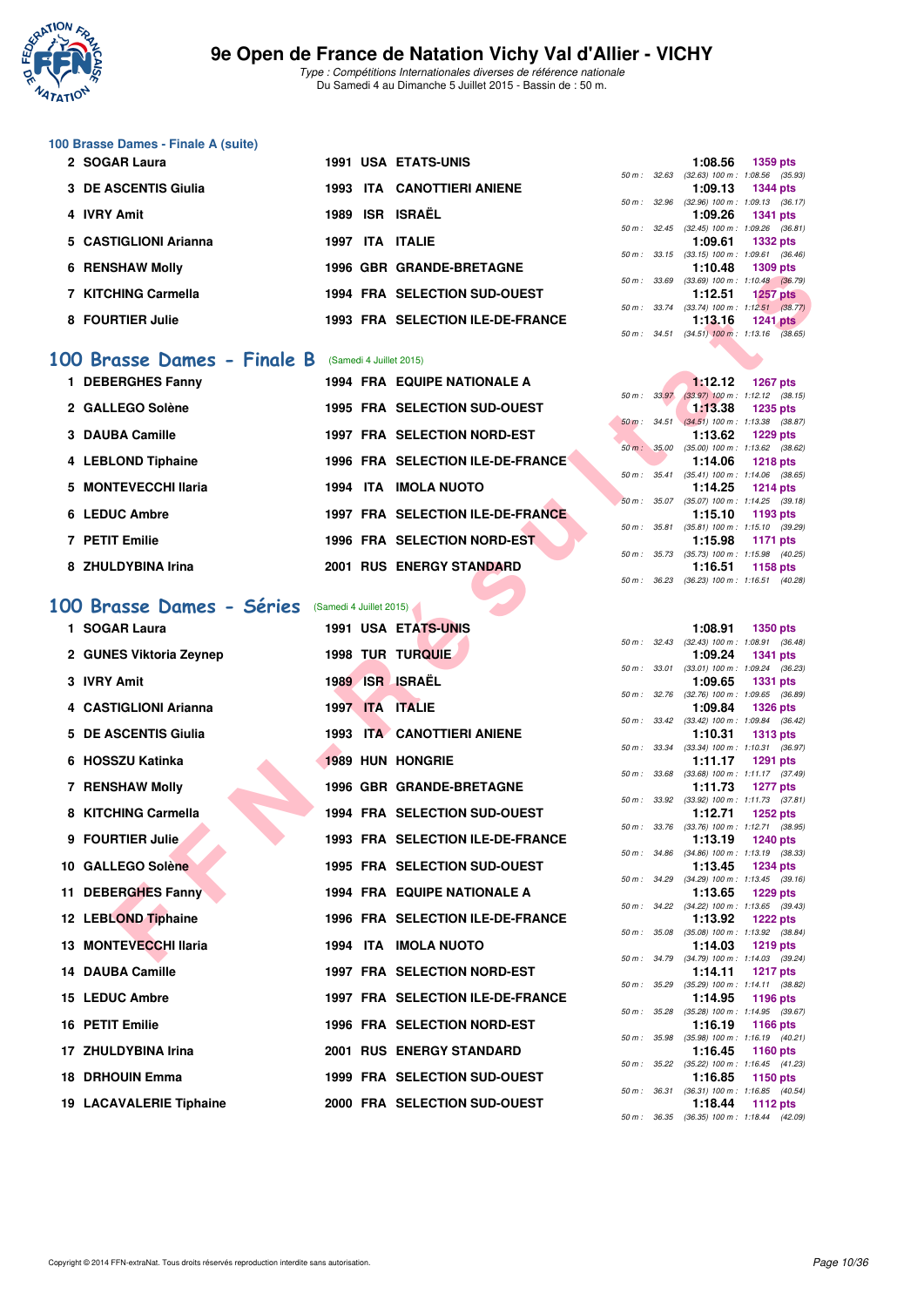

| 100 Brasse Dames - Séries (suite)          |                           |                                                                                                                                                                 |                                                                          |
|--------------------------------------------|---------------------------|-----------------------------------------------------------------------------------------------------------------------------------------------------------------|--------------------------------------------------------------------------|
| 20 CARBONERO Coralie                       |                           | <b>1984 FRA FRANCE MILITAIRE</b>                                                                                                                                | 1:20.02<br>1075 pts<br>50 m: 37.26 (37.26) 100 m: 1:20.02 (42.76)        |
| 21 GEORGES Elodie                          |                           | <b>1988 FRA FRANCE MILITAIRE</b>                                                                                                                                | 1:20.37<br><b>1066 pts</b><br>50 m: 37.35 (37.35) 100 m: 1:20.37 (43.02) |
|                                            |                           |                                                                                                                                                                 |                                                                          |
| 200 Brasse Dames - Finale A                |                           | (Dimanche 5 Juillet 2015)                                                                                                                                       |                                                                          |
| 1 GUNES Viktoria Zeynep                    |                           | <b>1998 TUR TURQUIE</b><br>50 m: 32.49 (32.49) 100 m: 1:08.78 (36.29) 150 m: 1:45.79 (37.01) 200 m: 2:22.69 (36.90)                                             | 2:22.69<br>1439 pts                                                      |
| 2 RENSHAW Molly                            |                           | <b>1996 GBR GRANDE-BRETAGNE</b><br>50 m: 33.45 (33.45) 100 m: 1:10.34 (36.89) 150 m: 1:47.71 (37.37) 200 m: 2:25.67 (37.96)                                     | 2:25.67<br><b>1398 pts</b>                                               |
| 3 SOGAR Laura                              |                           | <b>1991 USA ETATS-UNIS</b>                                                                                                                                      | 2:26.75<br><b>1383 pts</b>                                               |
| 4 DE ASCENTIS Giulia                       |                           | 50 m: 33.03 (33.03) 100 m: 1:09.96 (36.93) 150 m: 1:47.92 (37.96) 200 m: 2:26.75 (38.83)<br>1993 ITA CANOTTIERI ANIENE                                          | 2:29.65<br><b>1344 pts</b>                                               |
| 5 HOSSZU Katinka                           |                           | 50 m: 34.28 (34.28) 100 m: 1:11.49 (37.21) 150 m: 1:49.74 (38.25) 200 m: 2:29.65 (39.91)<br><b>1989 HUN HONGRIE</b>                                             | 2:31.88<br><b>1315 pts</b>                                               |
| 6 DEBERGHES Fanny                          |                           | 50 m: 34.61 (34.61) 100 m: 1:13.24 (38.63) 150 m: 1:53.14 (39.90) 200 m: 2:31.88 (38.74)<br><b>1994 FRA EQUIPE NATIONALE A</b>                                  | 2:32.23<br><b>1310 pts</b>                                               |
| 7 DAUBA Camille                            |                           | 50 m: 34.34 (34.34) 100 m: 1:13.34 (39.00) 150 m: 1:52.76 (39.42) 200 m: 2:32.23 (39.47)<br>1997 FRA SELECTION NORD-EST                                         | 2:36.05<br>1261 $pts$                                                    |
| --- IVRY Amit                              |                           | 50 m: 35.70 (35.70) 100 m: 1:14.83 (39.13) 150 m: 1:55.15 (40.32) 200 m: 2:36.05 (40.90)<br>1989 ISR ISRAËL                                                     | <b>DNS Nd</b>                                                            |
|                                            |                           |                                                                                                                                                                 |                                                                          |
| 200 Brasse Dames - Finale B                |                           | (Dimanche 5 Juillet 2015)                                                                                                                                       |                                                                          |
| 1 KITCHING Carmella                        |                           | <b>1994 FRA SELECTION SUD-OUEST</b>                                                                                                                             | 2:37.31<br><b>1245 pts</b>                                               |
| 2 PETIT Emilie                             |                           | 50 m: 34.99 (34.99) 100 m: 1:14.20 (39.21) 150 m: 1:55.18 (40.98) 200 m: 2:37.31 (42.13)<br><b>1996 FRA SELECTION NORD-EST</b>                                  | 2:39.54<br><b>1216 pts</b>                                               |
| 3 LEDUC Ambre                              |                           | 50 m: 35.98 (35.98) 100 m: 1:16.26 (40.28) 150 m: 1:57.53 (41.27) 200 m: 2:39.54 (42.01)<br>1997 FRA SELECTION ILE-DE-FRANCE                                    | 2:42.50<br>1179 pts                                                      |
| 4 GEORGES Elodie                           |                           | 50 m: 36.78 (36.78) 100 m: 1:17.52 (40.74) 150 m: 1:59.68 (42.16) 200 m: 2:42.50 (42.82)                                                                        | 2:53.40                                                                  |
|                                            |                           | <b>1988 FRA FRANCE MILITAIRE</b><br>50 m: 39.69 (39.69) 100 m: 1:23.73 (44.04) 150 m: 2:08.56 (44.83) 200 m: 2:53.40 (44.84)                                    | <b>1047 pts</b>                                                          |
| 5 CARBONERO Coralie                        |                           | <b>1984 FRA FRANCE MILITAIRE</b><br>50 m: 39.52 (39.52) 100 m: 1:24.79 (45.27) 150 m: 2:10.00 (45.21) 200 m: 2:54.52 (44.52)                                    | 2:54.52<br><b>1034 pts</b>                                               |
| --- ZHULDYBINA Irina                       |                           | <b>2001 RUS ENERGY STANDARD</b>                                                                                                                                 | <b>DNS Nd</b>                                                            |
|                                            |                           |                                                                                                                                                                 |                                                                          |
|                                            |                           |                                                                                                                                                                 |                                                                          |
| 200 Brasse Dames - Séries                  | (Dimanche 5 Juillet 2015) |                                                                                                                                                                 |                                                                          |
| 1 GUNES Viktoria Zeynep                    |                           | <b>1998 TUR TURQUIE</b><br>50 m: 33.79 (33.79) 100 m: 1:10.89 (37.10) 150 m: 1:48.05 (37.16) 200 m: 2:25.50 (37.45)                                             | 2:25.50<br><b>1400 pts</b>                                               |
| 2 SOGAR Laura                              |                           | <b>1991 USA ETATS-UNIS</b><br>50 m: 32.90 (32.90) 100 m: 1:10.03 (37.13) 150 m: 1:47.96 (37.93) 200 m: 2:27.00 (39.04)                                          | 2:27.00<br><b>1380 pts</b>                                               |
| 3 RENSHAW Molly                            |                           | <b>1996 GBR GRANDE-BRETAGNE</b><br>50 m: 34.50 (34.50) 100 m: 1:12.53 (38.03) 150 m: 1:51.14 (38.61) 200 m: 2:29.27 (38.13)                                     | 2:29.27<br><b>1350 pts</b>                                               |
| 4 HOSSZU Katinka                           |                           | <b>1989 HUN HONGRIE</b>                                                                                                                                         | 2:31.08<br><b>1326 pts</b>                                               |
| 5 DE ASCENTIS Giulia                       |                           | 50 m: 34.42 (34.42) 100 m: 1:12.58 (38.16) 150 m: 1:51.86 (39.28) 200 m: 2:31.08 (39.22)<br>1993 ITA CANOTTIERI ANIENE                                          | 2:31.27<br>1323 pts                                                      |
| 6 DEBERGHES Fanny                          |                           | 50 m: 34.78 (34.78) 100 m: 1:13.42 (38.64) 150 m: 1:51.98 (38.56) 200 m: 2:31.27 (39.29)<br><b>1994 FRA EQUIPE NATIONALE A</b>                                  | 2:34.34<br>1283 pts                                                      |
| <b>7 LESAFFRE Fantine</b>                  |                           | 50 m: 34.85 (34.85) 100 m: 1:14.05 (39.20) 150 m: 1:53.48<br><b>1994 FRA EQUIPE NATIONALE A</b>                                                                 | (39.43) 200 m : 2:34.34 (40.86)<br>2:35.64<br><b>1266 pts</b>            |
|                                            |                           | 50 m: 35.43 (35.43) 100 m: 1:14.89 (39.46) 150 m: 1:55.16 (40.27) 200 m: 2:35.64 (40.48)                                                                        |                                                                          |
| 8 IVRY Amit                                |                           | 1989 ISR ISRAEL<br>50 m : 35.21 (35.21) 100 m : 1:14.92 (39.71) 150 m : 1:55.35 (40.43) 200 m : 2:35.99 (40.64)                                                 | 2:35.99<br><b>1262 pts</b>                                               |
| 9 FOURTIER Julie                           |                           | 1993 FRA SELECTION ILE-DE-FRANCE<br>50 m: 35.54 (35.54) 100 m: 1:15.03 (39.49) 150 m: 1:55.46 (40.43) 200 m: 2:36.89 (41.43)                                    | 2:36.89<br>1250 pts                                                      |
| 10 DAUBA Camille                           |                           | <b>1997 FRA SELECTION NORD-EST</b><br>50 m: 36.05 (36.05) 100 m: 1:16.22 (40.17) 150 m: 1:56.89 (40.67) 200 m: 2:37.99 (41.10)                                  | 2:37.99<br>1236 pts                                                      |
| 11 AUBRY Alice                             |                           | <b>1997 FRA SELECTION NORD-EST</b>                                                                                                                              | 2:38.31<br><b>1232 pts</b>                                               |
| 12 KITCHING Carmella                       |                           | 50 m: 36.57 (36.57) 100 m: 1:16.80 (40.23) 150 m: 1:57.70 (40.90) 200 m: 2:38.31 (40.61)<br><b>1994 FRA SELECTION SUD-OUEST</b>                                 | 2:39.39<br><b>1218 pts</b>                                               |
| 13 LEDUC Ambre                             |                           | 50 m: 35.44 (35.44) 100 m: 1:15.71 (40.27) 150 m: 1:57.03 (41.32) 200 m: 2:39.39 (42.36)<br>1997 FRA SELECTION ILE-DE-FRANCE                                    | 2:42.60<br>1178 pts                                                      |
| 14 PETIT Emilie                            |                           | 50 m: 37.34 (37.34) 100 m: 1:18.35 (41.01) 150 m: 2:01.47 (43.12) 200 m: 2:42.60 (41.13)<br>1996 FRA SELECTION NORD-EST                                         | 2:42.75<br>1176 pts                                                      |
|                                            |                           | 50 m: 37.70 (37.70) 100 m: 1:19.07 (41.37) 150 m: 2:00.98 (41.91) 200 m: 2:42.75 (41.77)                                                                        |                                                                          |
| 15 LEBLOND Tiphaine<br>16 ZHULDYBINA Irina |                           | 1996 FRA SELECTION ILE-DE-FRANCE<br>50 m: 38.29 (38.29) 100 m: 1:21.20 (42.91) 150 m: 2:04.44 (43.24) 200 m: 2:47.56 (43.12)<br><b>2001 RUS ENERGY STANDARD</b> | 2:47.56<br><b>1117 pts</b><br>2:51.08<br>1075 pts                        |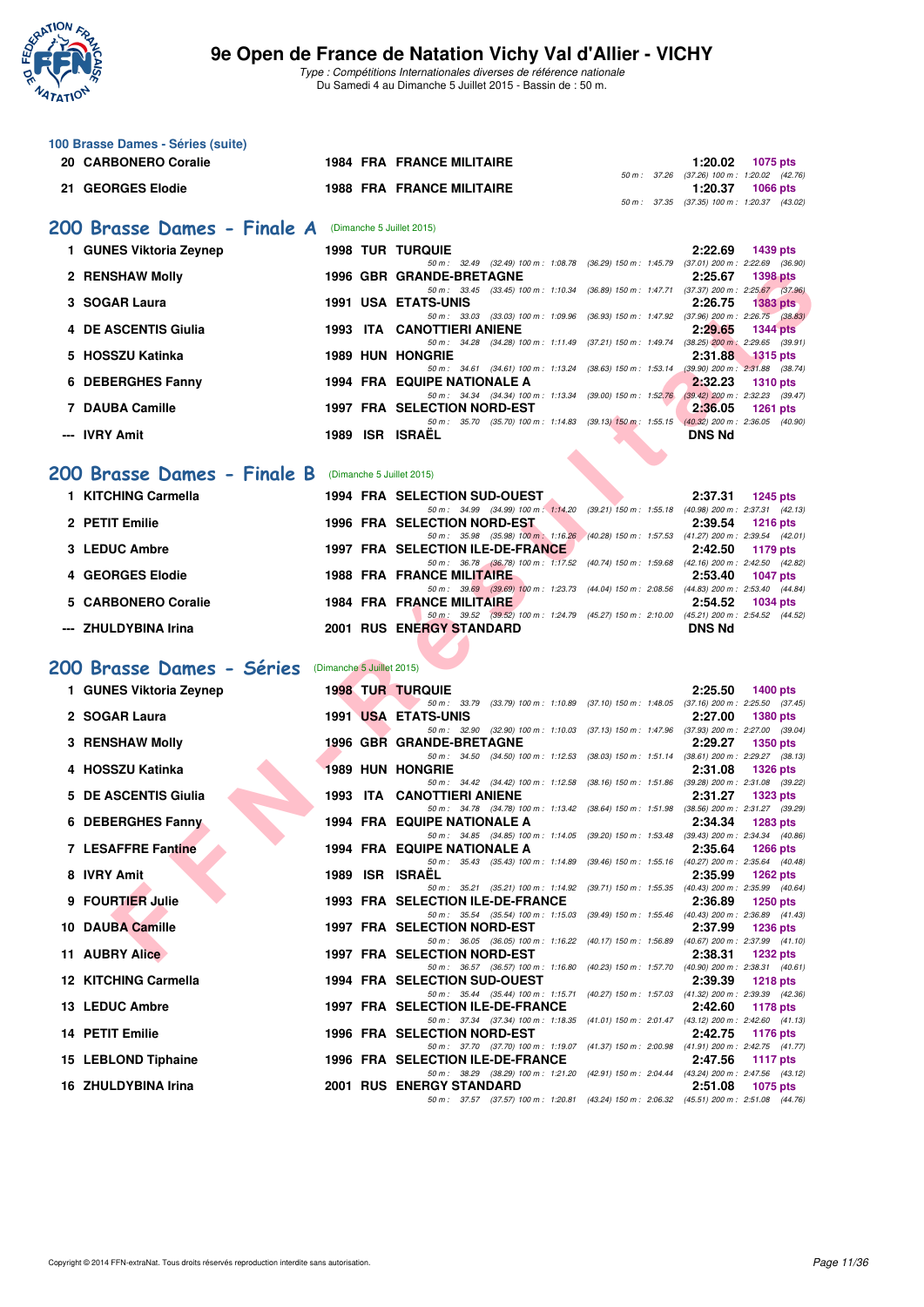

| 200 Brasse Dames - Séries (suite)                    |  |                                                                                                                              |                |                 |
|------------------------------------------------------|--|------------------------------------------------------------------------------------------------------------------------------|----------------|-----------------|
| 17 GEORGES Elodie                                    |  | <b>1988 FRA FRANCE MILITAIRE</b>                                                                                             | 2:54.73        | 1032 pts        |
| <b>18 CARBONERO Coralie</b>                          |  | 50 m: 39.79 (39.79) 100 m: 1:24.55 (44.76) 150 m: 2:09.85 (45.30) 200 m: 2:54.73 (44.88)<br><b>1984 FRA FRANCE MILITAIRE</b> | 3:02.20        | 947 pts         |
| --- CASTIGLIONI Arianna                              |  | 50 m: 39.76 (39.76) 100 m: 1:25.53 (45.77) 150 m: 2:13.56 (48.03) 200 m: 3:02.20 (48.64)                                     | <b>DNS</b> dec |                 |
|                                                      |  | 1997 ITA ITALIE<br>1988 ITA ITALIE                                                                                           | <b>DNS Nd</b>  |                 |
| --- PELLEGRINI Federica                              |  |                                                                                                                              |                |                 |
| 50 Papillon Dames - Finale A                         |  | (Dimanche 5 Juillet 2015)                                                                                                    |                |                 |
| 1 HALSALL Francesca                                  |  | <b>1990 GBR GRANDE-BRETAGNE</b>                                                                                              | 26.20          | <b>1409 pts</b> |
| 2 DOWGIERT Anna                                      |  | 1990 POL POLOGNE                                                                                                             | 26.45          | <b>1393 pts</b> |
| 3 BUYS Kimberly                                      |  | <b>1989 BEL VLAAMSE ZWEMFEDERATIE</b>                                                                                        | 26.75          | <b>1374 pts</b> |
| 4 URBANCZYK Aleksandra                               |  | 1987 POL POLOGNE                                                                                                             | 26.83          | 1368 pts        |
| 4 GOVEJSEK Nastja                                    |  | <b>1997 SLO SLOVÉNIE</b>                                                                                                     | 26.83          | <b>1368 pts</b> |
| 6 KELLY Rachael                                      |  | 1994 GBR GRANDE-BRETAGNE                                                                                                     | 26.98          | 1359 pts        |
| <b>7 SANTAMANS Anna</b>                              |  | 1993 FRA EQUIPE NATIONALE A                                                                                                  | 27.14          | <b>1349 pts</b> |
| 8 JACKSON Lara                                       |  | <b>1986 USA AUBURN AQUATICS</b>                                                                                              | 27.55          | <b>1323 pts</b> |
|                                                      |  |                                                                                                                              |                |                 |
| 50 Papillon Dames - Finale B                         |  | (Dimanche 5 Juillet 2015)                                                                                                    |                |                 |
| 1 ARLANDIS Anais                                     |  | 1997 FRA SELECTION SUD-EST                                                                                                   | 27.85          | <b>1305 pts</b> |
| 2 SURKOVA Arina                                      |  | <b>1998 RUS ENERGY STANDARD</b>                                                                                              | 27.90          | <b>1301 pts</b> |
| 3 BOUSQUIN Lena                                      |  | 1995 FRA SELECTION SUD-OUEST                                                                                                 | 27.99          | <b>1296 pts</b> |
| 4 MOREL Emma                                         |  | <b>1996 FRA SELECTION SUD-OUEST</b>                                                                                          | 28.11          | 1289 pts        |
| 5 ROGEON Axelle                                      |  | 1999 FRA SELECTION SUD-OUEST                                                                                                 | 28.46          | <b>1267 pts</b> |
| 6 MARTIN Anouchka                                    |  | <b>1993 FRA EQUIPE NATIONALE A</b>                                                                                           | 28.49          | 1265 pts        |
| 7 PANZIERA Margherita                                |  | 1995 ITA ITALIE                                                                                                              | 28.66          | 1255 pts        |
| 8 ORLOVA Daria                                       |  | <b>1999 RUS ENERGY STANDARD</b>                                                                                              | 29.12          | <b>1227 pts</b> |
|                                                      |  |                                                                                                                              |                |                 |
|                                                      |  |                                                                                                                              |                |                 |
| 50 Papillon Dames - Séries (Dimanche 5 Juillet 2015) |  |                                                                                                                              |                |                 |
| 1 HALSALL Francesca                                  |  | 1990 GBR GRANDE-BRETAGNE                                                                                                     | 26.62          | <b>1382 pts</b> |
| 2 DOWGIERT Anna                                      |  | 1990 POL POLOGNE                                                                                                             | 26.69          | <b>1377 pts</b> |
| 3 BUYS Kimberly                                      |  | <b>1989 BEL VLAAMSE ZWEMFEDERATIE</b>                                                                                        | 26.79          | <b>1371 pts</b> |
| 4 SANTAMANS Anna                                     |  | <b>1993 FRA EQUIPE NATIONALE A</b>                                                                                           | 26.87          | <b>1366 pts</b> |
| 5 GOVEJSEK Nastja                                    |  | 1997 SLO SLOVENIE                                                                                                            | 27.01          | 1357 pts        |
| 6 IVRY Amit                                          |  | 1989 ISR ISRAËL                                                                                                              | 27.05          | 1355 pts        |
| 7 URBANCZYK Aleksandra                               |  | 1987 POL POLOGNE                                                                                                             | 27.06          | <b>1354 pts</b> |
| 8 KELLY Rachael                                      |  | 1994 GBR GRANDE-BRETAGNE                                                                                                     | 27.39          | <b>1333 pts</b> |
| 9 JACKSON Lara                                       |  | <b>1986 USA AUBURN AQUATICS</b>                                                                                              | 27.41          | <b>1332 pts</b> |
| 10 BOUSQUIN Lena                                     |  | 1995 FRA SELECTION SUD-OUEST                                                                                                 | 27.77          | <b>1310 pts</b> |
| 11 ARLANDIS Anais                                    |  | 1997 FRA SELECTION SUD-EST                                                                                                   | 27.92          | <b>1300 pts</b> |
| 12 CINI Mathilde                                     |  | <b>1994 FRA EQUIPE NATIONALE A</b><br><b>1998 RUS ENERGY STANDARD</b>                                                        | 28.04          | 1293 pts        |
| 13 SURKOVA Arina                                     |  |                                                                                                                              | 28.18          | 1284 pts        |
| 14 MOREL Emma<br>15 MARTIN Anouchka                  |  | 1996 FRA SELECTION SUD-OUEST                                                                                                 | 28.20          | 1283 pts        |
| 16 PANZIERA Margherita                               |  | <b>1993 FRA EQUIPE NATIONALE A</b>                                                                                           | 28.37          | <b>1273 pts</b> |
| 17 ROGEON Axelle                                     |  | 1995 ITA ITALIE<br>1999 FRA SELECTION SUD-OUEST                                                                              | 28.58          | <b>1260 pts</b> |
|                                                      |  |                                                                                                                              | 28.67          | <b>1254 pts</b> |
| 18 ORLOVA Daria                                      |  | <b>1999 RUS ENERGY STANDARD</b>                                                                                              | 28.96          | <b>1237 pts</b> |
| 19 BRISFER Clara                                     |  | <b>1997 FRA SELECTION NORD-EST</b>                                                                                           | 29.00          | <b>1234 pts</b> |
| 20 AUBRY Alice                                       |  | <b>1997 FRA SELECTION NORD-EST</b>                                                                                           | 29.17          | <b>1224 pts</b> |
| 21 FOURTIER Julie                                    |  | 1993 FRA SELECTION ILE-DE-FRANCE                                                                                             | 29.57          | <b>1200 pts</b> |
| 21 NERRIERE Célia<br>23 LETANG Maria-Eléna           |  | <b>1998 FRA SELECTION AUVERGNE</b><br>1993 FRA SELECTION ILE-DE-FRANCE                                                       | 29.57<br>29.60 | <b>1200 pts</b> |
| 24 PETIT Emilie                                      |  | 1996 FRA SELECTION NORD-EST                                                                                                  | 29.74          | 1199 pts        |
|                                                      |  | <b>1985 FRA FRANCE MILITAIRE</b>                                                                                             | 29.80          | 1190 pts        |
| 25 LOMBARD Audrey<br>26 DEL'HOMME Laurine            |  | 1997 FRA SELECTION ILE-DE-FRANCE                                                                                             | 29.85          | <b>1187 pts</b> |
|                                                      |  |                                                                                                                              |                | 1184 pts        |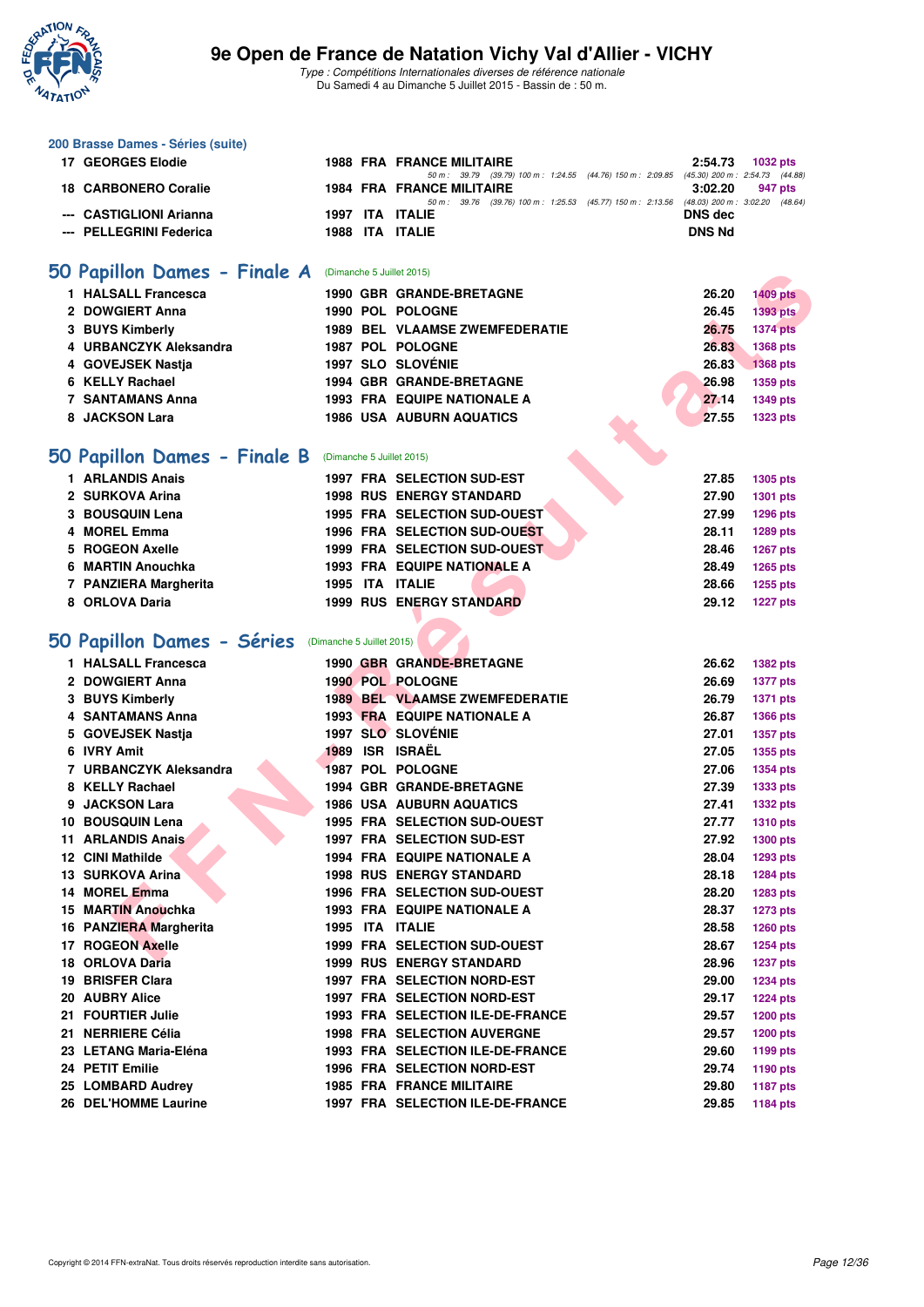

Type : Compétitions Internationales diverses de référence nationale Du Samedi 4 au Dimanche 5 Juillet 2015 - Bassin de : 50 m.

| 50 Papillon Dames - Séries (suite) |  |                                  |                |          |
|------------------------------------|--|----------------------------------|----------------|----------|
| 27 PRIOVILLE Estelle               |  | 1996 FRA SELECTION ILE-DE-FRANCE | 29.92          | 1180 pts |
| 28 FILIPPI Morgane                 |  | 1997 FRA SELECTION NORD-EST      | 29.95 1178 pts |          |
| 29 MAKSIMOVA Valeriya              |  | <b>2000 RUS ENERGY STANDARD</b>  | 29.99          | 1175 pts |
| 30 LE DREAU Audrey                 |  | <b>1986 FRA FRANCE MILITAIRE</b> | 30.39          | 1152 pts |
|                                    |  |                                  |                |          |

#### [100 Papillon Dames - Finale A](http://www.ffnatation.fr/webffn/resultats.php?idact=nat&go=epr&idcpt=32627&idepr=32) (Samedi 4 Juillet 2015)

| 1 KELLY Rachael   |                         | <b>1994 GBR GRANDE-BRETAGNE</b>       |          |                        | 58.67                                         | 1385 pts                      |  |
|-------------------|-------------------------|---------------------------------------|----------|------------------------|-----------------------------------------------|-------------------------------|--|
| 2 WATTEL Marie    |                         | <b>1997 FRA EQUIPE NATIONALE A</b>    |          | $50 \text{ m}$ : 27.48 | $(27.48)$ 100 m :<br>58.87                    | 58.67 (31.<br><b>1378 pts</b> |  |
| 3 BUYS Kimberly   |                         | <b>1989 BEL VLAAMSE ZWEMFEDERATIE</b> | 50 m :   | 27.26                  | $(27.26)$ 100 m :<br>59.40                    | 58.87 (31.<br><b>1362 pts</b> |  |
| 4 DOWGIERT Anna   |                         | 1990 POL POLOGNE                      | 50 m :   | 27.65                  | $(27.65)$ 100 m :<br>1:00.14                  | 59.40 (31.<br>1339 pts        |  |
| 5 HOSSZU Katinka  | <b>1989 HUN HONGRIE</b> |                                       |          | 50 m : 27.76           | $(27.76)$ 100 m : 1:00.14 (32.<br>1:00.59     | 1325 pts                      |  |
| 6 GOVEJSEK Nastia |                         | 1997 SLO SLOVÉNIE                     | 50 m :   | 28.83                  | $(28.83)$ 100 m : 1:00.59 (31.<br>1:00.80     | <b>1318 pts</b>               |  |
| <b>MOREL Emma</b> |                         | <b>1996 FRA SELECTION SUD-OUEST</b>   | $50 m$ : | 28.72                  | $(28.72)$ 100 m : 1:00.80 (32.<br>1:01.77     | 1288 pts                      |  |
| 8 ARLANDIS Anais  |                         | <b>1997 FRA SELECTION SUD-EST</b>     |          | 50 m: 29.20            | $(29.20)$ 100 m : 1:01.77 $(32.1)$<br>1:02.73 | 1259 pts                      |  |

# **[100 Papillon Dames - Finale B](http://www.ffnatation.fr/webffn/resultats.php?idact=nat&go=epr&idcpt=32627&idepr=32)** (Samedi 4 Juillet 2015)

| 1 KELLY Rachael              |                         | 1994 GBR GRANDE-BRETAGNE              |             |              | 58.67<br><b>1385 pts</b>                                                   |
|------------------------------|-------------------------|---------------------------------------|-------------|--------------|----------------------------------------------------------------------------|
| 2 WATTEL Marie               |                         | <b>1997 FRA EQUIPE NATIONALE A</b>    |             |              | $50 m$ : 27.48 (27.48) 100 m :<br>58.67 (31.19)<br>58.87<br>$1378$ pts     |
|                              |                         |                                       |             |              | 58.87 (31.61)<br>50 m : 27.26 (27.26) 100 m :                              |
| 3 BUYS Kimberly              |                         | <b>1989 BEL VLAAMSE ZWEMFEDERATIE</b> |             |              | 59.40<br><b>1362 pts</b>                                                   |
|                              |                         |                                       |             |              | $50 m$ : 27.65 (27.65) 100 m:<br>59.40 (31.75)                             |
| 4 DOWGIERT Anna              |                         | 1990 POL POLOGNE                      | 50 m: 27.76 |              | 1:00.14<br><b>1339 pts</b><br>$(27.76)$ 100 m : 1:00.14 $(32.38)$          |
| 5 HOSSZU Katinka             |                         | <b>1989 HUN HONGRIE</b>               |             |              | 1:00.59<br><b>1325 pts</b>                                                 |
|                              |                         |                                       | 50 m: 28.83 |              | $(28.83)$ 100 m : 1:00.59 $(31.76)$                                        |
| 6 GOVEJSEK Nastja            |                         | <b>1997 SLO SLOVÉNIE</b>              |             |              | 1:00.80<br><b>1318 pts</b>                                                 |
| 7 MOREL Emma                 |                         | 1996 FRA SELECTION SUD-OUEST          |             |              | 50 m : 28.72 (28.72) 100 m : 1:00.80 (32.08)<br>1:01.77<br><b>1288 pts</b> |
|                              |                         |                                       |             |              | 50 m : 29.20 (29.20) 100 m : 1:01.77 (32.57)                               |
| 8 ARLANDIS Anais             |                         | 1997 FRA SELECTION SUD-EST            |             |              | 1:02.73<br><b>1259 pts</b>                                                 |
|                              |                         |                                       |             |              | 50 m: 29.25 (29.25) 100 m: 1:02.73 (33.48)                                 |
|                              |                         |                                       |             |              |                                                                            |
| 00 Papillon Dames - Finale B |                         | (Samedi 4 Juillet 2015)               |             |              |                                                                            |
| 1 WISHAUPT Camille           |                         | <b>1998 FRA SELECTION NORD-EST</b>    |             |              | 1:03.07<br><b>1249 pts</b>                                                 |
|                              |                         |                                       |             | 50 m : 29.64 | (29.64) 100 m: 1:03.07 (33.43)                                             |
| 2 MARTIN Anouchka            |                         | <b>1993 FRA EQUIPE NATIONALE A</b>    |             | 50 m : 30.18 | 1:03.18<br><b>1246 pts</b><br>$(30.18)$ 100 m : 1:03.18 $(33.00)$          |
| <b>3 PRIOVILLE Estelle</b>   |                         | 1996 FRA SELECTION ILE-DE-FRANCE      |             |              | 1:03.30<br><b>1242 pts</b>                                                 |
|                              |                         |                                       |             | 50 m : 29.83 | (29.83) 100 m: 1:03.30 (33.47)                                             |
| 4 ROGEON Axelle              |                         | 1999 FRA SELECTION SUD-OUEST          |             |              | 1:04.03<br><b>1220 pts</b>                                                 |
|                              |                         |                                       |             |              | 50 m: 30.46 (30.46) 100 m: 1:04.03 (33.57)                                 |
| 5 FRANZINI Sara              |                         | <b>1993 ITA IMOLA NUOTO</b>           |             | 50 m : 30.53 | 1:04.39<br>1209 pts                                                        |
| 6 BRISFER Clara              |                         | 1997 FRA SELECTION NORD-EST           |             |              | $(30.53)$ 100 m : 1:04.39 $(33.86)$<br>1:04.60<br><b>1203 pts</b>          |
|                              |                         |                                       |             |              | 50 m : 30.85 (30.85) 100 m : 1:04.60 (33.75)                               |
| 7 FILIPPI Morgane            |                         | <b>1997 FRA SELECTION NORD-EST</b>    |             |              | 1:04.94<br>1193 pts                                                        |
|                              |                         |                                       |             | 50 m : 30.91 | $(30.91)$ 100 m : 1:04.94 $(34.03)$                                        |
| <b>8 DEL'HOMME Laurine</b>   |                         | 1997 FRA SELECTION ILE-DE-FRANCE      |             |              | 1:06.49<br><b>1148 pts</b>                                                 |
|                              |                         |                                       |             |              | 50 m : 30.42 (30.42) 100 m : 1:06.49 (36.07)                               |
| 00 Papillon Dames - Séries   | (Samedi 4 Juillet 2015) |                                       |             |              |                                                                            |
| 1 WATTEL Marie               |                         | <b>1997 FRA EQUIPE NATIONALE A</b>    |             |              |                                                                            |
|                              |                         |                                       |             |              | 59.05<br>1373 pts<br>50 m: 27.68 (27.68) 100 m: 59.05 (31.37)              |
| 2 KELLY Rachael              |                         | <b>1994 GBR GRANDE-BRETAGNE</b>       |             |              | 1:00.02<br><b>1342 pts</b>                                                 |
|                              |                         |                                       |             | 50 m : 27.90 | $(27.90)$ 100 m : 1:00.02 $(32.12)$                                        |
| 3 BUYS Kimberly              |                         | <b>1989 BEL VLAAMSE ZWEMFEDERATIE</b> |             |              | 1:00.40<br><b>1331 pts</b>                                                 |
| 4 DOWGIERT Anna              |                         | 1990 POL POLOGNE                      |             |              | 50 m: 27.78 (27.78) 100 m: 1:00.40 (32.62)                                 |
|                              |                         |                                       |             |              | 1:00.69<br><b>1322 pts</b><br>50 m : 28.14 (28.14) 100 m : 1:00.69 (32.55) |
| 5 HOSSZU Katinka             |                         | <b>1989 HUN HONGRIE</b>               |             |              | 1:01.04<br><b>1311 pts</b>                                                 |
|                              |                         |                                       |             |              | 50 m: 29.16 (29.16) 100 m: 1:01.04 (31.88)                                 |
| 6 GOVEJSEK Nastja            |                         | <b>1997 SLO SLOVÉNIE</b>              |             |              | <b>1308 pts</b><br>1:01.12                                                 |
| 7 MOREL Emma                 |                         | 1996 FRA SELECTION SUD-OUEST          |             | 50 m : 28.14 | (28.14) 100 m: 1:01.12 (32.98)                                             |
|                              |                         |                                       |             |              | 1:02.04<br><b>1280 pts</b><br>50 m: 29.52 (29.52) 100 m: 1:02.04 (32.52)   |
| 8 ARLANDIS Anais             |                         | 1997 FRA SELECTION SUD-EST            |             |              | 1:02.97<br><b>1252 pts</b>                                                 |
|                              |                         |                                       |             |              |                                                                            |

#### **[100 Papillon Dames - Séries](http://www.ffnatation.fr/webffn/resultats.php?idact=nat&go=epr&idcpt=32627&idepr=32)** (Samedi 4 Juillet 2015)

| 1 WATTEL Marie      |  | <b>1997 FRA EQUIPE NATIONALE A</b>    |  | 59.05 1373 pts                                              |  |
|---------------------|--|---------------------------------------|--|-------------------------------------------------------------|--|
|                     |  |                                       |  | 50 m: 27.68 (27.68) 100 m: 59.05 (31.                       |  |
| 2 KELLY Rachael     |  | <b>1994 GBR GRANDE-BRETAGNE</b>       |  | 1:00.02 $1342 \text{ pts}$                                  |  |
|                     |  |                                       |  | 50 m: 27.90 (27.90) 100 m: 1:00.02 (32.                     |  |
| 3 BUYS Kimberly     |  | <b>1989 BEL VLAAMSE ZWEMFEDERATIE</b> |  | $1:00.40$ 1331 pts                                          |  |
|                     |  |                                       |  | 50 m: 27.78 (27.78) 100 m: 1:00.40 (32.                     |  |
| 4 DOWGIERT Anna     |  | 1990 POL POLOGNE                      |  | 1:00.69 1322 pts                                            |  |
|                     |  |                                       |  | 50 m: 28.14 (28.14) 100 m: 1:00.69 (32.                     |  |
| 5 HOSSZU Katinka    |  | <b>1989 HUN HONGRIE</b>               |  | 1:01.04 1311 pts<br>50 m: 29.16 (29.16) 100 m: 1:01.04 (31. |  |
| 6 GOVEJSEK Nastja   |  | <b>1997 SLO SLOVÉNIE</b>              |  | 1:01.12 1308 pts                                            |  |
|                     |  |                                       |  | 50 m: 28.14 (28.14) 100 m: 1:01.12 (32.                     |  |
| 7 MOREL Emma        |  | <b>1996 FRA SELECTION SUD-OUEST</b>   |  | 1:02.04 1280 pts                                            |  |
|                     |  |                                       |  | 50 m: 29.52 (29.52) 100 m: 1:02.04 (32.                     |  |
| 8 ARLANDIS Anais    |  | 1997 FRA SELECTION SUD-EST            |  | 1:02.97 1252 pts                                            |  |
|                     |  |                                       |  | 50 m: 29.67 (29.67) 100 m: 1:02.97 (33.                     |  |
| 9 PRIOVILLE Estelle |  | 1996 FRA SELECTION ILE-DE-FRANCE      |  | 1:03.44 1238 pts                                            |  |
|                     |  |                                       |  | 50 m: 29.86 (29.86) 100 m: 1:03.44 (33.                     |  |
| 10 MARTIN Anouchka  |  | 1993 FRA EQUIPE NATIONALE A           |  | 1:03.53 1235 pts                                            |  |
|                     |  |                                       |  | 50 m: 29.50 (29.50) 100 m: 1:03.53 (34.                     |  |
| 11 WISHAUPT Camille |  | <b>1998 FRA SELECTION NORD-EST</b>    |  | 1:04.18 1216 pts                                            |  |
|                     |  |                                       |  | 50 m: 30.15 (30.15) 100 m: 1:04.18 (34.                     |  |
| 12 AUBRY Alice      |  | 1997 FRA SELECTION NORD-EST           |  | 1:04.49 1206 pts                                            |  |
|                     |  |                                       |  | 50 m: 30.31 (30.31) 100 m: 1:04.49 (34.                     |  |
| 13 FRANZINI Sara    |  | 1993 ITA IMOLA NUOTO                  |  | 1:04.79 1198 pts                                            |  |

|  | 50 m : 27.26 (27.26) 100 m :   |  | 58.87 (31.61)                                |  |
|--|--------------------------------|--|----------------------------------------------|--|
|  |                                |  | 59.40 1362 pts                               |  |
|  | $50 m$ : 27.65 (27.65) 100 m : |  | 59.40 (31.75)                                |  |
|  |                                |  | $1:00.14$ 1339 pts                           |  |
|  |                                |  | 50 m : 27.76 (27.76) 100 m : 1:00.14 (32.38) |  |
|  |                                |  | 1:00.59 1325 pts                             |  |
|  |                                |  | 50 m: 28.83 (28.83) 100 m: 1:00.59 (31.76)   |  |
|  |                                |  | $1:00.80$ 1318 pts                           |  |
|  |                                |  | 50 m : 28.72 (28.72) 100 m : 1:00.80 (32.08) |  |
|  |                                |  | 1:01.77 1288 pts                             |  |
|  |                                |  | 50 m: 29.20 (29.20) 100 m: 1:01.77 (32.57)   |  |
|  |                                |  | 1:02.73 1259 pts                             |  |
|  |                                |  | 50 m: 29.25 (29.25) 100 m: 1:02.73 (33.48)   |  |
|  |                                |  |                                              |  |

|             |              | 1:03.07                    | <b>1249 pts</b>     |  |
|-------------|--------------|----------------------------|---------------------|--|
| 50 m: 29.64 |              | (29.64) 100 m :            | 1:03.07 (33.43)     |  |
|             |              | 1:03.18                    | <b>1246 pts</b>     |  |
| 50 m: 30.18 |              | $(30.18) 100 m$ :          | $1:03.18$ $(33.00)$ |  |
|             |              | 1:03.30                    | 1242 pts            |  |
| 50 m: 29.83 |              | $(29.83) 100 m$ :          | 1:03.30 (33.47)     |  |
|             |              | 1:04.03 1220 pts           |                     |  |
| 50 m :      | 30.46        | $(30.46)$ 100 m :          | $1:04.03$ $(33.57)$ |  |
|             |              | 1:04.39                    | 1209 pts            |  |
| 50 m: 30.53 |              | $(30.53)$ 100 m :          | 1:04.39 (33.86)     |  |
|             |              | $1:04.60$ 1203 pts         |                     |  |
| $50 m$ :    | 30.85        | $(30.85)$ 100 m :          | 1:04.60 (33.75)     |  |
|             |              | 1:04.94                    | 1193 pts            |  |
|             | 50 m : 30.91 | $(30.91)$ 100 m :          | 1:04.94 (34.03)     |  |
|             |              | 1:06.49 1148 pts           |                     |  |
|             |              | 50 m: 30.42 (30.42) 100 m: | 1:06.49 (36.07)     |  |

|                |              | 59.05 1373 pts                    |                     |  |
|----------------|--------------|-----------------------------------|---------------------|--|
| 50 m: 27.68    |              | $(27.68)$ 100 m : 59.05 $(31.37)$ |                     |  |
|                |              | 1:00.02                           | 1342 pts            |  |
| 50 m: 27.90    |              | $(27.90)$ 100 m :                 | $1:00.02$ $(32.12)$ |  |
|                |              | 1:00.40                           | 1331 pts            |  |
| 50 m: 27.78    |              | $(27.78) 100 m$ :                 | 1:00.40 (32.62)     |  |
|                |              | 1:00.69                           | 1322 pts            |  |
| $50 m$ : 28.14 |              | $(28.14) 100 m$ :                 | 1:00.69 (32.55)     |  |
|                |              | 1:01.04                           | 1311 pts            |  |
| 50 m: 29.16    |              | $(29.16) 100 m$ :                 | 1:01.04 (31.88)     |  |
|                |              | 1:01.12                           | 1308 pts            |  |
| $50 m$ : 28.14 |              | $(28.14) 100 m$ :                 | 1:01.12 (32.98)     |  |
|                |              | 1:02.04                           | 1280 pts            |  |
| 50 m: 29.52    |              | $(29.52)$ 100 m :                 | 1:02.04 (32.52)     |  |
|                |              | 1:02.97                           | $1252$ pts          |  |
| $50 m$ : 29.67 |              | $(29.67) 100 m$ :                 | 1:02.97 (33.30)     |  |
|                |              | 1:03.44                           | <b>1238 pts</b>     |  |
| 50 m: 29.86    |              | $(29.86) 100 m$ :                 | 1:03.44 (33.58)     |  |
|                |              | 1:03.53                           | 1235 pts            |  |
| 50 m : 29.50   |              | $(29.50)$ 100 m :                 | 1:03.53 (34.03)     |  |
|                |              | 1:04.18                           | <b>1216 pts</b>     |  |
| 50 m: 30.15    |              | $(30.15)$ 100 m :                 | $1:04.18$ $(34.03)$ |  |
|                |              | 1:04.49                           | 1206 pts            |  |
|                | 50 m : 30.31 | $(30.31)$ 100 m :                 | $1:04.49$ $(34.18)$ |  |
|                |              | 1:04.79                           | 1198 pts            |  |
| 50 m: 30.65    |              | $(30.65)$ 100 m :                 | $1:04.79$ $(34.14)$ |  |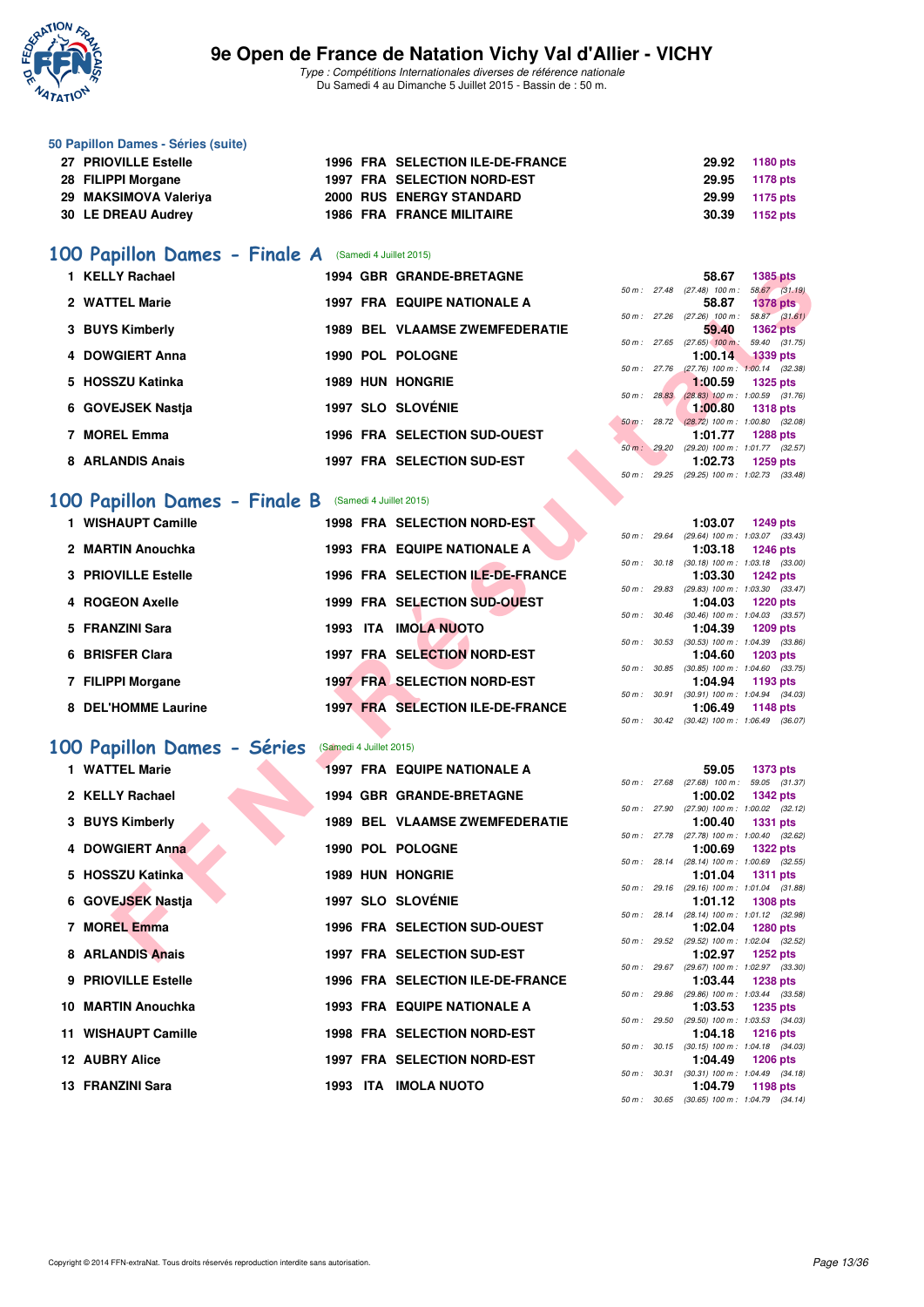

**100 Papillon Dames - Séries (suite)**

#### **9e Open de France de Natation Vichy Val d'Allier - VICHY**

Type : Compétitions Internationales diverses de référence nationale Du Samedi 4 au Dimanche 5 Juillet 2015 - Bassin de : 50 m.

| 14 ROGEON Axelle            |  | <b>1999 FRA SELECTION SUD-OUEST</b> |              | 1:04.95                                                 | 1193 pts        |  |
|-----------------------------|--|-------------------------------------|--------------|---------------------------------------------------------|-----------------|--|
|                             |  |                                     | 50 m : 30.60 | $(30.60)$ 100 m : 1:04.95 $(34.35)$                     |                 |  |
| 15 BRISFER Clara            |  | 1997 FRA SELECTION NORD-EST         |              | $1:05.05$ 1190 pts                                      |                 |  |
|                             |  |                                     |              | 50 m: 30.44 (30.44) 100 m: 1:05.05 (34.61)              |                 |  |
| <b>16 DEL'HOMME Laurine</b> |  | 1997 FRA SELECTION ILE-DE-FRANCE    |              | 1:05.49                                                 | 1177 pts        |  |
|                             |  | 1997 FRA SELECTION NORD-EST         | 50 m : 30.09 | $(30.09)$ 100 m : 1:05.49 $(35.40)$                     |                 |  |
| 17 FILIPPI Morgane          |  |                                     | 50 m: 30.98  | 1:05.72 1170 pts                                        |                 |  |
| 18 NERRIERE Célia           |  | <b>1998 FRA SELECTION AUVERGNE</b>  |              | $(30.98)$ 100 m : 1:05.72 $(34.74)$<br>1:06.76 1140 pts |                 |  |
|                             |  |                                     | 50 m: 31.02  | $(31.02)$ 100 m : 1:06.76 $(35.74)$                     |                 |  |
| 19 MAKSIMOVA Valeriya       |  | <b>2000 RUS ENERGY STANDARD</b>     |              | 1:08.18                                                 | $1100$ pts      |  |
|                             |  |                                     |              | 50 m: 31.15 (31.15) 100 m: 1:08.18 (37.03)              |                 |  |
| 20 LE DREAU Audrey          |  | <b>1986 FRA FRANCE MILITAIRE</b>    |              | 1:10.78                                                 | <b>1027 pts</b> |  |
|                             |  |                                     | 50 m: 32.10  | $(32.10)$ 100 m : 1:10.78 $(38.68)$                     |                 |  |
| 21 ETIENNE Lucie            |  | 2001 FRA FRANCE HANDISPORT          |              | 1:31.20                                                 | 545 pts         |  |
|                             |  |                                     | 50 m: 40.96  | (40.96) 100 m: 1:31.20 (50.24)                          |                 |  |
| --- GUNES Viktoria Zeynep   |  | <b>1998 TUR TURQUIE</b>             |              | <b>DNS Nd</b>                                           |                 |  |
|                             |  |                                     |              |                                                         |                 |  |

### **[200 Papillon Dames - Finale A](http://www.ffnatation.fr/webffn/resultats.php?idact=nat&go=epr&idcpt=32627&idepr=33)** (Dimanche 5 Juillet 2015)

| 1 HOSSZU Katinka           |          | <b>1989 HUN HONGRIE</b>            |                                      |                           | 2:11.25                             | 1354 pts        |  |
|----------------------------|----------|------------------------------------|--------------------------------------|---------------------------|-------------------------------------|-----------------|--|
|                            |          |                                    | 50 m: 29.66 (29.66) 100 m: 1:02.78   | $(33.12)$ 150 m : 1:37.07 | $(34.29)$ 200 m : 2:11.25 $(34.18)$ |                 |  |
| 2 WATTEL Marie             |          | 1997 FRA EQUIPE NATIONALE A        |                                      |                           | 2:12.63                             | <b>1332 pts</b> |  |
|                            |          |                                    | 50 m: 28.64 (28.64) 100 m: 1:01.29   | $(32.65)$ 150 m : 1:36.15 | $(34.86)$ 200 m : 2:12.63 $(36.48)$ |                 |  |
| 3 WISHAUPT Camille         |          | <b>1998 FRA SELECTION NORD-EST</b> |                                      |                           | 2:14.64                             | <b>1300 pts</b> |  |
|                            |          |                                    | 50 m: 29.88 (29.88) 100 m: 1.03.95   | $(34.07)$ 150 m : 1:38.63 | $(34.68)$ 200 m : 2:14.64 $(36.01)$ |                 |  |
| 4 MOREL Emma               |          | 1996 FRA SELECTION SUD-OUEST       |                                      |                           | 2:19.30                             | <b>1228 pts</b> |  |
|                            |          |                                    | 50 m: 31.46 (31.46) 100 m: 1:06.86   | (35.40) 150 m : 1:42.93   | $(36.07)$ 200 m : 2:19.30 $(36.37)$ |                 |  |
| 5 FILIPPI Morgane          |          | 1997 FRA SELECTION NORD-EST        |                                      |                           | 2:20.03                             | $1216$ pts      |  |
|                            |          |                                    | 50 m: 31.51 (31.51) 100 m: 1:07.15   | $(35.64)$ 150 m : 1:43.85 | $(36.70)$ 200 m : 2:20.03 $(36.18)$ |                 |  |
| 6 FRANZINI Sara            | 1993 ITA | <b>IMOLA NUOTO</b>                 |                                      |                           | 2:21.45                             | 1195 pts        |  |
|                            |          |                                    | 50 m : 31.73 (31.73) 100 m : 1:06.86 | $(35.13)$ 150 m : 1:44.01 | $(37.15)$ 200 m : 2:21.45 $(37.44)$ |                 |  |
| <b>7 PRIOVILLE Estelle</b> |          | 1996 FRA SELECTION ILE-DE-FRANCE   |                                      |                           | 2:21.89                             | 1188 pts        |  |
|                            |          |                                    | 50 m: 31.36 (31.36) 100 m: 1:06.63   | $(35.27)$ 150 m : 1:43.86 | $(37.23)$ 200 m : 2:21.89 $(38.03)$ |                 |  |

# **[200 Papillon Dames - Séries](http://www.ffnatation.fr/webffn/resultats.php?idact=nat&go=epr&idcpt=32627&idepr=33)** (Dimanche 5 Juillet 2015)

| 0 NENNIENE COIIA                                              |  | 1990 FRA SELECTION AUVERSINE                                                                                                   | 1. VV. 1 V<br>בוע שדוו                                                   |
|---------------------------------------------------------------|--|--------------------------------------------------------------------------------------------------------------------------------|--------------------------------------------------------------------------|
| 9 MAKSIMOVA Valeriya                                          |  | <b>2000 RUS ENERGY STANDARD</b>                                                                                                | 50 m: 31.02 (31.02) 100 m: 1:06.76 (35.74)<br>1:08.18<br><b>1100 pts</b> |
|                                                               |  |                                                                                                                                | 50 m: 31.15 (31.15) 100 m: 1:08.18 (37.03)                               |
| 0 LE DREAU Audrey                                             |  | <b>1986 FRA FRANCE MILITAIRE</b>                                                                                               | 1:10.78<br>1027 $p$ ts<br>50 m: 32.10 (32.10) 100 m: 1:10.78 (38.68)     |
| 1 ETIENNE Lucie                                               |  | 2001 FRA FRANCE HANDISPORT                                                                                                     | 1:31.20<br>545 pts                                                       |
|                                                               |  |                                                                                                                                | 50 m: 40.96 (40.96) 100 m: 1:31.20 (50.24)                               |
| -- GUNES Viktoria Zeynep                                      |  | <b>1998 TUR TURQUIE</b>                                                                                                        | <b>DNS Nd</b>                                                            |
|                                                               |  |                                                                                                                                |                                                                          |
| <b>10 Papillon Dames - Finale A</b> (Dimanche 5 Juillet 2015) |  |                                                                                                                                |                                                                          |
| 1 HOSSZU Katinka                                              |  | <b>1989 HUN HONGRIE</b>                                                                                                        | 2:11.25<br>1354 pts                                                      |
|                                                               |  | 50 m: 29.66 (29.66) 100 m: 1:02.78 (33.12) 150 m: 1:37.07 (34.29) 200 m: 2:11.25 (34.18)                                       |                                                                          |
| 2 WATTEL Marie                                                |  | 1997 FRA EQUIPE NATIONALE A<br>50 m: 28.64 (28.64) 100 m: 1:01.29 (32.65) 150 m: 1:36.15 (34.86) 200 m: 2:12.63 (36.48)        | 2:12.63<br>1332 pts                                                      |
| 3 WISHAUPT Camille                                            |  | 1998 FRA SELECTION NORD-EST                                                                                                    | 2:14.64<br><b>1300 pts</b>                                               |
|                                                               |  | 50 m: 29.88 (29.88) 100 m: 1:03.95 (34.07) 150 m: 1:38.63 (34.68) 200 m: 2:14.64 (36.01)                                       |                                                                          |
| 4 MOREL Emma                                                  |  | 1996 FRA SELECTION SUD-OUEST                                                                                                   | 2:19.30<br><b>1228 pts</b>                                               |
|                                                               |  | 50 m: 31.46 (31.46) 100 m: 1:06.86 (35.40) 150 m: 1:42.93 (36.07) 200 m: 2:19.30 (36.37)                                       |                                                                          |
| 5 FILIPPI Morgane                                             |  | 1997 FRA SELECTION NORD-EST                                                                                                    | 2:20.03<br><b>1216 pts</b>                                               |
| 6 FRANZINI Sara                                               |  | 50 m: 31.51 (31.51) 100 m: 1:07.15 (35.64) 150 m: 1:43.85 (36.70) 200 m: 2:20.03 (36.18)<br>1993 ITA IMOLA NUOTO               | 2:21.45<br>1195 pts                                                      |
|                                                               |  | 50 m: 31.73 (31.73) 100 m: 1:06.86 (35.13) 150 m: 1:44.01 (37.15) 200 m: 2:21.45 (37.44)                                       |                                                                          |
| 7 PRIOVILLE Estelle                                           |  | 1996 FRA SELECTION ILE-DE-FRANCE                                                                                               | 2:21.89<br>1188 pts                                                      |
|                                                               |  | 50 m: 31.36 (31.36) 100 m: 1:06.63 (35.27) 150 m: 1:43.86 (37.23) 200 m: 2:21.89 (38.03)                                       |                                                                          |
|                                                               |  |                                                                                                                                |                                                                          |
| 0 Papillon Dames - Séries                                     |  | (Dimanche 5 Juillet 2015)                                                                                                      |                                                                          |
| 1 KLINAR Anja                                                 |  | 1988 SLO SLOVENIE                                                                                                              | 2:13.02<br>1325 pts                                                      |
|                                                               |  | 50 m: 30.49 (30.49) 100 m: 1:04.33 (33.84) 150 m: 1:38.59 (34.26) 200 m: 2:13.02 (34.43)                                       |                                                                          |
| 2 HOSSZU Katinka                                              |  | <b>1989 HUN HONGRIE</b>                                                                                                        | 2:18.54<br>1239 pts                                                      |
| 3 WISHAUPT Camille                                            |  | 50 m: 31.52 (31.52) 100 m: 1:07.68 (36.16) 150 m: 1:44.46 (36.78) 200 m: 2:18.54 (34.08)<br>1998 FRA SELECTION NORD-EST        |                                                                          |
|                                                               |  | 50 m: 31.34 (31.34) 100 m: 1:06.97 (35.63) 150 m: 1:43.05 (36.08) 200 m: 2:18.64 (35.59)                                       | 2:18.64<br><b>1238 pts</b>                                               |
| 4 WATTEL Marie                                                |  | 1997 FRA EQUIPE NATIONALE A                                                                                                    | 2:18.71<br><b>1237 pts</b>                                               |
|                                                               |  | 50 m: 31.23 (31.23) 100 m: 1:06.92 (35.69) 150 m: 1:43.21 (36.29) 200 m: 2:18.71 (35.50)                                       |                                                                          |
| 5 FILIPPI Morgane                                             |  | 1997 FRA SELECTION NORD-EST                                                                                                    | 2:22.60<br>1178 pts                                                      |
|                                                               |  | 50 m: 32.59 (32.59) 100 m: 1:09.21 (36.62) 150 m: 1:46.31 (37.10) 200 m: 2:22.60 (36.29)                                       |                                                                          |
| 6 FRANZINI Sara                                               |  | 1993 ITA IMOLA NUOTO<br>50 m: 32.56 (32.56) 100 m: 1:08.91 (36.35) 150 m: 1:45.83 (36.92) 200 m: 2:23.24 (37.41)               | 2:23.24<br>1168 pts                                                      |
| 7 MOREL Emma                                                  |  | <b>1996 FRA SELECTION SUD-OUEST</b>                                                                                            | 2:23.89<br>1158 pts                                                      |
|                                                               |  | 50 m: 32.48 (32.48) 100 m: 1:08.84 (36.36) 150 m: 1:45.91 (37.07) 200 m: 2:23.89 (37.98)                                       |                                                                          |
| 8 PRIOVILLE Estelle                                           |  | 1996 FRA SELECTION ILE-DE-FRANCE                                                                                               | 2:24.86<br>1144 pts                                                      |
|                                                               |  | 50 m: 32.11 (32.11) 100 m: 1:08.27 (36.16) 150 m: 1:46.03 (37.76) 200 m: 2:24.86 (38.83)                                       |                                                                          |
|                                                               |  |                                                                                                                                |                                                                          |
| 10 4 Nages Dames - Finale A (Samedi 4 Juillet 2015)           |  |                                                                                                                                |                                                                          |
| 1 HOSSZU Katinka                                              |  | <b>1989 HUN HONGRIE</b>                                                                                                        | 2:10.22<br><b>1422 pts</b>                                               |
|                                                               |  | 50 m: 28.40 (28.40) 100 m: 1:01.39 (32.99) 150 m: 1:39.69 (38.30) 200 m: 2:10.22 (30.53)                                       |                                                                          |
| 2 GUNES Viktoria Zeynep                                       |  | <b>1998 TUR TURQUIE</b>                                                                                                        | 2:13.93<br><b>1362 pts</b>                                               |
| 3 LESAFFRE Fantine                                            |  | 50 m: 29.73 (29.73) 100 m: 1:05.39 (35.66) 150 m: 1:41.68 (36.29) 200 m: 2:13.93 (32.25)<br><b>1994 FRA EQUIPE NATIONALE A</b> | 2:15.66                                                                  |
|                                                               |  |                                                                                                                                | <b>1334 pts</b>                                                          |

# [200 4 Nages Dames - Finale A](http://www.ffnatation.fr/webffn/resultats.php?idact=nat&go=epr&idcpt=32627&idepr=41) (Samedi 4 Juillet 2015)

| 1 HOSSZU Katinka        |  |                  |                                                               |                                                                           |                                                                 | 2:10.22                                                                                                                                                                                                                                                                                                                                                                                                                                                  | 1422 pts        |                                                                                                                                                                                                                                                                                                                                      |
|-------------------------|--|------------------|---------------------------------------------------------------|---------------------------------------------------------------------------|-----------------------------------------------------------------|----------------------------------------------------------------------------------------------------------------------------------------------------------------------------------------------------------------------------------------------------------------------------------------------------------------------------------------------------------------------------------------------------------------------------------------------------------|-----------------|--------------------------------------------------------------------------------------------------------------------------------------------------------------------------------------------------------------------------------------------------------------------------------------------------------------------------------------|
|                         |  |                  |                                                               |                                                                           |                                                                 |                                                                                                                                                                                                                                                                                                                                                                                                                                                          |                 |                                                                                                                                                                                                                                                                                                                                      |
| 2 GUNES Viktoria Zeynep |  |                  |                                                               |                                                                           |                                                                 | 2:13.93                                                                                                                                                                                                                                                                                                                                                                                                                                                  | <b>1362 pts</b> |                                                                                                                                                                                                                                                                                                                                      |
|                         |  |                  |                                                               |                                                                           | $(35.66)$ 150 m : 1:41.68                                       |                                                                                                                                                                                                                                                                                                                                                                                                                                                          |                 |                                                                                                                                                                                                                                                                                                                                      |
| 3 LESAFFRE Fantine      |  |                  |                                                               |                                                                           |                                                                 | 2:15.66                                                                                                                                                                                                                                                                                                                                                                                                                                                  | 1334 pts        |                                                                                                                                                                                                                                                                                                                                      |
|                         |  |                  |                                                               |                                                                           |                                                                 |                                                                                                                                                                                                                                                                                                                                                                                                                                                          |                 |                                                                                                                                                                                                                                                                                                                                      |
| 4 KLINAR Anja           |  |                  |                                                               |                                                                           |                                                                 | 2:16.27                                                                                                                                                                                                                                                                                                                                                                                                                                                  | 1324 pts        |                                                                                                                                                                                                                                                                                                                                      |
|                         |  |                  |                                                               |                                                                           |                                                                 |                                                                                                                                                                                                                                                                                                                                                                                                                                                          |                 |                                                                                                                                                                                                                                                                                                                                      |
| 5 PENGELLY Jessica      |  |                  |                                                               |                                                                           |                                                                 | 2:18.68                                                                                                                                                                                                                                                                                                                                                                                                                                                  | 1287 pts        |                                                                                                                                                                                                                                                                                                                                      |
|                         |  |                  |                                                               |                                                                           |                                                                 |                                                                                                                                                                                                                                                                                                                                                                                                                                                          |                 |                                                                                                                                                                                                                                                                                                                                      |
| 6 IVRY Amit             |  |                  |                                                               |                                                                           |                                                                 | 2:18.95                                                                                                                                                                                                                                                                                                                                                                                                                                                  | $1282$ pts      |                                                                                                                                                                                                                                                                                                                                      |
|                         |  |                  |                                                               |                                                                           | (36.08) 150 m : 1:45.31                                         |                                                                                                                                                                                                                                                                                                                                                                                                                                                          |                 |                                                                                                                                                                                                                                                                                                                                      |
| 7 FOURTIER Julie        |  |                  |                                                               |                                                                           |                                                                 | 2:21.62                                                                                                                                                                                                                                                                                                                                                                                                                                                  | <b>1241 pts</b> |                                                                                                                                                                                                                                                                                                                                      |
|                         |  |                  |                                                               |                                                                           |                                                                 |                                                                                                                                                                                                                                                                                                                                                                                                                                                          |                 |                                                                                                                                                                                                                                                                                                                                      |
| 8 MONTEVECCHI Ilaria    |  |                  |                                                               |                                                                           |                                                                 | 2:24.09                                                                                                                                                                                                                                                                                                                                                                                                                                                  | 1204 pts        |                                                                                                                                                                                                                                                                                                                                      |
|                         |  |                  |                                                               |                                                                           |                                                                 |                                                                                                                                                                                                                                                                                                                                                                                                                                                          |                 |                                                                                                                                                                                                                                                                                                                                      |
|                         |  | 1989<br>1994 ITA | <b>1998 TUR TURQUIE</b><br>1991 AUS WCCA<br><b>ISR ISRAEL</b> | <b>1989 HUN HONGRIE</b><br><b>1988 SLO SLOVENIE</b><br><b>IMOLA NUOTO</b> | 1994 FRA EQUIPE NATIONALE A<br>1993 FRA SELECTION ILE-DE-FRANCE | 50 m: 28.40 (28.40) 100 m: 1:01.39 (32.99) 150 m: 1:39.69<br>50 m : 29.73 (29.73) 100 m : 1:05.39<br>50 m: 29.60 (29.60) 100 m: 1:04.69 (35.09) 150 m: 1:43.84<br>50 m : 29.65 (29.65) 100 m : 1:05.21 (35.56) 150 m : 1:45.08<br>$(35.37)$ 150 m : 1:46.46<br>50 m : 30.04 (30.04) 100 m : 1:05.41<br>50 m : 29.24 (29.24) 100 m : 1:05.32<br>$(36.82)$ 150 m : 1:48.68<br>50 m : 29.94 (29.94) 100 m : 1:06.76<br>50 m : 30.76 (30.76) 100 m : 1:08.28 |                 | $(38.30)$ 200 m : 2:10.22 $(30.53)$<br>$(36.29)$ 200 m : 2:13.93 $(32.25)$<br>$(39.15)$ 200 m : 2:15.66 $(31.82)$<br>$(39.87)$ 200 m : 2:16.27 $(31.19)$<br>$(41.05)$ 200 m : 2:18.68 $(32.22)$<br>$(39.99)$ 200 m : 2:18.95 $(33.64)$<br>(41.92) 200 m : 2:21.62 (32.94)<br>(37.52) 150 m : 1:49.81 (41.53) 200 m : 2:24.09 (34.28) |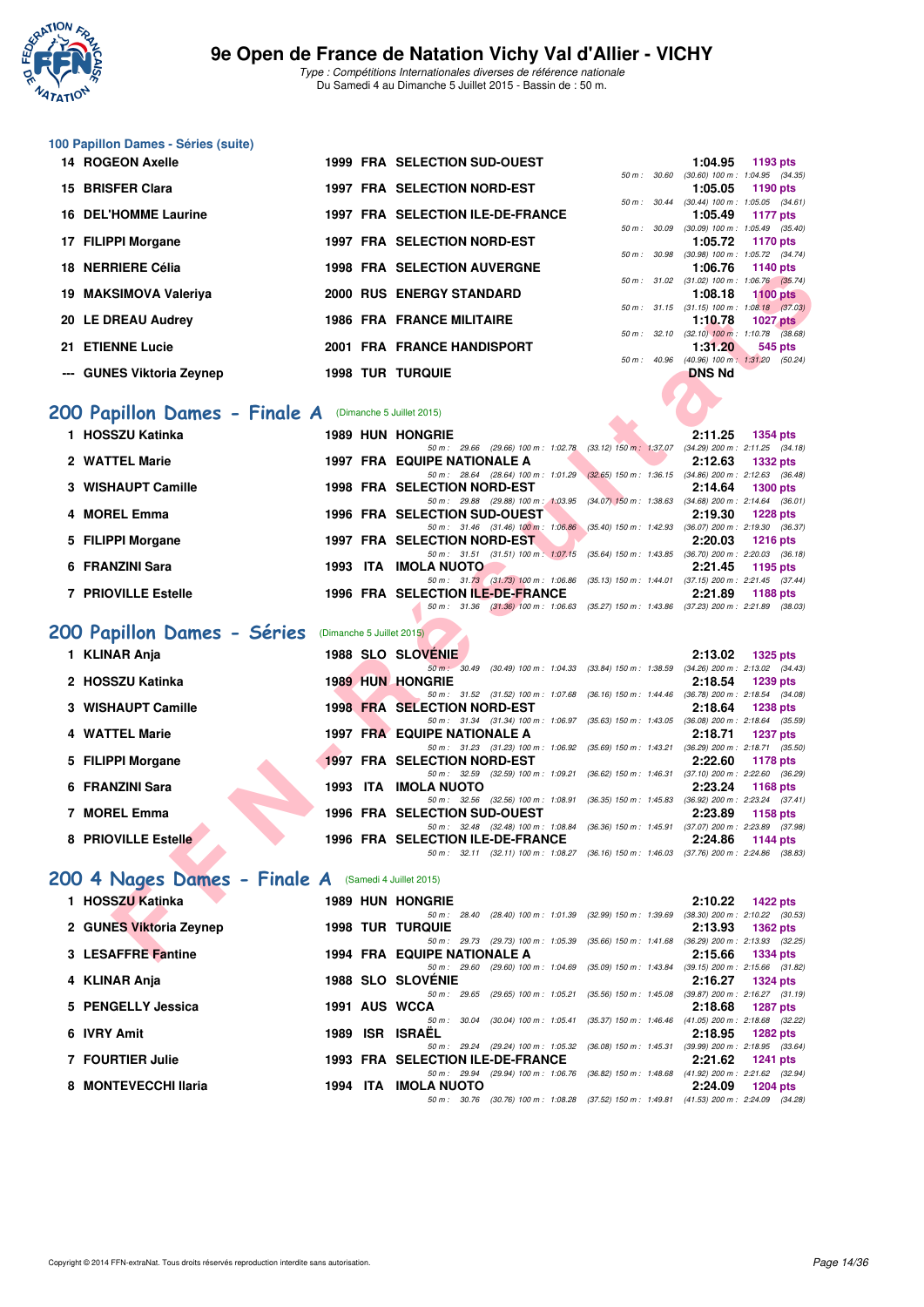

### **[200 4 Nages Dames - Finale B](http://www.ffnatation.fr/webffn/resultats.php?idact=nat&go=epr&idcpt=32627&idepr=41)** (Samedi 4 Juillet 2015)

| 1 AUBRY Alice          | <b>1997 FRA SELECTION NORD-EST</b>                                                                                             | 2:20.13<br>1264 pts                                               |
|------------------------|--------------------------------------------------------------------------------------------------------------------------------|-------------------------------------------------------------------|
| 2 DAUBA Camille        | 50 m : 29.78 (29.78) 100 m : 1:07.72 (37.94) 150 m : 1:47.47<br><b>1997 FRA SELECTION NORD-EST</b>                             | $(39.75)$ 200 m : 2:20.13 $(32.66)$<br>2:22.75<br><b>1224 pts</b> |
| 3 NEFSI Hamida Rania   | $(39.14)$ 150 m : 1:49.59<br>(30.89) 100 m : 1:10.03<br>50 m : 30.89<br>1997 ALG ALGERIE                                       | $(39.56)$ 200 m : 2:22.75 $(33.16)$<br>2:25.51<br>1183 $pts$      |
| 4 PETIT Emilie         | 50 m: 31.10 (31.10) 100 m: 1.09.24 (38.14) 150 m: 1.51.54 (42.30) 200 m: 2:25.51 (33.97)<br><b>1996 FRA SELECTION NORD-EST</b> | 2:27.92<br>$1147$ pts                                             |
|                        | $(38.85)$ 150 m : 1:52.59<br>50 m: 32.06 (32.06) 100 m: 1:10.91                                                                | $(41.68)$ 200 m : 2:27.92 $(35.33)$                               |
| 5 AFANASIEVA Anastasia | <b>2001 RUS ENERGY STANDARD</b><br>(39.78) 150 m : 1:55.39<br>50 m: 31.83 (31.83) 100 m: 1:11.61                               | 2:30.61<br><b>1108 pts</b><br>$(43.78)$ 200 m : 2:30.61 $(35.22)$ |
| 6 FILIPPI Morgane      | <b>1997 FRA SELECTION NORD-EST</b><br>$(41.03)$ 150 m : 1:59.86<br>50 m: 31.82 (31.82) 100 m: 1:12.85                          | 2:33.20<br>$1071$ pts<br>$(47.01)$ 200 m : 2:33.20<br>(33.34)     |
| --- PRIOVILLE Estelle  | <b>1996 FRA SELECTION ILE-DE-FRANCE</b>                                                                                        | <b>DNS Nd</b>                                                     |

#### **[200 4 Nages Dames - Séries](http://www.ffnatation.fr/webffn/resultats.php?idact=nat&go=epr&idcpt=32627&idepr=41)** (Samedi 4 Juillet 2015)

| 5 AFANASIEVA Anastasia                                    |      | <b>2001 RUS ENERGY STANDARD</b><br>2:30.61<br>1108 pts                                                                                                                                                                                    |
|-----------------------------------------------------------|------|-------------------------------------------------------------------------------------------------------------------------------------------------------------------------------------------------------------------------------------------|
|                                                           |      | 50 m: 31.83 (31.83) 100 m: 1:11.61 (39.78) 150 m: 1:55.39 (43.78) 200 m: 2:30.61 (35.22)                                                                                                                                                  |
| 6 FILIPPI Morgane                                         |      | 1997 FRA SELECTION NORD-EST<br>2:33.20<br><b>1071 pts</b>                                                                                                                                                                                 |
| --- PRIOVILLE Estelle                                     |      | 50 m: 31.82 (31.82) 100 m: 1:12.85 (41.03) 150 m: 1:59.86 (47.01) 200 m: 2:33.20 (33.34)<br>1996 FRA SELECTION ILE-DE-FRANCE<br><b>DNS Nd</b>                                                                                             |
|                                                           |      |                                                                                                                                                                                                                                           |
|                                                           |      |                                                                                                                                                                                                                                           |
| 00 4 Nages Dames - Séries                                 |      | (Samedi 4 Juillet 2015)                                                                                                                                                                                                                   |
| 1 HOSSZU Katinka                                          |      | <b>1989 HUN HONGRIE</b><br>2:11.75<br><b>1397 pts</b>                                                                                                                                                                                     |
|                                                           |      | 50 m: 29.43 (29.43) 100 m: 1:02.84 (33.41) 150 m: 1:41.72 (38.88) 200 m: 2:11.75 (30.03)                                                                                                                                                  |
| 2 GUNES Viktoria Zeynep                                   |      | <b>1998 TUR TURQUIE</b><br>2:16.21<br><b>1325 pts</b>                                                                                                                                                                                     |
|                                                           |      | 50 m: 30.39 (30.39) 100 m: 1:06.14 (35.75) 150 m: 1:42.89 (36.75) 200 m: 2:16.21 (33.32)                                                                                                                                                  |
| 3 KLINAR Anja                                             |      | <b>1988 SLO SLOVENIE</b><br>2:17.90<br>1299 pts<br>50 m: 30.07 (30.07) 100 m: 1:06.34 (36.27) 150 m: 1:46.68 (40.34) 200 m: 2:17.90 (31.22)                                                                                               |
| 4 PENGELLY Jessica                                        |      | 1991 AUS WCCA<br>2:18.08<br>1296 pts                                                                                                                                                                                                      |
|                                                           |      | 50 m : 30.29 (30.29) 100 m : 1:05.35 (35.06) 150 m : 1:46.21 (40.86) 200 m : 2:18.08 (31.87)                                                                                                                                              |
| 5 IVRY Amit                                               | 1989 | <b>ISR ISRAEL</b><br>2:18.21<br><b>1294 pts</b>                                                                                                                                                                                           |
|                                                           |      | 50 m: 28.96 (28.96) 100 m: 1:04.34 (35.38) 150 m: 1:44.81 (40.47) 200 m: 2:18.21 (33.40)                                                                                                                                                  |
| <b>6 LESAFFRE Fantine</b>                                 |      | 1994 FRA EQUIPE NATIONALE A<br>2:18.98<br><b>1282 pts</b>                                                                                                                                                                                 |
|                                                           |      | 50 m: 30.30 (30.30) 100 m: 1:05.85 (35.55) 150 m: 1:45.94 (40.09) 200 m: 2:18.98 (33.04)                                                                                                                                                  |
| 7 FOURTIER Julie                                          |      | 1993 FRA SELECTION ILE-DE-FRANCE<br>2:21.14<br><b>1249 pts</b><br>50 m: 31.02 (31.02) 100 m: 1:07.02 (36.00) 150 m: 1:48.11 (41.09) 200 m: 2:21.14 (33.03)                                                                                |
| 8 MONTEVECCHI Ilaria                                      |      | <b>1994 ITA IMOLA NUOTO</b><br>2:23.97<br><b>1206 pts</b>                                                                                                                                                                                 |
|                                                           |      | 50 m: 32.01 (32.01) 100 m: 1:08.43 (36.42) 150 m: 1:50.08 (41.65) 200 m: 2:23.97 (33.89)                                                                                                                                                  |
| 9 NEFSI Hamida Rania                                      |      | 1997 ALG ALGERIE<br>2:25.28<br>1186 pts                                                                                                                                                                                                   |
|                                                           |      | 50 m: 31.58 (31.58) 100 m: 1:09.40 (37.82) 150 m: 1:51.15 (41.75) 200 m: 2:25.28 (34.13)                                                                                                                                                  |
| 10 AUBRY Alice                                            |      | 1997 FRA SELECTION NORD-EST<br>2:25.68<br>1180 pts                                                                                                                                                                                        |
| 11 DAUBA Camille                                          |      | 50 m: 31.20 (31.20) 100 m: 1:09.28 (38.08) 150 m: 1:51.40 (42.12) 200 m: 2:25.68 (34.28)<br>1997 FRA SELECTION NORD-EST<br>2:25.99<br>1175 pts                                                                                            |
|                                                           |      | 50 m: 31.54 (31.54) 100 m: 1:11.12 (39.58) 150 m: 1:52.35 (41.23) 200 m: 2:25.99 (33.64)                                                                                                                                                  |
| 12 PETIT Emilie                                           |      | <b>1996 FRA SELECTION NORD-EST</b><br>2:26.16<br>1173 pts                                                                                                                                                                                 |
|                                                           |      | 50 m: 31.95 (31.95) 100 m: 1:10.47 (38.52) 150 m: 1:51.95 (41.48) 200 m: 2:26.16 (34.21)                                                                                                                                                  |
| 13 RENSHAW Molly                                          |      | <b>1996 GBR GRANDE-BRETAGNE</b><br>2:27.48<br>1153 pts                                                                                                                                                                                    |
|                                                           |      | 50 m: 31.64 (31.64) 100 m: 1:12.36 (40.72) 150 m: 1:51.64 (39.28) 200 m: 2:27.48 (35.84)                                                                                                                                                  |
| 14 KITCHING Carmella                                      |      | <b>1994 FRA SELECTION SUD-OUEST</b><br>2:28.41<br>1140 pts                                                                                                                                                                                |
| 15 AFANASIEVA Anastasia                                   |      | 50 m: 31.26 (31.26) 100 m: 1:11.58 (40.32) 150 m: 1:53.10 (41.52) 200 m: 2:28.41 (35.31)<br>2001 RUS ENERGY STANDARD<br>2:31.49<br>1095 pts                                                                                               |
|                                                           |      | 50 m: 31.86 (31.86) 100 m: 1:11.09 (39.23) 150 m: 1:55.80 (44.71) 200 m: 2:31.49 (35.69)                                                                                                                                                  |
| <b>16 PRIOVILLE Estelle</b>                               |      | 1996 FRA SELECTION ILE-DE-FRANCE<br>2:31.97<br><b>1088 pts</b>                                                                                                                                                                            |
|                                                           |      | 50 m: 31.38 (31.38) 100 m: 1:10.47 (39.09) 150 m: 1:57.37 (46.90) 200 m: 2:31.97 (34.60)                                                                                                                                                  |
| 17 FILIPPI Morgane                                        |      | <b>1997 FRA SELECTION NORD-EST</b><br>2:33.63<br><b>1064 pts</b>                                                                                                                                                                          |
|                                                           |      | 50 m: 32.21 (32.21) 100 m: 1:12.43 (40.22) 150 m: 1:59.81 (47.38) 200 m: 2:33.63 (33.82)                                                                                                                                                  |
| --- PELLEGRINI Federica                                   |      | 1988 ITA ITALIE<br><b>DNS Nd</b>                                                                                                                                                                                                          |
|                                                           |      |                                                                                                                                                                                                                                           |
| 00 4 Nages Dames - Série rapide (Dimanche 5 Juillet 2015) |      |                                                                                                                                                                                                                                           |
|                                                           |      |                                                                                                                                                                                                                                           |
| 1 HOSSZU Katinka                                          |      | <b>1989 HUN HONGRIE</b><br>4:34.90<br><b>1428 pts</b><br>50 m: 29.21 (29.21) 100 m: 1:02.25 (33.04) 150 m: 1:36.89 (34.64) 200 m: 2:11.34 (34.45) 250 m: 2:51.76 (40.42) 300 m: 3:32.18 (40.42) 350 m: 4:04.03 (31.85) 400 m: 4:34.90 (31 |
| 2 LESAFFRE Fantine                                        |      | 1994 FRA EQUIPE NATIONALE A<br>4:41.81<br><b>1372 pts</b>                                                                                                                                                                                 |
|                                                           |      | 50 m: 30.76 (30.76) 100 m: 1:05.74 (34.98) 150 m: 1:42.31 (36.57) 200 m: 2:16.92 (34.61) 250 m: 2:56.58 (39.66) 300 m: 3:36.74 (40.16) 350 m: 4:10.45 (33.71) 400 m: 4:41.81 (3                                                           |
| 3 KLINAR Anja                                             |      | <b>1988 SLO SLOVENIE</b><br>4:42.05<br><b>1370 pts</b>                                                                                                                                                                                    |

#### **[400 4 Nages Dames - Série rapide](http://www.ffnatation.fr/webffn/resultats.php?idact=nat&go=epr&idcpt=32627&idepr=42)** (Dimanche 5 Juillet 2015)

| 1 HOSSZU Katinka <b>walau kutoka 1 Maret 1958</b> | <b>1989 HUN HONGRIE</b>     | 4:34.90 1428 pts                                                                                                                                                                              |
|---------------------------------------------------|-----------------------------|-----------------------------------------------------------------------------------------------------------------------------------------------------------------------------------------------|
|                                                   |                             | 50 m : (29.21 (29.21) 100 m : 1:02.25 (33.04) 150 m : 1:36.89 (34.64) 200 m : 2:11.34 (34.45) 250 m : 2:51.76 (40.42) 300 m : 3:32.18 (40.42) 350 m : 4:04.03 (31.85) 400 m : 4:34.90 (30.87) |
| 2 LESAFFRE Fantine                                | 1994 FRA EQUIPE NATIONALE A | 4:41.81 1372 pts                                                                                                                                                                              |
|                                                   |                             | 50 m: 30.76 (30.76) 100 m: 1:05.74 (34.98) 150 m: 1:42.31 (36.57) 200 m: 2:16.92 (34.61) 250 m: 2:56.58 (39.66) 300 m: 3:36.74 (40.16) 350 m: 4:10.45 (33.71) 400 m: 4:41.81 (31.36)          |
| 3 KLINAR Anja                                     | <b>1988 SLO SLOVENIE</b>    | 4:42.05 1370 pts                                                                                                                                                                              |
|                                                   |                             | 50 m : 30.09 (30.09) 100 m : 1:03.75 (33.66) 150 m : 1:40.52 (36.77) 200 m : 2:17.17 (36.65) 250 m : 2:58.23 (41.06) 300 m : 3:39.19 (40.96) 350 m : 4:11.55 (32.36) 400 m : 4:42.05 (30.50)  |
| 4 PENGELLY Jessica                                | 1991 AUS WCCA               | 4:48.84 1316 pts                                                                                                                                                                              |
|                                                   |                             | 50 m: 30.80 (30.80) 100 m: 1:05.63 (34.83) 150 m: 1:42.02 (36.39) 200 m: 2:17.92 (35.90) 250 m: 3:00.32 (42.40) 300 m: 3:42.35 (42.03) 350 m: 4:16.35 (34.00) 400 m: 4:48.84 (32.49)          |
| 5 AUBRY Alice                                     | 1997 FRA SELECTION NORD-EST | 4:59.80 1232 pts                                                                                                                                                                              |
|                                                   |                             | 50 m: 30.95 (30.95) 100 m: 1:06.47 (35.52) 150 m: 1:46.92 (40.45) 200 m: 2:25.82 (38.90) 250 m: 3:07.72 (41.90) 300 m: 3:49.91 (42.19) 350 m: 4:26.04 (36.13) 400 m: 4:59.80 (33.76)          |
| 6 MONTEVECCHI Ilaria                              | 1994 ITA IMOLA NUOTO        | 5:04.28 1198 pts                                                                                                                                                                              |
|                                                   |                             | 50 m : 32.03 (32.03) 100 m : 1:08.95 (36.92) 150 m : 1:49.20 (40.25) 200 m : 2:29.33 (40.13) 250 m : 3:10.82 (41.49) 300 m : 3:53.82 (43.00) 350 m : 4:29.37 (35.55) 400 m : 5:04.28 (34.91)  |
| 7 NEFSI Hamida Rania                              | 1997 ALG ALGERIE            | $5:06.03$ 1185 pts                                                                                                                                                                            |
|                                                   |                             | 50 m: 31.83 (31.83) 100 m: 1:08.89 (37.06) 150 m: 1:49.51 (40.62) 200 m: 2:29.25 (39.74) 250 m: 3:12.63 (43.38) 300 m: 3:56.19 (43.56) 350 m: 4:31.95 (35.76) 400 m: 5:06.03 (34.08)          |
| --- PELLEGRINI Federica                           | 1988 ITA ITALIE             | <b>DNS Nd</b>                                                                                                                                                                                 |

#### **[400 4 Nages Dames - Séries lentes](http://www.ffnatation.fr/webffn/resultats.php?idact=nat&go=epr&idcpt=32627&idepr=42)** (Dimanche 5 Juillet 2015)

8 ETIENNE Ophélie-Cyrielle 1990 FRA EQUIPE NATIONALE A 5:06.25 1183 pts<br>50 m : 31.03 (31.03) 100 m : 1:06.66 (35.63) 150 m : 1:48.26 (41.60) 200 m : 2:28.67 (40.41) 250 m : 3:16.21 (47.54) 300 m : 4:03.76 (47.55) 350 m : 4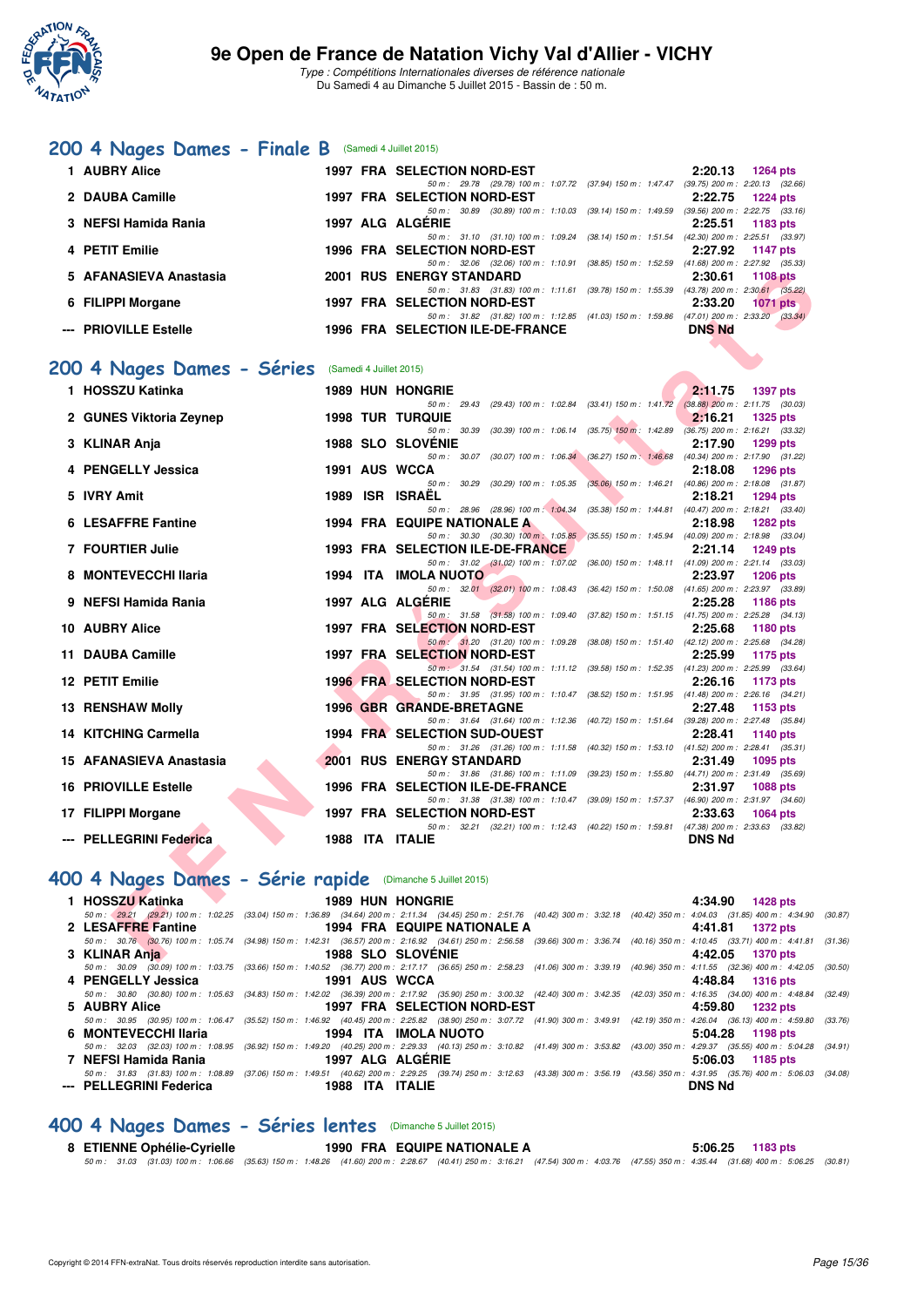

|   | 400 4 Nages Dames - Séries lentes (suite)                    |  |                                                                                                                                                                                                                                |                |                 |
|---|--------------------------------------------------------------|--|--------------------------------------------------------------------------------------------------------------------------------------------------------------------------------------------------------------------------------|----------------|-----------------|
|   | 9 AFANASIEVA Anastasia                                       |  | <b>2001 RUS ENERGY STANDARD</b>                                                                                                                                                                                                | 5:20.30        | <b>1081 pts</b> |
|   |                                                              |  | 50 m: 33.66 (33.66) 100 m: 1:14.66 (41.00) 150 m: 1:56.58 (41.92) 200 m: 2:37.30 (40.72) 250 m: 3:22.17 (44.87) 300 m: 4:07.08 (44.91) 350 m: 4:44.63 (37.55) 400 m: 5:20.30                                                   |                | (35.67)         |
|   | 10 ZOLICHEVA Antonina                                        |  | <b>2001 RUS ENERGY STANDARD</b><br>50 m : 32.76 (32.76) 100 m : 1:12.04 (39.28) 150 m : 1:55.87 (43.83) 200 m : 2:39.04 (43.17) 250 m : 3:26.44 (47.40) 300 m : 4:14.22 (47.78) 350 m : 4:49.83 (35.61) 400 m : 5:24.70 (34.87 | 5:24.70        | <b>1050 pts</b> |
|   | --- BRUNEL Marion                                            |  | <b>1996 FRA SELECTION SUD-OUEST</b>                                                                                                                                                                                            | <b>DNS</b> dec |                 |
|   |                                                              |  |                                                                                                                                                                                                                                |                |                 |
|   | 50 Nage Libre Messieurs - Finale A (Dimanche 5 Juillet 2015) |  |                                                                                                                                                                                                                                |                |                 |
|   | 1 MANAUDOU Florent                                           |  | <b>1990 FRA EQUIPE NATIONALE A</b>                                                                                                                                                                                             | 21.61          | <b>1381 pts</b> |
|   | 2 CIELO FILHO Cesar                                          |  | 1987 BRA BRÉSIL                                                                                                                                                                                                                | 22.15          | <b>1339 pts</b> |
|   | 3 GKOLOMEEV Kristian                                         |  | 1993 GRE ADN SWIM PROJECT                                                                                                                                                                                                      | 22.17          | 1338 pts        |
|   | 4 GOVOROV Andrey                                             |  | <b>1992 UKR ENERGY STANDARD</b>                                                                                                                                                                                                | 22.21          | <b>1335 pts</b> |
|   | 5 BOVELL George Richard                                      |  | 1983 TRI ADN SWIM PROJECT                                                                                                                                                                                                      | 22.26          | <b>1331 pts</b> |
|   | 6 SHIOURIA Shinri                                            |  | 1991 JPN ADN SWIM PROJECT                                                                                                                                                                                                      | 22.45          | <b>1316 pts</b> |
|   | 7 BOUSQUET Frédérick                                         |  | <b>1981 FRA CN MARSEILLE</b>                                                                                                                                                                                                   | 22.47          | <b>1315 pts</b> |
|   | 8 DOTTO Luca                                                 |  | 1990 ITA ITALIE                                                                                                                                                                                                                | 22.68          | <b>1299 pts</b> |
|   |                                                              |  |                                                                                                                                                                                                                                |                |                 |
|   | 50 Nage Libre Messieurs - Finale B (Dimanche 5 Juillet 2015) |  |                                                                                                                                                                                                                                |                |                 |
|   |                                                              |  |                                                                                                                                                                                                                                |                |                 |
|   | <b>1 SANTUCCI Michele</b>                                    |  | 1989 ITA ITALIE                                                                                                                                                                                                                | 22.73          | <b>1295 pts</b> |
|   | 2 HEERSBRANDT Francois                                       |  | 1989 BEL ADN SWIM PROJECT                                                                                                                                                                                                      | 22.77          | <b>1292 pts</b> |
|   | <b>3 PELAGIE Nosy</b>                                        |  | 1991 FRA SELECTION SUD-EST                                                                                                                                                                                                     | 22.91          | <b>1282 pts</b> |
|   | 4 LEONARDI Luca                                              |  | 1991 ITA ITALIE                                                                                                                                                                                                                | 23.04          | <b>1272 pts</b> |
|   | 5 CHRISTOU Apostolos                                         |  | 1996 GRE GRECE                                                                                                                                                                                                                 | 23.16          | <b>1263 pts</b> |
|   | 6 SHEVTSOV Serhii                                            |  | <b>1998 UKR ENERGY STANDARD</b>                                                                                                                                                                                                | 23.30          | 1253 pts        |
|   | 7 MAJCHRZAK Kacper                                           |  | 1992 POL POLOGNE                                                                                                                                                                                                               | 23.43          | <b>1243 pts</b> |
|   | 8 SHAKHANOV Semen                                            |  | <b>1998 RUS ENERGY STANDARD</b>                                                                                                                                                                                                | 23.50          | <b>1238 pts</b> |
|   |                                                              |  |                                                                                                                                                                                                                                |                |                 |
|   | 50 Nage Libre Messieurs - Séries (Dimanche 5 Juillet 2015)   |  |                                                                                                                                                                                                                                |                |                 |
|   | 1 MANAUDOU Florent                                           |  | <b>1990 FRA EQUIPE NATIONALE A</b>                                                                                                                                                                                             | 22.03          | <b>1349 pts</b> |
|   | 2 GOVOROV Andrey                                             |  | <b>1992 UKR ENERGY STANDARD</b>                                                                                                                                                                                                | 22.20          | <b>1336 pts</b> |
|   | 3 CIELO FILHO Cesar                                          |  | 1987 BRA BRESIL                                                                                                                                                                                                                | 22.23          | <b>1333 pts</b> |
|   | 4 GKOLOMEEV Kristian                                         |  | <b>1993 GRE ADN SWIM PROJECT</b>                                                                                                                                                                                               | 22.37          | <b>1323 pts</b> |
|   | 5 BOVELL George Richard                                      |  | 1983 TRI ADN SWIM PROJECT                                                                                                                                                                                                      | 22.45          | <b>1316 pts</b> |
| 6 | <b>SHIOURIA Shinri</b>                                       |  | 1991 JPN ADN SWIM PROJECT                                                                                                                                                                                                      | 22.52          | <b>1311 pts</b> |
|   | 7 BOUSQUET Frédérick                                         |  | <b>1981 FRA CN MARSEILLE</b>                                                                                                                                                                                                   | 22.68          | 1299 pts        |
| 8 | <b>DOTTO Luca</b>                                            |  | 1990 ITA ITALIE                                                                                                                                                                                                                | 22.93          | <b>1280 pts</b> |
| 9 | <b>HEERSBRANDT Francois</b>                                  |  | 1989 BEL ADN SWIM PROJECT                                                                                                                                                                                                      | 22.95          | <b>1279 pts</b> |
|   | <b>10 SANTUCCI Michele</b>                                   |  | 1989 ITA ITALIE                                                                                                                                                                                                                | 22.99          | <b>1276 pts</b> |
|   | <b>11 TIMMERS Pieter</b>                                     |  | <b>1988 BEL VLAAMSE ZWEMFEDERATIE</b>                                                                                                                                                                                          | 23.05          | <b>1271 pts</b> |
|   | 12 PELAGIE Nosy                                              |  | 1991 FRA SELECTION SUD-EST                                                                                                                                                                                                     | 23.10          | <b>1267 pts</b> |
|   | <b>13 BOURELLY Lorys</b>                                     |  | <b>1992 FRA EQUIPE NATIONALE A</b>                                                                                                                                                                                             | 23.23          | <b>1258 pts</b> |
|   | 14 STRAVIUS Jérémy                                           |  | <b>1988 FRA EQUIPE NATIONALE A</b>                                                                                                                                                                                             | 23.31          | <b>1252 pts</b> |
|   | <b>15 CHRISTOU Apostolos</b>                                 |  | 1996 GRE GRECE                                                                                                                                                                                                                 | 23.32          | <b>1251 pts</b> |
|   | 16 SHEVTSOV Serhii                                           |  | <b>1998 UKR ENERGY STANDARD</b>                                                                                                                                                                                                | 23.39          | <b>1246 pts</b> |
|   | 17 MALLET Grégory                                            |  | <b>1984 FRA EQUIPE NATIONALE A</b>                                                                                                                                                                                             | 23.40          | <b>1245 pts</b> |
|   | 17 LEONARDI Luca                                             |  | 1991 ITA ITALIE                                                                                                                                                                                                                | 23.40          | <b>1245 pts</b> |
|   | <b>19 SHAKHANOV Semen</b>                                    |  | <b>1998 RUS ENERGY STANDARD</b>                                                                                                                                                                                                | 23.42          | <b>1244 pts</b> |
|   | 20 MAJCHRZAK Kacper                                          |  | 1992 POL POLOGNE                                                                                                                                                                                                               | 23.43          | <b>1243 pts</b> |
|   | 21 ZORZI Giulio                                              |  | <b>1989 RSA TUKS PRETORIA</b>                                                                                                                                                                                                  | 23.44          | <b>1242 pts</b> |
|   | 22 TONNERRE Kevin                                            |  | 1991 FRA SELECTION SUD-EST                                                                                                                                                                                                     | 23.46          | <b>1241 pts</b> |
|   | 23 STJEPANOVIC Velimir                                       |  | 1993 SRB SERBIE                                                                                                                                                                                                                | 23.49          | <b>1238 pts</b> |
|   | 24 DISNEY-MAY James                                          |  | 1992 GBR GRANDE-BRETAGNE                                                                                                                                                                                                       | 23.54          | <b>1235 pts</b> |
|   | 25 RAYMOND James                                             |  | 1995 AUS WCCA                                                                                                                                                                                                                  | 23.67          | <b>1225 pts</b> |
|   | 26 HOLUB Jan                                                 |  | 1996 POL POLOGNE                                                                                                                                                                                                               | 23.69          | <b>1224 pts</b> |
|   | 27 SURGELOOSE Glenn                                          |  | <b>1989 BEL VLAAMSE ZWEMFEDERATIE</b>                                                                                                                                                                                          | 23.72          | <b>1221 pts</b> |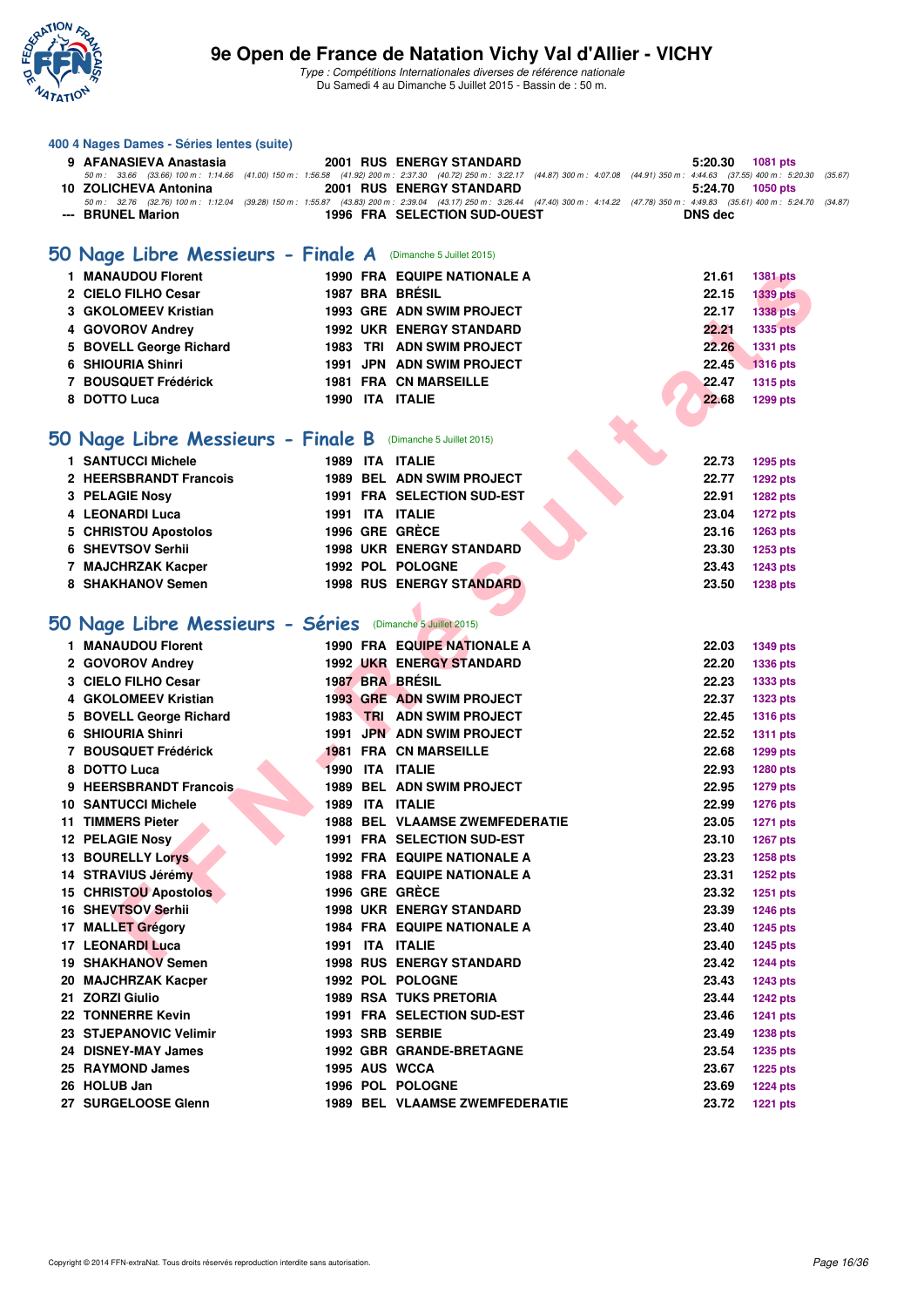

#### **50 Nage Libre Messieurs - Séries (suite)**

| 28 DOMAGALA Michael                                        |  | 1995 POL POLOGNE                    | 23.79                            | <b>1216 pts</b> |
|------------------------------------------------------------|--|-------------------------------------|----------------------------------|-----------------|
| 29 AUBRY Flavien                                           |  | 1994 FRA SELECTION ILE-DE-FRANCE    | 23.85                            | <b>1212 pts</b> |
| 30 BELKHODJA Nazim                                         |  | 1990 ALG ALGÉRIE                    | 23.91                            | <b>1208 pts</b> |
| 31 MEYNARD William                                         |  | <b>1987 FRA CN MARSEILLE</b>        | 24.07                            | 1196 pts        |
| 32 DROGUET Gaëtan                                          |  | <b>1994 FRA FRANCE MILITAIRE</b>    | 24.31                            | 1179 pts        |
| 33 DAWS Christopher                                        |  | <b>1997 FRA SELECTION SUD-OUEST</b> | 24.34                            | 1176 pts        |
| <b>34 WEIREMANS Lorenz</b>                                 |  | 1996 BEL VLAAMSE ZWEMFEDERATIE      | 24.36                            | <b>1175 pts</b> |
| <b>35 BOUTON Axel</b>                                      |  | 1994 FRA SELECTION SUD-EST          | 24.39                            | <b>1173 pts</b> |
| 35 EL HAZZAZ Mehdi                                         |  | 1991 MAR MAROC                      | 24.39                            | <b>1173 pts</b> |
| <b>37 DASSIE Vincent</b>                                   |  | 1988 FRA SELECTION SUD-OUEST        | 24.44                            | <b>1169 pts</b> |
| 38 GRIGORISHIN Ivan                                        |  | <b>1998 RUS ENERGY STANDARD</b>     | 24.48                            | 1166 pts        |
| 39 SUKHININ Daniil                                         |  | <b>1999 RUS ENERGY STANDARD</b>     | 24.54                            | <b>1162 pts</b> |
| 40 DUPUIS Igor                                             |  | 1995 FRA SELECTION NORD-EST         | 24.68                            | <b>1152 pts</b> |
| <b>41 HAMOUCHANE Souhail</b>                               |  | 1997 MAR MAROC                      | 24.80                            | 1144 pts        |
| <b>42 DELECLUSE Theo</b>                                   |  | <b>1997 FRA SELECTION NORD-EST</b>  | 24.87                            | 1139 pts        |
| <b>43 MARCELIN Louis</b>                                   |  | <b>1996 FRA SELECTION NORD-EST</b>  | 24.88                            | 1138 pts        |
| 44 RALEFY Anthonny-Sitraka                                 |  | 1995 MAD MADAGASCAR                 | 24.95                            | 1133 pts        |
| <b>45 HENRY ARRENOUS Pierre</b>                            |  | <b>1998 FRA SELECTION SUD-OUEST</b> | 24.99                            | 1130 pts        |
| <b>46 COMMENGES Lucas</b>                                  |  | 1999 FRA SELECTION SUD-OUEST        | 25.00                            | 1129 pts        |
| <b>47 HEUGEL Florent</b>                                   |  | 1996 FRA SELECTION NORD-EST         | 25.12                            | 1121 pts        |
| 48 AYOUBI Mehdi                                            |  | 1998 MAR MAROC                      | 25.28                            | 1110 pts        |
| <b>49 HORTER Nicolas</b>                                   |  | 1995 FRA SELECTION NORD-EST         | 25.29                            | 1109 pts        |
| 50 GRATTEPANCHE Nicolas                                    |  | <b>1984 FRA FRANCE MILITAIRE</b>    | 25.42                            | 1100 pts        |
| 51 ARIGUI Salaheddine                                      |  | 1994 MAR MAROC                      | 25.55                            | 1091 pts        |
| 52 PIEKARZ Baptiste                                        |  | 1995 FRA SELECTION ILE-DE-FRANCE    | 25.71                            | 1080 pts        |
| 53 USTINOV Evgeny                                          |  | <b>1999 RUS ENERGY STANDARD</b>     | 25.72                            | 1079 pts        |
| 54 MOMBELLI Romano                                         |  | 1992 SUI SUISSE                     | 27.05                            | <b>989 pts</b>  |
| 55 LE HIR Nicolas                                          |  | <b>1997 FRA FRANCE HANDISPORT</b>   | 28.90                            | 871 pts         |
| 56 ROBERTS Timmy                                           |  | 1997 SUI SUISSE                     | 29.02                            | <b>864 pts</b>  |
| 57 MARAIS Florent                                          |  | <b>2000 FRA FRANCE HANDISPORT</b>   | 30.17                            | <b>794 pts</b>  |
| 58 CORNIC Mael                                             |  | 2000 FRA FRANCE HANDISPORT          | 32.86                            | <b>643 pts</b>  |
| 59 DIDIER Ugo                                              |  | 2001 FRA FRANCE HANDISPORT          | 33.53                            | <b>608 pts</b>  |
| <b>60 BARDIN Florent</b>                                   |  | <b>1998 FRA FRANCE HANDISPORT</b>   | 37.03                            | 440 pts         |
| 61 HAEFFELE Simon                                          |  | 1997 FRA FRANCE HANDISPORT          | 37.71                            | 411 pts         |
| 62 CURIN Theo                                              |  | 2000 FRA FRANCE HANDISPORT          | 37.83                            | 405 pts         |
| 63 CHOCHO Jean rowane                                      |  | 2000 FRA FRANCE HANDISPORT          | 42.31                            | 238 pts         |
| --- ALLETRU Axel                                           |  | <b>1990 FRA FRANCE HANDISPORT</b>   | <b>DNS dec</b>                   |                 |
| <b>ROZOY Charles</b>                                       |  | <b>1987 FRA FRANCE HANDISPORT</b>   | <b>DNS Nd</b>                    |                 |
| --- GILOT Fabien                                           |  | <b>1984 FRA EQUIPE NATIONALE A</b>  | <b>DNS Nd</b>                    |                 |
| --- MIGNON Clément                                         |  | <b>1993 FRA EQUIPE NATIONALE A</b>  | <b>DNS Nd</b>                    |                 |
| --- MAGNINI Filippo                                        |  | 1982 ITA ITALIE                     | <b>DNS Nd</b>                    |                 |
|                                                            |  |                                     |                                  |                 |
| 00 Nage Libre Messieurs - Finale A (Samedi 4 Juillet 2015) |  |                                     |                                  |                 |
| 1 METELLA Mehdy                                            |  | <b>1992 FRA EQUIPE NATIONALE A</b>  | 49.01                            | <b>1331 pts</b> |
|                                                            |  |                                     | 50 m: 23.43 (23.43) 100 m: 49.01 | (25.58)         |
| 2 KORZENIOWSKI Pawel                                       |  | 1985 POL POLOGNE                    | 49.21                            | <b>1324 pts</b> |

# **[100 Nage Libre Messieurs - Finale A](http://www.ffnatation.fr/webffn/resultats.php?idact=nat&go=epr&idcpt=32627&idepr=52)** (Samedi 4 Juillet 2015)

| 1 METELLA Mehdy           |      |            | <b>1992 FRA EQUIPE NATIONALE A</b> |                        | 49.01                                          | 1331 pts                      |  |
|---------------------------|------|------------|------------------------------------|------------------------|------------------------------------------------|-------------------------------|--|
| 2 KORZENIOWSKI Pawel      |      |            | 1985 POL POLOGNE                   |                        | 50 m: 23.43 (23.43) 100 m: 49.01 (25.<br>49.21 | 1324 pts                      |  |
|                           |      |            |                                    |                        | 50 m: 24.11 (24.11) 100 m: 49.21 (25.          |                               |  |
| 3 SHIOURIA Shinri         |      |            | 1991 JPN ADN SWIM PROJECT          |                        | 49.25                                          | <b>1322 pts</b>               |  |
| <b>4 WAKED Vinicius</b>   |      |            | 1987 BRA BRÉSIL                    | $50 m$ : 23.51         | $(23.51)$ 100 m :<br>49.59                     | 49.25 (25.<br><b>1310 pts</b> |  |
| 5 BOURELLY Lorys          |      |            | <b>1992 FRA EQUIPE NATIONALE A</b> | 50 m : 23.88           | (23.88) 100 m : 49.59 (25.<br>49.60            | <b>1310 pts</b>               |  |
| 6 GILOT Fabien            |      |            | <b>1984 FRA EQUIPE NATIONALE A</b> | $50 \text{ m}$ : 23.96 | $(23.96)$ 100 m :<br>49.68                     | 49.60 (25.<br>1307 pts        |  |
| <b>7 SANTUCCI Michele</b> | 1989 | <b>ITA</b> | <b>ITALIE</b>                      | 50 m : 23.74           | $(23.74)$ 100 m :<br>49.85                     | 49.68 (25.<br>1300 pts        |  |
|                           |      |            |                                    |                        |                                                |                               |  |

|                |                | 49.01             | 1331 pts        |
|----------------|----------------|-------------------|-----------------|
| $50 m$ : 23.43 |                | $(23.43)$ 100 m : | 49.01 (25.58)   |
|                |                | 49.21             | 1324 pts        |
|                | 50 m : 24.11   | $(24.11)$ 100 m : | 49.21 (25.10)   |
|                |                | 49.25             | 1322 pts        |
|                | $50 m$ : 23.51 | $(23.51)$ 100 m : | 49.25 (25.74)   |
|                |                |                   | 49.59 1310 pts  |
| 50 m: 23.88    |                | $(23.88)$ 100 m : | 49.59 (25.71)   |
|                |                | 49.60             | <b>1310 pts</b> |
| 50 m: 23.96    |                | $(23.96)$ 100 m : | 49.60 (25.64)   |
|                |                | 49.68             | 1307 pts        |
|                | 50 m : 23.74   | $(23.74)$ 100 m : | 49.68 (25.94)   |
|                |                |                   | 49.85 1300 pts  |
|                | 50 m : 23.97   | $(23.97)$ 100 m : | 49.85 (25.88)   |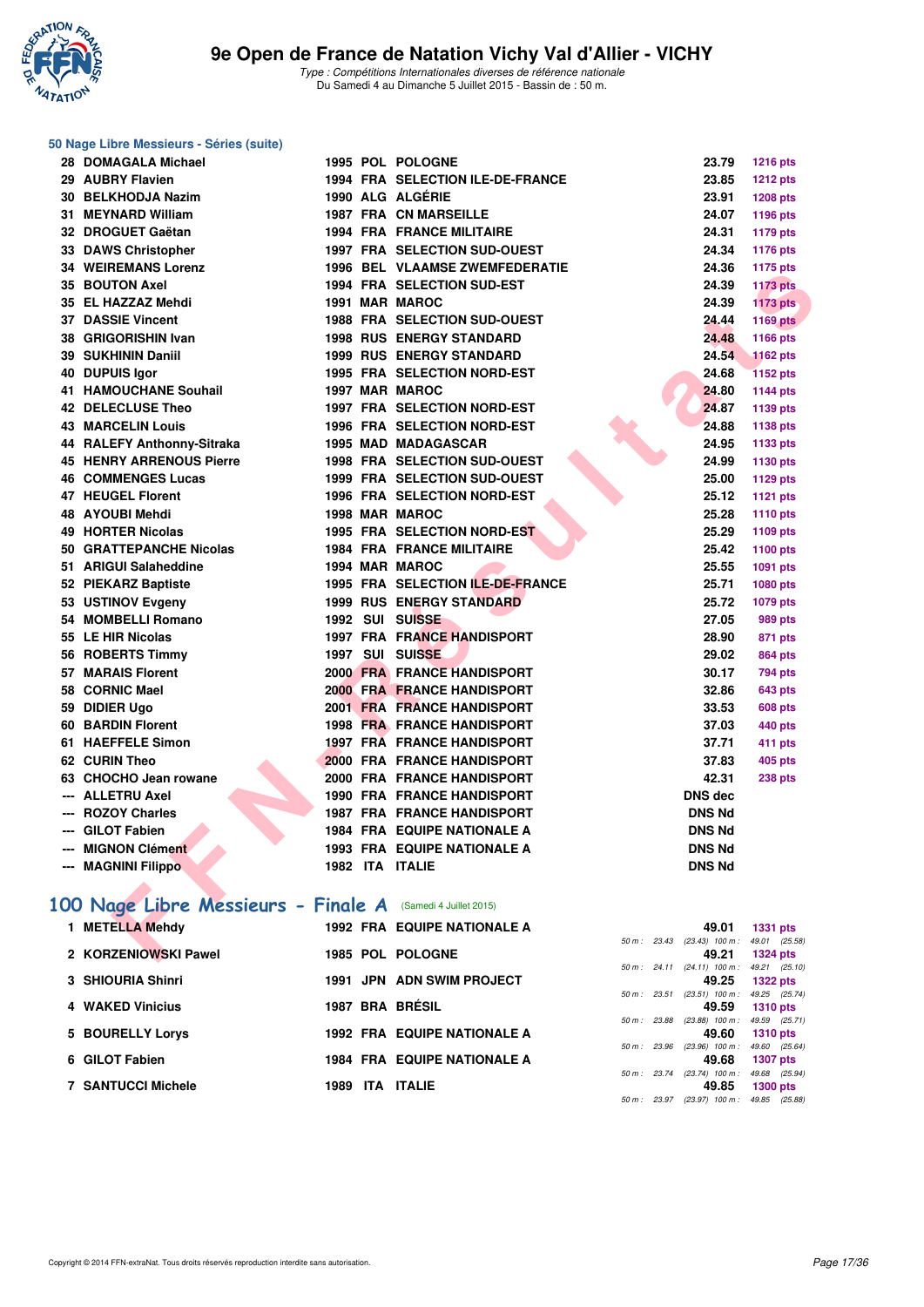

|   | 100 Nage Libre Messieurs - Finale A (suite)<br>8 MAGNINI Filippo |  | 1982 ITA ITALIE                       |             |             | 49.86<br>50 m: 24.02 (24.02) 100 m: 49.86 (25.84)   | <b>1300 pts</b>                  |
|---|------------------------------------------------------------------|--|---------------------------------------|-------------|-------------|-----------------------------------------------------|----------------------------------|
|   | 100 Nage Libre Messieurs - Finale B (Samedi 4 Juillet 2015)      |  |                                       |             |             |                                                     |                                  |
|   | 1 GKOLOMEEV Kristian                                             |  | 1993 GRE ADN SWIM PROJECT             |             |             | 49.68                                               | <b>1307 pts</b>                  |
|   | 2 DOTTO Luca                                                     |  | 1990 ITA ITALIE                       | 50 m: 23.73 |             | (23.73) 100 m: 49.68 (25.95)<br>49.82               | 1302 pts                         |
|   | 3 MALLET Grégory                                                 |  | <b>1984 FRA EQUIPE NATIONALE A</b>    |             |             | 50 m: 24.05 (24.05) 100 m: 49.82 (25.77)<br>50.08   | <b>1292 pts</b>                  |
|   | 4 TIMMERS Pieter                                                 |  | <b>1988 BEL VLAAMSE ZWEMFEDERATIE</b> |             |             | 50 m: 24.15 (24.15) 100 m: 50.08 (25.93)<br>50.11   | <b>1291 pts</b>                  |
| 5 | <b>KATRANTZIS Christos</b>                                       |  | 1992 GRE GRECE                        |             |             | 50 m: 24.18 (24.18) 100 m: 50.11 (25.93)<br>50.20   | <b>1288 pts</b>                  |
|   | 6 LEONARDI Luca                                                  |  | 1991 ITA ITALIE                       |             |             | 50 m : $24.55$ $(24.55)$ 100 m :<br>50.59           | 50.20 (25.65)<br><b>1274 pts</b> |
|   |                                                                  |  | 1992 POL POLOGNE                      |             |             | 50 m : 24.28 (24.28) 100 m : 50.59 (26.31)          |                                  |
|   | 7 MAJCHRZAK Kacper                                               |  |                                       |             | 50 m: 24.21 | 50.99<br>$(24.21)$ 100 m :                          | 1259 pts<br>50.99 (26.78)        |
|   | --- STJEPANOVIC Velimir                                          |  | 1993 SRB SERBIE                       |             |             | <b>DNS Nd</b>                                       |                                  |
|   | 100 Nage Libre Messieurs - Séries (Samedi 4 Juillet 2015)        |  |                                       |             |             |                                                     |                                  |
|   | 1 MANAUDOU Florent                                               |  | <b>1990 FRA EQUIPE NATIONALE A</b>    |             |             | 48.77                                               | <b>1340 pts</b>                  |
|   | 2 METELLA Mehdy                                                  |  | <b>1992 FRA EQUIPE NATIONALE A</b>    |             |             | 50 m: 23.21 (23.21) 100 m: 48.77 (25.56)<br>49.51   | <b>1313 pts</b>                  |
|   | <b>3 WAKED Vinicius</b>                                          |  | 1987 BRA BRÉSIL                       |             |             | 50 m: 23.99 (23.99) 100 m: 49.51 (25.52)<br>49.77   | 1303 pts                         |
| 4 | <b>KORZENIOWSKI Pawel</b>                                        |  | 1985 POL POLOGNE                      |             |             | 50 m: 24.17 (24.17) 100 m: 49.77 (25.60)<br>49.79   | 1303 pts                         |
|   | 5 MAGNINI Filippo                                                |  | 1982 ITA ITALIE                       |             |             | 50 m: 24.37 (24.37) 100 m: 49.79 (25.42)<br>49.80   | 1302 pts                         |
| 6 | <b>SHIOURIA Shinri</b>                                           |  | 1991 JPN ADN SWIM PROJECT             |             |             | 50 m: 24.25 (24.25) 100 m: 49.80 (25.55)<br>49.91   | <b>1298 pts</b>                  |
|   | 7 GILOT Fabien                                                   |  | 1984 FRA EQUIPE NATIONALE A           |             |             | 50 m: 23.73 (23.73) 100 m: 49.91 (26.18)<br>49.93   | <b>1298 pts</b>                  |
| 8 | <b>BOURELLY Lorys</b>                                            |  | <b>1992 FRA EQUIPE NATIONALE A</b>    | 50 m: 23.86 |             | $(23.86)$ 100 m : 49.93 $(26.07)$<br>49.98          | 1296 pts                         |
|   | <b>8 SANTUCCI Michele</b>                                        |  | 1989 ITA ITALIE                       |             |             | 50 m: 24.36 (24.36) 100 m: 49.98 (25.62)<br>49.98   | 1296 pts                         |
|   | <b>10 TIMMERS Pieter</b>                                         |  | <b>1988 BEL VLAAMSE ZWEMFEDERATIE</b> |             |             | 50 m: 24.48 (24.48) 100 m:<br>50.00                 | 49.98 (25.50)<br>1295 pts        |
|   | 11 MALLET Grégory                                                |  | <b>1984 FRA EQUIPE NATIONALE A</b>    |             |             | 50 m: 24.29 (24.29) 100 m: 50.00 (25.71)<br>50.03   |                                  |
|   |                                                                  |  | 1993 GRE ADN SWIM PROJECT             |             |             | 50 m: 24.17 (24.17) 100 m: 50.03 (25.86)            | <b>1294 pts</b>                  |
|   | 12 GKOLOMEEV Kristian                                            |  |                                       |             |             | 50.05<br>50 m: 23.75 (23.75) 100 m: 50.05 (26.30)   | 1293 pts                         |
|   | 13 STRAVIUS Jérémy                                               |  | <b>1988 FRA EQUIPE NATIONALE A</b>    |             |             | 50.09<br>50 m: 23.82 (23.82) 100 m: 50.09 (26.27)   | <b>1292 pts</b>                  |
|   | 14 DOTTO Luca                                                    |  | 1990 ITA ITALIE                       |             |             | 50.18<br>50 m: 24.17 (24.17) 100 m: 50.18 (26.01)   | <b>1288 pts</b>                  |
|   | 15 MAJCHRZAK Kacper                                              |  | 1992 POL POLOGNE                      |             |             | 50.34<br>50 m: 24.44 (24.44) 100 m: 50.34 (25.90)   | <b>1283 pts</b>                  |
|   | 16 GOVOROV Andrey                                                |  | <b>1992 UKR ENERGY STANDARD</b>       |             |             | 50.35<br>50 m: 23.88 (23.88) 100 m: 50.35 (26.47)   | <b>1282 pts</b>                  |
|   | <b>17 KATRANTZIS Christos</b>                                    |  | 1992 GRE GRECE                        |             |             | 50.42<br>50 m: 24.70 (24.70) 100 m: 50.42 (25.72)   | <b>1280 pts</b>                  |
|   | <b>18 LEONARDI Luca</b>                                          |  | 1991 ITA ITALIE                       |             |             | 50.43<br>50 m: 24.08 (24.08) 100 m: 50.43 (26.35)   | <b>1279 pts</b>                  |
|   | <b>19 STJEPANOVIC Velimir</b>                                    |  | 1993 SRB SERBIE                       |             |             | 50.49<br>50 m: 24.23 (24.23) 100 m: 50.49 (26.26)   | <b>1277 pts</b>                  |
|   | 20 MEYNARD William                                               |  | 1987 FRA CN MARSEILLE                 |             |             | 50.59                                               | <b>1274 pts</b>                  |
|   | 21 PELAGIE Nosy                                                  |  | 1991 FRA SELECTION SUD-EST            |             |             | 50 m: 24.47 (24.47) 100 m: 50.59 (26.12)<br>50.69   | <b>1270 pts</b>                  |
|   | 21 DI GIORGIO Alex                                               |  | 1990 ITA CANOTTIERI ANIENE            |             |             | 50 m : 24.59 (24.59) 100 m : 50.69 (26.10)<br>50.69 | <b>1270 pts</b>                  |
|   | 23 SURGELOOSE Glenn                                              |  | <b>1989 BEL VLAAMSE ZWEMFEDERATIE</b> |             |             | 50 m: 24.87 (24.87) 100 m: 50.69 (25.82)<br>51.06   | <b>1257 pts</b>                  |
|   | 24 SHEVTSOV Serhii                                               |  | <b>1998 UKR ENERGY STANDARD</b>       |             |             | 50 m: 24.81 (24.81) 100 m: 51.06 (26.25)<br>51.15   | 1253 pts                         |
|   | 25 DISNEY-MAY James                                              |  | 1992 GBR GRANDE-BRETAGNE              |             |             | 50 m: 24.74 (24.74) 100 m: 51.15 (26.41)<br>51.28   | 1249 pts                         |
|   |                                                                  |  |                                       |             |             | 50 m: 24.66 (24.66) 100 m: 51.28 (26.62)            |                                  |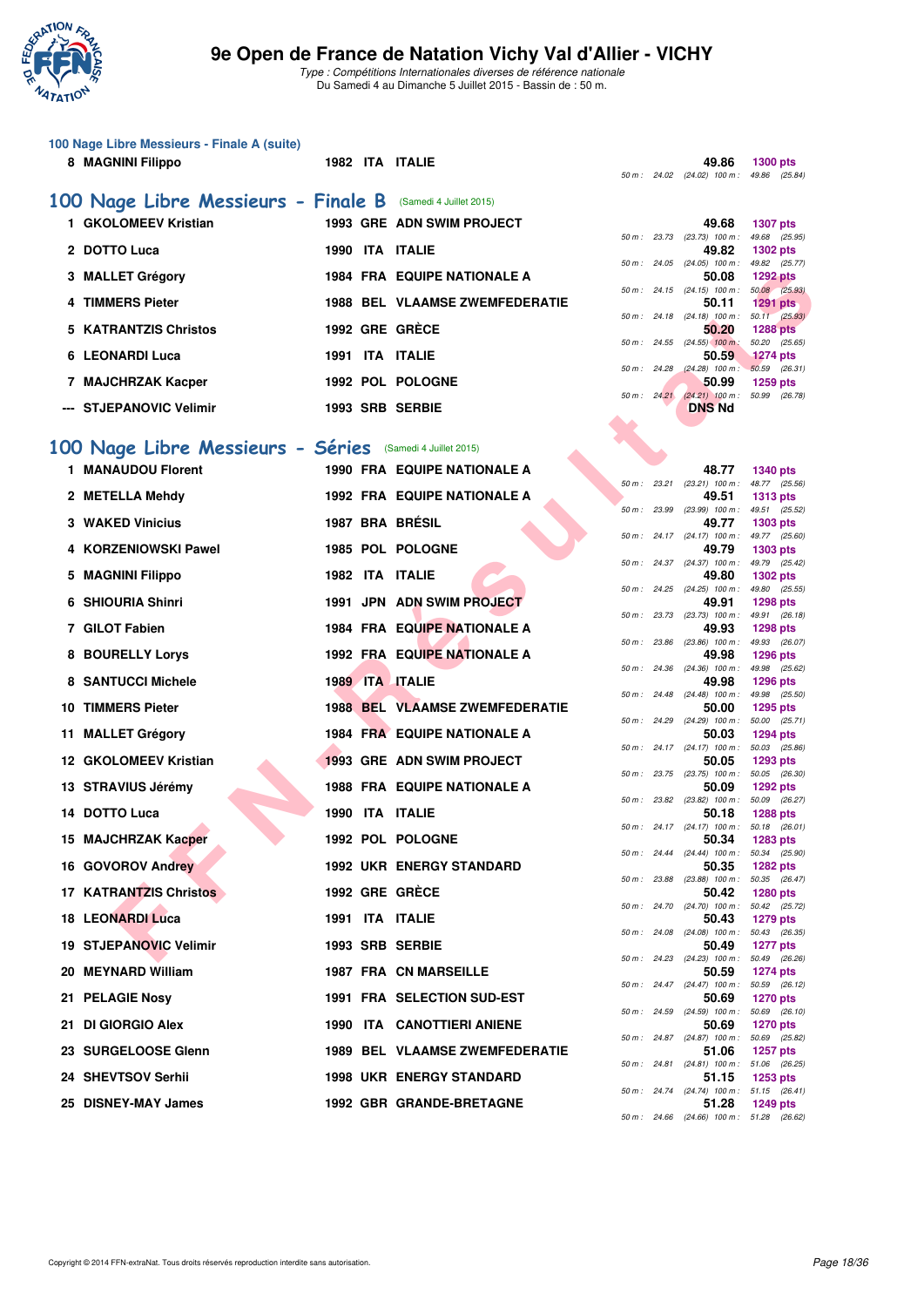

|    | 100 Nage Libre Messieurs - Séries (suite) |  |                                       |              |              |                                                     |                                  |
|----|-------------------------------------------|--|---------------------------------------|--------------|--------------|-----------------------------------------------------|----------------------------------|
|    | 26 KONOVALOV Alexi                        |  | 1994 ISR ISRAËL                       |              |              | 51.34<br>50 m: 25.10 (25.10) 100 m: 51.34 (26.24)   | <b>1247 pts</b>                  |
|    | 27 CHRISTOU Apostolos                     |  | 1996 GRE GRECE                        |              |              | 51.77<br>50 m: 25.01 (25.01) 100 m: 51.77 (26.76)   | <b>1231 pts</b>                  |
|    | 28 HOLUB Jan                              |  | 1996 POL POLOGNE                      |              |              | 51.78<br>50 m: 24.79 (24.79) 100 m: 51.78 (26.99)   | <b>1231 pts</b>                  |
|    | 29 TONNERRE Kevin                         |  | 1991 FRA SELECTION SUD-EST            |              |              | 51.94                                               | <b>1225 pts</b>                  |
|    | <b>30 WEIREMANS Lorenz</b>                |  | <b>1996 BEL VLAAMSE ZWEMFEDERATIE</b> |              |              | 50 m: 25.37 (25.37) 100 m: 51.94 (26.57)<br>51.95   | <b>1225 pts</b>                  |
|    | 31 CIESLAK Marcin                         |  | 1992 POL POLOGNE                      |              |              | 50 m: 25.61 (25.61) 100 m: 51.95 (26.34)<br>52.04   | $1222$ pts                       |
|    | <b>32 GAMBURG David</b>                   |  | 1993 ISR ISRAËL                       |              | 50 m: 25.61  | $(25.61)$ 100 m : 52.04 $(26.43)$<br>52.17          | <b>1217 pts</b>                  |
|    | 33 SHAKHANOV Semen                        |  | <b>1998 RUS ENERGY STANDARD</b>       |              |              | 50 m: 25.12 (25.12) 100 m: 52.17 (27.05)<br>52.28   | <b>1213 pts</b>                  |
|    | 34 MINICHINI Gabriele                     |  | 1995 ITA IMOLA NUOTO                  |              |              | 50 m: 25.27 (25.27) 100 m: 52.28 (27.01)<br>52.30   | <b>1212 pts</b>                  |
|    | 35 DOMAGALA Michael                       |  | 1995 POL POLOGNE                      |              |              | 50 m : 25.04 (25.04) 100 m : 52.30 (27.26)<br>52.34 | <b>1211 pts</b>                  |
|    | 36 DERACHE Alexandre                      |  | <b>1998 FRA SELECTION NORD-EST</b>    |              |              | 50 m: 25.25 (25.25) 100 m: 52.34 (27.09)<br>52.40   | 1209 pts                         |
| 37 | <b>BELKHODJA Nazim</b>                    |  | 1990 ALG ALGÉRIE                      |              |              | 50 m : 25.26 (25.26) 100 m : 52.40 (27.14)<br>52.46 | <b>1207 pts</b>                  |
|    | 38 HORTER Nicolas                         |  | 1995 FRA SELECTION NORD-EST           | $50 m$ :     |              | 25.06 (25.06) 100 m : 52.46 (27.40)<br>52.48        | <b>1206 pts</b>                  |
|    | 39 AUBRY Flavien                          |  | 1994 FRA SELECTION ILE-DE-FRANCE      | 50 m: 25.59  |              | (25.59) 100 m : 52.48 (26.89)                       |                                  |
|    |                                           |  |                                       |              |              | 52.77<br>50 m: 25.27 (25.27) 100 m: 52.77 (27.50)   | 1196 pts                         |
| 40 | EL HAZZAZ Mehdi                           |  | 1991 MAR MAROC                        |              |              | 52.96<br>50 m : 25.00 (25.00) 100 m :               | 1189 pts<br>52.96 (27.96)        |
|    | 41 CARDEY Léo                             |  | 1996 FRA SELECTION ILE-DE-FRANCE      |              |              | 53.03<br>50 m: 25.86 (25.86) 100 m: 53.03 (27.17)   | <b>1187 pts</b>                  |
|    | 42 RAYMOND James                          |  | 1995 AUS WCCA                         | 50 m : 25.39 |              | 53.07<br>$(25.39)$ 100 m : 53.07 $(27.68)$          | 1185 pts                         |
|    | 43 DAWS Christopher                       |  | 1997 FRA SELECTION SUD-OUEST          |              |              | 53.09<br>50 m: 25.82 (25.82) 100 m: 53.09 (27.27)   | 1185 pts                         |
|    | <b>44 MARCELIN Louis</b>                  |  | 1996 FRA SELECTION NORD-EST           |              |              | 53.26<br>50 m : 25.56 (25.56) 100 m : 53.26 (27.70) | 1179 pts                         |
|    | 45 HEUGEL Florent                         |  | 1996 FRA SELECTION NORD-EST           | 50 m : 25.94 |              | 53.37<br>$(25.94)$ 100 m : 53.37 $(27.43)$          | 1175 pts                         |
|    | 46 SUKHININ Daniil                        |  | <b>1999 RUS ENERGY STANDARD</b>       |              |              | 53.39<br>50 m: 25.80 (25.80) 100 m: 53.39 (27.59)   | 1174 pts                         |
|    | 47 TOUMARKIN Yakov Yan                    |  | 1992 ISR ISRAEL                       |              |              | 53.49                                               | <b>1171 pts</b>                  |
|    | 48 VIGROUX Sébastien                      |  | <b>1993 FRA SELECTION NORD-EST</b>    | 50 m: 25.61  |              | $(25.61)$ 100 m : 53.49 $(27.88)$<br>53.59          | <b>1167 pts</b>                  |
| 49 | <b>DROGUET Gaëtan</b>                     |  | <b>1994 FRA FRANCE MILITAIRE</b>      |              | 50 m : 25.79 | $(25.79)$ 100 m : 53.59 $(27.80)$<br>53.60          | <b>1167 pts</b>                  |
|    | 50 DELECLUSE Theo                         |  | 1997 FRA SELECTION NORD-EST           |              |              | 50 m : 26.55 (26.55) 100 m : 53.60<br>53.76         | (27.05)<br><b>1161 pts</b>       |
|    | 51 BOUTON Axel                            |  | <b>1994 FRA SELECTION SUD-EST</b>     |              |              | 50 m: 26.11 (26.11) 100 m: 53.76 (27.65)<br>53.94   | 1155 pts                         |
|    | 52 JUDES Guillaume                        |  | <b>1988 FRA FRANCE MILITAIRE</b>      |              |              | 50 m : 25.82 (25.82) 100 m : 53.94 (28.12)<br>54.01 | 1153 pts                         |
|    | 53 GRIGORISHIN Ivan                       |  | <b>1998 RUS ENERGY STANDARD</b>       |              |              | 50 m: 25.85 (25.85) 100 m: 54.01 (28.16)<br>54.24   | 1145 pts                         |
|    | 54 KLICH Kacper                           |  | 1994 POL POLOGNE                      |              |              | 50 m: 26.51 (26.51) 100 m: 54.24 (27.73)<br>54.26   | 1144 pts                         |
|    | 55 SCHENKEL Jules                         |  | <b>1995 FRA SELECTION AUVERGNE</b>    |              |              | 50 m : 26.50 (26.50) 100 m : 54.26 (27.76)<br>54.54 | 1135 pts                         |
|    | 56 MATHIEU Geoffroy                       |  | <b>1997 FRA SELECTION AUVERGNE</b>    |              |              | 50 m : 26.30 (26.30) 100 m : 54.54 (28.24)<br>55.20 | 1112 pts                         |
|    | 57 FOURTIER Florentin                     |  | 1996 FRA SELECTION ILE-DE-FRANCE      |              |              | 50 m: 27.14 (27.14) 100 m: 55.20 (28.06)            |                                  |
|    |                                           |  |                                       |              |              | 55.25<br>50 m: 26.77 (26.77) 100 m: 55.25 (28.48)   | 1111 $pts$                       |
|    | <b>58 COMMENGES Lucas</b>                 |  | 1999 FRA SELECTION SUD-OUEST          |              |              | 55.28<br>50 m : 27.12 (27.12) 100 m :               | <b>1110 pts</b><br>55.28 (28.16) |
|    | 59 GRATTEPANCHE Nicolas                   |  | <b>1984 FRA FRANCE MILITAIRE</b>      |              |              | 55.53<br>50 m: 27.13 (27.13) 100 m: 55.53 (28.40)   | <b>1101 pts</b>                  |
|    | 59 ABRAMOV Mykola                         |  | <b>1998 UKR ENERGY STANDARD</b>       |              |              | 55.53<br>50 m: 27.33 (27.33) 100 m: 55.53 (28.20)   | <b>1101 pts</b>                  |
|    | 61 AYOUBI Mehdi                           |  | 1998 MAR MAROC                        |              |              | 55.68                                               | <b>1096 pts</b>                  |

|          |       | 51.34                      | 1247 pts                            |
|----------|-------|----------------------------|-------------------------------------|
| 50 m :   | 25.10 | $(25.10)$ 100 m :          | 51.34<br>(26.24)                    |
| $50 m$ : | 25.01 | 51.77<br>$(25.01)$ 100 m : | 1231 pts<br>51.77<br>(26.76)        |
|          |       | 51.78                      | <b>1231 pts</b>                     |
| $50 m$ : | 24.79 | $(24.79)$ 100 m :<br>51.94 | 51.78<br>(26.99)<br>1225 pts        |
| $50 m$ : | 25.37 | $(25.37)$ 100 m :          | 51.94<br>(26.57)                    |
| $50 m$ : | 25.61 | 51.95<br>$(25.61)$ 100 m : | 1225 pts<br>51.95<br>(26.34)        |
|          |       | 52.04                      | <b>1222 pts</b>                     |
| $50 m$ : | 25.61 | $(25.61)$ 100 m :          | 52.04<br>(26.43)                    |
| $50 m$ : | 25.12 | 52.17<br>$(25.12)$ 100 m : | <b>1217 pts</b><br>52.17<br>(27.05) |
|          |       | 52.28                      | 1213 pts                            |
| $50 m$ : | 25.27 | $(25.27)$ 100 m :<br>52.30 | 52.28<br>(27.01)<br><b>1212 pts</b> |
| $50 m$ : | 25.04 | $(25.04)$ 100 m :          | 52.30<br>(27.26)                    |
| $50 m$ : | 25.25 | 52.34<br>$(25.25)$ 100 m : | <b>1211 pts</b><br>52.34<br>(27.09) |
|          |       | 52.40                      | 1209 pts                            |
| $50 m$ : | 25.26 | $(25.26)$ 100 m :<br>52.46 | (27.14)<br>52.40<br>1207 pts        |
| $50 m$ : | 25.06 | $(25.06)$ 100 m :          | 52.46<br>(27.40)                    |
|          | 25.59 | 52.48<br>$(25.59)$ 100 m : | 1206 pts<br>52.48                   |
| $50 m$ : |       | 52.77                      | (26.89)<br>1196 pts                 |
| $50 m$ : | 25.27 | $(25.27)$ 100 m :          | 52.77<br>(27.50)                    |
| $50 m$ : | 25.00 | 52.96<br>$(25.00)$ 100 m : | 1189 pts<br>52.96<br>(27.96)        |
|          |       | 53.03                      | <b>1187 pts</b>                     |
| $50 m$ : | 25.86 | $(25.86)$ 100 m :<br>53.07 | (27.17)<br>53.03<br>1185 pts        |
| $50 m$ : | 25.39 | $(25.39)$ 100 m :          | 53.07<br>(27.68)                    |
| $50 m$ : | 25.82 | 53.09<br>$(25.82)$ 100 m : | 1185 pts<br>53.09<br>(27.27)        |
|          |       | 53.26                      | 1179 pts                            |
| $50 m$ : | 25.56 | $(25.56)$ 100 m :<br>53.37 | (27.70)<br>53.26<br><b>1175 pts</b> |
| $50 m$ : | 25.94 | $(25.94)$ 100 m :          | 53.37<br>(27.43)                    |
| $50 m$ : | 25.80 | 53.39<br>$(25.80)$ 100 m : | 1174 pts<br>(27.59)<br>53.39        |
|          |       | 53.49                      | 1171 pts                            |
| $50 m$ : | 25.61 | $(25.61)$ 100 m :<br>53.59 | 53.49<br>(27.88)<br>1167 pts        |
| $50 m$ : | 25.79 | $(25.79)$ 100 m :          | 53.59<br>(27.80)                    |
| $50 m$ : | 26.55 | 53.60<br>$(26.55)$ 100 m : | 1167 pts<br>(27.05)                 |
|          |       | 53.76                      | 53.60<br>1161<br>pts                |
| $50 m$ : | 26.11 | $(26.11)$ 100 m :          | 53.76<br>(27.65)                    |
| $50 m$ : | 25.82 | 53.94<br>$(25.82)$ 100 m : | 1155 pts<br>53.94 (28.12)           |
|          |       | 54.01                      | 1153 pts                            |
| $50 m$ : | 25.85 | $(25.85)$ 100 m :<br>54.24 | 54.01<br>(28.16)<br>1145 pts        |
| $50 m$ : | 26.51 | $(26.51)$ 100 m :          | 54.24<br>(27.73)                    |
| $50 m$ : | 26.50 | 54.26<br>$(26.50)$ 100 m : | <b>1144 pts</b><br>54.26<br>(27.76) |
|          |       | 54.54                      | 1135 pts                            |
| $50 m$ : | 26.30 | $(26.30)$ 100 m :<br>55.20 | 54.54<br>(28.24)<br>1112 pts        |
| 50 m :   | 27.14 | $(27.14)$ 100 m :          | 55.20<br>(28.06)                    |
| $50 m$ : | 26.77 | 55.25<br>$(26.77)$ 100 m : | 1111 pts<br>55.25                   |
|          |       | 55.28                      | (28.48)<br>1110 pts                 |
| $50 m$ : | 27.12 | $(27.12)$ 100 m :          | 55.28<br>(28.16)                    |
| $50 m$ : | 27.13 | 55.53<br>$(27.13)$ 100 m : | 1101<br>pts<br>55.53<br>(28.40)     |
|          |       | 55.53                      | 1101<br>pts                         |
| $50 m$ : | 27.33 | $(27.33)$ 100 m :<br>55.68 | 55.53<br>(28.20)<br>1096 pts        |
| 50 m :   | 27.07 | $(27.07)$ 100 m :          | 55.68<br>(28.61)                    |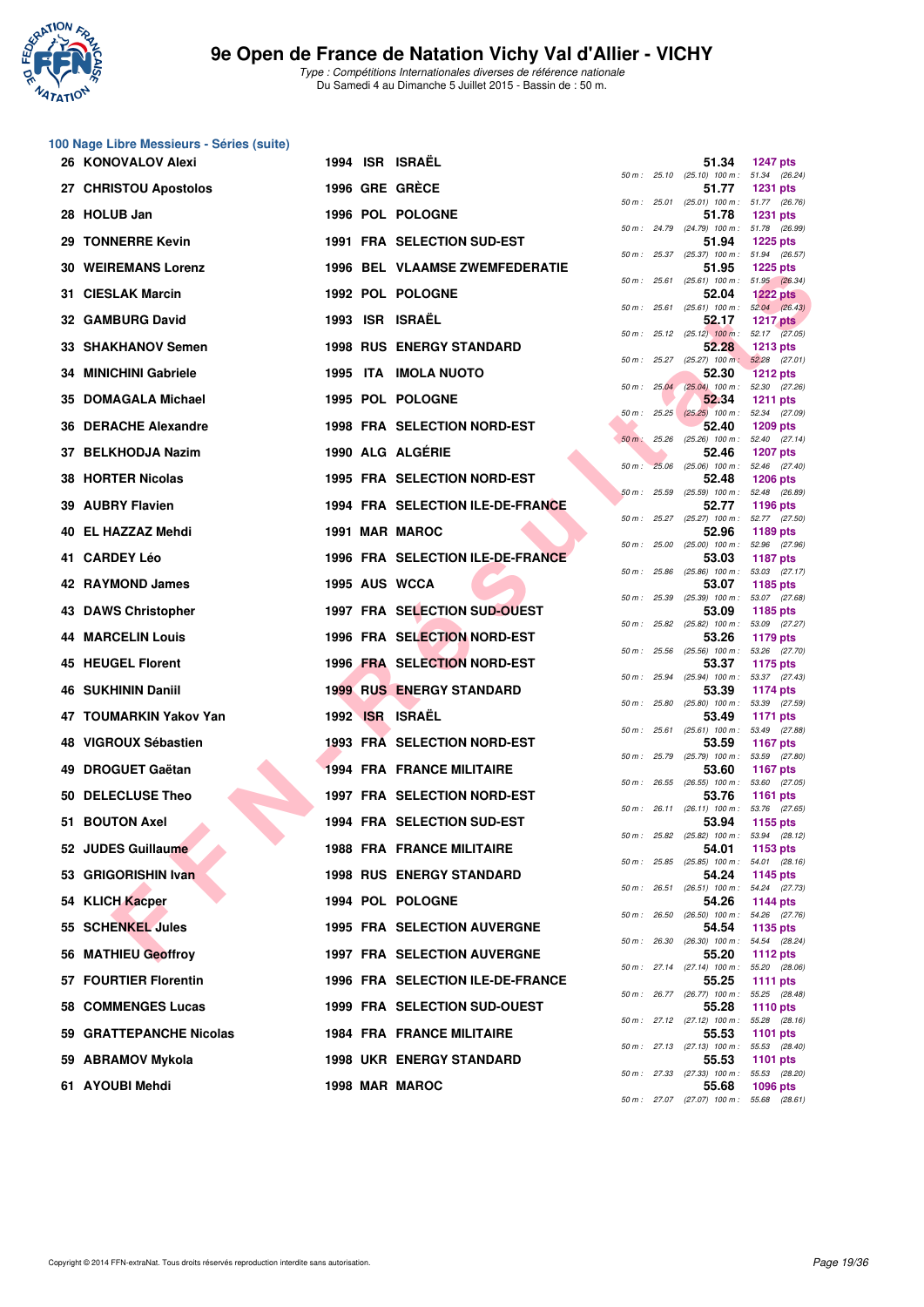

Type : Compétitions Internationales diverses de référence nationale Du Samedi 4 au Dimanche 5 Juillet 2015 - Bassin de : 50 m.

| 100 Nage Libre Messieurs - Séries (suite)                     |       |      |                                                                                                                                 |             |                                                                |
|---------------------------------------------------------------|-------|------|---------------------------------------------------------------------------------------------------------------------------------|-------------|----------------------------------------------------------------|
| 62 ARIGUI Salaheddine                                         |       |      | 1994 MAR MAROC                                                                                                                  |             | 55.76<br>1093 pts                                              |
| 63 HAMOUCHANE Souhail                                         |       |      | 1997 MAR MAROC                                                                                                                  | 50 m: 26.48 | 55.76 (29.28)<br>$(26.48)$ 100 m :<br>56.17<br>1080 pts        |
|                                                               |       |      | <b>1996 FRA EQUIPE NATIONALE A</b>                                                                                              | 50 m: 26.53 | $(26.53)$ 100 m : 56.17 $(29.64)$<br>56.37                     |
| <b>OLIVIER Marc-Antoine</b><br>64                             |       |      |                                                                                                                                 |             | 1073 pts<br>50 m: 27.73 (27.73) 100 m: 56.37 (28.64)           |
| 65 RALEFY Anthonny-Sitraka                                    |       |      | <b>1995 MAD MADAGASCAR</b>                                                                                                      | 50 m: 26.62 | 58.02<br>1019 pts<br>$(26.62)$ 100 m : 58.02 $(31.40)$         |
| <b>MOMBELLI Romano</b><br>66                                  |       |      | 1992 SUI SUISSE                                                                                                                 |             | 58.63<br>999 pts                                               |
| <b>CURIN Theo</b><br>67                                       |       |      | 2000 FRA FRANCE HANDISPORT                                                                                                      |             | 50 m: 28.53 (28.53) 100 m: 58.63 (30.10)<br>1:20.84<br>414 pts |
|                                                               |       |      |                                                                                                                                 | 50 m: 39.14 | $(39.14)$ 100 m : 1:20.84 $(41.70)$                            |
| <b>MIGNON Clément</b>                                         |       |      | <b>1993 FRA EQUIPE NATIONALE A</b>                                                                                              |             | <b>DNS</b> dec                                                 |
| <b>SCHMITT Guy-Noël</b>                                       |       |      | <b>1983 FRA FRANCE MILITAIRE</b>                                                                                                |             | <b>DNS Nd</b>                                                  |
| <b>DUPUIS Igor</b>                                            |       |      | 1995 FRA SELECTION NORD-EST                                                                                                     |             | <b>DNS Nd</b>                                                  |
| 200 Nage Libre Messieurs - Finale A (Dimanche 5 Juillet 2015) |       |      |                                                                                                                                 |             |                                                                |
|                                                               |       |      |                                                                                                                                 |             |                                                                |
| 1 SWITKOWSKI Jan                                              |       |      | 1994 POL POLOGNE<br>50 m: 26.18 (26.18) 100 m: 53.72 (27.54) 150 m: 1:21.81 (28.09) 200 m: 1:48.71 (26.90)                      |             | 1:48.71<br><b>1321 pts</b>                                     |
| <b>BOURELLY Lorys</b><br>2                                    |       |      | <b>1992 FRA EQUIPE NATIONALE A</b>                                                                                              |             | 1:49.25<br><b>1311 pts</b>                                     |
| <b>MAGNINI Filippo</b><br>3                                   |       |      | 50 m: 25.75 (25.75) 100 m: 53.61 (27.86) 150 m: 1:22.21<br>1982 ITA ITALIE                                                      |             | (28.60) 200 m: 1:49.25 (27.04)<br>1:49.28<br><b>1310 pts</b>   |
|                                                               |       |      | 50 m: 25.12 (25.12) 100 m: 52.66 (27.54) 150 m: 1:20.70                                                                         |             | (28.04) 200 m: 1:49.28 (28.58)                                 |
| <b>POTHAIN Jordan</b>                                         |       |      | <b>1994 FRA EQUIPE NATIONALE A</b>                                                                                              |             | 1:49.36<br><b>1309 pts</b>                                     |
| DI GIORGIO Alex<br>5                                          |       |      | 50 m: 25.78 (25.78) 100 m: 53.51 (27.73) 150 m: 1:21.48<br>1990 ITA CANOTTIERI ANIENE                                           |             | (27.97) 200 m : 1:49.36 (27.88)<br>1:49.48<br><b>1307 pts</b>  |
|                                                               |       |      | 50 m: 26.01 (26.01) 100 m: 53.80 (27.79) 150 m: 1:21.75 (27.95) 200 m: 1:49.48 (27.73)                                          |             |                                                                |
| <b>MAJCHRZAK Kacper</b><br>6                                  |       |      | 1992 POL POLOGNE<br>50 m : 25.66 (25.66) 100 m : 53.95 (28.29) 150 m : 1:22.62 (28.67) 200 m : 1:49.65 (27.03)                  |             | 1:49.65<br><b>1304 pts</b>                                     |
| <b>7 STJEPANOVIC Velimir</b>                                  |       |      | 1993 SRB SERBIE                                                                                                                 |             | 1:50.06<br><b>1296 pts</b>                                     |
|                                                               |       |      | 50 m: 25.25 (25.25) 100 m: 53.22 (27.97) 150 m: 1:22.25 (29.03) 200 m: 1:50.06 (27.81)                                          |             |                                                                |
| 8 TIMMERS Pieter                                              |       |      | <b>1988 BEL VLAAMSE ZWEMFEDERATIE</b><br>50 m: 25.95 (25.95) 100 m: 53.44 (27.49) 150 m: 1:22.04 (28.60) 200 m: 1:50.26 (28.22) |             | 1:50.26<br><b>1292 pts</b>                                     |
| 200 Nage Libre Messieurs - Finale B (Dimanche 5 Juillet 2015) |       |      |                                                                                                                                 |             |                                                                |
|                                                               |       |      |                                                                                                                                 |             |                                                                |
| <b>D'ARRIGO Andrea-Mitchell</b><br>1.                         |       |      | 1995 ITA ITALIE<br>50 m: 26.54 (26.54) 100 m: 54.99 (28.45) 150 m: 1:23.71                                                      |             | 1:51.52<br>1270 pts<br>(28.72) 200 m: 1:51.52 (27.81)          |
| 2 KONOVALOV Alexi                                             |       |      | 1994 ISR ISRAEL                                                                                                                 |             | 1:51.83<br>1264 pts                                            |
| <b>DOMAGALA Michael</b><br>з                                  |       |      | 50 m: 26.43 (26.43) 100 m: 54.92 (28.49) 150 m: 1:23.92 (29.00) 200 m: 1:51.83 (27.91)<br>1995 POL POLOGNE                      |             | 1:51.90<br><b>1263 pts</b>                                     |
|                                                               |       |      | 50 m : 26.45 (26.45) 100 m : 55.21 (28.76) 150 m : 1:23.76 (28.55) 200 m : 1:51.90 (28.14)                                      |             |                                                                |
| 4 SURGELOOSE Glenn                                            |       |      | <b>1989 BEL VLAAMSE ZWEMFEDERATIE</b><br>50 m: 26.55 (26.55) 100 m: 55.50 (28.95) 150 m: 1:24.17 (28.67) 200 m: 1:51.92 (27.75) |             | 1:51.92<br><b>1262 pts</b>                                     |
| 5 ZABOROWSKI Filip                                            |       |      | 1994 POL POLOGNE                                                                                                                |             | 1:51.94<br><b>1262 pts</b>                                     |
|                                                               |       |      | 50 m: 26.94 (26.94) 100 m: 55.58 (28.64) 150 m: 1:24.01 (28.43) 200 m: 1:51.94 (27.93)                                          |             |                                                                |
| 6 HOLUB Jan                                                   |       |      | 1996 POL POLOGNE<br>50 m: 26.61 (26.61) 100 m: 55.22 (28.61) 150 m: 1:24.33 (29.11) 200 m: 1:52.01                              |             | 1:52.01<br><b>1261 pts</b><br>(27.68)                          |
| 7 KLICH Kacper                                                |       |      | 1994 POL POLOGNE                                                                                                                |             | 1:52.65<br><b>1249 pts</b>                                     |
| 8 WAKED Vinicius                                              |       |      | 50 m: 27.08 (27.08) 100 m: 55.81 (28.73) 150 m: 1:24.62 (28.81) 200 m: 1:52.65 (28.03)<br>1987 BRA BRÉSIL                       |             | 1:53.80<br>1229 pts                                            |
|                                                               |       |      | 50 m: 26.10 (26.10) 100 m: 54.68 (28.58) 150 m: 1:24.01 (29.33) 200 m: 1:53.80 (29.79)                                          |             |                                                                |
| 200 Nage Libre Messieurs - Séries (Dimanche 5 Juillet 2015)   |       |      |                                                                                                                                 |             |                                                                |
|                                                               |       |      |                                                                                                                                 |             |                                                                |
| 1 BOURELLY Lorys                                              |       |      | <b>1992 FRA EQUIPE NATIONALE A</b><br>50 m: 25.78 (25.78) 100 m: 53.95 (28.17) 150 m: 1:22.37 (28.42) 200 m: 1:49.56 (27.19)    |             | 1:49.56<br>1305 pts                                            |
| 2 MAJCHRZAK Kacper                                            |       |      | 1992 POL POLOGNE                                                                                                                |             | 1:49.90<br>1299 pts                                            |
| <b>2. BLOIDDOID ALAM</b>                                      | 1000. | IT A | 50 m: 25.92 (25.92) 100 m: 54.05 (28.13) 150 m: 1:22.59 (28.54) 200 m: 1:49.90 (27.31)<br>CANOTTIEDI ANIENE                     |             | 4.40.04<br>$1000 -$                                            |

#### **[200 Nage Libre Messieurs - Finale B](http://www.ffnatation.fr/webffn/resultats.php?idact=nat&go=epr&idcpt=32627&idepr=53)** (Dimanche 5 Juillet 2015)

| 1 D'ARRIGO Andrea-Mitchell |  | 1995 ITA ITALIE                |  |                                                                                        |         | $1:51.52$ 1270 pts                  |
|----------------------------|--|--------------------------------|--|----------------------------------------------------------------------------------------|---------|-------------------------------------|
|                            |  | 50 m : 26.54                   |  | (26.54) 100 m: 54.99 (28.45) 150 m: 1:23.71                                            |         | $(28.72)$ 200 m : 1:51.52 $(27.81)$ |
| 2  KONOVALOV Alexi         |  | 1994 ISR ISRAEL                |  |                                                                                        | 1:51.83 | 1264 pts                            |
|                            |  |                                |  | 50 m: 26.43 (26.43) 100 m: 54.92 (28.49) 150 m: 1:23.92 (29.00) 200 m: 1:51.83 (27.91) |         |                                     |
| 3 DOMAGALA Michael         |  | 1995 POL POLOGNE               |  |                                                                                        | 1:51.90 | 1263 pts                            |
|                            |  |                                |  | 50 m: 26.45 (26.45) 100 m: 55.21 (28.76) 150 m: 1:23.76                                |         | $(28.55)$ 200 m : 1:51.90 $(28.14)$ |
| 4 SURGELOOSE Glenn         |  | 1989 BEL VLAAMSE ZWEMFEDERATIE |  |                                                                                        | 1:51.92 | 1262 pts                            |
|                            |  | $50 m$ : 26.55                 |  | (26.55) 100 m: 55.50 (28.95) 150 m: 1.24.17 (28.67) 200 m: 1.51.92 (27.75)             |         |                                     |
| 5 ZABOROWSKI Filip         |  | 1994 POL POLOGNE               |  |                                                                                        | 1:51.94 | 1262 $p$ ts                         |
|                            |  | $50 \text{ m}$ : 26.94         |  | (26.94) 100 m: 55.58 (28.64) 150 m: 1:24.01                                            |         | $(28.43)$ 200 m : 1:51.94 $(27.93)$ |
| 6 HOLUB Jan                |  | 1996 POL POLOGNE               |  |                                                                                        | 1:52.01 | $1261$ pts                          |
|                            |  | 50 m: 26.61                    |  | (26.61) 100 m: 55.22 (28.61) 150 m: 1:24.33 (29.11) 200 m: 1:52.01 (27.68)             |         |                                     |
| 7 KLICH Kacper             |  | 1994 POL POLOGNE               |  |                                                                                        | 1:52.65 | <b>1249 pts</b>                     |
|                            |  |                                |  | 50 m: 27.08 (27.08) 100 m: 55.81 (28.73) 150 m: 1:24.62                                |         | $(28.81)$ 200 m : 1:52.65 $(28.03)$ |
| 8 WAKED Vinicius           |  | <b>1987 BRA BRESIL</b>         |  |                                                                                        | 1:53.80 | 1229 pts                            |
|                            |  |                                |  | 50 m: 26.10 (26.10) 100 m: 54.68 (28.58) 150 m: 1:24.01 (29.33) 200 m: 1:53.80 (29.79) |         |                                     |
|                            |  |                                |  |                                                                                        |         |                                     |

### **[200 Nage Libre Messieurs - Séries](http://www.ffnatation.fr/webffn/resultats.php?idact=nat&go=epr&idcpt=32627&idepr=53)** (Dimanche 5 Juillet 2015)

| 1 BOURELLY Lorys      |  | <b>1992 FRA EQUIPE NATIONALE A</b>         |                       |                                                                                        | 1:49.56                                    | <b>1305 pts</b> |  |
|-----------------------|--|--------------------------------------------|-----------------------|----------------------------------------------------------------------------------------|--------------------------------------------|-----------------|--|
| 2 MAJCHRZAK Kacper    |  | 50 m : 25.78<br>1992 POL POLOGNE           |                       | (25.78) 100 m: 53.95 (28.17) 150 m: 1:22.37 (28.42) 200 m: 1:49.56 (27.19)             | 1:49.90                                    | $1299$ pts      |  |
| 3 DI GIORGIO Alex     |  | <b>1990 ITA CANOTTIERI ANIENE</b>          |                       | 50 m: 25.92 (25.92) 100 m: 54.05 (28.13) 150 m: 1:22.59                                | (28.54) 200 m : 1:49.90 (27.31)<br>1:49.91 | $1299$ pts      |  |
| 4 STJEPANOVIC Velimir |  | 50 m : 25.91<br>1993 SRB SERBIE            |                       | (25.91) 100 m: 53.59 (27.68) 150 m: 1:21.98 (28.39) 200 m: 1:49.91 (27.93)             | 1:50.23                                    | $1293$ pts      |  |
| 5 POTHAIN Jordan      |  | <b>1994 FRA EQUIPE NATIONALE A</b>         |                       | 50 m: 25.02 (25.02) 100 m: 52.84 (27.82) 150 m: 1:21.76 (28.92) 200 m: 1:50.23 (28.47) | 1:50.56                                    | 1287 pts        |  |
| 6 SWITKOWSKI Jan      |  | $50 \text{ m}$ : 25.90<br>1994 POL POLOGNE |                       | (25.90) 100 m: 53.69 (27.79) 150 m: 1.22.59 (28.90) 200 m: 1.50.56 (27.97)             | 1:51.00                                    | 1279 pts        |  |
| 7 MAGNINI Filippo     |  | 50 m : 26.78<br>1982 ITA ITALIE            |                       | (26.78) 100 m: 55.08 (28.30) 150 m: 1:23.45 (28.37) 200 m: 1:51.00 (27.55)             | 1:51.11                                    | 1277 pts        |  |
| 8 TIMMERS Pieter      |  | 1988 BEL VLAAMSE ZWEMFEDERATIE             |                       | 50 m: 25.95 (25.95) 100 m: 54.23 (28.28) 150 m: 1:22.88 (28.65) 200 m: 1:51.11 (28.23) | 1:51.12                                    | 1277 pts        |  |
|                       |  | 50 m : 26.04                               | (26.04) 100 m : 54.60 | (28.56) 150 m : 1:23.23 (28.63) 200 m : 1:51.12 (27.89)                                |                                            |                 |  |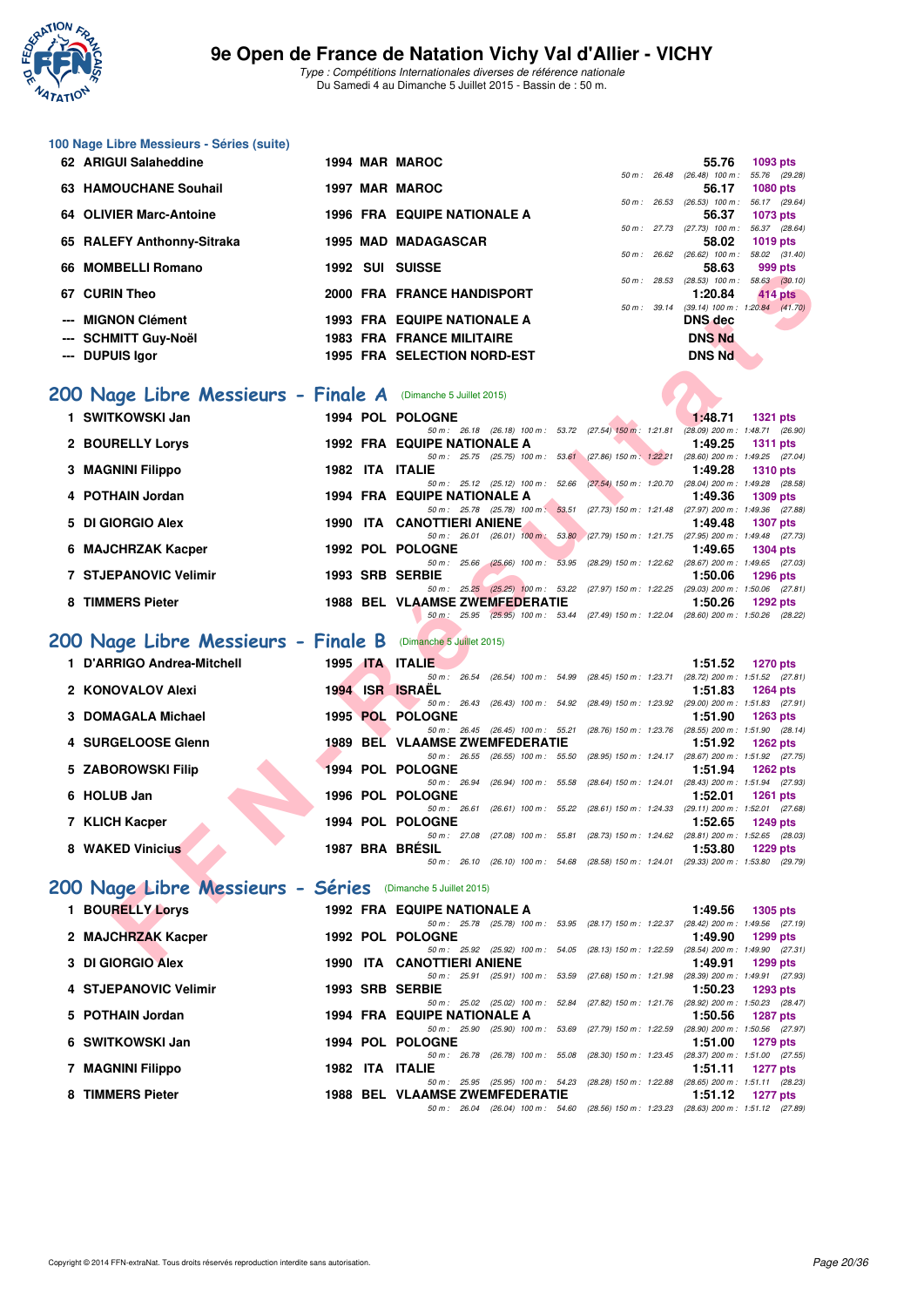

Type : Compétitions Internationales diverses de référence nationale Du Samedi 4 au Dimanche 5 Juillet 2015 - Bassin de : 50 m.

#### **200 Nage Libre Messieurs - Séries (suite)**

|     | 9 D'ARRIGO Andrea-Mitchell |  | 1995 ITA ITALIE                                                                                                                                                                                                    | 1:51.23 | <b>1275 pts</b>                                 |
|-----|----------------------------|--|--------------------------------------------------------------------------------------------------------------------------------------------------------------------------------------------------------------------|---------|-------------------------------------------------|
|     | 10 SURGELOOSE Glenn        |  | 50 m: 26.64 (26.64) 100 m: 55.20 (28.56) 150 m: 1:23.58 (28.38) 200 m: 1:51.23 (27.65)<br>1989 BEL VLAAMSE ZWEMFEDERATIE<br>50 m: 26.55 (26.55) 100 m: 55.11 (28.56) 150 m: 1:23.61 (28.50) 200 m: 1:51.43 (27.82) | 1:51.43 | <b>1271 pts</b>                                 |
|     | 10 METELLA Mehdy           |  | <b>1992 FRA EQUIPE NATIONALE A</b>                                                                                                                                                                                 | 1:51.43 | 1271 pts                                        |
|     | 12 ZABOROWSKI Filip        |  | 50 m: 26.15 (26.15) 100 m: 54.92 (28.77) 150 m: 1:23.60 (28.68) 200 m: 1:51.43 (27.83)<br><b>1994 POL POLOGNE</b>                                                                                                  | 1:52.19 | <b>1257 pts</b>                                 |
|     | 13 KONOVALOV Alexi         |  | 50 m: 26.64 (26.64) 100 m: 55.11 (28.47) 150 m: 1:23.61 (28.50) 200 m: 1:52.19 (28.58)<br>1994 ISR ISRAEL                                                                                                          | 1:52.21 | <b>1257 pts</b>                                 |
|     | 14 KLICH Kacper            |  | 50 m: 26.76 (26.76) 100 m: 55.47 (28.71) 150 m: 1:24.24 (28.77) 200 m: 1:52.21 (27.97)<br><b>1994 POL POLOGNE</b>                                                                                                  | 1:52.70 | <b>1248 pts</b>                                 |
|     | 15 DOMAGALA Michael        |  | 50 m: 26.62 (26.62) 100 m: 55.17 (28.55) 150 m: 1:24.12 (28.95) 200 m: 1:52.70 (28.58)<br>1995 POL POLOGNE                                                                                                         | 1:52.72 | <b>1248 pts</b>                                 |
|     | <b>16 WAKED Vinicius</b>   |  | 50 m: 25.88 (25.88) 100 m: 54.09 (28.21) 150 m: 1:23.13 (29.04) 200 m: 1:52.72 (29.59)<br>1987 BRA BRESIL                                                                                                          | 1:52.90 | 1245 pts                                        |
|     | 17 HOLUB Jan               |  | 50 m : 25.91<br>(25.91) 100 m : 54.06 (28.15) 150 m : 1:23.01 (28.95) 200 m : 1:52.90 (29.89)<br>1996 POL POLOGNE                                                                                                  | 1:53.01 | <b>1243 pts</b>                                 |
|     | 18 MINICHINI Gabriele      |  | 50 m: 26.48 (26.48) 100 m: 55.21 (28.73) 150 m: 1:24.29 (29.08) 200 m: 1:53.01 (28.72)<br>1995 ITA IMOLA NUOTO                                                                                                     | 1:53.11 | 1241 pts                                        |
|     | 19 VIGROUX Sébastien       |  | 50 m: 26.24 (26.24) 100 m: 55.08 (28.84) 150 m: 1:24.30 (29.22) 200 m: 1:53.11 (28.81)<br>1993 FRA SELECTION NORD-EST                                                                                              | 1:53.15 | <b>1240 pts</b>                                 |
|     | 20 MALLET Grégory          |  | 50 m: 26.81 (26.81) 100 m: 55.31 (28.50) 150 m: 1:24.04 (28.73) 200 m: 1:53.15 (29.11)<br><b>1984 FRA EQUIPE NATIONALE A</b>                                                                                       | 1:53.17 | <b>1240 pts</b>                                 |
|     | 21 KATRANTZIS Christos     |  | 50 m: 26.19 (26.19) 100 m: 54.72 (28.53) 150 m: 1:23.91 (29.19) 200 m: 1:53.17 (29.26)<br>1992 GRE GRECE                                                                                                           | 1:53.37 | <b>1236 pts</b>                                 |
|     | 22 WOJDAK Wojciech         |  | 50 m: 25.69 (25.69) 100 m: 54.12 (28.43) 150 m: 1:23.57 (29.45) 200 m: 1:53.37 (29.80)<br>1996 POL POLOGNE                                                                                                         | 1:53.56 | <b>1233 pts</b>                                 |
|     | 23 DUPUIS Igor             |  | 50 m: 26.55 (26.55) 100 m: 55.55 (29.00) 150 m: 1:24.67 (29.12) 200 m: 1:53.56 (28.89)<br>1995 FRA SELECTION NORD-EST                                                                                              | 1:53.62 | <b>1232 pts</b>                                 |
|     | 24 WEIREMANS Lorenz        |  | 50 m: 26.97 (26.97) 100 m: 55.68 (28.71) 150 m: 1:24.73 (29.05) 200 m: 1:53.62 (28.89)<br>1996 BEL VLAAMSE ZWEMFEDERATIE                                                                                           | 1:53.79 | <b>1229 pts</b>                                 |
|     | 25 HORTER Nicolas          |  | 50 m: 26.45 (26.45) 100 m: 55.23 (28.78) 150 m: 1:24.65 (29.42) 200 m: 1:53.79 (29.14)<br>1995 FRA SELECTION NORD-EST                                                                                              | 1:53.83 | <b>1228 pts</b>                                 |
|     | 26 HABER Ido               |  | 50 m: 26.55 (26.55) 100 m: 55.63 (29.08) 150 m: 1:25.24 (29.61) 200 m: 1:53.83 (28.59)<br>1996 ISR ISRAEL                                                                                                          | 1:54.03 | 1225 pts                                        |
|     | 27 DERACHE Alexandre       |  | 50 m: 26.60 (26.60) 100 m: 55.53 (28.93) 150 m: 1:24.90 (29.37) 200 m: 1:54.03 (29.13)<br><b>1998 FRA SELECTION NORD-EST</b>                                                                                       | 1:55.55 | 1198 pts                                        |
|     | 28 GOZDOWSKI Antoine       |  | 50 m: 27.04 (27.04) 100 m: 56.50 (29.46) 150 m: 1:26.52 (30.02) 200 m: 1:55.55 (29.03)<br>1995 FRA SELECTION OUEST                                                                                                 | 1:55.65 | 1196 pts                                        |
|     | 29 CARDEY Léo              |  | 50 m: 27.82 (27.82) 100 m: 57.57 (29.75) 150 m: 1:27.22 (29.65) 200 m: 1:55.65 (28.43)<br><b>1996 FRA SELECTION ILE-DE-FRANCE</b>                                                                                  | 1:56.17 | 1187 pts                                        |
|     |                            |  | 50 m: 27.84 (27.84) 100 m: 57.33 (29.49) 150 m: 1:27.08 (29.75) 200 m: 1:56.17 (29.09)                                                                                                                             | 1:56.23 |                                                 |
|     | 30 MROWINSKI Romain        |  | <b>1994 FRA SELECTION SUD-EST</b><br>50 m: 27.68 (27.68) 100 m: 57.82 (30.14) 150 m: 1:27.82 (30.00) 200 m: 1:56.23 (28.41)                                                                                        |         | 1186 pts                                        |
| 31. | <b>DISNEY-MAY James</b>    |  | 1992 GBR GRANDE-BRETAGNE<br>50 m: 26.03 (26.03) 100 m: 54.89 (28.86) 150 m: 1:25.34 (30.45) 200 m: 1:56.50 (31.16)                                                                                                 | 1:56.50 | <b>1181 pts</b>                                 |
|     | 32 PETIT Ambroise          |  | <b>1995 FRA SELECTION SUD-EST</b><br>50 m: 27.68 (27.68) 100 m: 57.99 (30.31) 150 m: 1.28.09 (30.10) 200 m: 1.56.55 (28.46)                                                                                        | 1:56.55 | <b>1180 pts</b>                                 |
|     | 33 SHAKHANOV Semen         |  | <b>1998 RUS ENERGY STANDARD</b><br>50 m: 26.56 (26.56) 100 m: 57.02 (30.46) 150 m: 1:28.04 (31.02) 200 m: 1:57.00 (28.96)                                                                                          | 1:57.00 | 1172 pts                                        |
|     | 34 SUKHININ Daniil         |  | <b>1999 RUS ENERGY STANDARD</b><br>50 m: 27.17 (27.17) 100 m: 56.74 (29.57) 150 m: 1:26.99 (30.25) 200 m: 1:57.11 (30.12)                                                                                          | 1:57.11 | 1171 pts                                        |
|     | 35 BAU Martin              |  | 1994 SLO SLOVÉNIE<br>50 m: 27.17 (27.17) 100 m: 56.38 (29.21) 150 m: 1:26.79 (30.41) 200 m: 1:57.25 (30.46)                                                                                                        | 1:57.25 | 1168 pts                                        |
|     | 36 TRAP Alexander          |  | 1997 BEL VLAAMSE ZWEMFEDERATIE                                                                                                                                                                                     | 1:57.58 | 1162 pts                                        |
|     | 37 JUDES Guillaume         |  | 50 m: 27.17 (27.17) 100 m: 56.42 (29.25) 150 m: 1:26.71 (30.29) 200 m: 1:57.58 (30.87)<br>1988 FRA FRANCE MILITAIRE                                                                                                | 1:58.05 | 1154 pts                                        |
|     | 38 CASTERA Mathis          |  | 50 m: 26.75 (26.75) 100 m: 56.46 (29.71) 150 m: 1:27.13 (30.67) 200 m: 1:58.05 (30.92)<br>1996 FRA SELECTION SUD-OUEST                                                                                             | 1:58.55 | 1146 pts                                        |
|     | 39 BOSCHER Guillaume       |  | 50 m: 28.30 (28.30) 100 m: 58.49 (30.19) 150 m: 1:28.94 (30.45) 200 m: 1:58.55 (29.61)<br><b>1993 FRA SELECTION AUVERGNE</b>                                                                                       | 1:59.06 | <b>1137 pts</b>                                 |
|     | 40 CHATELAIN Yannick       |  | 50 m : 27.74 (27.74) 100 m : 57.61 (29.87) 150 m : 1:28.70<br>1994 FRA SELECTION SUD-EST                                                                                                                           | 1:59.27 | $(31.09)$ 200 m : 1:59.06 $(30.36)$<br>1133 pts |
|     | 41 BOUTON Axel             |  | 50 m: 28.03 (28.03) 100 m: 58.46 (30.43) 150 m: 1:28.97 (30.51) 200 m: 1:59.27 (30.30)<br>1994 FRA SELECTION SUD-EST                                                                                               | 2:01.02 | 1104 pts                                        |
|     | 42 ABRAMOV Mykola          |  | 50 m: 28.59 (28.59) 100 m: 59.65 (31.06) 150 m: 1:31.08 (31.43) 200 m: 2:01.02 (29.94)<br><b>1998 UKR ENERGY STANDARD</b>                                                                                          | 2:01.16 | 1101 pts                                        |
|     | 43 PIRON Thomas            |  | 50 m: 28.20 (28.20) 100 m: 58.10 (29.90) 150 m: 1:29.05 (30.95) 200 m: 2:01.16 (32.11)<br>2000 FRA SELECTION AUVERGNE                                                                                              | 2:07.51 | 997 pts                                         |
|     | 44 ALLETRU Axel            |  | 50 m: 28.61 (28.61) 100 m: 1:00.96 (32.35) 150 m: 1:34.67 (33.71) 200 m: 2:07.51 (32.84)<br><b>1990 FRA FRANCE HANDISPORT</b>                                                                                      | 2:29.53 | 676 pts                                         |
|     |                            |  | 50 m: 36.24 (36.24) 100 m: 1:13.61 (37.37) 150 m: 1:51.33 (37.72) 200 m: 2:29.53 (38.20)                                                                                                                           |         |                                                 |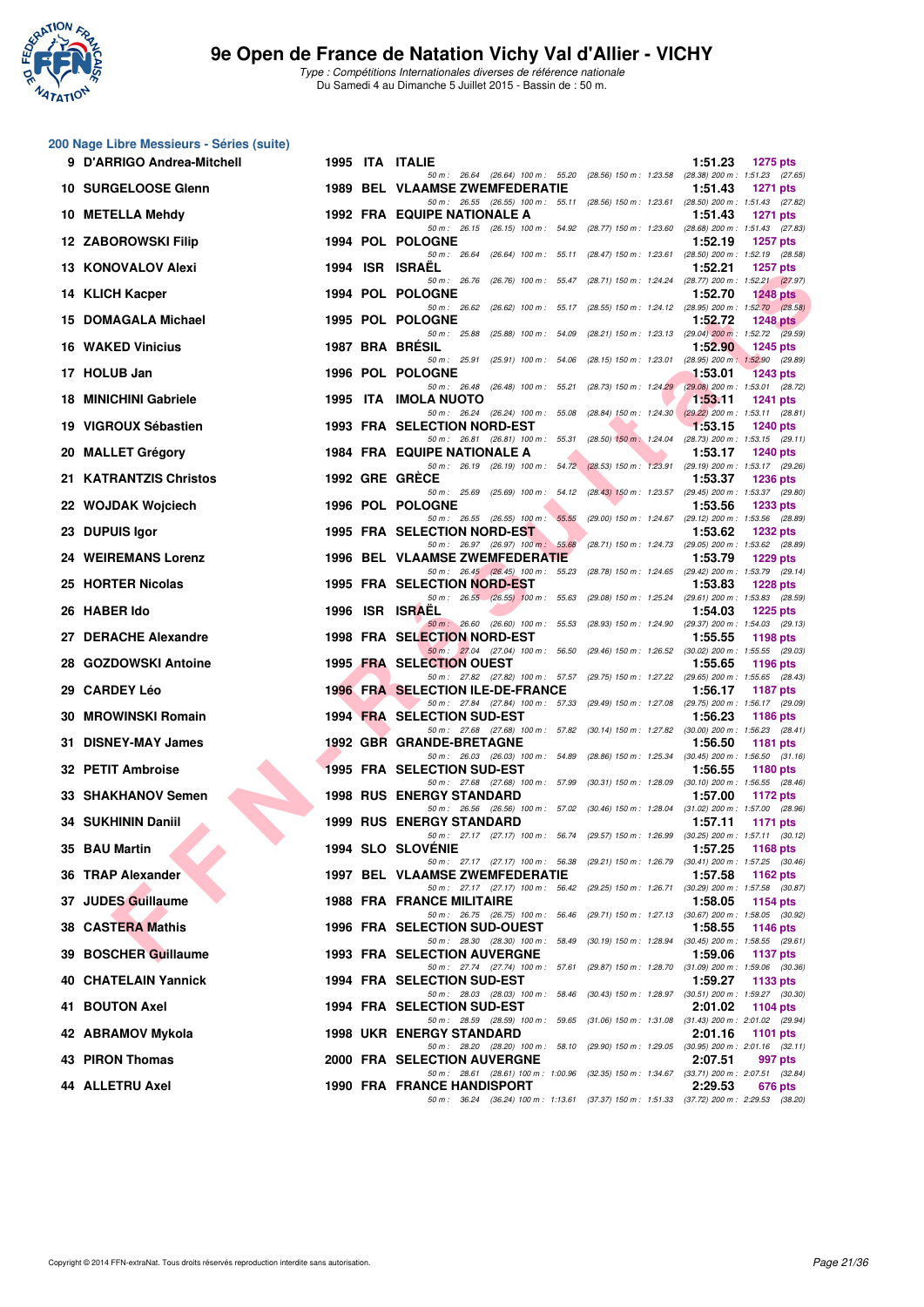

#### **200 Nage Libre Messieurs - Séries (suite)**

| --- MEYNARD William  |      | <b>1987 FRA CN MARSEILLE</b>       | <b>DNF</b>     |
|----------------------|------|------------------------------------|----------------|
| --- GILOT Fabien     |      | <b>1984 FRA EQUIPE NATIONALE A</b> | <b>DNF</b>     |
| --- GAMBURG David    |      | 1993 ISR ISRAËL                    | <b>DNS</b> dec |
| --- DETTI Gabriele   |      | 1994 ITA ITALIE                    | DNS dec        |
| --- TURRINI Federico |      | 1987 ITA ITALIE                    | <b>DNS</b> dec |
| --- SCHMITT Guy-Noël |      | <b>1983 FRA FRANCE MILITAIRE</b>   | <b>DNS Nd</b>  |
| --- MIGNON Clément   |      | <b>1993 FRA EQUIPE NATIONALE A</b> | <b>DNS Nd</b>  |
| --- SANTUCCI Michele | 1989 | ITA ITALIE                         | <b>DNS Nd</b>  |

### **[400 Nage Libre Messieurs - Finale A](http://www.ffnatation.fr/webffn/resultats.php?idact=nat&go=epr&idcpt=32627&idepr=54)** (Samedi 4 Juillet 2015)

| ווסווטו אוטוואו יי                                                |                         | <b>1993 FRA EQUIPE NATIONALE A</b>                                                                                                                                         | וויט פוט                                                                                                                                                                                                                 |
|-------------------------------------------------------------------|-------------------------|----------------------------------------------------------------------------------------------------------------------------------------------------------------------------|--------------------------------------------------------------------------------------------------------------------------------------------------------------------------------------------------------------------------|
| -- SANTUCCI Michele                                               | 1989 ITA ITALIE         |                                                                                                                                                                            | <b>DNS Nd</b>                                                                                                                                                                                                            |
|                                                                   |                         |                                                                                                                                                                            |                                                                                                                                                                                                                          |
| <b>JO Nage Libre Messieurs - Finale A</b> (Samedi 4 Juillet 2015) |                         |                                                                                                                                                                            |                                                                                                                                                                                                                          |
| 1 ZABOROWSKI Filip                                                |                         | 1994 POL POLOGNE                                                                                                                                                           | 3:51.72 1322 pts                                                                                                                                                                                                         |
|                                                                   |                         |                                                                                                                                                                            | 50 m: 27.48 (27.48) 100 m: 57.02 (29.54) 150 m: 1:26.34 (29.32) 200 m: 1:55.86 (29.52) 250 m: 2:24.99 (29.13) 300 m: 2:54.19 (29.20) 350 m: 3:23.37 (29.18) 400 m: 3:51.72 (28.35                                        |
| 2 POTHAIN Jordan                                                  |                         | 1994 FRA EQUIPE NATIONALE A                                                                                                                                                | 3:51.95<br><b>1319 pts</b>                                                                                                                                                                                               |
|                                                                   |                         |                                                                                                                                                                            | 50 m: 26.88 (26.88) 100 m: 56.19 (29.31) 150 m: 1:25.66 (29.47) 200 m: 1:55.36 (29.70) 250 m: 2:24.55 (29.19) 300 m: 2:53.82 (29.27) 350 m: 3:22.85 (29.03) 400 m: 3:51.95 (29.10)                                       |
| 3 D'ARRIGO Andrea-Mitchell                                        | 1995 ITA ITALIE         |                                                                                                                                                                            | 3:51.96<br><b>1319 pts</b><br>50 m : 27.20 (27.20) 100 m : 56.07 (28.87) 150 m : 1:25.06 (28.99) 200 m : 1:54.03 (28.97) 250 m : 2:23.02 (28.99) 300 m : 2:52.55 (29.53) 350 m : 3:22.44 (29.89) 400 m : 3:51.96 (29.52  |
| 4 JOLY Damien                                                     |                         | <b>Contract Contract Contract</b><br>1992 FRA EQUIPE NATIONALE A                                                                                                           | a an a<br>3:52.68<br><b>1313 pts</b>                                                                                                                                                                                     |
|                                                                   |                         | 50 m: 27.66 (27.66) 100 m: 56.77 (29.11) 150 m: 1:26.37 (29.60) 200 m: 1:56.06 (29.69) 250 m: 2:25.25 (29.19) 300 m: 2:54.70 (29.45) 350 m: 3:24.24 (29.54) 400 m: 3:52.68 | (28.44)                                                                                                                                                                                                                  |
| 5 WOJDAK Wojciech                                                 | <b>1996 POL POLOGNE</b> |                                                                                                                                                                            | 3:52.96<br><b>1310 pts</b>                                                                                                                                                                                               |
|                                                                   |                         |                                                                                                                                                                            | 50 m : 27.23 (27.23) 100 m : 56.66 (29.43) 150 m : 1:25.87 (29.21) 200 m : 1:55.26 (29.39) 250 m : 2:24.23 (28.97) 300 m : 2:53.79 (29.56) 350 m : 3:23.39 (29.60) 400 m : 3:52.96 (29.57                                |
| 6 DETTI Gabriele                                                  | 1994 ITA ITALIE         |                                                                                                                                                                            | 3:53.53<br><b>1305 pts</b>                                                                                                                                                                                               |
|                                                                   |                         | 50 m: 27.49 (27.49) 100 m: 56.67 (29.18) 150 m: 1:26.17 (29.50) 200 m: 1:56.04 (29.87) 250 m: 2:25.58 (29.54) 300 m: 2:55.32 (29.74) 350 m: 3:25.02 (29.70) 400 m: 3:53.53 | (28.51)                                                                                                                                                                                                                  |
| <b>7 STJEPANOVIC Velimir</b>                                      | 1993 SRB SERBIE         |                                                                                                                                                                            | 3:53.63<br>1304 pts                                                                                                                                                                                                      |
|                                                                   |                         | 1995 FRA EQUIPE NATIONALE A                                                                                                                                                | 50 m: 26.65 (26.65) 100 m: 55.57 (28.92) 150 m: 1:25.20 (29.63) 200 m: 1:55.54 (30.34) 250 m: 2:25.61 (30.07) 300 m: 2:56.05 (30.44) 350 m: 3:25.77 (29.72) 400 m: 3:53.63 (27.86                                        |
| 8 BOUCHAUT Joris                                                  |                         |                                                                                                                                                                            | 3:54.05<br><b>1300 pts</b><br>50 m : 27.64 (27.64) 100 m : 57.06 (29.42) 150 m : 1:26.65 (29.59) 200 m : 1:56.32 (29.67) 250 m : 2:25.69 (29.37) 300 m : 2:55.39 (29.70) 350 m : 3:25.26 (29.87) 400 m : 3:54.05 (28.79) |
|                                                                   |                         |                                                                                                                                                                            |                                                                                                                                                                                                                          |
| 00 Nage Libre Messieurs - Finale B (Samedi 4 Juillet 2015)        |                         |                                                                                                                                                                            |                                                                                                                                                                                                                          |
| 1 KLICH Kacper                                                    |                         | 1994 POL POLOGNE                                                                                                                                                           | 3:56.85<br>1275 pts                                                                                                                                                                                                      |
|                                                                   |                         |                                                                                                                                                                            | 50 m: 27.83 (27.83) 100 m: 57.45 (29.62) 150 m: 1:27.34 (29.89) 200 m: 1:57.84 (30.50) 250 m: 2:28.14 (30.30) 300 m: 2:58.60 (30.46) 350 m: 3:28.50 (29.90) 400 m: 3:56.85 (28.35                                        |
| 2 HABER Ido                                                       | 1996 ISR ISRAEL         |                                                                                                                                                                            | 3:57.47<br>1269 pts                                                                                                                                                                                                      |
|                                                                   |                         |                                                                                                                                                                            | 50 m: 27.31 (27.31) 100 m: 56.51 (29.20) 150 m: 1:26.71 (30.20) 200 m: 1:57.03 (30.32) 250 m: 2:27.48 (30.45) 300 m: 2:57.51 (30.03) 350 m: 3:27.80 (30.29) 400 m: 3:57.47 (29.67                                        |
| 3 DUPUIS Igor                                                     |                         | <b>1995 FRA SELECTION NORD-EST</b>                                                                                                                                         | 3:57.94<br>1265 pts                                                                                                                                                                                                      |
|                                                                   |                         | 50 m: 28.09 (28.09) 100 m: 57.91 (29.82) 150 m: 1:27.76 (29.85) 200 m: 1:57.83 (30.07) 250 m: 2:28.06 (30.23) 300 m: 2:58.70 (30.64) 350 m: 3:29.01 (30.31) 400 m: 3:57.94 | (28.93)                                                                                                                                                                                                                  |
| 4 OLIVIER Marc-Antoine                                            |                         | <b>1996 FRA EQUIPE NATIONALE A</b>                                                                                                                                         | 3:58.06<br>1264 pts                                                                                                                                                                                                      |
| 5 BAU Martin                                                      |                         | <b>1994 SLO SLOVENIE</b>                                                                                                                                                   | 50 m : 28.13 (28.13) 100 m : 58.37 (30.24) 150 m : 1:28.53 (30.16) 200 m : 1:58.93 (30.40) 250 m : 2:29.17 (30.24) 300 m : 2:59.41 (30.24) 350 m : 3:29.29 (29.88) 400 m : 3:58.06 (28.77<br>3:59.63<br>1250 pts         |
|                                                                   |                         | 50 m: 27.95 (27.95) 100 m: 57.84 (29.89) 150 m: 1:28.20 (30.36) 200 m: 1:58.96 (30.76) 250 m: 2:29.15 (30.19) 300 m: 2:59.06 (29.91) 350 m: 3:29.53 (30.47) 400 m: 3:59.63 | (30.10)                                                                                                                                                                                                                  |
| <b>6 WEIREMANS Lorenz</b>                                         |                         | 1996 BEL VLAAMSE ZWEMFEDERATIE                                                                                                                                             | 3:59.78<br>1249 pts                                                                                                                                                                                                      |
|                                                                   |                         |                                                                                                                                                                            | 50 m: 27.26 (27.26) 100 m: 56.70 (29.44) 150 m: 1:26.68 (29.98) 200 m: 1:56.93 (30.25) 250 m: 2:27.75 (30.82) 300 m: 2:58.75 (31.00) 350 m: 3:29.35 (30.60) 400 m: 3:59.78 (30.43                                        |
| 7 HORTER Nicolas                                                  |                         | 1995 FRA SELECTION NORD-EST                                                                                                                                                | 4:04.32<br>1209 pts                                                                                                                                                                                                      |
|                                                                   |                         |                                                                                                                                                                            | 50 m: 27.77 (27.77) 100 m: 58.14 (30.37) 150 m: 1:28.85 (30.71) 200 m: 1:59.87 (31.02) 250 m: 2:30.95 (31.08) 300 m: 3:02.85 (31.90) 350 m: 3:34.83 (31.98) 400 m: 4:04.32 (29.49                                        |
| 8 CASTERA Mathis                                                  |                         | 1996 FRA SELECTION SUD-OUEST                                                                                                                                               | 4:04.99<br>1203 pts                                                                                                                                                                                                      |
|                                                                   |                         |                                                                                                                                                                            | 50 m: 28.94 (28.94) 100 m: 1:00.02 (31.08) 150 m: 1:31.44 (31.42) 200 m: 2:02.91 (31.47) 250 m: 2:33.80 (30.89) 300 m: 3:04.98 (31.18) 350 m: 3:35.72 (30.74) 400 m: 4:04.99 (29.27                                      |
| <b>JO Nage Libre Messieurs - Séries</b> (Samedi 4 Juillet 2015)   |                         |                                                                                                                                                                            |                                                                                                                                                                                                                          |
| 1 POTHAIN Jordan                                                  |                         | <b>1994 FRA EQUIPE NATIONALE A</b>                                                                                                                                         |                                                                                                                                                                                                                          |
|                                                                   |                         |                                                                                                                                                                            | 3:53.37<br><b>1306 pts</b><br>50 m: 26.74 (26.74) 100 m: 55.72 (28.98) 150 m: 1:25.06 (29.34) 200 m: 1:54.68 (29.62) 250 m: 2:24.03 (29.35) 300 m: 2:53.91 (29.88) 350 m: 3:23.93 (30.02) 400 m: 3:53.37 (29.44)         |
| 2 D'ARRIGO Andrea-Mitchell                                        | 1995 ITA ITALIE         |                                                                                                                                                                            | 3:53.65<br>1304 pts                                                                                                                                                                                                      |
|                                                                   |                         |                                                                                                                                                                            | 50 m: 27.84 (27.84) 100 m: 57.42 (29.58) 150 m: 1:27.01 (29.59) 200 m: 1:56.78 (29.77) 250 m: 2:26.17 (29.39) 300 m: 2:55.52 (29.35) 350 m: 3:24.90 (29.38) 400 m: 3:53.65 (28.75)                                       |
| 3 ZABOROWSKI Filip                                                |                         | 1994 POL POLOGNE                                                                                                                                                           | 3:53.84<br>1302 pts                                                                                                                                                                                                      |
|                                                                   |                         |                                                                                                                                                                            | 50 m: 27.59 (27.59) 100 m: 57.33 (29.74) 150 m: 1:27.04 (29.71) 200 m: 1:56.74 (29.70) 250 m: 2:26.25 (29.51) 300 m: 2:55.79 (29.54) 350 m: 3:25.32 (29.53) 400 m: 3:53.84 (28.52)                                       |
| 4 JOLY Damien                                                     |                         | 1992 FRA EQUIPE NATIONALE A                                                                                                                                                | 3:54.05<br><b>1300 pts</b>                                                                                                                                                                                               |
|                                                                   |                         |                                                                                                                                                                            | 50 m: 27.83 (27.83) 100 m: 57.51 (29.68) 150 m: 1:27.68 (30.17) 200 m: 1:57.83 (30.15) 250 m: 2:27.53 (29.70) 300 m: 2:56.75 (29.22) 350 m: 3:25.97 (29.22) 400 m: 3:54.05 (28.08)                                       |
| 5 WOJDAK Wojciech                                                 |                         | <b>1996 POL POLOGNE</b>                                                                                                                                                    | 3:54.15<br>1299 pts                                                                                                                                                                                                      |
|                                                                   |                         |                                                                                                                                                                            | 50 m: 27.45 (27.45) 100 m: 56.91 (29.46) 150 m: 1:26.90 (29.99) 200 m: 1:56.37 (29.47) 250 m: 2:26.02 (29.65) 300 m: 2:55.34 (29.32) 350 m: 3:25.31 (29.97) 400 m: 3:4.15 (28.84                                         |

#### **[400 Nage Libre Messieurs - Finale B](http://www.ffnatation.fr/webffn/resultats.php?idact=nat&go=epr&idcpt=32627&idepr=54)** (Samedi 4 Juillet 2015)

| 1 KLICH Kacper         | 1994 POL POLOGNE             |                                | $3:56.85$ 1275 pts                                                                                                                                                                         |
|------------------------|------------------------------|--------------------------------|--------------------------------------------------------------------------------------------------------------------------------------------------------------------------------------------|
|                        |                              |                                | 50 m : 27.83 (27.83) 100 m : 57.45 (29.62) 150 m : 1:27.34 (29.89) 200 m : 1:57.84 (30.50) 250 m : 2:28.14 (30.30) 300 m : 2:58.60 (30.46) 350 m : 3:28.50 (29.90) 400 m : 3:56.85 (28.35) |
| 2 HABER Ido            | 1996 ISR ISRAEL              |                                | $3:57.47$ 1269 pts                                                                                                                                                                         |
|                        |                              |                                | 50 m: 27.31 (27.31) 100 m: 56.51 (29.20) 150 m: 1:26.71 (30.20) 200 m: 1:57.03 (30.32) 250 m: 2:27.48 (30.45) 300 m: 2:57.51 (30.03) 350 m: 3:27.80 (30.29) 400 m: 3:57.47 (29.67)         |
| 3 DUPUIS Igor          | 1995 FRA SELECTION NORD-EST  |                                | $3:57.94$ 1265 pts                                                                                                                                                                         |
|                        |                              |                                | 50 m : 28.09 (28.09) 100 m : 57.91 (29.82) 150 m : 1:27.76 (29.85) 200 m : 1:57.83 (30.07) 250 m : 2:28.06 (30.23) 300 m : 2:58.70 (30.64) 350 m : 3:29.01 (30.31) 400 m : 3:57.94 (28.93) |
| 4 OLIVIER Marc-Antoine | 1996 FRA EQUIPE NATIONALE A  |                                | $3:58.06$ 1264 pts                                                                                                                                                                         |
|                        |                              |                                | 50 m : 28.13 (28.13) 100 m : 58.37 (30.24) 150 m : 1:28.53 (30.16) 200 m : 1:58.93 (30.40) 250 m : 2:29.17 (30.24) 300 m : 2:59.41 (30.24) 350 m : 3:29.29 (29.88) 400 m : 3:58.06 (28.77) |
| 5 BAU Martin           | <b>1994 SLO SLOVENIE</b>     |                                | $3:59.63$ 1250 pts                                                                                                                                                                         |
|                        |                              |                                | 50 m : 27.95 (27.95) 100 m : 57.84 (29.89) 150 m : 1:28.20 (30.36) 200 m : 1:58.96 (30.76) 250 m : 2:29.15 (30.19) 300 m : 2:59.06 (29.91) 350 m : 3:29.53 (30.47) 400 m : 3:59.63 (30.10) |
|                        |                              |                                |                                                                                                                                                                                            |
| 6 WEIREMANS Lorenz     |                              | 1996 BEL VLAAMSE ZWEMFEDERATIE | $3:59.78$ 1249 pts                                                                                                                                                                         |
|                        |                              |                                | 50 m : 27.26 (27.26) 100 m : 56.70 (29.44) 150 m : 1:26.68 (29.98) 200 m : 1:56.93 (30.25) 250 m : 2:27.75 (30.82) 300 m : 2:58.75 (31.00) 350 m : 3:29.35 (30.60) 400 m : 3:59.78 (30.43) |
| 7 HORTER Nicolas       | 1995 FRA SELECTION NORD-EST  |                                | 4:04.32<br>1209 pts                                                                                                                                                                        |
|                        |                              |                                | 50 m: 27.77 (27.77) 100 m: 58.14 (30.37) 150 m: 1:28.85 (30.71) 200 m: 1:59.87 (31.02) 250 m: 2:30.95 (31.08) 300 m: 3:02.85 (31.90) 350 m: 3:34.83 (31.98) 400 m: 4:04.32 (29.49)         |
| 8 CASTERA Mathis       | 1996 FRA SELECTION SUD-OUEST |                                | 4:04.99<br>1203 pts                                                                                                                                                                        |

# **[400 Nage Libre Messieurs - Séries](http://www.ffnatation.fr/webffn/resultats.php?idact=nat&go=epr&idcpt=32627&idepr=54)** (Samedi 4 Juillet 2015)

| 1 POTHAIN Jordan      |                 | 1994 FRA EQUIPE NATIONALE A                                                                                                                                                                | 3:53.37 | <b>1306 pts</b> |         |
|-----------------------|-----------------|--------------------------------------------------------------------------------------------------------------------------------------------------------------------------------------------|---------|-----------------|---------|
|                       |                 | 50 m : 26.74 (26.74) 100 m : 55.72 (28.98) 150 m : 1:25.06 (29.34) 200 m : 1:54.68 (29.62) 250 m : 2:24.03 (29.35) 300 m : 2:53.91 (29.88) 350 m : 3:23.93 (30.02) 400 m : 3:53.37 (29.44) |         |                 |         |
|                       |                 |                                                                                                                                                                                            | 3:53.65 | 1304 pts        |         |
|                       |                 | 50 m: 27.84 (27.84) 100 m: 57.42 (29.58) 150 m: 1:27.01 (29.59) 200 m: 1:56.78 (29.77) 250 m: 2:26.17 (29.39) 300 m: 2:55.52 (29.35) 350 m: 3:24.90 (29.38) 400 m: 3:53.65 (28.75)         |         |                 |         |
| 3 ZABOROWSKI Filip    |                 | 1994 POL POLOGNE                                                                                                                                                                           | 3:53.84 | <b>1302 pts</b> |         |
|                       |                 | 50 m: 27.59 (27.59) 100 m: 57.33 (29.74) 150 m: 1:27.04 (29.71) 200 m: 1:56.74 (29.70) 250 m: 2:26.25 (29.51) 300 m: 2:55.79 (29.54) 350 m: 3:25.32 (29.53) 400 m: 3:53.84                 |         |                 | (28.52) |
| 4 JOLY Damien         |                 | 1992 FRA EQUIPE NATIONALE A                                                                                                                                                                | 3:54.05 | <b>1300 pts</b> |         |
|                       |                 | 50 m: 27.83 (27.83) 100 m: 57.51 (29.68) 150 m: 1:27.68 (30.17) 200 m: 1:57.83 (30.15) 250 m: 2:27.53 (29.70) 300 m: 2:56.75 (29.22) 350 m: 3:25.97 (29.22) 400 m: 3:54.05 (28.08)         |         |                 |         |
| 5 WOJDAK Woiciech     |                 | <b>1996 POL POLOGNE</b>                                                                                                                                                                    | 3:54.15 | 1299 pts        |         |
|                       |                 | 50 m: 27.45 (27.45) 100 m: 56.91 (29.46) 150 m: 1:26.90 (29.99) 200 m: 1:56.37 (29.47) 250 m: 2:26.02 (29.65) 300 m: 2:55.34 (29.32) 350 m: 3:25.31 (29.97) 400 m: 3:54.15 (28.84)         |         |                 |         |
| 6 DETTI Gabriele      | 1994 ITA ITALIE |                                                                                                                                                                                            | 3:54.22 | 1299 pts        |         |
|                       |                 | 50 m: 27.78 (27.78) 100 m: 57.51 (29.73) 150 m: 1:27.24 (29.73) 200 m: 1:56.89 (29.65) 250 m: 2:26.60 (29.71) 300 m: 2:55.99 (29.39) 350 m: 3:25.65 (29.66) 400 m: 3:564.22 (28.57)        |         |                 |         |
| 7 BOUCHAUT Joris      |                 | 1995 FRA EQUIPE NATIONALE A                                                                                                                                                                | 3:54.26 | 1298 pts        |         |
|                       |                 | 50 m: 27.95 (27.95) 100 m: 57.15 (29.20) 150 m: 1:26.70 (29.55) 200 m: 1:56.40 (29.70) 250 m: 2:26.33 (29.93) 300 m: 2:56.17 (29.84) 350 m: 3:26.38 (30.21) 400 m: 3:54.26 (27.88)         |         |                 |         |
| 8 STJEPANOVIC Velimir | 1993 SRB SERBIE |                                                                                                                                                                                            | 3:57.06 | 1273 pts        |         |
|                       |                 | 50 m: 27.24 (27.24) 100 m: 57.15 (29.91) 150 m: 1:27.51 (30.36) 200 m: 1:58.00 (30.49) 250 m: 2:27.92 (29.92) 300 m: 2:57.95 (30.03) 350 m: 3:27.67 (29.72) 400 m: 3:57.06 (29.39)         |         |                 |         |
| 9 HABER Ido           | 1996 ISR ISRAEL |                                                                                                                                                                                            | 3:57.67 | <b>1268 pts</b> |         |
|                       |                 | 50 m: 27.63 (27.63) 100 m: 57.49 (29.86) 150 m: 1:27.70 (30.21) 200 m: 1:57.80 (30.10) 250 m: 2:28.18 (30.38) 300 m: 2:58.32 (30.14) 350 m: 3:28.56 (30.24) 400 m: 3:57.67 (29.11)         |         |                 |         |
| 10 KLICH Kacper       |                 | 1994 POL POLOGNE                                                                                                                                                                           | 3:58.09 | 1264 pts        |         |
|                       |                 | 50 m: 27.98 (27.98) 100 m: 57.89 (29.91) 150 m: 1:27.81 (29.92) 200 m: 1:57.84 (30.03) 250 m: 2:27.84 (30.00) 300 m: 2:57.90 (30.06) 350 m: 3:28.16 (30.26) 400 m: 3:58.09                 |         |                 | (29.93) |
| 11 BAU Martin         |                 | <b>1994 SLO SLOVENIE</b>                                                                                                                                                                   | 3:59.25 | $1253$ pts      |         |
|                       |                 | 50 m: 28.38 (28.38) 100 m: 58.79 (30.41) 150 m: 1:29.34 (30.55) 200 m: 1:59.81 (30.47) 250 m: 2:30.35 (30.54) 300 m: 3:00.73 (30.38) 350 m: 3:30.35 (29.62) 400 m: 3:59.25 (28.90)         |         |                 |         |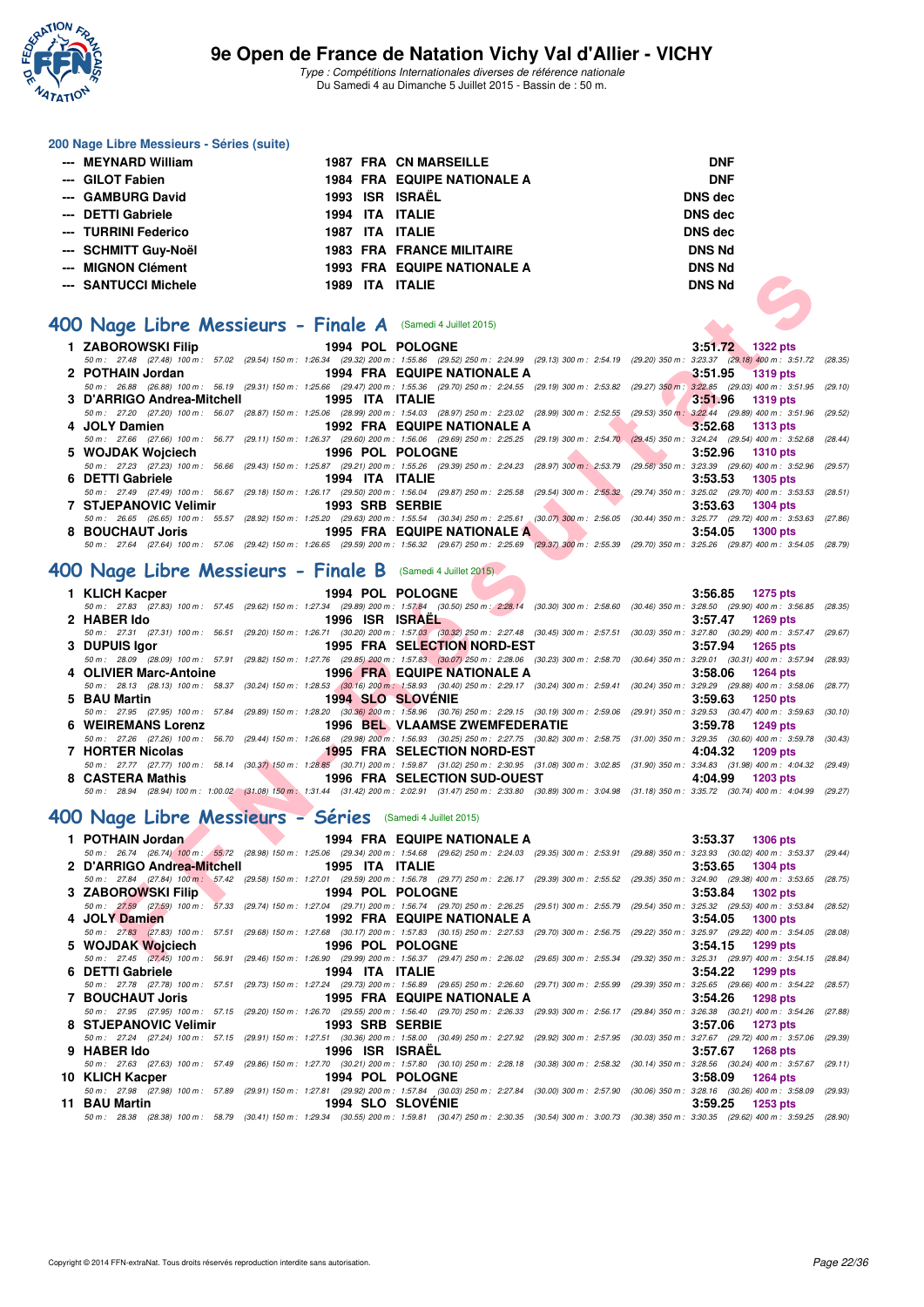

Type : Compétitions Internationales diverses de référence nationale Du Samedi 4 au Dimanche 5 Juillet 2015 - Bassin de : 50 m.

#### **400 Nage Libre Messieurs - Séries (suite)**

| 12 DUPUIS lgor             | <b>1995 FRA SELECTION NORD-EST</b>               | 3:59.62<br><b>1250 pts</b>                                                                                                                                                                    |
|----------------------------|--------------------------------------------------|-----------------------------------------------------------------------------------------------------------------------------------------------------------------------------------------------|
|                            |                                                  | 50 m: 28.18 (28.18) 100 m: 58.47 (30.29) 150 m: 1:28.69 (30.22) 200 m: 1:58.91 (30.22) 250 m: 2:29.10 (30.19) 300 m: 2:59.44 (30.34) 350 m: 3:29.95 (30.51) 400 m: 3:59.62 (29.67)            |
| 13 PAVONI Roberto          | <b>1991 GBR GRANDE-BRETAGNE</b>                  | 4:00.68<br>1241 pts                                                                                                                                                                           |
|                            |                                                  | 50 m : 27.86 (27.86) 100 m : 58.32 (30.46) 150 m : 1:28.59 (30.27) 200 m : 1:59.01 (30.42) 250 m : 2:29.82 (30.81) 300 m : 3:00.30 (30.48) 350 m : 3:31.19 (30.89) 400 m : 4:00.68<br>(29.49) |
| 14 OLIVIER Marc-Antoine    | <b>1996 FRA EQUIPE NATIONALE A</b>               | 4:01.43<br><b>1234 pts</b>                                                                                                                                                                    |
|                            |                                                  | 50 m: 28.91 (28.91) 100 m: 59.53 (30.62) 150 m: 1:30.07 (30.54) 200 m: 2:00.82 (30.75) 250 m: 2:30.99 (30.17) 300 m: 3:01.21 (30.22) 350 m: 3:31.47 (30.26) 400 m: 4:01.43<br>(29.96)         |
| 15 HORTER Nicolas          | 1995 FRA SELECTION NORD-EST                      | 4:03.29<br>1218 pts                                                                                                                                                                           |
|                            |                                                  | 50 m: 27.32 (27.32) 100 m: 58.53 (31.21) 150 m: 1:30.11 (31.58) 200 m: 2:00.54 (30.43) 250 m: 2:31.32 (30.78) 300 m: 3:02.39 (31.07) 350 m: 3:33.72 (31.33) 400 m: 4:03.29<br>(29.57)         |
| <b>16 WEIREMANS Lorenz</b> | 1996 BEL VLAAMSE ZWEMFEDERATIE                   | 4:04.25<br><b>1209 pts</b>                                                                                                                                                                    |
|                            |                                                  | 50 m: 27.83 (27.83) 100 m: 58.25 (30.42) 150 m: 1:29.06 (30.81) 200 m: 1:59.88 (30.82) 250 m: 2:31.18 (31.30) 300 m: 3:02.38 (31.20) 350 m: 3:33.50 (31.12) 400 m: 4:04.25<br>(30.75)         |
| 17 CASTERA Mathis          | <b>1996 FRA SELECTION SUD-OUEST</b>              | 4:06.11 1193 pts                                                                                                                                                                              |
|                            |                                                  | 50 m: 28.76 (28.76) 100 m: 59.27 (30.51) 150 m: 1:29.68 (30.41) 200 m: 2:00.78 (31.10) 250 m: 2:32.04 (31.26) 300 m: 3:03.51 (31.47) 350 m: 3:35.50 (31.99) 400 m: 4:06.11<br>(30.61)         |
| 18 CACHEUX Théo            | <b>1997 FRA SELECTION NORD-EST</b>               | 4:06.65<br>1188 pts                                                                                                                                                                           |
|                            |                                                  | 50 m: 28.47 (28.47) 100 m: 58.64 (30.17) 150 m: 1:29.49 (30.85) 200 m: 2:00.66 (31.17) 250 m: 2:32.00 (31.34) 300 m: 3:03.76 (31.76) 350 m: 3:35.78 (32.02) 400 m: 4:06.65<br>(30.87)         |
| 19 TRAP Alexander          | 1997 BEL VLAAMSE ZWEMFEDERATIE                   | 4:07.11 1184 pts                                                                                                                                                                              |
|                            |                                                  | 50 m: 28.49 (28.49) 100 m: 59.48 (30.99) 150 m: 1:30.81 (31.33) 200 m: 2:02.28 (31.47) 250 m: 2:33.75 (31.47) 300 m: 3:05.19 (31.44) 350 m: 3:36.97 (31.78) 400 m: 4:07.11<br>(30.14)         |
| 20 GOZDOWSKI Antoine       | <b>1995 FRA SELECTION OUEST</b>                  | 4:07.85<br><b>1178 pts</b>                                                                                                                                                                    |
|                            |                                                  | 50 m: 29.24 (29.24) 100 m: 1:00.61 (31.37) 150 m: 1:31.58 (30.97) 200 m: 2:02.70 (31.12) 250 m: 2:33.83 (31.13) 300 m: 3:05.29 (31.46) 350 m: 3:37.00 (31.71) 400 m: 4:07.85 (30.85)          |
|                            | 21 GARASYMOVYTCH Oleg 1997 FRA SELECTION SUD-EST | 4:08.22<br>1175 pts                                                                                                                                                                           |
|                            |                                                  | 50 m : 28.93 (28.93) 100 m : 59.35 (30.42) 150 m : 1:30.52 (31.17) 200 m : 2:02.48 (31.96) 250 m : 2:34.47 (31.99) 300 m : 3:06.56 (32.09) 350 m : 3:37.80 (31.24) 400 m : 4:08.22<br>(30.42) |
| 22 ZAOUI Farouk            | <b>1998 TUN SELECTION SUD-OUEST</b>              | 4:12.44<br>1138 pts                                                                                                                                                                           |
|                            |                                                  | 50 m: 28.34 (28.34) 100 m: 59.57 (31.23) 150 m: 1:31.76 (32.19) 200 m: 2:03.91 (32.15) 250 m: 2:35.68 (31.77) 300 m: 3:08.36 (32.68) 350 m: 3:40.75 (32.39) 400 m: 4:12.44 (31.69)            |
| 23 GUEGAN Janik            | 1996 FRA SELECTION SUD-EST                       | 4:16.16<br>1107 pts                                                                                                                                                                           |
|                            |                                                  | 50 m: 29.64 (29.64) 100 m: 1:01.71 (32.07) 150 m: 1:34.16 (32.45) 200 m: 2:06.74 (32.58) 250 m: 2:39.62 (32.88) 300 m: 3:12.70 (33.08) 350 m: 3:44.86 (32.16) 400 m: 4:16.16 (31.30)          |
| 24 JEAN Hugo               | 1997 FRA SELECTION SUD-EST                       | 4:16.19<br>1107 pts                                                                                                                                                                           |
|                            |                                                  | 50 m: 29.55 (29.55) 100 m: 1:01.35 (31.80) 150 m: 1:34.07 (32.72) 200 m: 2:07.15 (33.08) 250 m: 2:39.95 (32.80) 300 m: 3:12.85 (32.90) 350 m: 3:45.91 (33.06) 400 m: 4:16.19 (30.28)          |
| 25 ABRAMOV Mykola          | <b>1998 UKR ENERGY STANDARD</b>                  | 4:19.12 1082 pts                                                                                                                                                                              |
|                            |                                                  | 50 m: 29.91 (29.91) 100 m: 1:01.73 (31.82) 150 m: 1:34.26 (32.53) 200 m: 2:06.74 (32.48) 250 m: 2:39.46 (32.72) 300 m: 3:12.70 (33.24) 350 m: 3:46.10 (33.40) 400 m: 4:19.12<br>(33.02)       |
| 26 LAZAREV Evgeny          | <b>2000 RUS ENERGY STANDARD</b>                  | 4:32.00<br>978 pts                                                                                                                                                                            |
|                            |                                                  | 50 m: 29.85 (29.85) 100 m: 1:03.49 (33.64) 150 m: 1:38.11 (34.62) 200 m: 2:13.03 (34.92) 250 m: 2:48.16 (35.13) 300 m: 3:23.81 (35.65) 350 m: 3:58.96 (35.15) 400 m: 4:32.00<br>(33.04)       |
| 27 ALLETRU Axel            | <b>1990 FRA FRANCE HANDISPORT</b>                | 5:23.94<br><b>611 pts</b>                                                                                                                                                                     |
|                            |                                                  | 50 m: 37.75 (37.75) 100 m: 1:16.17 (38.42) 150 m: 1:55.81 (39.64) 200 m: 2:36.02 (40.21) 250 m: 3:17.68 (41.66) 300 m: 3:59.73 (42.05) 350 m: 4:42.15 (42.42) 400 m: 5:23.94 (41.79)          |
| --- MIGNON Clément         | <b>1993 FRA EQUIPE NATIONALE A</b>               | <b>DNS</b> dec                                                                                                                                                                                |

# **[1500 Nage Libre Messieurs - Série rapide](http://www.ffnatation.fr/webffn/resultats.php?idact=nat&go=epr&idcpt=32627&idepr=56)** (Dimanche 5 Juillet 2015)

| WEINEMANJ LUICIL                                                                                                                                                                             |                                                                                                                                                                                                          | 1990 DEL VLAAMSEZWEMFEDERATIE                                                                       |                                                                                                          | 4.U4.ZJ                                                                                                             | າ 209 ມເອ                                              |                    |
|----------------------------------------------------------------------------------------------------------------------------------------------------------------------------------------------|----------------------------------------------------------------------------------------------------------------------------------------------------------------------------------------------------------|-----------------------------------------------------------------------------------------------------|----------------------------------------------------------------------------------------------------------|---------------------------------------------------------------------------------------------------------------------|--------------------------------------------------------|--------------------|
| 50 m: 27.83 (27.83) 100 m: 58.25 (30.42) 150 m: 1:29.06 (30.81) 200 m: 1:59.88 (30.82) 250 m: 2:31.18 (31.30) 300 m: 3:02.38 (31.20) 350 m: 3:33.50 (31.12) 400 m: 4:04.25 (30.75)           |                                                                                                                                                                                                          |                                                                                                     |                                                                                                          |                                                                                                                     |                                                        |                    |
| 17 CASTERA Mathis                                                                                                                                                                            |                                                                                                                                                                                                          | 1996 FRA SELECTION SUD-OUEST                                                                        |                                                                                                          | 4:06.11                                                                                                             | <b>1193 pts</b>                                        |                    |
| 50 m: 28.76 (28.76) 100 m: 59.27 (30.51) 150 m: 1:29.68 (30.41) 200 m: 2:00.78 (31.10) 250 m: 2:32.04 (31.26) 300 m: 3:03.51 (31.47) 350 m: 3:35.50 (31.99) 400 m: 4:06.11                   |                                                                                                                                                                                                          |                                                                                                     |                                                                                                          |                                                                                                                     |                                                        | (30.61)            |
| 18 CACHEUX Théo                                                                                                                                                                              |                                                                                                                                                                                                          | <b>1997 FRA SELECTION NORD-EST</b>                                                                  |                                                                                                          | 4:06.65                                                                                                             | <b>1188 pts</b>                                        |                    |
| 50 m: 28.47 (28.47) 100 m: 58.64 (30.17) 150 m: 1:29.49 (30.85) 200 m: 2:00.66 (31.17) 250 m: 2:32.00 (31.34) 300 m: 3:03.76 (31.76) 350 m: 3:35.78 (32.02) 400 m: 4:06.65 (30.87)           |                                                                                                                                                                                                          |                                                                                                     |                                                                                                          |                                                                                                                     |                                                        |                    |
| 19 TRAP Alexander                                                                                                                                                                            |                                                                                                                                                                                                          | <b>1997 BEL VLAAMSE ZWEMFEDERATIE</b>                                                               |                                                                                                          | 4:07.11                                                                                                             | 1184 pts                                               |                    |
| 50 m : 28.49 (28.49) 100 m : 59.48 (30.99) 150 m : 1:30.81 (31.33) 200 m : 2:02.28 (31.47) 250 m : 2:33.75 (31.47) 300 m : 3:05.19 (31.44) 350 m : 3:36.97 (31.78) 400 m : 4:07.11 (30.14)   |                                                                                                                                                                                                          |                                                                                                     |                                                                                                          |                                                                                                                     |                                                        |                    |
| 20 GOZDOWSKI Antoine                                                                                                                                                                         |                                                                                                                                                                                                          |                                                                                                     |                                                                                                          | 4:07.85                                                                                                             | <b>1178 pts</b>                                        |                    |
|                                                                                                                                                                                              |                                                                                                                                                                                                          | <b>1995 FRA SELECTION OUEST</b>                                                                     |                                                                                                          |                                                                                                                     |                                                        |                    |
| 50 m: 29.24 (29.24) 100 m: 1:00.61 (31.37) 150 m: 1:31.58 (30.97) 200 m: 2:02.70 (31.12) 250 m: 2:33.83 (31.13) 300 m: 3:05.29 (31.46) 350 m: 3:37.00 (31.71) 400 m: 4:07.85 (30.85)         |                                                                                                                                                                                                          |                                                                                                     |                                                                                                          |                                                                                                                     |                                                        |                    |
| 21 GARASYMOVYTCH Oleg                                                                                                                                                                        |                                                                                                                                                                                                          | <b>1997 FRA SELECTION SUD-EST</b>                                                                   |                                                                                                          | 4:08.22                                                                                                             | 1175 pts                                               |                    |
| 50 m : 28.93 (28.93) 100 m : 59.35 (30.42) 150 m : 1:30.52 (31.17) 200 m : 2:02.48 (31.96) 250 m : 234.47 (31.99) 300 m : 3:06.56 (32.09) 350 m : 3:37.80 (31.24) 400 m : 4:08.22 (30.42)    |                                                                                                                                                                                                          |                                                                                                     |                                                                                                          |                                                                                                                     |                                                        |                    |
| 22 ZAOUI Farouk                                                                                                                                                                              |                                                                                                                                                                                                          | <b>1998 TUN SELECTION SUD-OUEST</b>                                                                 |                                                                                                          | 4:12.44                                                                                                             | 1138 pts                                               |                    |
| 50 m : 28.34 (28.34) 100 m : 59.57 (31.23) 150 m : 1:31.76 (32.19) 200 m : 2:03.91 (32.15) 250 m : 2:35.68 (31.77) 300 m : 3:08.36 (32.68) 350 m : 3:40.75 (32.39) 400 m : 4:12.44 (31.69)   |                                                                                                                                                                                                          |                                                                                                     |                                                                                                          |                                                                                                                     |                                                        |                    |
| 23   GUEGAN Janik                                                                                                                                                                            |                                                                                                                                                                                                          | 1996 FRA SELECTION SUD-EST                                                                          |                                                                                                          | 4:16.16                                                                                                             | 1107 pts                                               |                    |
| 50 m: 29.64 (29.64) 100 m: 1:01.71 (32.07) 150 m: 1:34.16 (32.45) 200 m: 2:06.74 (32.58) 250 m: 2:39.62 (32.88) 300 m: 3:12.70 (33.08) 350 m: 3:44.86 (32.16) 400 m: 4:16.16 (31.30)         |                                                                                                                                                                                                          |                                                                                                     |                                                                                                          |                                                                                                                     |                                                        |                    |
|                                                                                                                                                                                              |                                                                                                                                                                                                          | 1997 FRA SELECTION SUD-EST                                                                          |                                                                                                          | 4:16.19                                                                                                             | 1107 pts                                               |                    |
| 24 JEAN Hugo                                                                                                                                                                                 |                                                                                                                                                                                                          |                                                                                                     |                                                                                                          |                                                                                                                     |                                                        |                    |
| 50 m : 29.55 (29.55) 100 m : 1:01.35 (31.80) 150 m : 1:34.07 (32.72) 200 m : 2:07.15 (33.08) 250 m : 2:39.95 (32.80) 300 m : 3:12.85 (32.90) 350 m : 3:45.91 (33.06) 400 m : 4:16.19 (30.28) |                                                                                                                                                                                                          |                                                                                                     |                                                                                                          |                                                                                                                     |                                                        |                    |
| 25 ABRAMOV Mykola                                                                                                                                                                            |                                                                                                                                                                                                          | <b>1998 UKR ENERGY STANDARD</b>                                                                     |                                                                                                          | 4:19.12                                                                                                             | 1082 pts                                               |                    |
| 50 m: 29.91 (29.91) 100 m: 1:01.73 (31.82) 150 m: 1:34.26 (32.53) 200 m: 2:06.74 (32.48) 250 m: 2:39.46 (32.72) 300 m: 3:12.70 (33.24) 350 m: 3:46.10 (33.40) 400 m: 4:19.12 (33.02)         |                                                                                                                                                                                                          |                                                                                                     |                                                                                                          |                                                                                                                     |                                                        |                    |
| 26 LAZAREV Evgeny                                                                                                                                                                            |                                                                                                                                                                                                          | <b>2000 RUS ENERGY STANDARD</b>                                                                     |                                                                                                          | 4:32.00                                                                                                             | 978 pts                                                |                    |
| 50 m: 29.85 (29.85) 100 m: 1:03.49 (33.64) 150 m: 1:38.11 (34.62) 200 m: 2:13.03 (34.92) 250 m: 2:48.16 (35.18) 300 m: 3:23.81 (35.65) 350 m: 3:58.96 (35.15) 400 m: 4:32.00 (33.04)         |                                                                                                                                                                                                          |                                                                                                     |                                                                                                          |                                                                                                                     |                                                        |                    |
| 27   ALLETRU Axel                                                                                                                                                                            |                                                                                                                                                                                                          | <b>1990 FRA FRANCE HANDISPORT</b>                                                                   |                                                                                                          | 5:23.94                                                                                                             | 611 pts                                                |                    |
| 50 m: 37.75 (37.75) 100 m: 1:16.17 (38.42) 150 m: 1:55.81 (39.64) 200 m: 2:36.02 (40.21) 250 m; 3:17.68 (41.66) 300 m: 3:59.73 (42.05) 350 m: 4:42.15 (42.42) 400 m: 5:23.94 (41.79)         |                                                                                                                                                                                                          |                                                                                                     |                                                                                                          |                                                                                                                     |                                                        |                    |
| --- MIGNON Clément                                                                                                                                                                           |                                                                                                                                                                                                          | <b>1993 FRA EQUIPE NATIONALE A</b>                                                                  |                                                                                                          | <b>DNS</b> dec                                                                                                      |                                                        |                    |
|                                                                                                                                                                                              |                                                                                                                                                                                                          |                                                                                                     |                                                                                                          |                                                                                                                     |                                                        |                    |
|                                                                                                                                                                                              |                                                                                                                                                                                                          |                                                                                                     |                                                                                                          |                                                                                                                     |                                                        |                    |
|                                                                                                                                                                                              |                                                                                                                                                                                                          |                                                                                                     |                                                                                                          |                                                                                                                     |                                                        |                    |
| 500 Nage Libre Messieurs - Série rapide (Dimanche 5 Juillet 2015)                                                                                                                            |                                                                                                                                                                                                          |                                                                                                     |                                                                                                          |                                                                                                                     |                                                        |                    |
|                                                                                                                                                                                              |                                                                                                                                                                                                          |                                                                                                     |                                                                                                          |                                                                                                                     |                                                        |                    |
|                                                                                                                                                                                              |                                                                                                                                                                                                          |                                                                                                     |                                                                                                          |                                                                                                                     |                                                        |                    |
| 1 BOUCHAUT Joris                                                                                                                                                                             |                                                                                                                                                                                                          | 1995 FRA EQUIPE NATIONALE A                                                                         |                                                                                                          |                                                                                                                     | 15:09.31 1339 pts                                      |                    |
| $(28.47)$ 100 m : 58.70<br>50 m : 28.47                                                                                                                                                      | $(30.23)$ 150 m : 1:29.17                                                                                                                                                                                | $(30.47)$ 200 m : 1:59.48 $(30.31)$ 250 m : 2:30.15                                                 | $(30.67)$ 300 m : 3:00.82                                                                                | $(30.67)$ 350 m : 3:31.23 $(30.41)$ 400 m : 4:01.68                                                                 |                                                        | (30.45)            |
| $(30.51)$ 500 m : 5:02.32<br>450 m : 4:32.19<br>850 m : 8:36.06<br>$(30.66)$ 900 m : 9:06.51                                                                                                 | $(30.13)$ 550 m : 5:32.69<br>$(30.37)$ 600 m : 6:03.18<br>$(30.45)$ 950 m : 9:37.26<br>(30.751000 m: 10:07.91                                                                                            | $(30.49)$ 650 m : 6:33.77<br>(30.651050 m: 10:38.67                                                 | (30.59) 700 m : 7:04.33<br>(30.761100 m: 11:09.08                                                        | $(30.56)$ 750 m : 7:34.96<br>(30.411150 m: 11:39.71 (30.631200 m: 12:09.99)                                         | $(30.63)$ 800 m : 8:05.40                              | (30.44)<br>(30.28) |
| 1250 m: 12:40.72<br>(30.731300 m: 13:11.03)                                                                                                                                                  | $(30.311350 \text{ m} : 13.41.36)$<br>$(30.33)400 \text{ m}$ : 14:11.98                                                                                                                                  | (30.62) 450 m : 14:42.22                                                                            | (30.241500 m: 15:09.31                                                                                   | (27.09)                                                                                                             |                                                        |                    |
| 2 JOLY Damien                                                                                                                                                                                |                                                                                                                                                                                                          | <b>1992 FRA EQUIPE NATIONALE A</b>                                                                  |                                                                                                          | 15:09.69                                                                                                            | <b>1338 pts</b>                                        |                    |
| 50 m: 27.96<br>(27.96) 100 m: 57.32                                                                                                                                                          | $(30.07)$ 200 m : 1:57.46<br>$(29.36)$ 150 m : 1:27.39                                                                                                                                                   | $(30.07)$ 250 m : 2:27.86                                                                           | $(30.40)$ 300 m : 2:58.09                                                                                | $(30.23)$ 350 m : 3:28.61                                                                                           | $(30.52)$ 400 m : 3:58.99                              | (30.38)            |
| $(30.46)$ 500 m : $4.59.91$<br>450 m: 4:29.45                                                                                                                                                | $(30.46)$ 550 m : 5:30.38<br>$(30.47)$ 600 m : 6:00.98                                                                                                                                                   | $(30.60)$ 650 m : 6:31.36                                                                           | $(30.38)$ 700 m : 7:01.86                                                                                | $(30.50)$ 750 m : 7:32.35                                                                                           | $(30.49)$ 800 m : 8:02.81                              | (30.46)            |
| 850 m: 8:33.35<br>$(30.54)$ 900 m : 9:03.71<br>1250 m: 12:39.46<br>(30.901300 m : 13:10.14)                                                                                                  | $(30.36)$ 950 m : 9:34.28<br>$(30.57)000 \text{ m}$ : 10:05.20<br>(30.681350 m : 13:40.84)                                                                                                               | (30.92) 050 m: 10:35.98                                                                             | (30.78) 100 m : 11:06.79<br>(30.151500 m: 15.09.69)                                                      | (30.81)150 m : 11.37.63<br>(27.92)                                                                                  | (30.84) 200 m : 12:08.56                               | (30.93)            |
|                                                                                                                                                                                              |                                                                                                                                                                                                          | $(30.70)400 \text{ m}$ : 14:11.62<br>(30.78) 450 m : 14:41.77                                       |                                                                                                          |                                                                                                                     |                                                        |                    |
| 3 WOJDAK Wojciech                                                                                                                                                                            |                                                                                                                                                                                                          | <b>1996 POL POLOGNE</b>                                                                             |                                                                                                          | 15:14.56                                                                                                            | <b>1327 pts</b>                                        |                    |
| 50 m: 28.12 (28.12) 100 m: 58.40<br>$(30.45)$ 500 m : 5:01.95<br>450 m: 4:31.50                                                                                                              | $(30.20)$ 600 m : 6:02.25                                                                                                                                                                                | $(30.25)$ 200 m : 1:59.17<br>$(30.52)$ 250 m : 2:29.63<br>$(30.10)$ 650 m : 6:32.44                 |                                                                                                          | $(30.64)$ 350 m : 3:30.64<br>$(30.28)$ 750 m : 7:32.81                                                              | $(30.37)$ 400 m : 4:01.05                              | (30.41)<br>(30.11) |
| 850 m: 8:33.00<br>$(30.08)$ 900 m : 9:03.40                                                                                                                                                  | $(30.28)$ 150 m : 1:28.65<br>$(30.45)$ 550 m : 5:32.15<br>$(30.40)$ 950 m : 9:33.68<br>$(30.28)000 \text{ m}$ : 10:04.45                                                                                 | (30.77) 050 m : 10:34.83                                                                            | (30.46) 300 m : 3:00.27<br>(30.19) 700 m : 7:02.72<br>(30.38) 100 m : 11:05.69                           | (30.86) 150 m: 11:36.26 (30.57) 200 m: 12:07.67                                                                     | $(30.09)$ 800 m : 8:02.92                              | (31.41)            |
| 1250 m: 12:38.42<br>(30.75) 300 m : 13:09.97                                                                                                                                                 | $(31.55)350 \text{ m}$ : 13:41.60                                                                                                                                                                        | $(31.63)400 \text{ m}$ : 14:12.93<br>(31.33) 450 m : 14:44.34                                       | $(31.41)500 \text{ m}$ : 15:14.56                                                                        | (30.22)                                                                                                             |                                                        |                    |
| 4 DETTI Gabriele                                                                                                                                                                             | 1994 ITA ITALIE                                                                                                                                                                                          |                                                                                                     |                                                                                                          | 15:22.18                                                                                                            | <b>1310 pts</b>                                        |                    |
| $50 \text{ m}$ : 27.94<br>(27.94) 100 m: 57.98                                                                                                                                               |                                                                                                                                                                                                          | $(30.33)$ 200 m : 1:58.81<br>$(30.50)$ 250 m : 2:29.31                                              |                                                                                                          | $(30.55)$ 350 m : 3:30.63                                                                                           | $(30.77)$ 400 m : 4:01.21                              | (30.58)            |
| $(30.94)$ 500 m $\cdot$ 5:02.93<br>450 m : 4:32.15                                                                                                                                           | $(30.04)$ 150 m : 1:28.31<br>$(30.78)$ 550 m : 5:33.81<br>$(30.88)$ 600 m : 6:04.58                                                                                                                      | $(30.77)$ 650 m : 6:35.64                                                                           | (30.50) 300 m : 2:59.86<br>(31.06) 700 m : 7:06.64                                                       | $(31.00)$ 750 m : 7:37.71                                                                                           | $(31.07)$ 800 m : 8:08.49                              | (30.78)            |
| 850 m: 8:39.59<br>$(31.10)$ 900 m : 9:10.50<br>1250 m: 12:48.29<br>(31.391300 m : 13:19.27                                                                                                   | $(30.91)$ 950 m : 9:41.42<br>$(30.92)000 \text{ m}$ : 10:12.40<br>(30.981350 m : 13:50.49)                                                                                                               | (30.98) 050 m : 10:43.52<br>$(31.22)400 \text{ m}$ : 14:21.49<br>$(31.001450 \text{ m} : 14.52.30)$ | $(31.12)100 \text{ m}$ : 11:14.60<br>(30.811500 m: 15:22.18)                                             | (31.08) 150 m: 11:45.91 (31.31) 200 m: 12:16.90<br>(29.88)                                                          |                                                        | (30.99)            |
|                                                                                                                                                                                              |                                                                                                                                                                                                          |                                                                                                     |                                                                                                          |                                                                                                                     |                                                        |                    |
| 5 OLIVIER Marc-Antoine                                                                                                                                                                       |                                                                                                                                                                                                          | <b>1996 FRA EQUIPE NATIONALE A</b>                                                                  |                                                                                                          | 15:46.83                                                                                                            | 1254 pts                                               |                    |
| 50 m: 29.10<br>$(29.10)$ 100 m : 59.74<br>450 m : 4:39.35<br>$(31.76)$ 500 m : 5:10.71                                                                                                       | $(30.64)$ 150 m : 1:30.81<br>(31.36) 550 m : 5:42.52<br>$(31.81)$ 600 m : 6:13.87                                                                                                                        | $(31.07)$ 200 m : 2:01.91<br>$(31.10)$ 250 m : 2:33.51<br>$(31.35)$ 650 m : 6:45.76                 | $(31.60)$ 300 m : 3:04.76<br>(31.89) 700 m : 7:17.33                                                     | $(31.25)$ 350 m : 3:36.35<br>$(31.57)$ 750 m : 7:49.60                                                              | $(31.59)$ 400 m : 4:07.59<br>$(32.27)$ 800 m : 8:21.36 | (31.24)<br>(31.76) |
| 850 m: 8:53.53<br>$(32.17)$ 900 m : 9:25.29                                                                                                                                                  | $(31.76)$ 950 m : 9:57.49<br>(32.201000 m: 10:29.22)                                                                                                                                                     | (31.73) 050 m: 11:01.36                                                                             | (32.141100 m: 11:33.27)                                                                                  | (31.911150 m: 12:05.59 (32.321200 m: 12:37.42)                                                                      |                                                        | (31.83)            |
| 1250 m: 13:09.33<br>$(31.91)300 \text{ m}$ : 13:40.91                                                                                                                                        | $(31.581350 \text{ m} : 14.12.99)$<br>(32.08) 400 m : 14:44.82                                                                                                                                           | (31.83)450 m : 15.16.18                                                                             | (31.361500 m: 15:46.83                                                                                   | (30.65)                                                                                                             |                                                        |                    |
| 6 BAU Martin                                                                                                                                                                                 |                                                                                                                                                                                                          | <b>1994 SLO SLOVENIE</b>                                                                            |                                                                                                          | 15:53.16                                                                                                            | <b>1240 pts</b>                                        |                    |
| 50 m: 29.31 (29.31) 100 m: 1:01.50                                                                                                                                                           | (32.19) 150 m : 1:34.03                                                                                                                                                                                  | $(32.53)$ 200 m : 2:06.22<br>(32.19) 250 m : 2:38.68                                                |                                                                                                          | $(31.83)$ 350 m : 3:42.57                                                                                           | $(32.06)$ 400 m : 4:14.30                              | (31.73)            |
| 450 m : 4:46.38<br>(32.08) 500 m : 5:18.16                                                                                                                                                   | $(31.78)$ 550 m : 5:50.13<br>$(31.97)$ 600 m : 6:21.70                                                                                                                                                   | $(31.57)$ 650 m : 6:53.32                                                                           | (32.46) 300 m : 3:10.51<br>(31.62) 700 m : 7:24.95                                                       | $(31.63)$ 750 m : 7:56.38                                                                                           | $(31.43)$ 800 m : 8:27.70                              | (31.32)<br>(31.57) |
| 850 m : 8:58.93 (31.23) 900 m : 9:30.29<br>1250 m: 13:12.63<br>(32.28) 300 m : 13:44.79                                                                                                      | $(31.36)$ 950 m : 10:01.95<br>$(31.66)000 \text{ m}$ : 10:33.23<br>$(32.16)350 \text{ m}: 14.17.54$                                                                                                      | (31.28) 050 m : 11:04.89<br>(32.75) 400 m : 14:49.47<br>(31.93)450 m : 15.21.96                     | (31.66) 100 m : 11:36.72<br>(32.49) 500 m : 15:53.16                                                     | (31.83) 150 m : 12:08.78 (32.06) 200 m : 12:40.35<br>(31.20)                                                        |                                                        |                    |
| 7 BOSCHER Guillaume                                                                                                                                                                          |                                                                                                                                                                                                          | <b>1993 FRA SELECTION AUVERGNE</b>                                                                  |                                                                                                          |                                                                                                                     | 1235 pts                                               |                    |
| $50 m$ : 29.70<br>$(29.70)$ 100 m : 1:00.67                                                                                                                                                  |                                                                                                                                                                                                          | $(32.00)$ 200 m : 2:04.41<br>$(31.74)$ 250 m : 2:36.51                                              |                                                                                                          | 15:55.77<br>$(32.04)$ 350 m : 3:40.99                                                                               | $(32.44)$ 400 m : 4:12.95                              | (31.96)            |
| 450 m: 4:45.08<br>$(32.13)$ 500 m : 5:17.10                                                                                                                                                  | (30.97) 150 m : 1:32.67<br>(32.02) 550 m : 5:49.30<br>$(32.20)$ 600 m : 6:21.30                                                                                                                          | $(32.00)$ 650 m : 6:53.39                                                                           | (32.10) 300 m : 3:08.55<br>(32.09) 700 m : 7:25.56                                                       | $(32.17)$ 750 m : 7:57.78                                                                                           | $(32.22)$ 800 m : 8:29.54                              | (31.76)            |
| 850 m: 9:01.89<br>$(32.35)$ 900 m : 9:33.72                                                                                                                                                  | $(31.83)$ 950 m : 10:05.97                                                                                                                                                                               | $(32.25)000 \text{ m}$ : 10:38.04<br>(32.07) 050 m : 11:09.99                                       | (31.95) 100 m : 11:42.01                                                                                 | (32.02) 150 m: 12:13.97 (31.96) 200 m: 12:45.94                                                                     |                                                        | (31.97)            |
| 1250 m: 13:17.99<br>(32.05) 300 m : 13:49.84                                                                                                                                                 | $(31.85)350 \text{ m}$ : 14:21.58                                                                                                                                                                        | $(31.74)400 \text{ m}: 14.53.43$<br>(31.85) 450 m : 15:25.22                                        | (31.791500 m: 15:55.77                                                                                   | (30.55)                                                                                                             |                                                        |                    |
| 8 CASTERA Mathis                                                                                                                                                                             |                                                                                                                                                                                                          | 1996 FRA SELECTION SUD-OUEST                                                                        |                                                                                                          | 15:57.80                                                                                                            | <b>1230 pts</b>                                        |                    |
| (29.32) 100 m: 1:01.37<br>$50 \text{ m}$ : 29.32                                                                                                                                             |                                                                                                                                                                                                          | $(32.78)$ 200 m : 2:06.46<br>(32.31) 250 m : 2:38.96                                                |                                                                                                          | (32.22) 350 m : 3:43.30                                                                                             | $(32.12)$ 400 m : 4:15.50                              | (32.20)            |
| 450 m : 4:47.54<br>$(32.04)$ 500 m : 5:19.74<br>850 m: 9:03.21<br>$(31.77)$ 900 m : 9:35.18<br>1250 m: 13:19.88<br>(32.101300 m : 13:51.97                                                   | (32.05) 150 m : 1:34.15<br>(32.20) 550 m : 5:51.45<br>$(31.71)$ 600 m : 6:23.52<br>$(31.97)$ 950 m : 10:07.39<br>$(32.21)000 \text{ m}$ : 10:39.32<br>(32.091350 m : 14:23.86<br>(31.891400 m : 14:55.80 | $(32.07)$ 650 m : 6:55.45<br>$(31.93)050 \text{ m}$ : 11:11.50<br>(31.941450 m: 15:27.40)           | (32.50) 300 m : 3:11.18<br>(31.93) 700 m : 7:27.33<br>(32.18) 100 m : 11:43.42<br>(31.601500 m: 15.57.80 | $(31.88)$ 750 m : 7:59.44 $(32.11)$ 800 m : 8:31.44<br>(31.92) 150 m : 12:15.56 (32.14) 200 m : 12:47.78<br>(30.40) |                                                        | (32.00)<br>(32.22) |

#### **[1500 Nage Libre Messieurs - Séries lentes](http://www.ffnatation.fr/webffn/resultats.php?idact=nat&go=epr&idcpt=32627&idepr=56)** (Dimanche 5 Juillet 2015)

| 9 GOZDOWSKI Antoine |                                                                                                                                                                                         | <b>1995 FRA SELECTION OUEST</b> |  | 16:03.41 1218 pts |  |
|---------------------|-----------------------------------------------------------------------------------------------------------------------------------------------------------------------------------------|---------------------------------|--|-------------------|--|
|                     | 50 m: 30.43 (30.43) 100 m: 1:02.94 (32.51) 150 m: 1:35.34 (32.40) 200 m: 2:07.52 (32.18) 250 m: 2:39.71 (32.19) 300 m: 3:11.91 (32.20) 350 m: 3:44.42 (32.51) 400 m: 4:16.71 (32.29     |                                 |  |                   |  |
|                     | 450 m: 4:49.30 (32.59) 500 m: 5:21.67 (32.37) 550 m: 5:54.22 (32.55) 600 m: 6:26.63 (32.41) 650 m: 6:59.21 (32.59) 700 m: 7:31.61 (32.40) 750 m: 8:04.21 (32.60) 800 m: 8:36.61 (32.40) |                                 |  |                   |  |
|                     | 850 m: 9:09.08 (32.47) 900 m: 9:41.47 (32.39) 950 m: 10:14.00 (32.531000 m: 10:46.67 (32.671050 m: 11:18.65 (31.981100 m: 11:50.86 (32.211150 m: 12:22.79 (31.931200 m: 12:54.56 (31.77 |                                 |  |                   |  |
|                     | 1250 m : 13:26.49 (31.931300 m : 13:58.29 (31.801350 m : 14:30.36 (32.071400 m : 15:01.92 (31.561450 m : 15:32.73 (30.811500 m : 16:03.41 (30.68)                                       |                                 |  |                   |  |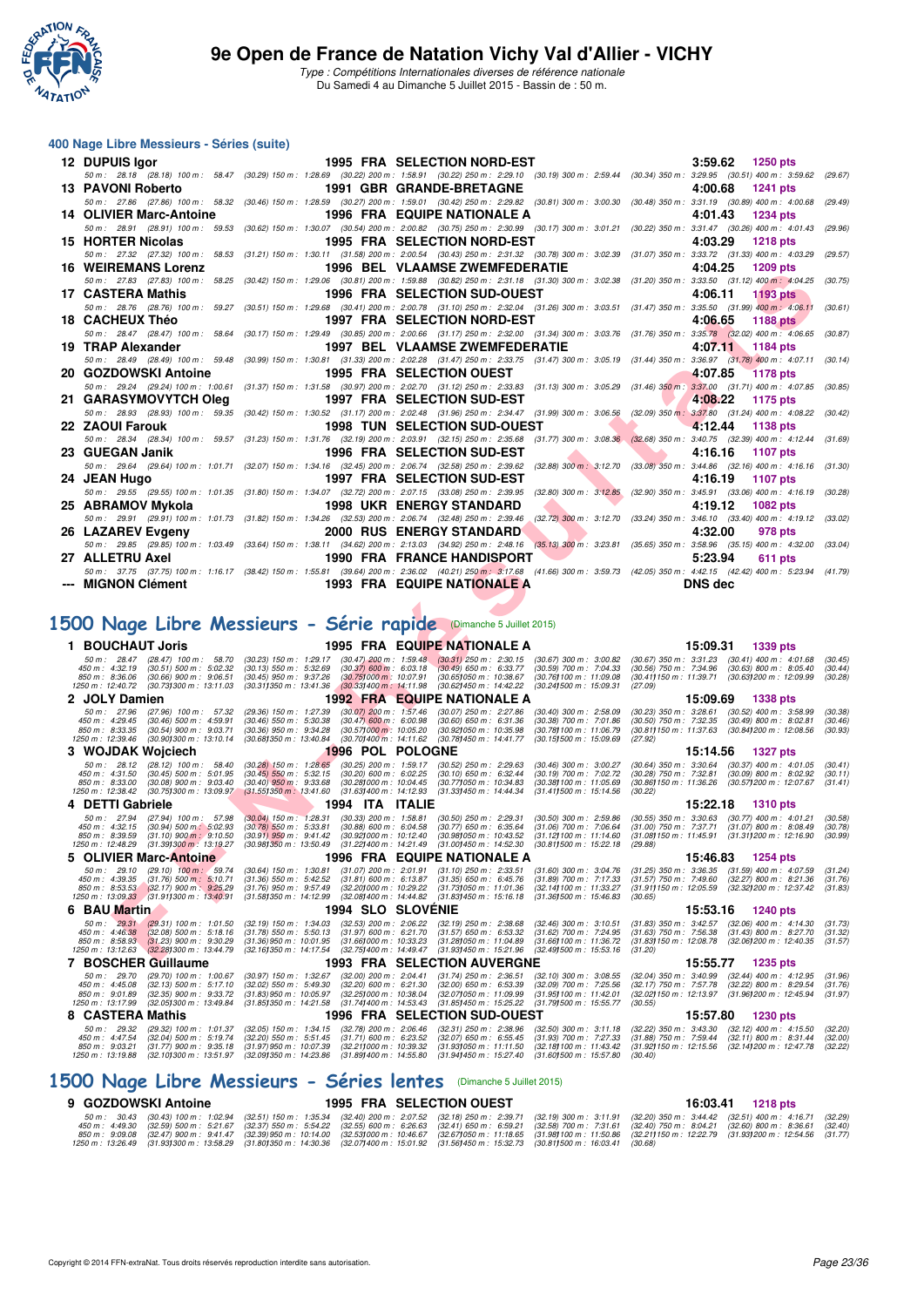

Type : Compétitions Internationales diverses de référence nationale Du Samedi 4 au Dimanche 5 Juillet 2015 - Bassin de : 50 m.

#### **1500 Nage Libre Messieurs - Séries lentes (suite)**

| 10 CACHEUX Théo                                                                                                                                                                                        | <b>1997 FRA SELECTION NORD-EST</b>                                                                                                                                                                                                      |                                                                                                                         |                                                                                                              | 16:06.25                                                                                                            | <b>1212 pts</b>                                                                   |                               |
|--------------------------------------------------------------------------------------------------------------------------------------------------------------------------------------------------------|-----------------------------------------------------------------------------------------------------------------------------------------------------------------------------------------------------------------------------------------|-------------------------------------------------------------------------------------------------------------------------|--------------------------------------------------------------------------------------------------------------|---------------------------------------------------------------------------------------------------------------------|-----------------------------------------------------------------------------------|-------------------------------|
| $(29.12)$ 100 m : 1:01.05<br>50 m : 29.12<br>$450 \text{ m}$ : $4.47.12$<br>$(32.02)$ 500 m : 5:19.05<br>850 m : 9:01.49<br>$(32.15)$ 900 m : 9:33.68<br>1250 m : 13:22.87<br>(32.841300 m : 13:56.17  | $(31.93)$ 150 m : 1:33.49<br>$(32.44)$ 200 m : 2:05.96<br>$(31.93)$ 550 m : 5:50.57<br>$(31.52)$ 600 m : 6:21.93<br>(32.19) 950 m : 10:05.74<br>(32.061000 m: 10.38.38<br>(33.301350 m : 14:30.02<br>$(33.851400 \text{ m} : 15.03.01)$ | $(32.47)$ 250 m : 2:38.37<br>$(31.36)$ 650 m : 6:53.57<br>$(32.641050 \text{ m} : 11:11.16)$<br>(32.991450 m : 15:35.04 | $(32.41)$ 300 m : 3:11.01<br>$(31.64)$ 700 m : 7:25.39<br>(32.781100 m : 11:44.38<br>(32.031500 m : 16:06.25 | $(32.64)$ 350 m : 3:43.16<br>$(31.82)$ 750 m : 7:57.33<br>(33.22) 150 m : 12:17.27<br>(31.21)                       | $(32.15)$ 400 m : 4:15.10<br>$(31.94)$ 800 m : 8:29.34<br>(32.891200 m : 12.50.03 | (31.94)<br>(32.01)<br>(32.76) |
| <b>MROWINSKI Romain</b><br>11.                                                                                                                                                                         | <b>1994 FRA SELECTION SUD-EST</b>                                                                                                                                                                                                       |                                                                                                                         |                                                                                                              | 16:34.24                                                                                                            | 1151 pts                                                                          |                               |
| 50 m : 29.36<br>$(29.36)$ 100 m : 1:01.24<br>$450 \text{ m}$ : $4:48.11$<br>$(32.25)$ 500 m : 5:20.41<br>850 m : 9:12.32<br>$(33.49)$ 900 m : 9:46.05<br>(34.391300 m : 14:19.01)<br>1250 m : 13:44.84 | $(31.88)$ 150 m : 1:33.52<br>$(32.28)$ 200 m : $2.06.06$<br>$(32.30)$ 550 m : 5:52.90<br>$(32.49)$ 600 m : 6:26.24<br>(33.73) 950 m : 10:19.84<br>(33.791000 m : 10:53.82<br>(34.171350 m : 14:53.59)<br>(34.581400 m : 15:27.84        | $(32.54)$ 250 m : 2:38.57<br>$(33.34)$ 650 m : 6:59.44<br>(33.981050 m: 11:27.57<br>(34.251450 m : 16:01.89             | $(32.51)$ 300 m : 3:11.28<br>$(33.20)$ 700 m : 7:32.66<br>(33.751100 m : 12:01.58<br>(34.051500 m : 16:34.24 | $(32.71)$ 350 m : 3:43.75<br>$(33.22)$ 750 m : 8:06.22<br>(34.011150 m: 12:36.12 (34.541200 m: 13:10.45)<br>(32.35) | $(32.47)$ 400 m : 4:15.86<br>$(33.56)$ 800 m : 8:38.83                            | (32.11)<br>(32.61)<br>(34.33) |
| 12 SHPURIK Roman                                                                                                                                                                                       | <b>2000 RUS ENERGY STANDARD</b>                                                                                                                                                                                                         |                                                                                                                         |                                                                                                              | 17:26.43                                                                                                            | 1043 pts                                                                          |                               |
| $(31.42)$ 100 m : 1:04.88<br>50 m : 31.42                                                                                                                                                              | $(33.46)$ 150 m : 1:39.71<br>$(34.83)$ 200 m : 2:14.31                                                                                                                                                                                  | $(34.60)$ 250 m : 2:48.74                                                                                               | $(34.43)$ 300 m : 3:23.33                                                                                    |                                                                                                                     | $(35.41)$ 400 m : 4:33.50                                                         | (34.76)                       |
| 450 m : 5:08.64<br>$(35.14)$ 500 m : 5:43.58<br>850 m : 9:50.04<br>$(35.33)$ 900 m : 10:25.16<br>1250 m : 14:33.18<br>(35.851300 m : 15.08.94                                                          | $(35.26)$ 600 m : 6:53.91<br>$(34.94)$ 550 m : 6:18.84<br>(35.12) 950 m : 11:00.72<br>(35.561000 m: 11:35.99<br>(35.761350 m : 15:44.38<br>(35.441400 m : 16:19.83                                                                      | $(35.07)$ 650 m : 7:29.09<br>(35.271050 m : 12:11.35<br>(35.45) 450 m : 16:53.93                                        | $(35.18)$ 700 m : 8:04.52<br>(35.36) 100 m : 12:46.69<br>(34.101500 m : 17:26.43)                            | $(34.59)$ 350 m : 3:58.74<br>$(35.43)$ 750 m : $8:39.70$<br>(35.34) 150 m : 13:22.15<br>(32.50)                     | $(35.18)$ 800 m : 9:14.71<br>(35.461200 m : 13:57.33                              | (35.01)<br>(35.18)            |
| 13 LAZAREV Evgeny                                                                                                                                                                                      | <b>2000 RUS ENERGY STANDARD</b>                                                                                                                                                                                                         |                                                                                                                         |                                                                                                              | 18:01.45                                                                                                            | 973 pts                                                                           |                               |

#### **50 Dos Messieurs - Finale A** (Dimanche 5 Juillet 2015)

|    | JHF UNIN NUIHAH                                                                                                                                                                                  |                                                                                                                | nuo                       |                                                                                                                                                                                                                                        |                                                                                                                |                                                                                               | בוע ט <del>י</del> ט ו                                                                      |                   |
|----|--------------------------------------------------------------------------------------------------------------------------------------------------------------------------------------------------|----------------------------------------------------------------------------------------------------------------|---------------------------|----------------------------------------------------------------------------------------------------------------------------------------------------------------------------------------------------------------------------------------|----------------------------------------------------------------------------------------------------------------|-----------------------------------------------------------------------------------------------|---------------------------------------------------------------------------------------------|-------------------|
|    | 50 m: 31.42<br>$(31.42)$ 100 m : 1:04.88<br>450 m: 5:08.64<br>(35.14) 500 m : 5:43.58<br>850 m: 9:50.04<br>$(35.33)$ 900 m : 10:25.16<br>1250 m: 14:33.18<br>(35.85) 300 m : 15:08.94            | $(33.46)$ 150 m : 1:39.71<br>$(34.94)$ 550 m : 6:18.84<br>(35.12) 950 m : 11:00.72<br>(35.76) 350 m : 15:44.38 |                           | $(34.83)$ 200 m : 2:14.31<br>(34.60) 250 m : 2:48.74<br>$(35.26)$ 600 m : 6:53.91<br>$(35.07)$ 650 m : 7:29.09<br>(35.56) 000 m: 11:35.99<br>(35.27) 050 m: 12:11.35<br>$(35.441400 \text{ m} : 16.19.83)$<br>(35.45) 450 m : 16:53.93 | $(34.43)$ 300 m : 3:23.33<br>$(35.18)$ 700 m : 8:04.52<br>(35.36) 100 m : 12:46.69<br>(34.10) 500 m : 17:26.43 | $(34.59)$ 350 m : 3:58.74<br>$(35.43)$ 750 m : 8:39.70<br>(35.34) 150 m : 13:22.15<br>(32.50) | $(35.41)$ 400 m : 4:33.50<br>$(35.18) 800 \text{ m}$ : 9:14.71<br>(35.46) 200 m : 13:57.33  | (3<br>(3)<br>(3)  |
|    | 13 LAZAREV Evgeny                                                                                                                                                                                |                                                                                                                |                           | 2000 RUS ENERGY STANDARD                                                                                                                                                                                                               |                                                                                                                | 18:01.45                                                                                      | 973 pts                                                                                     |                   |
|    | $(31.76)$ 100 m : 1:06.68<br>50 m: 31.76<br>450 m: 5:17.07<br>$(35.82)$ 500 m : 5:53.45<br>850 m: 10:10.25<br>(36.90) 900 m : 10:46.85<br>1250 m : 15:05.07<br>$(36.87)300 \text{ m}$ : 15:41.48 | (34.92) 150 m : 1:41.97<br>$(36.38)$ 550 m : 6:29.79<br>(36.60) 950 m: 11:23.68<br>(36.411350 m : 16:17.40     |                           | (35.29) 200 m : 2:17.72<br>(35.75) 250 m : 2:53.12<br>$(36.34)$ 600 m : 7:06.60<br>$(36.81)$ 650 m : 7:43.26<br>(36.83) 000 m : 12:00.93<br>(37.25) 050 m: 12:37.77<br>$(35.92)400 \text{ m}$ : 16:53.18<br>(35.78) 450 m : 17:28.93   | $(35.40)$ 300 m : 3:29.03<br>$(36.66)$ 700 m : 8:20.00<br>(36.84) 100 m : 13:14.80<br>(35.75) 500 m : 18:01.45 | $(35.91)$ 350 m : 4:04.85<br>$(36.74)$ 750 m : 8:56.57<br>(37.03) 150 m : 13:51.74<br>(32.52) | $(35.82)$ 400 m : 4:41.25<br>$(36.57)$ 800 m : 9:33.35<br>$(36.94)200 \text{ m}$ : 14:28.20 | (3)<br>(3)<br>(3) |
| 50 | Dos Messieurs - Finale A                                                                                                                                                                         |                                                                                                                |                           | (Dimanche 5 Juillet 2015)                                                                                                                                                                                                              |                                                                                                                |                                                                                               |                                                                                             |                   |
|    | 1 LACOURT Camille                                                                                                                                                                                |                                                                                                                |                           | <b>1985 FRA EQUIPE NATIONALE A</b>                                                                                                                                                                                                     |                                                                                                                | 25.11                                                                                         | 1408 pts                                                                                    |                   |
|    | 2 STRAVIUS Jérémy                                                                                                                                                                                |                                                                                                                |                           | <b>1988 FRA EQUIPE NATIONALE A</b>                                                                                                                                                                                                     |                                                                                                                | 25.21                                                                                         | 1401 pts                                                                                    |                   |
|    | 3 KOPELEV Jonatan Josef                                                                                                                                                                          |                                                                                                                |                           | 1991 ISR ISRAËL                                                                                                                                                                                                                        |                                                                                                                | 25.61                                                                                         | 1373 pts                                                                                    |                   |
| 3  | <b>BARNEA Guy Marcos</b>                                                                                                                                                                         |                                                                                                                |                           | 1987 ISR ISRAËL                                                                                                                                                                                                                        |                                                                                                                | 25.61                                                                                         | 1373 pts                                                                                    |                   |
| 5  | <b>TANCOCK Liam</b>                                                                                                                                                                              |                                                                                                                |                           | <b>1985 GBR GRANDE-BRETAGNE</b>                                                                                                                                                                                                        |                                                                                                                | 25.65                                                                                         | <b>1371 pts</b>                                                                             |                   |
| 5  | <b>SABBIONI Simone</b>                                                                                                                                                                           |                                                                                                                |                           | 1996 ITA ITALIE                                                                                                                                                                                                                        |                                                                                                                | 25.65                                                                                         | <b>1371 pts</b>                                                                             |                   |
| 7  | <b>HEERSBRANDT Francois</b>                                                                                                                                                                      |                                                                                                                |                           | 1989 BEL ADN SWIM PROJECT                                                                                                                                                                                                              |                                                                                                                | 25.77                                                                                         | 1363 pts                                                                                    |                   |
|    | 8 CHRISTOU Apostolos                                                                                                                                                                             |                                                                                                                |                           | 1996 GRE GRÈCE                                                                                                                                                                                                                         |                                                                                                                | 25.79                                                                                         | 1361 pts                                                                                    |                   |
|    | 50 Dos Messieurs - Finale B                                                                                                                                                                      |                                                                                                                | (Dimanche 5 Juillet 2015) |                                                                                                                                                                                                                                        |                                                                                                                |                                                                                               |                                                                                             |                   |
|    | 1 DISNEY-MAY James                                                                                                                                                                               |                                                                                                                |                           | <b>1992 GBR GRANDE-BRETAGNE</b>                                                                                                                                                                                                        |                                                                                                                | 26.45                                                                                         | <b>1317 pts</b>                                                                             |                   |
| 1  | <b>POLEWKA Tomasz</b>                                                                                                                                                                            |                                                                                                                |                           | 1994 POL POLOGNE                                                                                                                                                                                                                       |                                                                                                                | 26.45                                                                                         | <b>1317 pts</b>                                                                             |                   |
|    | 3 GAMBURG David                                                                                                                                                                                  |                                                                                                                |                           | 1993 ISR ISRAEL                                                                                                                                                                                                                        |                                                                                                                | 26.54                                                                                         | <b>1311 pts</b>                                                                             |                   |
| 4  | <b>LOTH Matthias</b>                                                                                                                                                                             |                                                                                                                |                           | <b>1994 FRA SELECTION AUVERGNE</b>                                                                                                                                                                                                     |                                                                                                                | 27.05                                                                                         | 1277 pts                                                                                    |                   |
| 5  | <b>GUEGAN Janik</b>                                                                                                                                                                              |                                                                                                                |                           | 1996 FRA SELECTION SUD-EST                                                                                                                                                                                                             |                                                                                                                | 27.17                                                                                         | 1269 pts                                                                                    |                   |
| 6  | <b>GARASYMOVYTCH Oleg</b>                                                                                                                                                                        |                                                                                                                |                           | <b>1997 FRA SELECTION SUD-EST</b>                                                                                                                                                                                                      |                                                                                                                | 27.18                                                                                         | 1269 pts                                                                                    |                   |
| 7  | <b>AVETAND Thomas</b>                                                                                                                                                                            |                                                                                                                |                           | <b>1995 FRA SELECTION NORD-EST</b>                                                                                                                                                                                                     |                                                                                                                | 27.27                                                                                         | 1263 pts                                                                                    |                   |
|    | <b>BEDEL Paul-Gabriel</b>                                                                                                                                                                        |                                                                                                                |                           | <b>1994 FRA SELECTION SUD-EST</b>                                                                                                                                                                                                      |                                                                                                                | <b>DNS Nd</b>                                                                                 |                                                                                             |                   |
|    | 50 Dos Messieurs - Séries                                                                                                                                                                        |                                                                                                                |                           |                                                                                                                                                                                                                                        |                                                                                                                |                                                                                               |                                                                                             |                   |
|    |                                                                                                                                                                                                  | (Dimanche 5 Juillet 2015)                                                                                      |                           |                                                                                                                                                                                                                                        |                                                                                                                |                                                                                               |                                                                                             |                   |
|    | 1 LACOURT Camille                                                                                                                                                                                |                                                                                                                |                           | <b>1985 FRA EQUIPE NATIONALE A</b>                                                                                                                                                                                                     |                                                                                                                | 25.43                                                                                         | 1386 pts                                                                                    |                   |
| 2  | <b>KOPELEV Jonatan Josef</b>                                                                                                                                                                     |                                                                                                                |                           | 1991 ISR ISRAËL                                                                                                                                                                                                                        |                                                                                                                | 25.68                                                                                         | 1369 pts                                                                                    |                   |
| 3  | <b>TANCOCK Liam</b>                                                                                                                                                                              |                                                                                                                |                           | <b>1985 GBR GRANDE-BRETAGNE</b>                                                                                                                                                                                                        |                                                                                                                | 25.71                                                                                         | 1367 pts                                                                                    |                   |
| 4  | <b>STRAVIUS Jérémy</b>                                                                                                                                                                           |                                                                                                                |                           | 1988 FRA EQUIPE NATIONALE A                                                                                                                                                                                                            |                                                                                                                | 25.75                                                                                         | 1364 pts                                                                                    |                   |
| 4  | <b>BARNEA Guy Marcos</b>                                                                                                                                                                         |                                                                                                                |                           | 1987 ISR ISRAËL                                                                                                                                                                                                                        |                                                                                                                | 25.75                                                                                         | <b>1364 pts</b>                                                                             |                   |
|    | <b>6 SABBIONI Simone</b>                                                                                                                                                                         | 1996                                                                                                           |                           | <b>ITA ITALIE</b>                                                                                                                                                                                                                      |                                                                                                                | 25.91                                                                                         | 1353 pts                                                                                    |                   |
| 7  | <b>HEERSBRANDT Francois</b>                                                                                                                                                                      |                                                                                                                |                           | <b>1989 BEL ADN SWIM PROJECT</b>                                                                                                                                                                                                       |                                                                                                                | 26.05                                                                                         | <b>1344 pts</b>                                                                             |                   |
|    | 8 CHRISTOU Apostolos                                                                                                                                                                             |                                                                                                                |                           | 1996 GRE GRÈCE                                                                                                                                                                                                                         |                                                                                                                | 26.19                                                                                         | 1334 pts                                                                                    |                   |
| 9  | <b>GAMBURG David</b>                                                                                                                                                                             | 1993                                                                                                           |                           | <b>ISR ISRAËL</b>                                                                                                                                                                                                                      |                                                                                                                | 26.20                                                                                         | 1334 pts                                                                                    |                   |
| 10 | <b>POLEWKA Tomasz</b>                                                                                                                                                                            |                                                                                                                |                           | 1994 POL POLOGNE                                                                                                                                                                                                                       |                                                                                                                | 26.41                                                                                         | <b>1320 pts</b>                                                                             |                   |
| 11 | <b>DISNEY-MAY James</b>                                                                                                                                                                          |                                                                                                                |                           | <b>1992 GBR GRANDE-BRETAGNE</b>                                                                                                                                                                                                        |                                                                                                                | 26.42                                                                                         | 1319 pts                                                                                    |                   |

# **[50 Dos Messieurs - Séries](http://www.ffnatation.fr/webffn/resultats.php?idact=nat&go=epr&idcpt=32627&idepr=61)** (Dimanche 5 Juillet 2015)

|     | 1 LACOURT Camille           | 1985 |            | <b>FRA EQUIPE NATIONALE A</b>       | 25.43 | 1386 pts        |
|-----|-----------------------------|------|------------|-------------------------------------|-------|-----------------|
|     | 2 KOPELEV Jonatan Josef     | 1991 |            | <b>ISR ISRAËL</b>                   | 25.68 | <b>1369 pts</b> |
|     | <b>TANCOCK Liam</b>         | 1985 |            | <b>GBR GRANDE-BRETAGNE</b>          | 25.71 | <b>1367 pts</b> |
|     | 4 STRAVIUS Jérémy           | 1988 |            | <b>FRA EQUIPE NATIONALE A</b>       | 25.75 | <b>1364 pts</b> |
|     | 4 BARNEA Guy Marcos         | 1987 | <b>ISR</b> | <b>ISRAËL</b>                       | 25.75 | 1364 pts        |
| 6.  | <b>SABBIONI Simone</b>      | 1996 | <b>ITA</b> | <b>ITALIE</b>                       | 25.91 | 1353 pts        |
|     | <b>HEERSBRANDT Francois</b> | 1989 |            | <b>BEL ADN SWIM PROJECT</b>         | 26.05 | <b>1344 pts</b> |
|     | 8 CHRISTOU Apostolos        |      |            | 1996 GRE GRÈCE                      | 26.19 | 1334 pts        |
| 9   | <b>GAMBURG David</b>        | 1993 | <b>ISR</b> | <b>ISRAËL</b>                       | 26.20 | <b>1334 pts</b> |
| 10  | <b>POLEWKA Tomasz</b>       | 1994 |            | <b>POL POLOGNE</b>                  | 26.41 | <b>1320 pts</b> |
| 11  | <b>DISNEY-MAY James</b>     |      |            | <b>1992 GBR GRANDE-BRETAGNE</b>     | 26.42 | <b>1319 pts</b> |
| 12  | <b>BEDEL Paul-Gabriel</b>   |      |            | 1994 FRA SELECTION SUD-EST          | 26.63 | 1305 pts        |
| 13. | <b>GARASYMOVYTCH Oleg</b>   | 1997 |            | <b>FRA SELECTION SUD-EST</b>        | 26.80 | <b>1294 pts</b> |
|     | <b>14 LOTH Matthias</b>     |      |            | <b>1994 FRA SELECTION AUVERGNE</b>  | 26.98 | <b>1282 pts</b> |
|     | <b>15 AVETAND Thomas</b>    |      |            | <b>1995 FRA SELECTION NORD-EST</b>  | 27.13 | <b>1272 pts</b> |
|     | 16 GUEGAN Janik             |      |            | 1996 FRA SELECTION SUD-EST          | 27.31 | 1260 pts        |
| 17  | <b>DELECLUSE Theo</b>       | 1997 |            | <b>FRA SELECTION NORD-EST</b>       | 27.65 | <b>1238 pts</b> |
|     | 18 HESSE Jan                | 1990 |            | <b>GER WASPO 98 HANNOVER</b>        | 28.13 | 1207 pts        |
| 19  | <b>BRUN Christophe</b>      |      |            | <b>1998 FRA SELECTION SUD-OUEST</b> | 28.43 | 1188 pts        |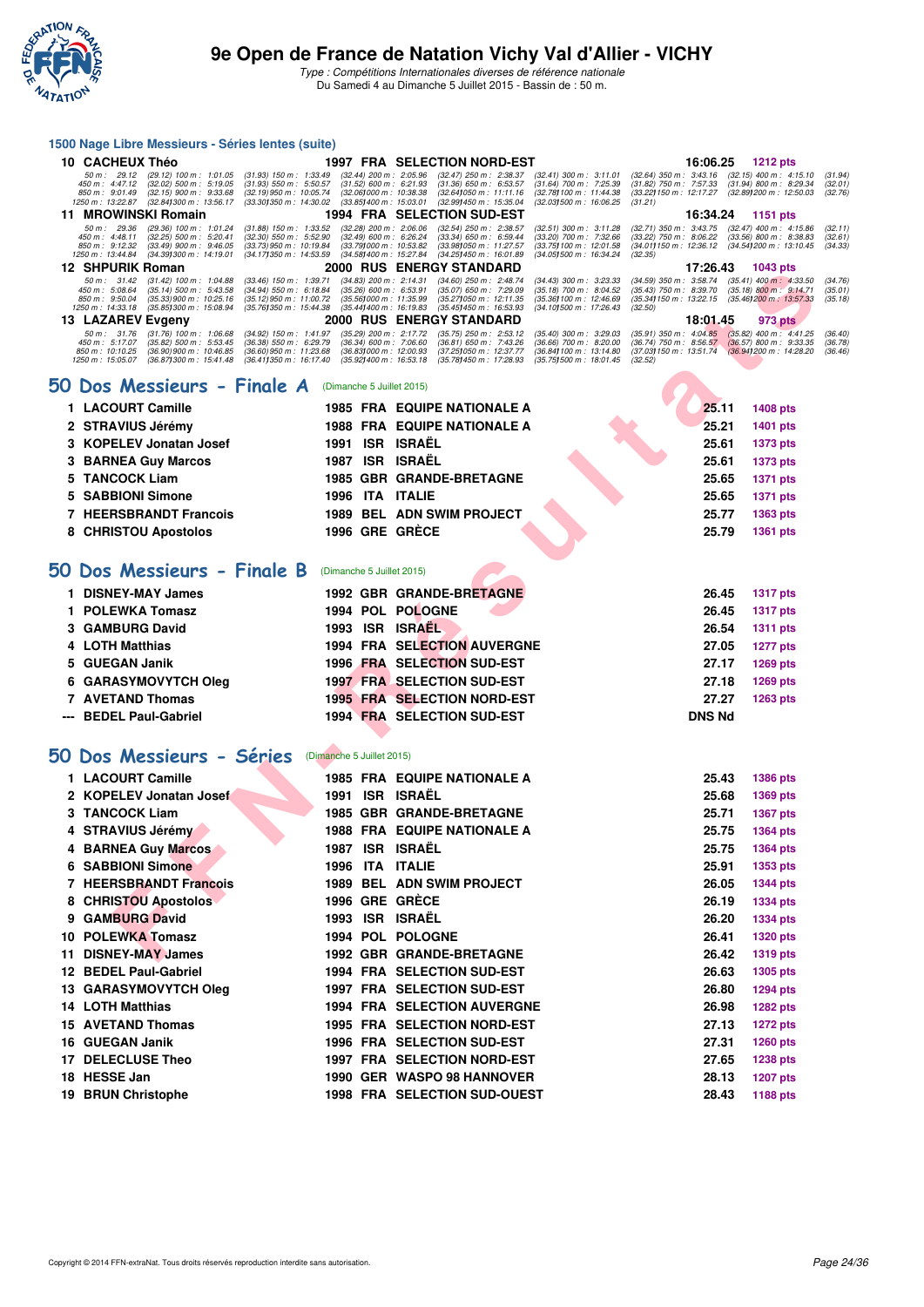

**50 Dos Messieurs - Séries (suite)**

#### **9e Open de France de Natation Vichy Val d'Allier - VICHY**

Type : Compétitions Internationales diverses de référence nationale Du Samedi 4 au Dimanche 5 Juillet 2015 - Bassin de : 50 m.

**20 RENARD Geoffrey 1997 FRA SELECTION SUD-OUEST 28.45 1187 pts**

| 21 PIRON Thomas                                      | <b>2000 FRA SELECTION AUVERGNE</b> |             | 28.73                                               | 1169 pts                            |
|------------------------------------------------------|------------------------------------|-------------|-----------------------------------------------------|-------------------------------------|
| 22 ROBERTS Timmy                                     | 1997 SUI SUISSE                    |             | 33.47                                               | 891 pts                             |
| <b>POTHAIN Jordan</b><br>$---$                       | 1994 FRA EQUIPE NATIONALE A        |             | <b>DNS Nd</b>                                       |                                     |
|                                                      |                                    |             |                                                     |                                     |
| 100 Dos Messieurs - Finale A (Samedi 4 Juillet 2015) |                                    |             |                                                     |                                     |
| 1 VYATCHANIN Arkady                                  | 1984 APA NEW YORK AC               |             | 54.23                                               | <b>1369 pts</b>                     |
| 2 LACOURT Camille                                    | <b>1985 FRA EQUIPE NATIONALE A</b> |             | 50 m: 26.41 (26.41) 100 m: 54.23 (27.82)<br>54.40   | <b>1364 pts</b>                     |
|                                                      |                                    |             | 50 m : 26.64 (26.64) 100 m : 54.40 (27.76)          |                                     |
| 3 STRAVIUS Jérémy                                    | <b>1988 FRA EQUIPE NATIONALE A</b> |             | 54.80<br>50 m : 26.62 (26.62) 100 m :               | <b>1351 pts</b><br>54.80 (28.18)    |
| 4 STASIULIS Benjamin                                 | <b>1986 FRA EQUIPE NATIONALE A</b> |             | 55.18                                               | <b>1339 pts</b>                     |
| <b>TOUMARKIN Yakov Yan</b>                           | 1992 ISR ISRAËL                    | 50 m: 26.66 | $(26.66)$ 100 m : 55.18 $(28.52)$                   |                                     |
| 5                                                    |                                    |             | 55.25<br>50 m : 26.92 (26.92) 100 m : 55.25 (28.33) | <b>1336 pts</b>                     |
| <b>SABBIONI Simone</b><br>6                          | 1996 ITA ITALIE                    |             | 55.26                                               | <b>1336 pts</b>                     |
| 7 GAMBURG David                                      | 1993 ISR ISRAËL                    |             | 50 m : 27.02 (27.02) 100 m : 55.26 (28.24)<br>55.56 |                                     |
|                                                      |                                    |             | 50 m: 27.11 (27.11) 100 m: 55.56 (28.45)            | <b>1327 pts</b>                     |
| 8 TANCOCK Liam                                       | <b>1985 GBR GRANDE-BRETAGNE</b>    |             | 55.74                                               | <b>1321 pts</b>                     |
|                                                      |                                    |             | 50 m: 27.08 (27.08) 100 m: 55.74 (28.66)            |                                     |
| 100 Dos Messieurs - Finale B                         | (Samedi 4 Juillet 2015)            |             |                                                     |                                     |
| 1 POLEWKA Tomasz                                     | 1994 POL POLOGNE                   |             | 55.96                                               | <b>1314 pts</b>                     |
|                                                      |                                    |             | 50 m: 27.77 (27.77) 100 m: 55.96 (28.19)            |                                     |
| 2 CHRISTOU Apostolos                                 | 1996 GRE GRECE                     |             | 56.13                                               | <b>1308 pts</b>                     |
| 3 BEDEL Paul-Gabriel                                 | 1994 FRA SELECTION SUD-EST         |             | 50 m: 26.83 (26.83) 100 m: 56.13 (29.30)<br>56.70   | <b>1291 pts</b>                     |
|                                                      |                                    |             | 50 m : 27.90 (27.90) 100 m : 56.70                  | (28.80)                             |
| <b>BARNEA Guy Marcos</b>                             | 1987 ISR ISRAËL                    |             | 56.71<br>$50 m$ : 27.46 (27.46) 100 m :             | <b>1290 pts</b><br>56.71 (29.25)    |
| 5 KOPELEV Jonatan Josef                              | 1991 ISR ISRAEL                    |             | 56.89                                               | 1285 pts                            |
|                                                      |                                    |             | 50 m: 27.04 (27.04) 100 m: 56.89 (29.85)            |                                     |
| <b>AVETAND Thomas</b><br>6                           | 1995 FRA SELECTION NORD-EST        |             | 57.20<br>50 m : 27.89 (27.89) 100 m : 57.20         | <b>1275 pts</b><br>(29.31)          |
| 7 GARASYMOVYTCH Oleg                                 | <b>1997 FRA SELECTION SUD-EST</b>  |             | 57.52                                               | <b>1265 pts</b>                     |
|                                                      |                                    |             | 50 m : 27.83 (27.83) 100 m : 57.52                  | (29.69)                             |
| 8 GUEGAN Janik                                       | 1996 FRA SELECTION SUD-EST         |             | 58.56<br>50 m: 28.67 (28.67) 100 m: 58.56 (29.89)   | <b>1233 pts</b>                     |
|                                                      |                                    |             |                                                     |                                     |
| 100 Dos Messieurs - Séries                           | (Samedi 4 Juillet 2015)            |             |                                                     |                                     |
| 1 VYATCHANIN Arkady                                  | 1984 APA NEW YORK AC               |             | 54.30                                               | <b>1367 pts</b>                     |
| 2 STASIULIS Benjamin                                 | <b>1986 FRA EQUIPE NATIONALE A</b> |             | 50 m : 26.58 (26.58) 100 m :<br>55.48               | 54.30 (27.72)<br><b>1329 pts</b>    |
|                                                      |                                    |             | 50 m: 27.02 (27.02) 100 m: 55.48 (28.46)            |                                     |
| <b>LACOURT Camille</b><br>з                          | <b>1985 FRA EQUIPE NATIONALE A</b> |             | 55.52                                               | <b>1328 pts</b>                     |
| <b>SABBIONI Simone</b><br>4                          | 1996 ITA ITALIE                    |             | 50 m : 26.66 (26.66) 100 m : 55.52 (28.86)<br>55.62 | <b>1325 pts</b>                     |
|                                                      |                                    |             | $50 m$ : 27.40 (27.40) 100 m :                      | 55.62<br>(28.22)                    |
| <b>STRAVIUS Jérémy</b><br>5                          | 1988 FRA EQUIPE NATIONALE A        |             | 55.73                                               | <b>1321 pts</b>                     |
| <b>TOUMARKIN Yakov Yan</b><br>6                      | 1992 ISR ISRAËL                    |             | 50 m : 27.05 (27.05) 100 m :<br>55.85               | 55.73<br>(28.68)<br><b>1317 pts</b> |
|                                                      |                                    |             | 50 m : 27.27 (27.27) 100 m :                        | 55.85<br>(28.58)                    |
| 7 GAMBURG David                                      | 1993 ISR ISRAËL                    |             | 56.13                                               | <b>1308 pts</b>                     |
| 8 TANCOCK Liam                                       | <b>1985 GBR GRANDE-BRETAGNE</b>    |             | 50 m : 27.50 (27.50) 100 m :<br>56.19               | 56.13 (28.63)<br><b>1307 pts</b>    |
|                                                      |                                    |             |                                                     |                                     |

**9 BARNEA Guy Marcos** 1987 ISR ISRAËL

10 POLEWKA Tomasz 1994 POL POLOGNE

**12 CHRISTOU Apostolos 1996 GRE GRÈCE 56.89 1285 pts**

11 BEDEL Paul-Gabriel 1994 FRA SELECTION SUD-EST

13 AVETAND Thomas 1995 FRA SELECTION NORD-EST

50 m : 27.54 (27.54) 100 m : 56.19 (28.65)<br>56.45 1298 pts

50 m : 27.38 (27.38) 100 m : 56.45 (29.07)<br>56.67 1291 pts

50 m : 27.83 (27.83) 100 m : 56.67 (28.84)<br>56.84 1286 pts

50 m : 28.30 (28.30) 100 m : 56.84 (28.54)<br>55.89 1285 pts

50 m : 27.18 (27.18) 100 m : 56.89 (29.71)<br>57.23 1274 pts

50 m : 28.13 (28.13) 100 m : 57.23 (29.10)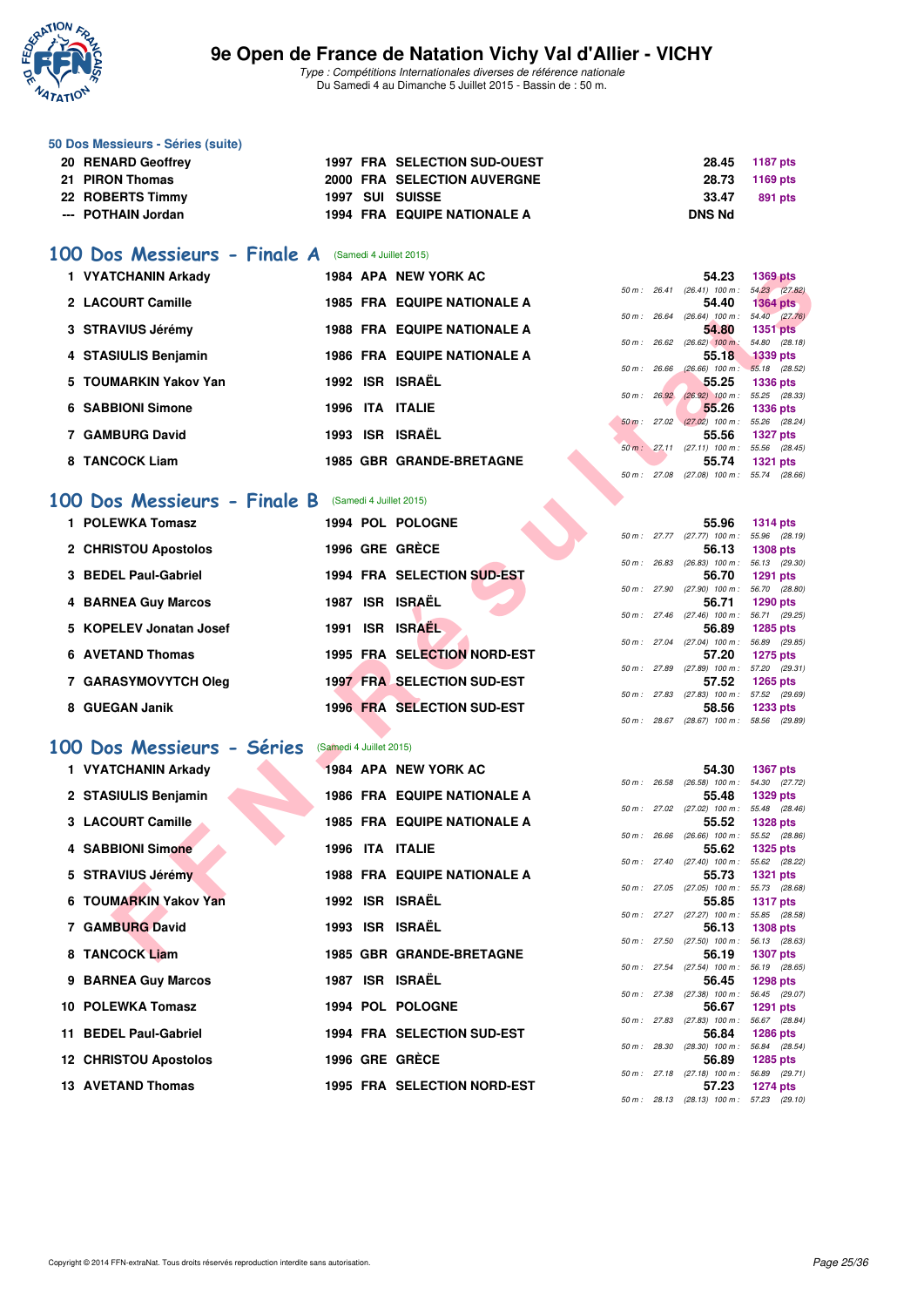

Type : Compétitions Internationales diverses de référence nationale Du Samedi 4 au Dimanche 5 Juillet 2015 - Bassin de : 50 m.

|     | 100 Dos Messieurs - Séries (suite)                                            |                           |                                                                                                                                    |              |              |                            |                                                              |
|-----|-------------------------------------------------------------------------------|---------------------------|------------------------------------------------------------------------------------------------------------------------------------|--------------|--------------|----------------------------|--------------------------------------------------------------|
|     | 14 KOPELEV Jonatan Josef                                                      |                           | 1991 ISR ISRAËL                                                                                                                    | 50 m: 27.53  |              | 57.48                      | <b>1266 pts</b><br>(27.53) 100 m : 57.48 (29.95)             |
|     | <b>15 GARASYMOVYTCH Oleg</b>                                                  |                           | 1997 FRA SELECTION SUD-EST                                                                                                         |              |              | 57.50                      | <b>1266 pts</b><br>50 m: 28.35 (28.35) 100 m: 57.50 (29.15)  |
|     | 16 GUEGAN Janik                                                               |                           | 1996 FRA SELECTION SUD-EST                                                                                                         |              |              | 58.64                      | 1230 pts                                                     |
|     | 17 MATHIEU Geoffroy                                                           |                           | <b>1997 FRA SELECTION AUVERGNE</b>                                                                                                 | 50 m : 28.32 |              | $(28.32)$ 100 m :<br>59.00 | 58.64 (30.32)<br><b>1219 pts</b>                             |
| 18  | <b>BRUN Christophe</b>                                                        |                           | <b>1998 FRA SELECTION SUD-OUEST</b>                                                                                                | 50 m: 28.70  |              | 59.12                      | $(28.70)$ 100 m : 59.00 $(30.30)$<br><b>1216 pts</b>         |
| 19. | <b>DELECLUSE Theo</b>                                                         |                           | 1997 FRA SELECTION NORD-EST                                                                                                        |              |              | 59.68                      | 50 m: 28.84 (28.84) 100 m: 59.12 (30.28)<br><b>1199 pts</b>  |
|     | 20 HESSE Jan                                                                  |                           | 1990 GER WASPO 98 HANNOVER                                                                                                         | 50 m : 28.72 |              | $(28.72)$ 100 m :<br>59.82 | 59.68 (30.96)<br>1195 pts                                    |
| 21  | <b>FOURTIER Florentin</b>                                                     |                           | 1996 FRA SELECTION ILE-DE-FRANCE                                                                                                   |              |              | 1:00.49                    | 50 m: 28.74 (28.74) 100 m: 59.82 (31.08)<br><b>1174 pts</b>  |
|     | 22 RENARD Geoffrey                                                            |                           | <b>1997 FRA SELECTION SUD-OUEST</b>                                                                                                | 50 m : 29.69 |              | 1:00.66                    | (29.69) 100 m: 1:00.49 (30.80)<br><b>1169 pts</b>            |
| 23  | <b>SCHENKEL Jules</b>                                                         |                           | <b>1995 FRA SELECTION AUVERGNE</b>                                                                                                 |              | 50 m: 28.93  | 1:01.01                    | $(28.93)$ 100 m : 1:00.66 (31.73)<br>1159 pts                |
|     | 24 GRATTEPANCHE Nicolas                                                       |                           | <b>1984 FRA FRANCE MILITAIRE</b>                                                                                                   |              | 50 m: 29.57  | 1:02.38                    | $(29.57)$ 100 m : 1:01.01 $(31.44)$<br>1119 pts              |
| 25  | <b>NEVMIANOV Aleksandr</b>                                                    |                           | <b>2000 RUS ENERGY STANDARD</b>                                                                                                    |              | 50 m: 30.37  |                            | $(30.37)$ 100 m : 1:02.38 $(32.01)$                          |
|     |                                                                               |                           |                                                                                                                                    | $50 m$ :     |              | 1:04.05                    | <b>1070 pts</b><br>30.80 (30.80) 100 m : 1:04.05 (33.25)     |
| 26. | <b>LE HIR Nicolas</b>                                                         |                           | <b>1997 FRA FRANCE HANDISPORT</b>                                                                                                  |              | 50 m : 34.54 | 1:11.43                    | 870 pts<br>$(34.54)$ 100 m : 1:11.43 $(36.89)$               |
| 27  | <b>DIDIER Ugo</b>                                                             |                           | 2001 FRA FRANCE HANDISPORT                                                                                                         |              |              | 1:17.90                    | 711 pts<br>50 m: 37.82 (37.82) 100 m: 1:17.90 (40.08)        |
| 28  | <b>BARDIN Florent</b>                                                         |                           | <b>1998 FRA FRANCE HANDISPORT</b>                                                                                                  |              | 50 m : 45.10 | 1:28.25                    | 491 pts<br>$(45.10)$ 100 m : 1:28.25 $(43.15)$               |
|     | 29 HAEFFELE Simon                                                             |                           | <b>1997 FRA FRANCE HANDISPORT</b>                                                                                                  |              |              | 1:35.10                    | <b>367 pts</b><br>50 m: 46.42 (46.42) 100 m: 1:35.10 (48.68) |
| 30  | <b>CHOCHO Jean rowane</b>                                                     |                           | 2000 FRA FRANCE HANDISPORT                                                                                                         |              |              | 1:45.89                    | <b>209 pts</b><br>50 m: 51.20 (51.20) 100 m: 1:45.89 (54.69) |
|     | <b>DERACHE Alexandre</b>                                                      |                           | 1998 FRA SELECTION NORD-EST                                                                                                        |              |              | DSQ 15m                    |                                                              |
|     |                                                                               |                           |                                                                                                                                    |              |              |                            |                                                              |
|     | 200 Dos Messieurs - Finale A (Dimanche 5 Juillet 2015)<br>1 VYATCHANIN Arkady |                           | 1984 APA NEW YORK AC                                                                                                               |              |              | 1:56.80                    |                                                              |
|     |                                                                               |                           | 50 m: 27.41 (27.41) 100 m: 56.37 (28.96) 150 m: 1:26.36 (29.99) 200 m: 1:56.80 (30.44)                                             |              |              |                            | 1391 pts                                                     |
|     | 2 STASIULIS Benjamin                                                          |                           | <b>1986 FRA EQUIPE NATIONALE A</b><br>50 m: 28.42 (28.42) 100 m: 58.57 (30.15) 150 m: 1:28.86                                      |              |              | 1:58.93                    | <b>1357 pts</b><br>$(30.29)$ 200 m : 1:58.93 $(30.07)$       |
|     | 3 GARASYMOVYTCH Oleg                                                          |                           | 1997 FRA SELECTION SUD-EST<br>50 m: 28.29 (28.29) 100 m: 59.37 (31.08) 150 m: 1:30.87 (31.50) 200 m: 2:01.38 (30.51)               |              |              | 2:01.38                    | <b>1318 pts</b>                                              |
|     | 4 SABBIONI Simone                                                             |                           | 1996 ITA ITALIE<br>50 m: 28.36 (28.36) 100 m: 59.72 (31.36) 150 m: 1:31.83 (32.11) 200 m: 2:01.99 (30.16)                          |              |              | 2:01.99                    | <b>1308 pts</b>                                              |
|     | 5 TURRINI Federico                                                            |                           | 1987 ITA ITALIE<br>50 m: 30.01 (30.01) 100 m: 1:01.30 (31.29) 150 m: 1:33.17 (31.87) 200 m: 2:03.76 (30.59)                        |              |              | 2:03.76                    | <b>1281 pts</b>                                              |
|     | 6 BEDEL Paul-Gabriel                                                          |                           | 1994 FRA SELECTION SUD-EST                                                                                                         |              |              | 2:04.23                    | 1273 pts                                                     |
|     | 7 MATHIEU Geoffroy                                                            |                           | 50 m: 29.49 (29.49) 100 m: 1:01.10 (31.61) 150 m: 1:33.44 (32.34) 200 m: 2:04.23 (30.79)<br><b>1997 FRA SELECTION AUVERGNE</b>     |              |              | 2:05.36                    | <b>1256 pts</b>                                              |
|     | 8 BRUN Christophe                                                             |                           | 50 m: 29.71 (29.71) 100 m: 1:01.10 (31.39) 150 m: 1:33.90 (32.80) 200 m: 2:05.36 (31.46)<br>1998 FRA SELECTION SUD-OUEST           |              |              | 2:05.66                    | 1251 pts                                                     |
|     |                                                                               |                           | 50 m: 29.32 (29.32) 100 m: 1:01.74 (32.42) 150 m: 1:34.14 (32.40) 200 m: 2:05.66 (31.52)                                           |              |              |                            |                                                              |
|     | 200 Dos Messieurs - Finale B (Dimanche 5 Juillet 2015)                        |                           |                                                                                                                                    |              |              |                            |                                                              |
|     | 1 DERACHE Alexandre                                                           |                           | <b>1998 FRA SELECTION NORD-EST</b><br>50 m : 30.07 (30.07) 100 m : 1:02.08 (32.01) 150 m : 1:34.37 (32.29) 200 m : 2:05.30 (30.93) |              |              | 2:05.30                    | 1257 pts                                                     |
|     | 2 FOURTIER Florentin                                                          |                           | 1996 FRA SELECTION ILE-DE-FRANCE<br>50 m: 30.62 (30.62) 100 m: 1:02.87 (32.25) 150 m: 1:35.59 (32.72) 200 m: 2:07.08 (31.49)       |              |              | 2:07.08                    | 1229 pts                                                     |
|     | 3 AVETAND Thomas                                                              |                           | 1995 FRA SELECTION NORD-EST<br>50 m: 30.36 (30.36) 100 m: 1:02.76 (32.40) 150 m: 1:35.94 (33.18) 200 m: 2:09.06 (33.12)            |              |              | 2:09.06                    | 1199 pts                                                     |
|     | 4 JEAN Hugo                                                                   |                           | 1997 FRA SELECTION SUD-EST                                                                                                         |              |              | 2:11.18                    | <b>1167 pts</b>                                              |
|     | 5 GUEGAN Janik                                                                |                           | 50 m: 31.31 (31.31) 100 m: 1:04.34 (33.03) 150 m: 1:38.54 (34.20) 200 m: 2:11.18 (32.64)<br>1996 FRA SELECTION SUD-EST             |              |              | 2:11.23                    | <b>1167 pts</b>                                              |
|     | 6 CHATELAIN Yannick                                                           |                           | 50 m: 31.87 (31.87) 100 m: 1:05.52 (33.65) 150 m: 1:38.73 (33.21) 200 m: 2:11.23 (32.50)<br>1994 FRA SELECTION SUD-EST             |              |              | 2:13.07                    | 1139 pts                                                     |
|     | 7 ROCH Nans                                                                   |                           | 50 m: 31.16 (31.16) 100 m: 1:04.68 (33.52) 150 m: 1:38.96 (34.28) 200 m: 2:13.07 (34.11)<br>1996 FRA SELECTION SUD-EST             |              |              | 2:14.93                    | 1112 pts                                                     |
|     |                                                                               |                           | 50 m: 31.64 (31.64) 100 m: 1:05.87 (34.23) 150 m: 1:40.62 (34.75) 200 m: 2:14.93 (34.31)                                           |              |              |                            |                                                              |
|     | 200 Dos Messieurs - Séries                                                    | (Dimanche 5 Juillet 2015) |                                                                                                                                    |              |              |                            |                                                              |
|     | 1 VYATCHANIN Arkady                                                           |                           | 1984 APA NEW YORK AC                                                                                                               |              |              | 2:00.84                    | 1326 pts                                                     |

50 m : 28.90 (28.90) 100 m : 59.28 (30.38) 150 m : 1:30.48 (31.20) 200 m : 2:00.84 (30.36)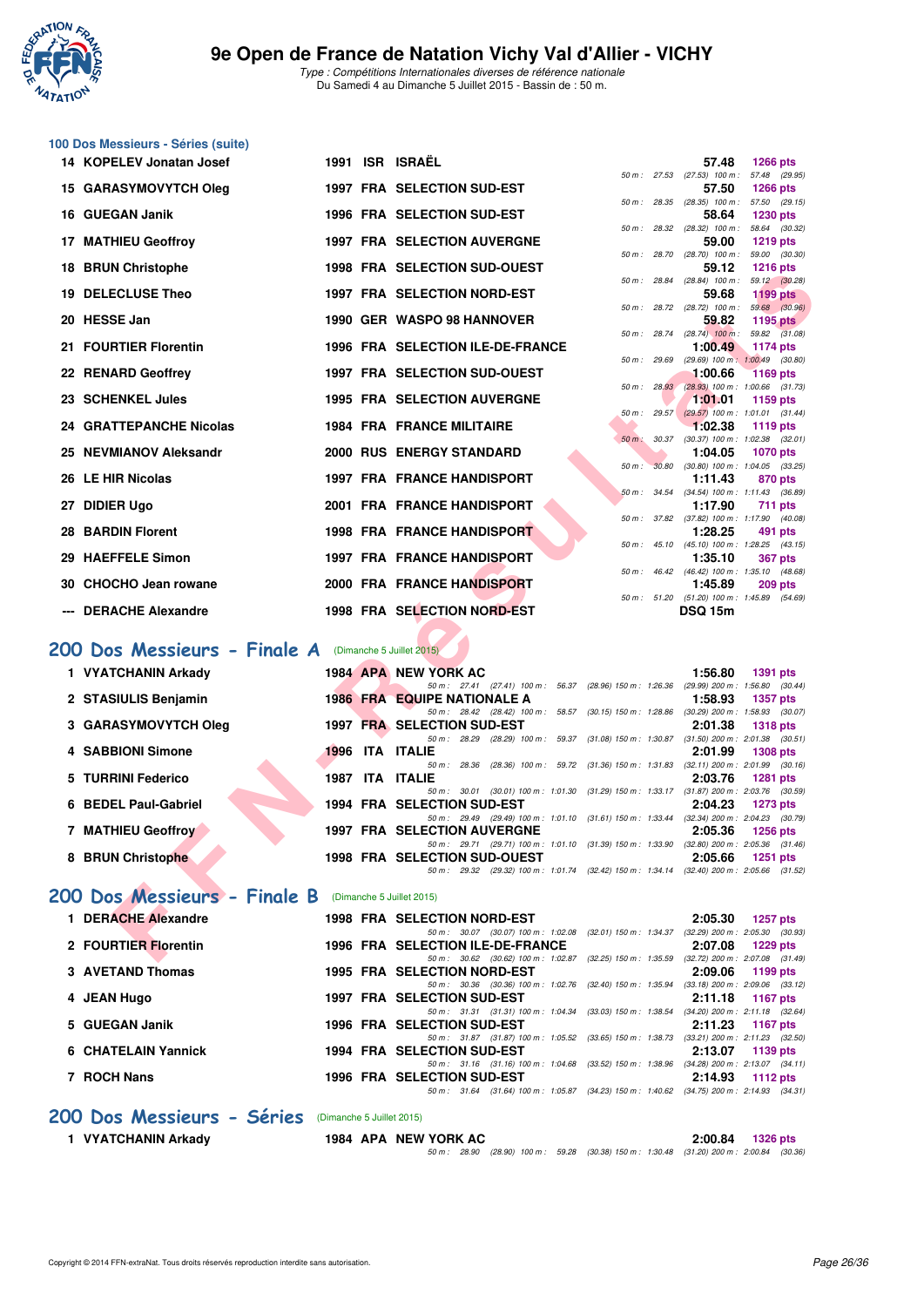

Type : Compétitions Internationales diverses de référence nationale Du Samedi 4 au Dimanche 5 Juillet 2015 - Bassin de : 50 m.

# **200 Dos Messieurs - Séries (suite)**

| 2 STASIULIS Benjamin                                  |  | <b>1986 FRA EQUIPE NATIONALE A</b>                                                                                              | 2:00.92        | <b>1325 pts</b>                                 |
|-------------------------------------------------------|--|---------------------------------------------------------------------------------------------------------------------------------|----------------|-------------------------------------------------|
| 3 GARASYMOVYTCH Oleg                                  |  | 50 m: 29.21 (29.21) 100 m: 59.27 (30.06) 150 m: 1:30.38 (31.11) 200 m: 2:00.92 (30.54)<br>1997 FRA SELECTION SUD-EST            | 2:02.04        | <b>1307 pts</b>                                 |
|                                                       |  | 50 m: 28.96 (28.96) 100 m: 1:00.15 (31.19) 150 m: 1:31.72 (31.57) 200 m: 2:02.04 (30.32)                                        |                |                                                 |
| 4 BEDEL Paul-Gabriel                                  |  | 1994 FRA SELECTION SUD-EST<br>50 m: 29.75 (29.75) 100 m: 1:01.43 (31.68) 150 m: 1:33.81 (32.38) 200 m: 2:04.33 (30.52)          | 2:04.33        | <b>1272 pts</b>                                 |
| 5 SABBIONI Simone                                     |  | 1996 ITA ITALIE                                                                                                                 | 2:04.52        | <b>1269 pts</b>                                 |
| 6 TURRINI Federico                                    |  | 50 m: 29.10 (29.10) 100 m: 1:00.80 (31.70) 150 m: 1:33.11 (32.31) 200 m: 2:04.52 (31.41)<br>1987 ITA ITALIE                     | 2:05.09        | <b>1260 pts</b>                                 |
|                                                       |  | 50 m: 29.88 (29.88) 100 m: 1:01.75 (31.87) 150 m: 1:34.06 (32.31) 200 m: 2:05.09 (31.03)                                        |                |                                                 |
| 7 BRUN Christophe                                     |  | <b>1998 FRA SELECTION SUD-OUEST</b><br>50 m: 29.80 (29.80) 100 m: 1:01.60 (31.80) 150 m: 1:34.45 (32.85) 200 m: 2:05.38 (30.93) | 2:05.38        | $1255$ pts                                      |
| 8 MATHIEU Geoffroy                                    |  | <b>1997 FRA SELECTION AUVERGNE</b>                                                                                              | 2:06.07        | 1245 $p$ ts                                     |
| 9 DERACHE Alexandre                                   |  | 50 m: 29.83 (29.83) 100 m: 1:02.44 (32.61) 150 m: 1:34.97 (32.53) 200 m: 2:06.07 (31.10)<br><b>1998 FRA SELECTION NORD-EST</b>  | 2:06.58        | <b>1237 pts</b>                                 |
|                                                       |  | 50 m: 30.37 (30.37) 100 m: 1:02.47 (32.10) 150 m: 1:35.21 (32.74) 200 m: 2:06.58 (31.37)                                        |                |                                                 |
| 10 BATCHA Jonatan                                     |  | 1996 ISR MACCABI HAIFA<br>50 m: 31.59 (31.59) 100 m: 1:04.58 (32.99) 150 m: 1:37.22 (32.64) 200 m: 2:09.06 (31.84)              | 2:09.06        | <b>1199 pts</b>                                 |
| 11 AVETAND Thomas                                     |  | 1995 FRA SELECTION NORD-EST                                                                                                     | 2:09.46        | 1193 pts                                        |
| 12 GUEGAN Janik                                       |  | 50 m: 29.64 (29.64) 100 m: 1:02.41 (32.77) 150 m: 1:36.38 (33.97) 200 m: 2:09.46 (33.08)<br>1996 FRA SELECTION SUD-EST          | 2:09.94        | 1186 pts                                        |
|                                                       |  | 50 m: 30.12 (30.12) 100 m: 1:02.74 (32.62) 150 m: 1:36.52 (33.78) 200 m: 2:09.94 (33.42)                                        |                |                                                 |
| 13 ROCH Nans                                          |  | 1996 FRA SELECTION SUD-EST<br>50 m: 31.12 (31.12) 100 m: 1:04.70 (33.58) 150 m: 1:38.37 (33.67) 200 m: 2:10.76 (32.39)          | 2:10.76        | <b>1174 pts</b>                                 |
| <b>14 FOURTIER Florentin</b>                          |  | 1996 FRA SELECTION ILE-DE-FRANCE                                                                                                | 2:11.53        | 1162 pts                                        |
|                                                       |  | 50 m: 31.07 (31.07) 100 m: 1:03.52 (32.45) 150 m: 1:37.76 (34.24) 200 m: 2:11.53 (33.77)<br>1997 FRA SELECTION SUD-EST          |                |                                                 |
| 15 JEAN Hugo                                          |  | 50 m: 31.51 (31.51) 100 m: 1:05.18 (33.67) 150 m: 1:39.58                                                                       | 2:13.03        | 1140 pts<br>$(34.40)$ 200 m : 2:13.03 $(33.45)$ |
| <b>16 CHATELAIN Yannick</b>                           |  | 1994 FRA SELECTION SUD-EST                                                                                                      | 2:13.94        | 1127 pts                                        |
| --- GAMBURG David                                     |  | 50 m: 31.32 (31.32) 100 m: 1:05.24 (33.92) 150 m: 1:39.83 (34.59) 200 m: 2:13.94 (34.11)<br>1993 ISR ISRAËL                     | <b>DSQ 15m</b> |                                                 |
| --- CHRISTOU Apostolos                                |  | 1996 GRE GRÈCE                                                                                                                  | <b>DNS Nd</b>  |                                                 |
| --- TOUMARKIN Yakov Yan                               |  | 1992 ISR ISRAËL                                                                                                                 | <b>DNS Nd</b>  |                                                 |
|                                                       |  |                                                                                                                                 |                |                                                 |
| O Brasse Messieurs - Finale A (Samedi 4 Juillet 2015) |  |                                                                                                                                 |                |                                                 |
| 1 VAN DER BURGH Cameron                               |  | <b>1988 RSA TUKS PRETORIA</b>                                                                                                   | 27.09          | <b>1401 pts</b>                                 |
| 2 DUGONJIC Damir                                      |  | <b>1988 SLO SLOVENIE</b>                                                                                                        | 27.44          | <b>1380 pts</b>                                 |
| 3 BOVELL George Richard                               |  | <b>1983 TRI ADN SWIM PROJECT</b>                                                                                                | 27.57          | <b>1372 pts</b>                                 |
| 4 SCOZZOLI Fabio                                      |  | 1988 ITA ITALIE                                                                                                                 | 27.60          | <b>1370 pts</b>                                 |
| 5 ZORZI Giulio                                        |  | <b>1989 RSA TUKS PRETORIA</b>                                                                                                   | 27.65          | <b>1367 pts</b>                                 |
| 6 PEREZ DORTONA Giacomo                               |  | 1989 FRA EQUIPE NATIONALE A                                                                                                     | 27.72          | 1363 pts                                        |
| 7 KARPOUZLIS Ioannis                                  |  | 1992 GRE GRECE                                                                                                                  | 28.31          | <b>1327 pts</b>                                 |
| 8 DASSIE Vincent                                      |  | 1988 FRA SELECTION SUD-OUEST                                                                                                    | 28.61          | <b>1310 pts</b>                                 |
|                                                       |  |                                                                                                                                 |                |                                                 |
| <b>0 Brasse Messieurs - Finale B</b>                  |  | (Samedi 4 Juillet 2015)                                                                                                         |                |                                                 |
| 1 CRESPO ECHEVERRIA Edgar Roberto                     |  | <b>1989 PAN LA SALLE 2000</b>                                                                                                   | 28.22          | 1333 pts                                        |
| 2 BUSSIERE Theo                                       |  | 1995 FRA SELECTION SUD-EST                                                                                                      | 29.17          | <b>1277 pts</b>                                 |
| 3 STOLARSKI Marcin                                    |  | 1996 POL POLOGNE                                                                                                                | 29.19          | <b>1276 pts</b>                                 |
| 4 MAILLOT Melvin<br><b>5 LUDTKE Maik</b>              |  | 1992 FRA SELECTION ILE-DE-FRANCE<br>1992 GER WASPO 98 HANNOVER                                                                  | 29.23<br>29.26 | <b>1273 pts</b><br><b>1272 pts</b>              |
| 6 LEVRIER Jérémy                                      |  | 1993 FRA SELECTION AUVERGNE                                                                                                     | 29.62          | 1251 pts                                        |
| 7 LOTH Matthias                                       |  | <b>1994 FRA SELECTION AUVERGNE</b>                                                                                              | 29.75          | <b>1243 pts</b>                                 |
| 0.00000001                                            |  | $1001$ ALIC MIOOA                                                                                                               | oo ee          | <b>CARD AND ALL</b>                             |

#### **50 Brasse Messieurs - Finale A** (Samedi 4 Juillet 2015)

| 1 VAN DER BURGH Cameron |  | <b>1988 RSA TUKS PRETORIA</b>       | 27.09 | <b>1401 pts</b> |
|-------------------------|--|-------------------------------------|-------|-----------------|
| 2 DUGONJIC Damir        |  | <b>1988 SLO SLOVENIE</b>            | 27.44 | 1380 pts        |
| 3 BOVELL George Richard |  | <b>1983 TRI ADN SWIM PROJECT</b>    | 27.57 | <b>1372 pts</b> |
| 4 SCOZZOLI Fabio        |  | 1988 ITA ITALIE                     | 27.60 | <b>1370 pts</b> |
| 5 ZORZI Giulio          |  | <b>1989 RSA TUKS PRETORIA</b>       | 27.65 | 1367 pts        |
| 6 PEREZ DORTONA Giacomo |  | 1989 FRA EQUIPE NATIONALE A         | 27.72 | 1363 pts        |
| 7 KARPOUZLIS Ioannis    |  | 1992 GRE GRÈCE                      | 28.31 | <b>1327 pts</b> |
| 8 DASSIE Vincent        |  | <b>1988 FRA SELECTION SUD-OUEST</b> | 28.61 | <b>1310 pts</b> |
|                         |  |                                     |       |                 |

#### **[50 Brasse Messieurs - Finale B](http://www.ffnatation.fr/webffn/resultats.php?idact=nat&go=epr&idcpt=32627&idepr=71)** (Samedi 4 Juillet 2015)

| 1 CRESPO ECHEVERRIA Edgar Roberto 1989 PAN LA SALLE 2000 |  |                                    |       | 28.22 1333 pts  |
|----------------------------------------------------------|--|------------------------------------|-------|-----------------|
| 2 BUSSIERE Theo                                          |  | 1995 FRA SELECTION SUD-EST         | 29.17 | <b>1277 pts</b> |
| 3 STOLARSKI Marcin                                       |  | 1996 POL POLOGNE                   |       | 29.19 1276 pts  |
| 4 MAILLOT Melvin                                         |  | 1992 FRA SELECTION ILE-DE-FRANCE   | 29.23 | 1273 pts        |
| 5 LUDTKE Maik                                            |  | 1992 GER WASPO 98 HANNOVER         | 29.26 | <b>1272 pts</b> |
| 6 LEVRIER Jérémy                                         |  | <b>1993 FRA SELECTION AUVERGNE</b> | 29.62 | 1251 pts        |
| 7 LOTH Matthias                                          |  | <b>1994 FRA SELECTION AUVERGNE</b> | 29.75 | 1243 pts        |
| 8 BREMER Lennard                                         |  | 1994 AUS WCCA                      |       | 30.56 1197 pts  |
|                                                          |  |                                    |       |                 |

### **[50 Brasse Messieurs - Séries](http://www.ffnatation.fr/webffn/resultats.php?idact=nat&go=epr&idcpt=32627&idepr=71)** (Samedi 4 Juillet 2015)

| 1 VAN DER BURGH Cameron |  | <b>1988 RSA TUKS PRETORIA</b>      | 27.65 | 1367 pts |
|-------------------------|--|------------------------------------|-------|----------|
| 2 SCOZZOLI Fabio        |  | 1988 ITA ITALIE                    | 27.77 | 1360 pts |
| 3 DUGONJIC Damir        |  | <b>1988 SLO SLOVÉNIE</b>           | 27.81 | 1357 pts |
| 4 PEREZ DORTONA Giacomo |  | <b>1989 FRA EQUIPE NATIONALE A</b> | 27.84 | 1355 pts |
| 5 ZORZI Giulio          |  | <b>1989 RSA TUKS PRETORIA</b>      | 28.11 | 1339 pts |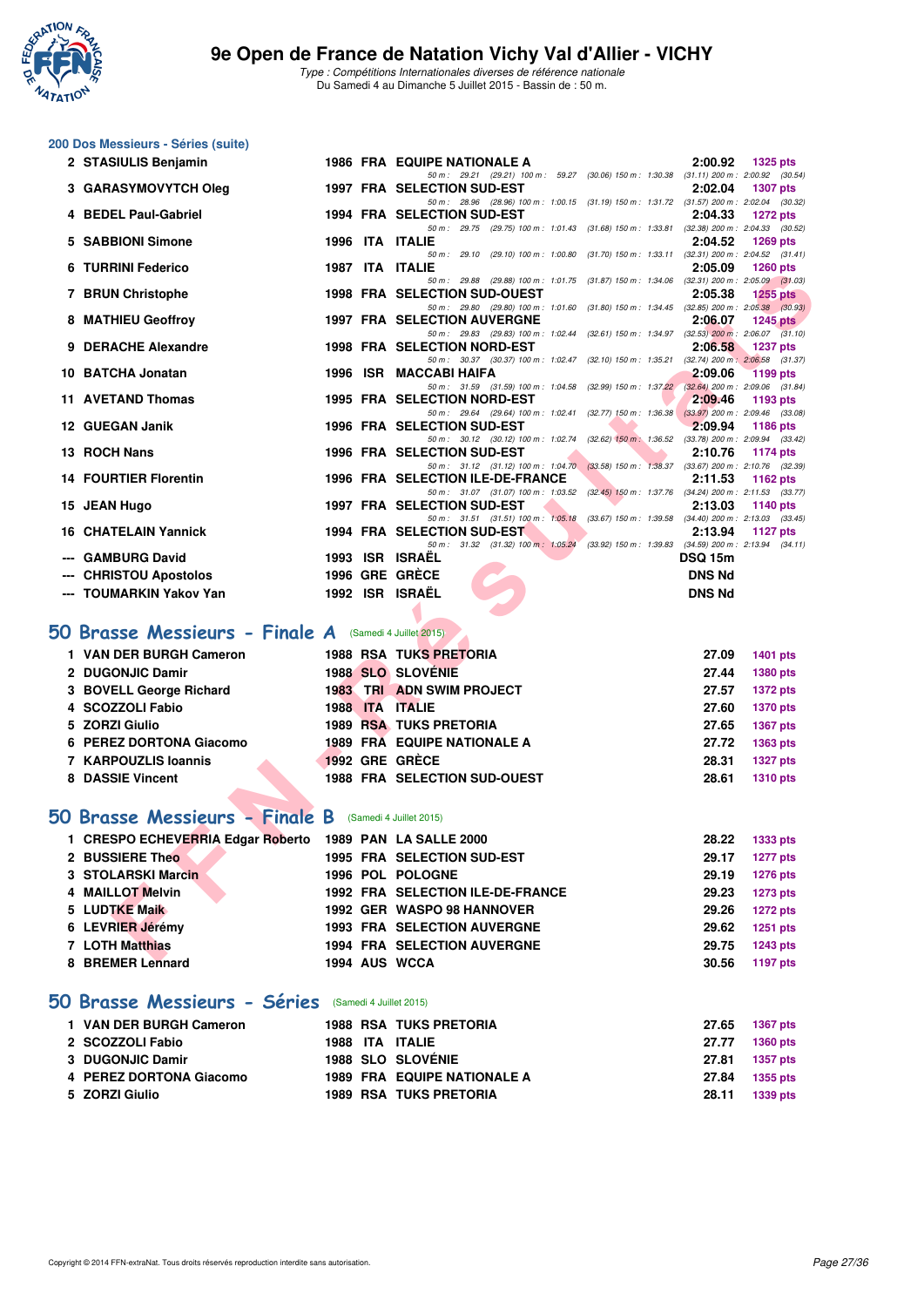

| 50 Brasse Messieurs - Séries (suite)                       |  |                                                                    |              |                                            |                                                                 |
|------------------------------------------------------------|--|--------------------------------------------------------------------|--------------|--------------------------------------------|-----------------------------------------------------------------|
| 6 BOVELL George Richard                                    |  | 1983 TRI ADN SWIM PROJECT                                          |              | 28.15                                      | <b>1337 pts</b>                                                 |
| 7 KARPOUZLIS Ioannis                                       |  | 1992 GRE GRÈCE                                                     |              | 28.33                                      | <b>1326 pts</b>                                                 |
| 8 DASSIE Vincent                                           |  | 1988 FRA SELECTION SUD-OUEST                                       |              | 28.47                                      | <b>1318 pts</b>                                                 |
| 9 CRESPO ECHEVERRIA Edgar Roberto                          |  | <b>1989 PAN LA SALLE 2000</b>                                      |              | 28.72                                      | 1303 pts                                                        |
| 10 STOLARSKI Marcin<br><b>11 LUDTKE Maik</b>               |  | 1996 POL POLOGNE<br>1992 GER WASPO 98 HANNOVER                     |              | 28.78<br>29.19                             | 1300 pts                                                        |
| <b>12 MAILLOT Melvin</b>                                   |  | 1992 FRA SELECTION ILE-DE-FRANCE                                   |              | 29.38                                      | <b>1276 pts</b><br>1265 pts                                     |
| 13 BREMER Lennard                                          |  | 1994 AUS WCCA                                                      |              | 29.50                                      | <b>1258 pts</b>                                                 |
| <b>14 LOTH Matthias</b>                                    |  | <b>1994 FRA SELECTION AUVERGNE</b>                                 |              | 29.57                                      | <b>1254 pts</b>                                                 |
| 15 BUSSIERE Theo                                           |  | 1995 FRA SELECTION SUD-EST                                         |              | 29.58                                      | <b>1253 pts</b>                                                 |
| 16 RECK Ruben                                              |  | 1996 GER WASPO 98 HANNOVER                                         |              | 29.77                                      | <b>1242 pts</b>                                                 |
| 17 LEVRIER Jérémy                                          |  | <b>1993 FRA SELECTION AUVERGNE</b>                                 |              | 29.79                                      | <b>1241 pts</b>                                                 |
| <b>18 PIEKARZ Baptiste</b>                                 |  | 1995 FRA SELECTION ILE-DE-FRANCE                                   |              | 29.83                                      | <b>1239 pts</b>                                                 |
| 19 OLIER Cyril                                             |  | <b>1994 FRA FRANCE MILITAIRE</b>                                   |              | 30.20                                      | <b>1217 pts</b>                                                 |
| 20 QUIERTANT Yann                                          |  | <b>1989 FRA SELECTION ILE-DE-FRANCE</b>                            |              | 30.38                                      | <b>1207 pts</b>                                                 |
| 21 BARRY Alexandre<br>22 COURTEAUX Théo                    |  | 1996 FRA SELECTION AUVERGNE<br><b>1999 FRA SELECTION SUD-OUEST</b> |              | 30.40<br>30.75                             | <b>1206 pts</b><br>1186 pts                                     |
| 22 VIAZZO Giacomo                                          |  | 1997 ITA SOGEIS SWIM TEAM                                          |              | 30.75                                      | 1186 pts                                                        |
| 24 GAVRILIN Egor                                           |  | <b>1998 RUS ENERGY STANDARD</b>                                    |              | 30.82                                      | 1182 pts                                                        |
| 25 CALLAIS Quentin                                         |  | 1996 FRA SELECTION SUD-EST                                         |              | 30.98                                      | <b>1174 pts</b>                                                 |
| 26 AUBRY Flavien                                           |  | 1994 FRA SELECTION ILE-DE-FRANCE                                   |              | 31.76                                      | 1130 pts                                                        |
| --- BAZZOLI Andrea                                         |  | 1994 ITA SOGEIS SWIM TEAM                                          |              | <b>DNS dec</b>                             |                                                                 |
| 100 Brasse Messieurs - Finale A<br>1 VAN DER BURGH Cameron |  | (Dimanche 5 Juillet 2015)<br><b>1988 RSA TUKS PRETORIA</b>         |              | 1:00.38                                    | <b>1358 pts</b>                                                 |
| 2 PEREZ DORTONA Giacomo                                    |  | 1989 FRA EQUIPE NATIONALE A                                        |              | 1:00.72                                    | 50 m : 28.32 (28.32) 100 m : 1:00.38 (32.06)<br><b>1348 pts</b> |
| 3 DUGONJIC Damir                                           |  | <b>1988 SLO SLOVENIE</b>                                           |              | 1:01.48                                    | 50 m : 28.23 (28.23) 100 m : 1:00.72 (32.49)<br><b>1326 pts</b> |
|                                                            |  | 1988 ITA ITALIE                                                    | 50 m : 28.52 |                                            | (28.52) 100 m: 1:01.48 (32.96)                                  |
| 4 SCOZZOLI Fabio                                           |  |                                                                    |              | 1:01.54                                    | <b>1324 pts</b><br>50 m : 28.85 (28.85) 100 m : 1:01.54 (32.69) |
| 5 ZORZI Giulio                                             |  | <b>1989 RSA TUKS PRETORIA</b>                                      |              | 1:02.42                                    | 1299 pts                                                        |
| 6 STOLARSKI Marcin                                         |  | 1996 POL POLOGNE                                                   | 50 m : 28.74 | 1:02.47                                    | (28.74) 100 m: 1:02.42 (33.68)<br><b>1297 pts</b>               |
| 7 CRESPO ECHEVERRIA Edgar Roberto                          |  | <b>1989 PAN LA SALLE 2000</b>                                      | 50 m : 29.23 |                                            | (29.23) 100 m: 1:02.47 (33.24)                                  |
|                                                            |  |                                                                    | 50 m : 28.70 | 1:03.00                                    | <b>1282 pts</b><br>$(28.70)$ 100 m : 1:03.00 $(34.30)$          |
| 8 LUDTKE Maik                                              |  | <b>1992 GER WASPO 98 HANNOVER</b>                                  | 50 m : 29.85 | 1:03.31                                    | <b>1273 pts</b><br>$(29.85)$ 100 m : 1:03.31 $(33.46)$          |
|                                                            |  |                                                                    |              |                                            |                                                                 |
| 100 Brasse Messieurs - Finale B (Dimanche 5 Juillet 2015)  |  |                                                                    |              |                                            |                                                                 |
| 1 KARPOUZLIS loannis                                       |  | 1992 GRE GRECE                                                     |              | 1:03.13                                    | <b>1278 pts</b>                                                 |
| 2 BAZZOLI Andrea                                           |  | 1994 ITA SOGEIS SWIM TEAM                                          | 50 m : 29.62 | 1:03.17                                    | $(29.62)$ 100 m : 1:03.13 $(33.51)$<br><b>1277 pts</b>          |
|                                                            |  |                                                                    | 50 m : 29.47 |                                            | (29.47) 100 m: 1:03.17 (33.70)                                  |
| 3 BUSSIERE Theo                                            |  | 1995 FRA SELECTION SUD-EST                                         |              | 1:03.37                                    | 1272 pts<br>50 m: 30.25 (30.25) 100 m: 1:03.37 (33.12)          |
| 4 DEBOURGES William                                        |  | 1991 FRA SELECTION SUD-EST                                         |              | 1:03.81                                    | 1259 pts                                                        |
| 5 DASSIE Vincent                                           |  | <b>1988 FRA SELECTION SUD-OUEST</b>                                | 50 m : 29.87 | 1:03.98                                    | (29.87) 100 m: 1:03.81 (33.94)<br><b>1254 pts</b>               |
|                                                            |  |                                                                    |              |                                            | 50 m: 29.53 (29.53) 100 m: 1:03.98 (34.45)                      |
| 6 MAILLOT Melvin                                           |  | 1992 FRA SELECTION ILE-DE-FRANCE                                   |              | 1:05.07                                    | <b>1224 pts</b><br>50 m: 30.71 (30.71) 100 m: 1:05.07 (34.36)   |
| 7 QUIERTANT Yann                                           |  | 1989 FRA SELECTION ILE-DE-FRANCE                                   | 50 m : 30.89 | 1:05.30                                    | <b>1217 pts</b><br>$(30.89)$ 100 m : 1:05.30 $(34.41)$          |
| 8 CHATRON Cyril                                            |  | 1995 FRA SELECTION SUD-EST                                         |              | 1:05.99                                    | 1198 pts                                                        |
|                                                            |  |                                                                    |              | 50 m: 30.87 (30.87) 100 m: 1:05.99 (35.12) |                                                                 |

#### **[100 Brasse Messieurs - Séries](http://www.ffnatation.fr/webffn/resultats.php?idact=nat&go=epr&idcpt=32627&idepr=72)** (Dimanche 5 Juillet 2015)

1 VAN DER BURGH Cameron 1988 RSA TUKS PRETORIA 1300.69 1349 pts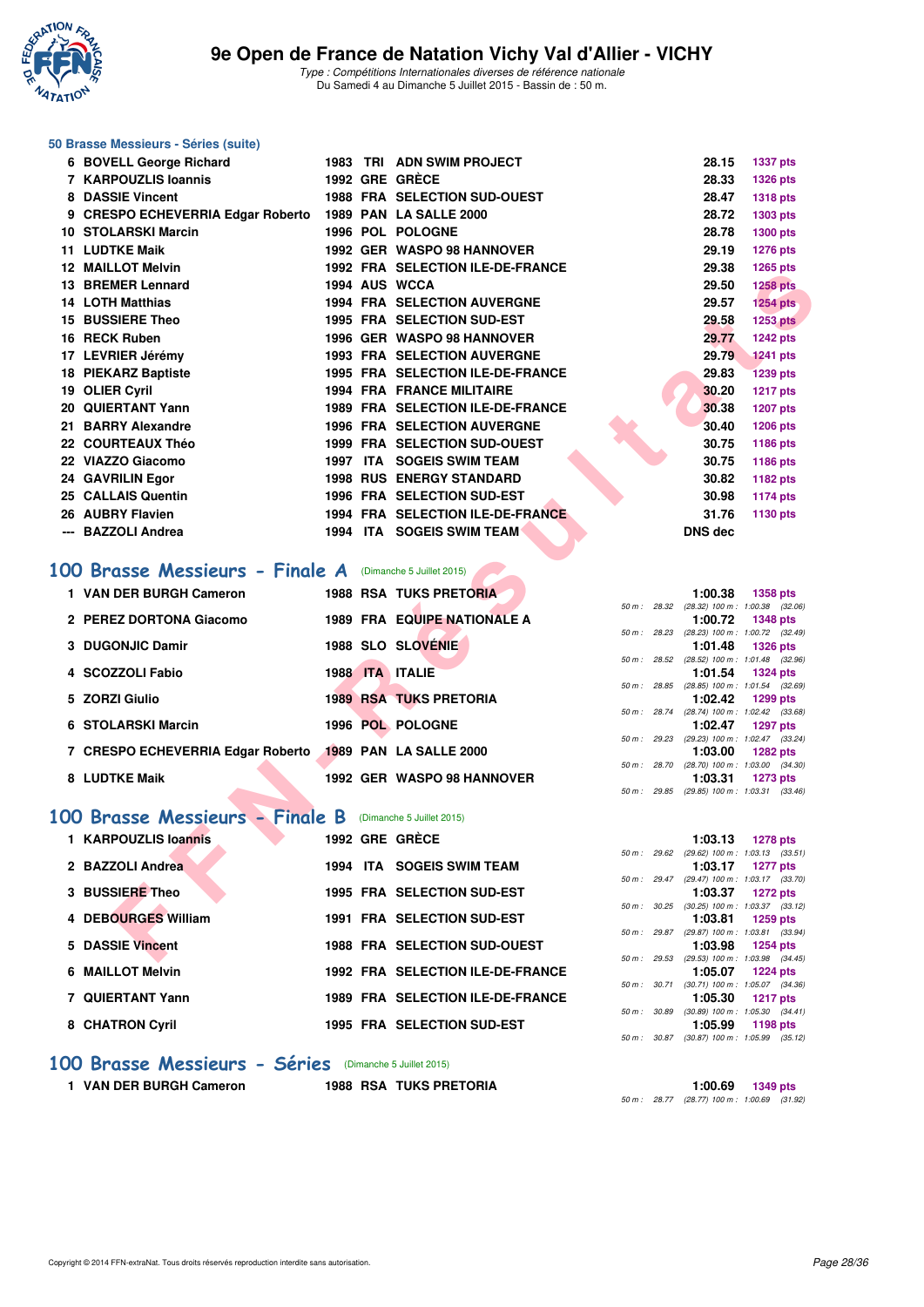

| 100 Brasse Messieurs - Séries (suite)                    |  |                                                                                                                        |              |                                                                            |
|----------------------------------------------------------|--|------------------------------------------------------------------------------------------------------------------------|--------------|----------------------------------------------------------------------------|
| 2 PEREZ DORTONA Giacomo                                  |  | <b>1989 FRA EQUIPE NATIONALE A</b>                                                                                     | 50 m : 29.33 | 1:02.08<br><b>1308 pts</b><br>(29.33) 100 m: 1:02.08 (32.75)               |
| 3 DUGONJIC Damir                                         |  | 1988 SLO SLOVÉNIE                                                                                                      |              | 1:02.43<br><b>1298 pts</b><br>50 m : 28.62 (28.62) 100 m : 1:02.43 (33.81) |
| 4 KOCH Marco                                             |  | <b>1990 GER DSW DARMSTADT</b>                                                                                          |              | 1:02.47<br><b>1297 pts</b><br>50 m: 29.48 (29.48) 100 m: 1:02.47 (32.99)   |
| 5 STOLARSKI Marcin                                       |  | 1996 POL POLOGNE                                                                                                       |              | 1:02.64<br><b>1292 pts</b>                                                 |
| 6 SCOZZOLI Fabio                                         |  | 1988 ITA ITALIE                                                                                                        |              | 50 m : 29.82 (29.82) 100 m : 1:02.64 (32.82)<br>1:02.66<br><b>1292 pts</b> |
| <b>7 LUDTKE Maik</b>                                     |  | 1992 GER WASPO 98 HANNOVER                                                                                             |              | 50 m : 29.32 (29.32) 100 m : 1:02.66 (33.34)<br>1:03.16<br><b>1278 pts</b> |
| 8 CRESPO ECHEVERRIA Edgar Roberto 1989 PAN LA SALLE 2000 |  |                                                                                                                        |              | 50 m: 29.74 (29.74) 100 m: 1:03.16 (33.42)<br>1:03.17<br><b>1277 pts</b>   |
| 9 ZORZI Giulio                                           |  | <b>1989 RSA TUKS PRETORIA</b>                                                                                          |              | 50 m : 29.18 (29.18) 100 m : 1:03.17 (33.99)<br>1:03.75<br>1261 pts        |
| 10 KARPOUZLIS Ioannis                                    |  | 1992 GRE GRECE                                                                                                         | 50 m : 29.46 | (29.46) 100 m: 1:03.75 (34.29)<br>1:03.89<br><b>1257 pts</b>               |
| 11 DEBOURGES William                                     |  | 1991 FRA SELECTION SUD-EST                                                                                             |              | 50 m: 30.11 (30.11) 100 m: 1:03.89 (33.78)<br>1:03.90<br><b>1257 pts</b>   |
| 12 BAZZOLI Andrea                                        |  | 1994 ITA SOGEIS SWIM TEAM                                                                                              | 50 m: 29.89  | $(29.89)$ 100 m : 1:03.90 $(34.01)$<br>1:04.24<br><b>1247 pts</b>          |
| 13 BUSSIERE Theo                                         |  | 1995 FRA SELECTION SUD-EST                                                                                             |              | 50 m : 29.80 (29.80) 100 m : 1:04.24 (34.44)<br>1:04.78<br><b>1232 pts</b> |
| <b>14 DASSIE Vincent</b>                                 |  |                                                                                                                        |              | 50 m: 31.07 (31.07) 100 m: 1:04.78 (33.71)                                 |
|                                                          |  | <b>1988 FRA SELECTION SUD-OUEST</b>                                                                                    | 50 m: 29.23  | 1:04.87<br>1229 pts<br>(29.23) 100 m: 1:04.87 (35.64)                      |
| 15 BREMER Lennard                                        |  | 1994 AUS WCCA                                                                                                          |              | 1:04.96<br><b>1227 pts</b><br>50 m : 30.62 (30.62) 100 m : 1:04.96 (34.34) |
| <b>16 QUIERTANT Yann</b>                                 |  | 1989 FRA SELECTION ILE-DE-FRANCE                                                                                       |              | 1:05.90<br><b>1201 pts</b><br>50 m: 31.02 (31.02) 100 m: 1:05.90 (34.88)   |
| 17 CHATRON Cyril                                         |  | 1995 FRA SELECTION SUD-EST                                                                                             |              | 1:06.18<br>1193 pts<br>50 m: 31.48 (31.48) 100 m: 1:06.18 (34.70)          |
| <b>18 MAILLOT Melvin</b>                                 |  | 1992 FRA SELECTION ILE-DE-FRANCE                                                                                       |              | 1:06.21<br>1192 pts<br>50 m: 31.17 (31.17) 100 m: 1:06.21 (35.04)          |
| 19 PIEKARZ Baptiste                                      |  | 1995 FRA SELECTION ILE-DE-FRANCE                                                                                       |              | 1:06.62<br>1181 pts<br>50 m: 31.00 (31.00) 100 m: 1:06.62 (35.62)          |
| 20 NEVO Gal                                              |  | 1987 ISR ISRAEL                                                                                                        |              | 1:06.67<br>1180 pts<br>50 m: 31.81 (31.81) 100 m: 1:06.67 (34.86)          |
| 21 GWIZDZ Damien                                         |  | 1995 FRA SELECTION SUD-EST                                                                                             |              | 1:06.75<br><b>1178 pts</b>                                                 |
| 22 RECK Ruben                                            |  | 1996 GER WASPO 98 HANNOVER                                                                                             |              | 50 m: 31.26 (31.26) 100 m: 1:06.75 (35.49)<br>1:06.79<br><b>1176 pts</b>   |
| 23 LEVRIER Jérémy                                        |  | <b>1993 FRA SELECTION AUVERGNE</b>                                                                                     |              | 50 m : 30.99 (30.99) 100 m : 1:06.79 (35.80)<br>1:07.02<br>1170 pts        |
| 24 GAVRILIN Egor                                         |  | <b>1998 RUS ENERGY STANDARD</b>                                                                                        |              | 50 m: 31.31 (31.31) 100 m: 1:07.02 (35.71)<br>1:07.10<br>1168 pts          |
| 25 OLIER Cyril                                           |  | <b>1994 FRA FRANCE MILITAIRE</b>                                                                                       |              | 50 m: 31.32 (31.32) 100 m: 1:07.10 (35.78)<br>1:07.22<br>1165 pts          |
| 26 CALLAIS Quentin                                       |  | <b>1996 FRA SELECTION SUD-EST</b>                                                                                      |              | 50 m: 31.55 (31.55) 100 m: 1:07.22 (35.67)<br>1:07.24<br>1164 pts          |
| 27 COURTEAUX Théo                                        |  | 1999 FRA SELECTION SUD-OUEST                                                                                           |              | 50 m: 31.77 (31.77) 100 m: 1:07.24 (35.47)<br>1:07.72<br>1151 pts          |
| 28 VIAZZO Giacomo                                        |  | 1997 ITA SOGEIS SWIM TEAM                                                                                              |              | 50 m : 32.06 (32.06) 100 m : 1:07.72 (35.66)<br>1:07.78<br>1150 pts        |
| 29 MARMIER Mathieu                                       |  | <b>1999 FRA SELECTION AUVERGNE</b>                                                                                     |              | 50 m: 31.13 (31.13) 100 m: 1:07.78 (36.65)<br>1:09.43                      |
|                                                          |  |                                                                                                                        |              | 1105 pts<br>50 m : 32.46 (32.46) 100 m : 1:09.43 (36.97)                   |
| --- JAMIESON Michael                                     |  | <b>1988 GBR GRANDE-BRETAGNE</b>                                                                                        |              | <b>DNS Nd</b>                                                              |
| 200 Brasse Messieurs - Finale A (Samedi 4 Juillet 2015)  |  |                                                                                                                        |              |                                                                            |
| 1 KOCH Marco                                             |  | <b>1990 GER DSW DARMSTADT</b>                                                                                          |              | 2:08.98<br><b>1380 pts</b>                                                 |
| 2 BREMER Lennard                                         |  | 50 m : 29.47 (29.47) 100 m : 1:02.26 (32.79) 150 m : 1:35.51<br>1994 AUS WCCA                                          |              | $(33.25)$ 200 m : 2:08.98 $(33.47)$<br>2:13.93<br><b>1308 pts</b>          |
| 3 LUDTKE Maik                                            |  | 50 m: 30.20 (30.20) 100 m: 1:04.12 (33.92) 150 m: 1:38.39 (34.27) 200 m: 2:13.93 (35.54)<br>1992 GER WASPO 98 HANNOVER |              | 2:15.79<br>1281 pts                                                        |
| 4 RECK Ruben                                             |  | 50 m: 30.71 (30.71) 100 m: 1:05.50 (34.79) 150 m: 1:40.47 (34.97) 200 m: 2:15.79 (35.32)<br>1996 GER WASPO 98 HANNOVER |              | 2:16.07<br>1277 pts                                                        |
| 5 DEBOURGES William                                      |  | 50 m: 30.77 (30.77) 100 m: 1:05.74 (34.97) 150 m: 1:40.62 (34.88) 200 m: 2:16.07 (35.45)<br>1991 FRA SELECTION SUD-EST |              | 2:16.08<br><b>1277 pts</b>                                                 |

50 m : 31.02 (31.02) 100 m : 1:05.96 (34.94) 150 m : 1:40.97 (35.01) 200 m : 2:16.63 (35.66)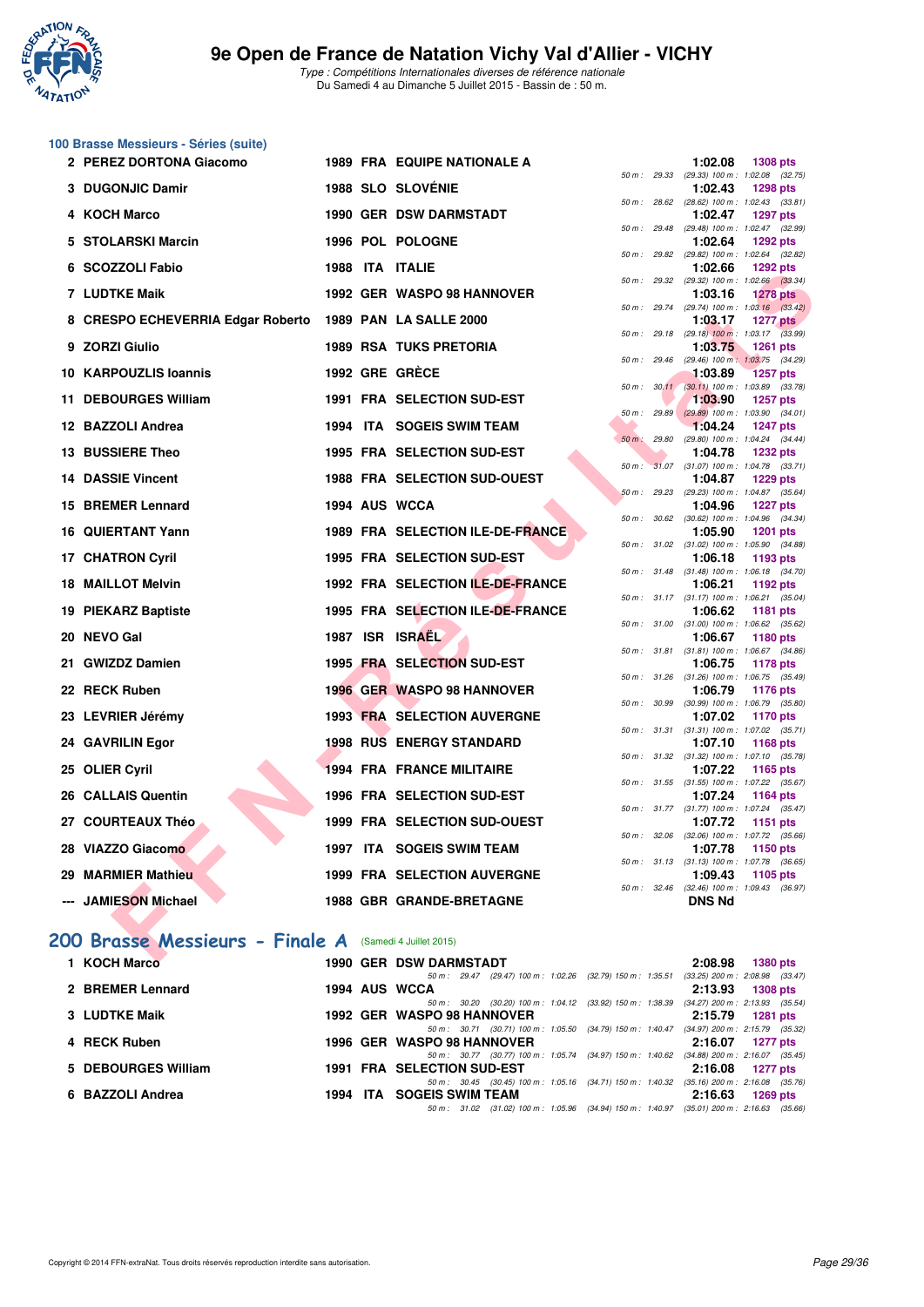

Type : Compétitions Internationales diverses de référence nationale Du Samedi 4 au Dimanche 5 Juillet 2015 - Bassin de : 50 m.

| 200 Brasse Messieurs - Finale A (suite) |                                                                                                                                                                                                                                                                                                                                                                                                                                                                                                                                                                                                                                         |                                 |                                                                                                                                 |                                                                                                                                                                                                                                                                                                                                                                                                                                                                                                                                                                                                                                                                                                                                                                                                                                                                                                                                                                                                                                                                                                     |                                                                                                                                                                                                                                                                                                                                                                                                                                                                                                                                                                                                                                                                                                                                                                                                                                                                                                                                                                                                                                                                                                                                                                                                                                                                                                                                                                                                                                                                                                                                                                                                                                                                                                                                                                                                                                                                                                                                                                                                                                                                                                                                                                                                                                                                                                                                                                                                                                                                                                                                                                                                                                                                                          |
|-----------------------------------------|-----------------------------------------------------------------------------------------------------------------------------------------------------------------------------------------------------------------------------------------------------------------------------------------------------------------------------------------------------------------------------------------------------------------------------------------------------------------------------------------------------------------------------------------------------------------------------------------------------------------------------------------|---------------------------------|---------------------------------------------------------------------------------------------------------------------------------|-----------------------------------------------------------------------------------------------------------------------------------------------------------------------------------------------------------------------------------------------------------------------------------------------------------------------------------------------------------------------------------------------------------------------------------------------------------------------------------------------------------------------------------------------------------------------------------------------------------------------------------------------------------------------------------------------------------------------------------------------------------------------------------------------------------------------------------------------------------------------------------------------------------------------------------------------------------------------------------------------------------------------------------------------------------------------------------------------------|------------------------------------------------------------------------------------------------------------------------------------------------------------------------------------------------------------------------------------------------------------------------------------------------------------------------------------------------------------------------------------------------------------------------------------------------------------------------------------------------------------------------------------------------------------------------------------------------------------------------------------------------------------------------------------------------------------------------------------------------------------------------------------------------------------------------------------------------------------------------------------------------------------------------------------------------------------------------------------------------------------------------------------------------------------------------------------------------------------------------------------------------------------------------------------------------------------------------------------------------------------------------------------------------------------------------------------------------------------------------------------------------------------------------------------------------------------------------------------------------------------------------------------------------------------------------------------------------------------------------------------------------------------------------------------------------------------------------------------------------------------------------------------------------------------------------------------------------------------------------------------------------------------------------------------------------------------------------------------------------------------------------------------------------------------------------------------------------------------------------------------------------------------------------------------------------------------------------------------------------------------------------------------------------------------------------------------------------------------------------------------------------------------------------------------------------------------------------------------------------------------------------------------------------------------------------------------------------------------------------------------------------------------------------------------------|
|                                         |                                                                                                                                                                                                                                                                                                                                                                                                                                                                                                                                                                                                                                         |                                 |                                                                                                                                 |                                                                                                                                                                                                                                                                                                                                                                                                                                                                                                                                                                                                                                                                                                                                                                                                                                                                                                                                                                                                                                                                                                     | 2:17.53<br><b>1257 pts</b>                                                                                                                                                                                                                                                                                                                                                                                                                                                                                                                                                                                                                                                                                                                                                                                                                                                                                                                                                                                                                                                                                                                                                                                                                                                                                                                                                                                                                                                                                                                                                                                                                                                                                                                                                                                                                                                                                                                                                                                                                                                                                                                                                                                                                                                                                                                                                                                                                                                                                                                                                                                                                                                               |
|                                         |                                                                                                                                                                                                                                                                                                                                                                                                                                                                                                                                                                                                                                         |                                 |                                                                                                                                 |                                                                                                                                                                                                                                                                                                                                                                                                                                                                                                                                                                                                                                                                                                                                                                                                                                                                                                                                                                                                                                                                                                     | 2:18.61<br><b>1242 pts</b>                                                                                                                                                                                                                                                                                                                                                                                                                                                                                                                                                                                                                                                                                                                                                                                                                                                                                                                                                                                                                                                                                                                                                                                                                                                                                                                                                                                                                                                                                                                                                                                                                                                                                                                                                                                                                                                                                                                                                                                                                                                                                                                                                                                                                                                                                                                                                                                                                                                                                                                                                                                                                                                               |
|                                         |                                                                                                                                                                                                                                                                                                                                                                                                                                                                                                                                                                                                                                         |                                 |                                                                                                                                 |                                                                                                                                                                                                                                                                                                                                                                                                                                                                                                                                                                                                                                                                                                                                                                                                                                                                                                                                                                                                                                                                                                     |                                                                                                                                                                                                                                                                                                                                                                                                                                                                                                                                                                                                                                                                                                                                                                                                                                                                                                                                                                                                                                                                                                                                                                                                                                                                                                                                                                                                                                                                                                                                                                                                                                                                                                                                                                                                                                                                                                                                                                                                                                                                                                                                                                                                                                                                                                                                                                                                                                                                                                                                                                                                                                                                                          |
|                                         |                                                                                                                                                                                                                                                                                                                                                                                                                                                                                                                                                                                                                                         |                                 |                                                                                                                                 |                                                                                                                                                                                                                                                                                                                                                                                                                                                                                                                                                                                                                                                                                                                                                                                                                                                                                                                                                                                                                                                                                                     |                                                                                                                                                                                                                                                                                                                                                                                                                                                                                                                                                                                                                                                                                                                                                                                                                                                                                                                                                                                                                                                                                                                                                                                                                                                                                                                                                                                                                                                                                                                                                                                                                                                                                                                                                                                                                                                                                                                                                                                                                                                                                                                                                                                                                                                                                                                                                                                                                                                                                                                                                                                                                                                                                          |
|                                         |                                                                                                                                                                                                                                                                                                                                                                                                                                                                                                                                                                                                                                         |                                 |                                                                                                                                 |                                                                                                                                                                                                                                                                                                                                                                                                                                                                                                                                                                                                                                                                                                                                                                                                                                                                                                                                                                                                                                                                                                     | 2:18.92<br><b>1237 pts</b>                                                                                                                                                                                                                                                                                                                                                                                                                                                                                                                                                                                                                                                                                                                                                                                                                                                                                                                                                                                                                                                                                                                                                                                                                                                                                                                                                                                                                                                                                                                                                                                                                                                                                                                                                                                                                                                                                                                                                                                                                                                                                                                                                                                                                                                                                                                                                                                                                                                                                                                                                                                                                                                               |
|                                         |                                                                                                                                                                                                                                                                                                                                                                                                                                                                                                                                                                                                                                         |                                 |                                                                                                                                 |                                                                                                                                                                                                                                                                                                                                                                                                                                                                                                                                                                                                                                                                                                                                                                                                                                                                                                                                                                                                                                                                                                     | 2:19.85<br><b>1224 pts</b>                                                                                                                                                                                                                                                                                                                                                                                                                                                                                                                                                                                                                                                                                                                                                                                                                                                                                                                                                                                                                                                                                                                                                                                                                                                                                                                                                                                                                                                                                                                                                                                                                                                                                                                                                                                                                                                                                                                                                                                                                                                                                                                                                                                                                                                                                                                                                                                                                                                                                                                                                                                                                                                               |
|                                         |                                                                                                                                                                                                                                                                                                                                                                                                                                                                                                                                                                                                                                         |                                 |                                                                                                                                 |                                                                                                                                                                                                                                                                                                                                                                                                                                                                                                                                                                                                                                                                                                                                                                                                                                                                                                                                                                                                                                                                                                     | 2:19.98<br><b>1222 pts</b>                                                                                                                                                                                                                                                                                                                                                                                                                                                                                                                                                                                                                                                                                                                                                                                                                                                                                                                                                                                                                                                                                                                                                                                                                                                                                                                                                                                                                                                                                                                                                                                                                                                                                                                                                                                                                                                                                                                                                                                                                                                                                                                                                                                                                                                                                                                                                                                                                                                                                                                                                                                                                                                               |
|                                         |                                                                                                                                                                                                                                                                                                                                                                                                                                                                                                                                                                                                                                         |                                 |                                                                                                                                 |                                                                                                                                                                                                                                                                                                                                                                                                                                                                                                                                                                                                                                                                                                                                                                                                                                                                                                                                                                                                                                                                                                     | 2:20.57<br>$1214$ pts                                                                                                                                                                                                                                                                                                                                                                                                                                                                                                                                                                                                                                                                                                                                                                                                                                                                                                                                                                                                                                                                                                                                                                                                                                                                                                                                                                                                                                                                                                                                                                                                                                                                                                                                                                                                                                                                                                                                                                                                                                                                                                                                                                                                                                                                                                                                                                                                                                                                                                                                                                                                                                                                    |
|                                         |                                                                                                                                                                                                                                                                                                                                                                                                                                                                                                                                                                                                                                         |                                 |                                                                                                                                 |                                                                                                                                                                                                                                                                                                                                                                                                                                                                                                                                                                                                                                                                                                                                                                                                                                                                                                                                                                                                                                                                                                     |                                                                                                                                                                                                                                                                                                                                                                                                                                                                                                                                                                                                                                                                                                                                                                                                                                                                                                                                                                                                                                                                                                                                                                                                                                                                                                                                                                                                                                                                                                                                                                                                                                                                                                                                                                                                                                                                                                                                                                                                                                                                                                                                                                                                                                                                                                                                                                                                                                                                                                                                                                                                                                                                                          |
|                                         |                                                                                                                                                                                                                                                                                                                                                                                                                                                                                                                                                                                                                                         |                                 |                                                                                                                                 |                                                                                                                                                                                                                                                                                                                                                                                                                                                                                                                                                                                                                                                                                                                                                                                                                                                                                                                                                                                                                                                                                                     | 2:20.61<br><b>1214 pts</b>                                                                                                                                                                                                                                                                                                                                                                                                                                                                                                                                                                                                                                                                                                                                                                                                                                                                                                                                                                                                                                                                                                                                                                                                                                                                                                                                                                                                                                                                                                                                                                                                                                                                                                                                                                                                                                                                                                                                                                                                                                                                                                                                                                                                                                                                                                                                                                                                                                                                                                                                                                                                                                                               |
|                                         |                                                                                                                                                                                                                                                                                                                                                                                                                                                                                                                                                                                                                                         |                                 |                                                                                                                                 |                                                                                                                                                                                                                                                                                                                                                                                                                                                                                                                                                                                                                                                                                                                                                                                                                                                                                                                                                                                                                                                                                                     | 2:20.86<br><b>1210 pts</b>                                                                                                                                                                                                                                                                                                                                                                                                                                                                                                                                                                                                                                                                                                                                                                                                                                                                                                                                                                                                                                                                                                                                                                                                                                                                                                                                                                                                                                                                                                                                                                                                                                                                                                                                                                                                                                                                                                                                                                                                                                                                                                                                                                                                                                                                                                                                                                                                                                                                                                                                                                                                                                                               |
|                                         |                                                                                                                                                                                                                                                                                                                                                                                                                                                                                                                                                                                                                                         |                                 |                                                                                                                                 |                                                                                                                                                                                                                                                                                                                                                                                                                                                                                                                                                                                                                                                                                                                                                                                                                                                                                                                                                                                                                                                                                                     | 2:21.04<br><b>1208 pts</b>                                                                                                                                                                                                                                                                                                                                                                                                                                                                                                                                                                                                                                                                                                                                                                                                                                                                                                                                                                                                                                                                                                                                                                                                                                                                                                                                                                                                                                                                                                                                                                                                                                                                                                                                                                                                                                                                                                                                                                                                                                                                                                                                                                                                                                                                                                                                                                                                                                                                                                                                                                                                                                                               |
|                                         |                                                                                                                                                                                                                                                                                                                                                                                                                                                                                                                                                                                                                                         |                                 |                                                                                                                                 |                                                                                                                                                                                                                                                                                                                                                                                                                                                                                                                                                                                                                                                                                                                                                                                                                                                                                                                                                                                                                                                                                                     | 2:24.67<br>1158 pts                                                                                                                                                                                                                                                                                                                                                                                                                                                                                                                                                                                                                                                                                                                                                                                                                                                                                                                                                                                                                                                                                                                                                                                                                                                                                                                                                                                                                                                                                                                                                                                                                                                                                                                                                                                                                                                                                                                                                                                                                                                                                                                                                                                                                                                                                                                                                                                                                                                                                                                                                                                                                                                                      |
|                                         |                                                                                                                                                                                                                                                                                                                                                                                                                                                                                                                                                                                                                                         |                                 |                                                                                                                                 |                                                                                                                                                                                                                                                                                                                                                                                                                                                                                                                                                                                                                                                                                                                                                                                                                                                                                                                                                                                                                                                                                                     |                                                                                                                                                                                                                                                                                                                                                                                                                                                                                                                                                                                                                                                                                                                                                                                                                                                                                                                                                                                                                                                                                                                                                                                                                                                                                                                                                                                                                                                                                                                                                                                                                                                                                                                                                                                                                                                                                                                                                                                                                                                                                                                                                                                                                                                                                                                                                                                                                                                                                                                                                                                                                                                                                          |
|                                         |                                                                                                                                                                                                                                                                                                                                                                                                                                                                                                                                                                                                                                         |                                 |                                                                                                                                 |                                                                                                                                                                                                                                                                                                                                                                                                                                                                                                                                                                                                                                                                                                                                                                                                                                                                                                                                                                                                                                                                                                     |                                                                                                                                                                                                                                                                                                                                                                                                                                                                                                                                                                                                                                                                                                                                                                                                                                                                                                                                                                                                                                                                                                                                                                                                                                                                                                                                                                                                                                                                                                                                                                                                                                                                                                                                                                                                                                                                                                                                                                                                                                                                                                                                                                                                                                                                                                                                                                                                                                                                                                                                                                                                                                                                                          |
|                                         |                                                                                                                                                                                                                                                                                                                                                                                                                                                                                                                                                                                                                                         |                                 |                                                                                                                                 |                                                                                                                                                                                                                                                                                                                                                                                                                                                                                                                                                                                                                                                                                                                                                                                                                                                                                                                                                                                                                                                                                                     | 2:13.86<br><b>1309 pts</b>                                                                                                                                                                                                                                                                                                                                                                                                                                                                                                                                                                                                                                                                                                                                                                                                                                                                                                                                                                                                                                                                                                                                                                                                                                                                                                                                                                                                                                                                                                                                                                                                                                                                                                                                                                                                                                                                                                                                                                                                                                                                                                                                                                                                                                                                                                                                                                                                                                                                                                                                                                                                                                                               |
|                                         |                                                                                                                                                                                                                                                                                                                                                                                                                                                                                                                                                                                                                                         |                                 |                                                                                                                                 |                                                                                                                                                                                                                                                                                                                                                                                                                                                                                                                                                                                                                                                                                                                                                                                                                                                                                                                                                                                                                                                                                                     | 2:15.50<br><b>1285 pts</b>                                                                                                                                                                                                                                                                                                                                                                                                                                                                                                                                                                                                                                                                                                                                                                                                                                                                                                                                                                                                                                                                                                                                                                                                                                                                                                                                                                                                                                                                                                                                                                                                                                                                                                                                                                                                                                                                                                                                                                                                                                                                                                                                                                                                                                                                                                                                                                                                                                                                                                                                                                                                                                                               |
|                                         |                                                                                                                                                                                                                                                                                                                                                                                                                                                                                                                                                                                                                                         |                                 |                                                                                                                                 |                                                                                                                                                                                                                                                                                                                                                                                                                                                                                                                                                                                                                                                                                                                                                                                                                                                                                                                                                                                                                                                                                                     | 2:15.68<br>1283 pts                                                                                                                                                                                                                                                                                                                                                                                                                                                                                                                                                                                                                                                                                                                                                                                                                                                                                                                                                                                                                                                                                                                                                                                                                                                                                                                                                                                                                                                                                                                                                                                                                                                                                                                                                                                                                                                                                                                                                                                                                                                                                                                                                                                                                                                                                                                                                                                                                                                                                                                                                                                                                                                                      |
|                                         |                                                                                                                                                                                                                                                                                                                                                                                                                                                                                                                                                                                                                                         |                                 |                                                                                                                                 |                                                                                                                                                                                                                                                                                                                                                                                                                                                                                                                                                                                                                                                                                                                                                                                                                                                                                                                                                                                                                                                                                                     | 2:16.27<br><b>1274 pts</b>                                                                                                                                                                                                                                                                                                                                                                                                                                                                                                                                                                                                                                                                                                                                                                                                                                                                                                                                                                                                                                                                                                                                                                                                                                                                                                                                                                                                                                                                                                                                                                                                                                                                                                                                                                                                                                                                                                                                                                                                                                                                                                                                                                                                                                                                                                                                                                                                                                                                                                                                                                                                                                                               |
|                                         |                                                                                                                                                                                                                                                                                                                                                                                                                                                                                                                                                                                                                                         |                                 |                                                                                                                                 |                                                                                                                                                                                                                                                                                                                                                                                                                                                                                                                                                                                                                                                                                                                                                                                                                                                                                                                                                                                                                                                                                                     |                                                                                                                                                                                                                                                                                                                                                                                                                                                                                                                                                                                                                                                                                                                                                                                                                                                                                                                                                                                                                                                                                                                                                                                                                                                                                                                                                                                                                                                                                                                                                                                                                                                                                                                                                                                                                                                                                                                                                                                                                                                                                                                                                                                                                                                                                                                                                                                                                                                                                                                                                                                                                                                                                          |
|                                         |                                                                                                                                                                                                                                                                                                                                                                                                                                                                                                                                                                                                                                         |                                 |                                                                                                                                 |                                                                                                                                                                                                                                                                                                                                                                                                                                                                                                                                                                                                                                                                                                                                                                                                                                                                                                                                                                                                                                                                                                     | 2:16.62<br><b>1270 pts</b>                                                                                                                                                                                                                                                                                                                                                                                                                                                                                                                                                                                                                                                                                                                                                                                                                                                                                                                                                                                                                                                                                                                                                                                                                                                                                                                                                                                                                                                                                                                                                                                                                                                                                                                                                                                                                                                                                                                                                                                                                                                                                                                                                                                                                                                                                                                                                                                                                                                                                                                                                                                                                                                               |
|                                         |                                                                                                                                                                                                                                                                                                                                                                                                                                                                                                                                                                                                                                         |                                 |                                                                                                                                 |                                                                                                                                                                                                                                                                                                                                                                                                                                                                                                                                                                                                                                                                                                                                                                                                                                                                                                                                                                                                                                                                                                     | 2:16.91<br><b>1265 pts</b>                                                                                                                                                                                                                                                                                                                                                                                                                                                                                                                                                                                                                                                                                                                                                                                                                                                                                                                                                                                                                                                                                                                                                                                                                                                                                                                                                                                                                                                                                                                                                                                                                                                                                                                                                                                                                                                                                                                                                                                                                                                                                                                                                                                                                                                                                                                                                                                                                                                                                                                                                                                                                                                               |
|                                         |                                                                                                                                                                                                                                                                                                                                                                                                                                                                                                                                                                                                                                         |                                 |                                                                                                                                 |                                                                                                                                                                                                                                                                                                                                                                                                                                                                                                                                                                                                                                                                                                                                                                                                                                                                                                                                                                                                                                                                                                     | 2:17.26<br><b>1260 pts</b>                                                                                                                                                                                                                                                                                                                                                                                                                                                                                                                                                                                                                                                                                                                                                                                                                                                                                                                                                                                                                                                                                                                                                                                                                                                                                                                                                                                                                                                                                                                                                                                                                                                                                                                                                                                                                                                                                                                                                                                                                                                                                                                                                                                                                                                                                                                                                                                                                                                                                                                                                                                                                                                               |
|                                         |                                                                                                                                                                                                                                                                                                                                                                                                                                                                                                                                                                                                                                         |                                 |                                                                                                                                 |                                                                                                                                                                                                                                                                                                                                                                                                                                                                                                                                                                                                                                                                                                                                                                                                                                                                                                                                                                                                                                                                                                     | 2:17.52<br><b>1257 pts</b>                                                                                                                                                                                                                                                                                                                                                                                                                                                                                                                                                                                                                                                                                                                                                                                                                                                                                                                                                                                                                                                                                                                                                                                                                                                                                                                                                                                                                                                                                                                                                                                                                                                                                                                                                                                                                                                                                                                                                                                                                                                                                                                                                                                                                                                                                                                                                                                                                                                                                                                                                                                                                                                               |
|                                         |                                                                                                                                                                                                                                                                                                                                                                                                                                                                                                                                                                                                                                         |                                 |                                                                                                                                 |                                                                                                                                                                                                                                                                                                                                                                                                                                                                                                                                                                                                                                                                                                                                                                                                                                                                                                                                                                                                                                                                                                     | 2:19.29<br><b>1232 pts</b>                                                                                                                                                                                                                                                                                                                                                                                                                                                                                                                                                                                                                                                                                                                                                                                                                                                                                                                                                                                                                                                                                                                                                                                                                                                                                                                                                                                                                                                                                                                                                                                                                                                                                                                                                                                                                                                                                                                                                                                                                                                                                                                                                                                                                                                                                                                                                                                                                                                                                                                                                                                                                                                               |
|                                         |                                                                                                                                                                                                                                                                                                                                                                                                                                                                                                                                                                                                                                         |                                 |                                                                                                                                 |                                                                                                                                                                                                                                                                                                                                                                                                                                                                                                                                                                                                                                                                                                                                                                                                                                                                                                                                                                                                                                                                                                     | 2:19.77                                                                                                                                                                                                                                                                                                                                                                                                                                                                                                                                                                                                                                                                                                                                                                                                                                                                                                                                                                                                                                                                                                                                                                                                                                                                                                                                                                                                                                                                                                                                                                                                                                                                                                                                                                                                                                                                                                                                                                                                                                                                                                                                                                                                                                                                                                                                                                                                                                                                                                                                                                                                                                                                                  |
|                                         |                                                                                                                                                                                                                                                                                                                                                                                                                                                                                                                                                                                                                                         |                                 |                                                                                                                                 |                                                                                                                                                                                                                                                                                                                                                                                                                                                                                                                                                                                                                                                                                                                                                                                                                                                                                                                                                                                                                                                                                                     | <b>1225 pts</b>                                                                                                                                                                                                                                                                                                                                                                                                                                                                                                                                                                                                                                                                                                                                                                                                                                                                                                                                                                                                                                                                                                                                                                                                                                                                                                                                                                                                                                                                                                                                                                                                                                                                                                                                                                                                                                                                                                                                                                                                                                                                                                                                                                                                                                                                                                                                                                                                                                                                                                                                                                                                                                                                          |
|                                         |                                                                                                                                                                                                                                                                                                                                                                                                                                                                                                                                                                                                                                         |                                 |                                                                                                                                 |                                                                                                                                                                                                                                                                                                                                                                                                                                                                                                                                                                                                                                                                                                                                                                                                                                                                                                                                                                                                                                                                                                     | 2:21.54<br><b>1201 pts</b>                                                                                                                                                                                                                                                                                                                                                                                                                                                                                                                                                                                                                                                                                                                                                                                                                                                                                                                                                                                                                                                                                                                                                                                                                                                                                                                                                                                                                                                                                                                                                                                                                                                                                                                                                                                                                                                                                                                                                                                                                                                                                                                                                                                                                                                                                                                                                                                                                                                                                                                                                                                                                                                               |
|                                         |                                                                                                                                                                                                                                                                                                                                                                                                                                                                                                                                                                                                                                         |                                 |                                                                                                                                 |                                                                                                                                                                                                                                                                                                                                                                                                                                                                                                                                                                                                                                                                                                                                                                                                                                                                                                                                                                                                                                                                                                     | 2:21.67<br>1199 pts                                                                                                                                                                                                                                                                                                                                                                                                                                                                                                                                                                                                                                                                                                                                                                                                                                                                                                                                                                                                                                                                                                                                                                                                                                                                                                                                                                                                                                                                                                                                                                                                                                                                                                                                                                                                                                                                                                                                                                                                                                                                                                                                                                                                                                                                                                                                                                                                                                                                                                                                                                                                                                                                      |
|                                         |                                                                                                                                                                                                                                                                                                                                                                                                                                                                                                                                                                                                                                         |                                 |                                                                                                                                 |                                                                                                                                                                                                                                                                                                                                                                                                                                                                                                                                                                                                                                                                                                                                                                                                                                                                                                                                                                                                                                                                                                     | 2:21.82<br>1197 pts                                                                                                                                                                                                                                                                                                                                                                                                                                                                                                                                                                                                                                                                                                                                                                                                                                                                                                                                                                                                                                                                                                                                                                                                                                                                                                                                                                                                                                                                                                                                                                                                                                                                                                                                                                                                                                                                                                                                                                                                                                                                                                                                                                                                                                                                                                                                                                                                                                                                                                                                                                                                                                                                      |
|                                         |                                                                                                                                                                                                                                                                                                                                                                                                                                                                                                                                                                                                                                         |                                 |                                                                                                                                 |                                                                                                                                                                                                                                                                                                                                                                                                                                                                                                                                                                                                                                                                                                                                                                                                                                                                                                                                                                                                                                                                                                     | 2:21.97<br>1195 pts                                                                                                                                                                                                                                                                                                                                                                                                                                                                                                                                                                                                                                                                                                                                                                                                                                                                                                                                                                                                                                                                                                                                                                                                                                                                                                                                                                                                                                                                                                                                                                                                                                                                                                                                                                                                                                                                                                                                                                                                                                                                                                                                                                                                                                                                                                                                                                                                                                                                                                                                                                                                                                                                      |
|                                         |                                                                                                                                                                                                                                                                                                                                                                                                                                                                                                                                                                                                                                         |                                 |                                                                                                                                 |                                                                                                                                                                                                                                                                                                                                                                                                                                                                                                                                                                                                                                                                                                                                                                                                                                                                                                                                                                                                                                                                                                     | 2:22.19<br>1192 pts                                                                                                                                                                                                                                                                                                                                                                                                                                                                                                                                                                                                                                                                                                                                                                                                                                                                                                                                                                                                                                                                                                                                                                                                                                                                                                                                                                                                                                                                                                                                                                                                                                                                                                                                                                                                                                                                                                                                                                                                                                                                                                                                                                                                                                                                                                                                                                                                                                                                                                                                                                                                                                                                      |
|                                         |                                                                                                                                                                                                                                                                                                                                                                                                                                                                                                                                                                                                                                         |                                 |                                                                                                                                 |                                                                                                                                                                                                                                                                                                                                                                                                                                                                                                                                                                                                                                                                                                                                                                                                                                                                                                                                                                                                                                                                                                     |                                                                                                                                                                                                                                                                                                                                                                                                                                                                                                                                                                                                                                                                                                                                                                                                                                                                                                                                                                                                                                                                                                                                                                                                                                                                                                                                                                                                                                                                                                                                                                                                                                                                                                                                                                                                                                                                                                                                                                                                                                                                                                                                                                                                                                                                                                                                                                                                                                                                                                                                                                                                                                                                                          |
|                                         |                                                                                                                                                                                                                                                                                                                                                                                                                                                                                                                                                                                                                                         |                                 |                                                                                                                                 |                                                                                                                                                                                                                                                                                                                                                                                                                                                                                                                                                                                                                                                                                                                                                                                                                                                                                                                                                                                                                                                                                                     | 2:22.52<br><b>1187 pts</b>                                                                                                                                                                                                                                                                                                                                                                                                                                                                                                                                                                                                                                                                                                                                                                                                                                                                                                                                                                                                                                                                                                                                                                                                                                                                                                                                                                                                                                                                                                                                                                                                                                                                                                                                                                                                                                                                                                                                                                                                                                                                                                                                                                                                                                                                                                                                                                                                                                                                                                                                                                                                                                                               |
|                                         |                                                                                                                                                                                                                                                                                                                                                                                                                                                                                                                                                                                                                                         |                                 |                                                                                                                                 |                                                                                                                                                                                                                                                                                                                                                                                                                                                                                                                                                                                                                                                                                                                                                                                                                                                                                                                                                                                                                                                                                                     | 2:22.92<br>1182 pts                                                                                                                                                                                                                                                                                                                                                                                                                                                                                                                                                                                                                                                                                                                                                                                                                                                                                                                                                                                                                                                                                                                                                                                                                                                                                                                                                                                                                                                                                                                                                                                                                                                                                                                                                                                                                                                                                                                                                                                                                                                                                                                                                                                                                                                                                                                                                                                                                                                                                                                                                                                                                                                                      |
|                                         |                                                                                                                                                                                                                                                                                                                                                                                                                                                                                                                                                                                                                                         |                                 |                                                                                                                                 |                                                                                                                                                                                                                                                                                                                                                                                                                                                                                                                                                                                                                                                                                                                                                                                                                                                                                                                                                                                                                                                                                                     | 2:27.24<br>1124 pts                                                                                                                                                                                                                                                                                                                                                                                                                                                                                                                                                                                                                                                                                                                                                                                                                                                                                                                                                                                                                                                                                                                                                                                                                                                                                                                                                                                                                                                                                                                                                                                                                                                                                                                                                                                                                                                                                                                                                                                                                                                                                                                                                                                                                                                                                                                                                                                                                                                                                                                                                                                                                                                                      |
|                                         |                                                                                                                                                                                                                                                                                                                                                                                                                                                                                                                                                                                                                                         |                                 |                                                                                                                                 |                                                                                                                                                                                                                                                                                                                                                                                                                                                                                                                                                                                                                                                                                                                                                                                                                                                                                                                                                                                                                                                                                                     | 2:28.01<br>1113 pts                                                                                                                                                                                                                                                                                                                                                                                                                                                                                                                                                                                                                                                                                                                                                                                                                                                                                                                                                                                                                                                                                                                                                                                                                                                                                                                                                                                                                                                                                                                                                                                                                                                                                                                                                                                                                                                                                                                                                                                                                                                                                                                                                                                                                                                                                                                                                                                                                                                                                                                                                                                                                                                                      |
|                                         |                                                                                                                                                                                                                                                                                                                                                                                                                                                                                                                                                                                                                                         |                                 | 50 m: 32.78 (32.78) 100 m: 1:10.30 (37.52) 150 m: 1:48.58<br><b>1995 FRA SELECTION SUD-EST</b>                                  |                                                                                                                                                                                                                                                                                                                                                                                                                                                                                                                                                                                                                                                                                                                                                                                                                                                                                                                                                                                                                                                                                                     | $(38.28)$ 200 m : 2:28.01 $(39.43)$<br>2:28.86<br>1102 pts                                                                                                                                                                                                                                                                                                                                                                                                                                                                                                                                                                                                                                                                                                                                                                                                                                                                                                                                                                                                                                                                                                                                                                                                                                                                                                                                                                                                                                                                                                                                                                                                                                                                                                                                                                                                                                                                                                                                                                                                                                                                                                                                                                                                                                                                                                                                                                                                                                                                                                                                                                                                                               |
| 20 PETIT Ambroise                       |                                                                                                                                                                                                                                                                                                                                                                                                                                                                                                                                                                                                                                         |                                 |                                                                                                                                 |                                                                                                                                                                                                                                                                                                                                                                                                                                                                                                                                                                                                                                                                                                                                                                                                                                                                                                                                                                                                                                                                                                     | 50 m : 32.79 (32.79) 100 m : 1:09.99 (37.20) 150 m : 1:48.54 (38.55) 200 m : 2:28.86 (40.32)                                                                                                                                                                                                                                                                                                                                                                                                                                                                                                                                                                                                                                                                                                                                                                                                                                                                                                                                                                                                                                                                                                                                                                                                                                                                                                                                                                                                                                                                                                                                                                                                                                                                                                                                                                                                                                                                                                                                                                                                                                                                                                                                                                                                                                                                                                                                                                                                                                                                                                                                                                                             |
|                                         |                                                                                                                                                                                                                                                                                                                                                                                                                                                                                                                                                                                                                                         |                                 |                                                                                                                                 |                                                                                                                                                                                                                                                                                                                                                                                                                                                                                                                                                                                                                                                                                                                                                                                                                                                                                                                                                                                                                                                                                                     |                                                                                                                                                                                                                                                                                                                                                                                                                                                                                                                                                                                                                                                                                                                                                                                                                                                                                                                                                                                                                                                                                                                                                                                                                                                                                                                                                                                                                                                                                                                                                                                                                                                                                                                                                                                                                                                                                                                                                                                                                                                                                                                                                                                                                                                                                                                                                                                                                                                                                                                                                                                                                                                                                          |
| 21 COURTEAUX Théo                       |                                                                                                                                                                                                                                                                                                                                                                                                                                                                                                                                                                                                                                         |                                 | <b>1999 FRA SELECTION SUD-OUEST</b><br>50 m: 34.22 (34.22) 100 m: 1:12.29 (38.07) 150 m: 1:51.27 (38.98) 200 m: 2:29.28 (38.01) |                                                                                                                                                                                                                                                                                                                                                                                                                                                                                                                                                                                                                                                                                                                                                                                                                                                                                                                                                                                                                                                                                                     | 2:29.28<br><b>1097 pts</b>                                                                                                                                                                                                                                                                                                                                                                                                                                                                                                                                                                                                                                                                                                                                                                                                                                                                                                                                                                                                                                                                                                                                                                                                                                                                                                                                                                                                                                                                                                                                                                                                                                                                                                                                                                                                                                                                                                                                                                                                                                                                                                                                                                                                                                                                                                                                                                                                                                                                                                                                                                                                                                                               |
| 22 MARMIER Mathieu                      |                                                                                                                                                                                                                                                                                                                                                                                                                                                                                                                                                                                                                                         |                                 | <b>1999 FRA SELECTION AUVERGNE</b><br>50 m: 34.01 (34.01) 100 m: 1:12.05 (38.04) 150 m: 1:50.76 (38.71) 200 m: 2:29.29 (38.53)  |                                                                                                                                                                                                                                                                                                                                                                                                                                                                                                                                                                                                                                                                                                                                                                                                                                                                                                                                                                                                                                                                                                     | 2:29.29<br>1097 pts                                                                                                                                                                                                                                                                                                                                                                                                                                                                                                                                                                                                                                                                                                                                                                                                                                                                                                                                                                                                                                                                                                                                                                                                                                                                                                                                                                                                                                                                                                                                                                                                                                                                                                                                                                                                                                                                                                                                                                                                                                                                                                                                                                                                                                                                                                                                                                                                                                                                                                                                                                                                                                                                      |
|                                         | 7 JAMIESON Michael<br>8 STOLARSKI Marcin<br>1 CALLAIS Quentin<br>2 BUSSIERE Theo<br>3 QUIERTANT Yann<br><b>CHATELAIN Yannick</b><br>5 GWIZDZ Damien<br>6 LOTH Matthias<br>7 GAVRILIN Egor<br>8 LEVRIER Jérémy<br>1 KOCH Marco<br>2 LUDTKE Maik<br>3 BREMER Lennard<br>4 JAMIESON Michael<br><b>STOLARSKI Marcin</b><br>6 DEBOURGES William<br>7 BAZZOLI Andrea<br>8 RECK Ruben<br><b>QUIERTANT Yann</b><br><b>10 CALLAIS Quentin</b><br>11 CHATELAIN Yannick<br><b>12 LOTH Matthias</b><br>13 BUSSIERE Theo<br>14 LEVRIER Jérémy<br>15 GAVRILIN Egor<br>16 GWIZDZ Damien<br>17 PIEKARZ Baptiste<br>18 BARRY Alexandre<br>19 OLIER Cyril | 200 Brasse Messieurs - Finale B |                                                                                                                                 | <b>1988 GBR GRANDE-BRETAGNE</b><br>1996 POL POLOGNE<br>(Samedi 4 Juillet 2015)<br>1996 FRA SELECTION SUD-EST<br><b>1995 FRA SELECTION SUD-EST</b><br>1989 FRA SELECTION ILE-DE-FRANCE<br><b>1994 FRA SELECTION SUD-EST</b><br><b>1995 FRA SELECTION SUD-EST</b><br><b>1994 FRA SELECTION AUVERGNE</b><br><b>1998 RUS ENERGY STANDARD</b><br><b>1993 FRA SELECTION AUVERGNE</b><br>200 Brasse Messieurs - Séries (Samedi 4 Juillet 2015)<br><b>1990 GER DSW DARMSTADT</b><br><b>1992 GER WASPO 98 HANNOVER</b><br>1994 AUS WCCA<br><b>1988 GBR GRANDE-BRETAGNE</b><br>1996 POL POLOGNE<br><b>1991 FRA SELECTION SUD-EST</b><br>1994 ITA SOGEIS SWIM TEAM<br><b>1996 GER WASPO 98 HANNOVER</b><br><b>1989 FRA SELECTION ILE-DE-FRANCE</b><br><b>1996 FRA SELECTION SUD-EST</b><br>1994 FRA SELECTION SUD-EST<br><b>1994 FRA SELECTION AUVERGNE</b><br><b>1995 FRA SELECTION SUD-EST</b><br>1993 FRA SELECTION AUVERGNE<br><b>1998 RUS ENERGY STANDARD</b><br><b>1995 FRA SELECTION SUD-EST</b><br>1995 FRA SELECTION ILE-DE-FRANCE<br><b>1996 FRA SELECTION AUVERGNE</b><br>1994 FRA FRANCE MILITAIRE | 50 m: 31.34 (31.34) 100 m: 1:06.01 (34.67) 150 m: 1:41.60 (35.59) 200 m: 2:17.53 (35.93)<br>50 m: 31.47 (31.47) 100 m: 1:06.88 (35.41) 150 m: 1:42.69 (35.81) 200 m: 2:18.61 (35.92)<br>50 m: 32.33 (32.33) 100 m: 1:07.61 (35.28) 150 m: 1:43.35 (35.74) 200 m: 2:18.92 (35.57)<br>50 m: 31.96 (31.96) 100 m: 1:08.55 (36.59) 150 m: 1:45.00 (36.45) 200 m: 2:19.85 (34.85)<br>50 m: 31.83 (31.83) 100 m: 1:07.79 (35.96) 150 m: 1:44.02 (36.23) 200 m: 2:19.98 (35.96)<br>50 m: 32.48 (32.48) 100 m: 1.08.56 (36.08) 150 m: 1.44.57 (36.01) 200 m: 2.20.57 (36.00)<br>50 m: 32.00 (32.00) 100 m: 1:08.26 (36.26) 150 m: 1:44.29 (36.03) 200 m: 2:20.61 (36.32)<br>50 m: 31.84 (31.84) 100 m: 1:08.18 (36.34) 150 m: 1:44.73 (36.55) 200 m: 2:20.86 (36.13)<br>50 m: 31.48 (31.48) 100 m: 1:06.99 (35.51) 150 m: 1:43.74 (36.75) 200 m: 2:21.04 (37.30)<br>50 m: 32.76 (32.76) 100 m: 1:09.54 (36.78) 150 m: 1:46.87 (37.33) 200 m: 2:24.67 (37.80)<br>50 m: 29.88 (29.88) 100 m: 1:04.27 (34.39) 150 m: 1:39.46 (35.19) 200 m: 2:13.86 (34.40)<br>50 m: 30.44 (30.44) 100 m: 1:04.72 (34.28) 150 m: 1:39.52 (34.80) 200 m: 2:15.50 (35.98)<br>50 m: 30.76 (30.76) 100 m: 1:05.16 (34.40) 150 m: 1:40.40 (35.24) 200 m: 2:15.68 (35.28)<br>50 m: 31.10 (31.10) 100 m: 1:05.89 (34.79) 150 m: 1:41.23 (35.34) 200 m: 2:16.27 (35.04)<br>50 m: 31.25 (31.25) 100 m: 1:05.90 (34.65) 150 m: 1:41.09 (35.19) 200 m: 2:16.62 (35.53)<br>50 m : 30.62 (30.62) 100 m : 1:05.46 (34.84) 150 m : 1:40.21 (34.75) 200 m : 2:16.91 (36.70)<br>50 m: 31.13 (31.13) 100 m: 1:05.75 (34.62) 150 m: 1:41.12 (35.37) 200 m: 2:17.26 (36.14)<br>50 m: 31.22 (31.22) 100 m: 1:05.87 (34.65) 150 m: 1:41.42 (35.55) 200 m: 2:17.52 (36.10)<br>50 m: 32.09 (32.09) 100 m: 1:07.67 (35.58) 150 m: 1:43.56 (35.89) 200 m: 2:19.29 (35.73)<br>50 m: 32.29 (32.29) 100 m: 1:07.50 (35.21) 150 m: 1:43.69 (36.19) 200 m: 2:19.77 (36.08)<br>50 m: 32.41 (32.41) 100 m: 1:08.64 (36.23) 150 m: 1:44.93 (36.29) 200 m: 2:21.54 (36.61)<br>50 m: 31.56 (31.56) 100 m: 1:07.75 (36.19) 150 m: 1:44.57 (36.82) 200 m: 2:21.67 (37.10)<br>50 m: 32.44 (32.44) 100 m: 1:08.95 (36.51) 150 m: 1:46.48 (37.53) 200 m: 2:21.82 (35.34)<br>50 m : 32.47 (32.47) 100 m : 1:08.23 (35.76) 150 m : 1:44.68 (36.45) 200 m : 2:21.97 (37.29)<br>50 m : 32.29 (32.29) 100 m : 1:08.65 (36.36) 150 m : 1:45.48 (36.83) 200 m : 2:22.19 (36.71)<br>50 m: 31.28 (31.28) 100 m: 1:07.84 (36.56) 150 m: 1:44.64 (36.80) 200 m: 2:22.52 (37.88)<br>50 m: 32.23 (32.23) 100 m: 1:09.05 (36.82) 150 m: 1:46.21 (37.16) 200 m: 2:22.92 (36.71)<br>50 m: 32.83 (32.83) 100 m: 1:09.72 (36.89) 150 m: 1:48.09 (38.37) 200 m: 2:27.24 (39.15) |

**1 GOVOROV Andrey 1992 UKR ENERGY STANDARD 23.37 1385 pts**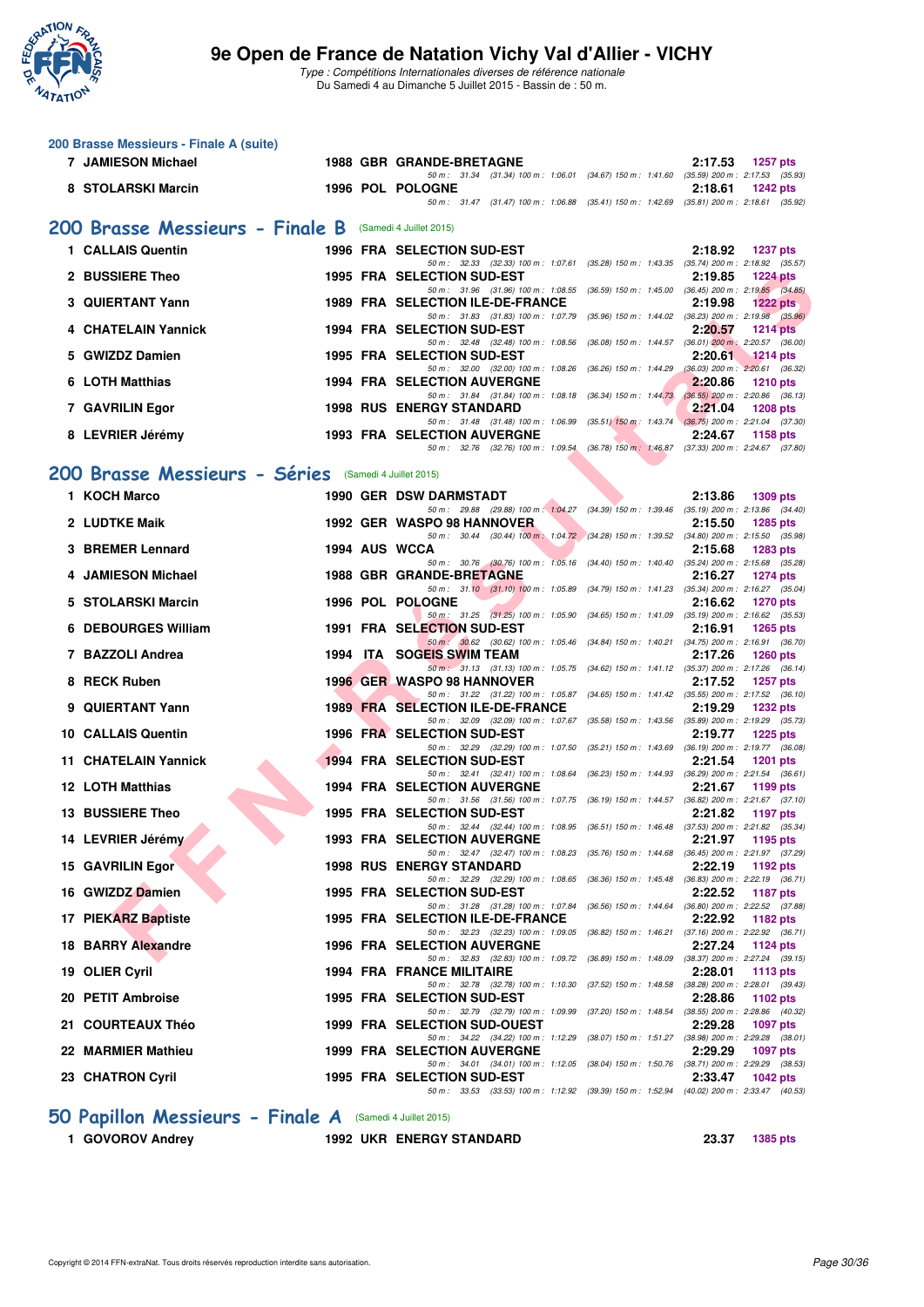

#### **50 Papillon Messieurs - Finale A (suite)**

| 2 CIELO FILHO Cesar    |  | 1987 BRA BRÉSIL                    | 23.44 | 1381 pts        |
|------------------------|--|------------------------------------|-------|-----------------|
| 3 MANAUDOU Florent     |  | <b>1990 FRA EQUIPE NATIONALE A</b> | 23.45 | 1380 pts        |
| 4 HEERSBRANDT Francois |  | <b>1989 BEL ADN SWIM PROJECT</b>   | 23.80 | 1357 pts        |
| 5 BOUSQUET Frédérick   |  | <b>1981 FRA CN MARSEILLE</b>       | 23.86 | 1353 pts        |
| 6 BARRETT Adam         |  | <b>1992 GBR GRANDE-BRETAGNE</b>    | 24.16 | 1333 pts        |
| 7 ZAMIR Tomer          |  | 1994 ISR ISRAËL                    | 24.57 | 1307 pts        |
| 8 LENDJER Ivan         |  | 1990 SRB SERBIE                    | 24.92 | <b>1284 pts</b> |

#### **[50 Papillon Messieurs - Finale B](http://www.ffnatation.fr/webffn/resultats.php?idact=nat&go=epr&idcpt=32627&idepr=81)** (Samedi 4 Juillet 2015)

| 1 RIVOLTA Matteo          | 1991 ITA ITALIE |                                  | 24.38 | <b>1319 pts</b> |
|---------------------------|-----------------|----------------------------------|-------|-----------------|
| 2 KATRANTZIS Christos     | 1992 GRE GRÈCE  |                                  | 24.50 | 1311 pts        |
| 3 RALEFY Anthonny-Sitraka |                 | <b>1995 MAD MADAGASCAR</b>       | 24.70 | 1298 pts        |
| 4 PELAGIE Nosy            |                 | 1991 FRA SELECTION SUD-EST       | 24.76 | 1294 pts        |
| 5 AUBRY Flavien           |                 | 1994 FRA SELECTION ILE-DE-FRANCE | 24.86 | <b>1288 pts</b> |
| 6 MAJCHRZAK Kacper        |                 | 1992 POL POLOGNE                 | 25.00 | <b>1279 pts</b> |
| 7 VILACECA Thomas         |                 | 1990 FRA SELECTION SUD-OUEST     | 25.06 | <b>1275 pts</b> |
| 8 HESSE Jan               |                 | 1990 GER WASPO 98 HANNOVER       | 25.21 | <b>1266 pts</b> |

# **[50 Papillon Messieurs - Séries](http://www.ffnatation.fr/webffn/resultats.php?idact=nat&go=epr&idcpt=32627&idepr=81)** (Samedi 4 Juillet 2015)

|                                                          |  |                                       |       | בוע דטגו        |
|----------------------------------------------------------|--|---------------------------------------|-------|-----------------|
|                                                          |  |                                       |       |                 |
| iO Papillon Messieurs - Finale B (Samedi 4 Juillet 2015) |  |                                       |       |                 |
| 1 RIVOLTA Matteo                                         |  | 1991 ITA ITALIE                       | 24.38 | <b>1319 pts</b> |
| 2 KATRANTZIS Christos                                    |  | 1992 GRE GRECE                        | 24.50 | 1311 pts        |
| 3 RALEFY Anthonny-Sitraka                                |  | <b>1995 MAD MADAGASCAR</b>            | 24.70 | <b>1298 pts</b> |
| 4 PELAGIE Nosy                                           |  | 1991 FRA SELECTION SUD-EST            | 24.76 | <b>1294 pts</b> |
| 5 AUBRY Flavien                                          |  | 1994 FRA SELECTION ILE-DE-FRANCE      | 24.86 | 1288 pts        |
| 6 MAJCHRZAK Kacper                                       |  | 1992 POL POLOGNE                      | 25.00 | 1279 pts        |
| 7 VILACECA Thomas                                        |  | <b>1990 FRA SELECTION SUD-OUEST</b>   | 25.06 | <b>1275 pts</b> |
| 8 HESSE Jan                                              |  | 1990 GER WASPO 98 HANNOVER            | 25.21 | <b>1266 pts</b> |
|                                                          |  |                                       |       |                 |
| iO Papillon Messieurs - Séries (Samedi 4 Juillet 2015)   |  |                                       |       |                 |
| 1 CIELO FILHO Cesar                                      |  | 1987 BRA BRÉSIL                       | 23.42 | 1382 pts        |
| 2 GOVOROV Andrey                                         |  | 1992 UKR ENERGY STANDARD              | 23.45 | 1380 pts        |
| 3 HEERSBRANDT Francois                                   |  | 1989 BEL ADN SWIM PROJECT             | 23.92 | <b>1349 pts</b> |
| 4 MANAUDOU Florent                                       |  | 1990 FRA EQUIPE NATIONALE A           | 23.95 | <b>1347 pts</b> |
| 5 BOUSQUET Frédérick                                     |  | <b>1981 FRA CN MARSEILLE</b>          | 24.01 | <b>1343 pts</b> |
| 6 LENDJER Ivan                                           |  | 1990 SRB SERBIE                       | 24.09 | 1338 pts        |
| 7 BARRETT Adam                                           |  | 1992 GBR GRANDE-BRETAGNE              | 24.21 | 1330 pts        |
| 8 ZAMIR Tomer                                            |  | 1994 ISR ISRAEL                       | 24.42 | <b>1316 pts</b> |
| 9 RIVOLTA Matteo                                         |  | 1991 ITA ITALIE                       | 24.48 | <b>1313 pts</b> |
| 10 PELAGIE Nosy                                          |  | <b>1991 FRA SELECTION SUD-EST</b>     | 24.63 | 1303 pts        |
| <b>11 KATRANTZIS Christos</b>                            |  | 1992 GRE GRÈCE                        | 24.71 | <b>1298 pts</b> |
| 12 HESSE Jan                                             |  | 1990 GER WASPO 98 HANNOVER            | 24.73 | <b>1296 pts</b> |
| <b>13 GIERKE Markus</b>                                  |  | 1991 GER WASPO 98 HANNOVER            | 24.79 | <b>1293 pts</b> |
| 14 RALEFY Anthonny-Sitraka                               |  | <b>1995 MAD MADAGASCAR</b>            | 24.82 | <b>1291 pts</b> |
| 15 MAJCHRZAK Kacper                                      |  | 1992 POL POLOGNE                      | 24.88 | <b>1287 pts</b> |
| <b>16 TIMMERS Pieter</b>                                 |  | <b>1988 BEL VLAAMSE ZWEMFEDERATIE</b> | 24.91 | <b>1285 pts</b> |
| 17 AUBRY Flavien                                         |  | 1994 FRA SELECTION ILE-DE-FRANCE      | 24.94 | 1283 pts        |
| 18 ZBOGAR Robert                                         |  | <b>1989 SLO SLOVÉNIE</b>              | 24.97 | 1281 pts        |
| 19 SURGELOOSE Glenn                                      |  | <b>1989 BEL VLAAMSE ZWEMFEDERATIE</b> | 25.10 | <b>1273 pts</b> |
| 20 VILACECA Thomas                                       |  | 1990 FRA SELECTION SUD-OUEST          | 25.20 | <b>1266 pts</b> |
| 21 BOURELLY Lorys                                        |  | 1992 FRA EQUIPE NATIONALE A           | 25.22 | 1265 pts        |
| 22 MEYNARD William                                       |  | <b>1987 FRA CN MARSEILLE</b>          | 25.23 | <b>1264 pts</b> |
| 23 DOMAGALA Michael                                      |  | 1995 POL POLOGNE                      | 25.28 | <b>1261 pts</b> |
| <b>24 BARNEA Guy Marcos</b>                              |  | 1987 ISR ISRAËL                       | 25.36 | <b>1256 pts</b> |
| 25 MINICHINI Gabriele                                    |  | 1995 ITA IMOLA NUOTO                  | 25.39 | <b>1254 pts</b> |
| 26 ROCH Nans                                             |  | 1996 FRA SELECTION SUD-EST            | 25.45 | 1250 pts        |
| 27 GRIGORISHIN Ivan                                      |  | <b>1998 RUS ENERGY STANDARD</b>       | 25.47 | <b>1249 pts</b> |
| 28 HOLUB Jan                                             |  | 1996 POL POLOGNE                      | 25.50 | <b>1247 pts</b> |
| 29 DROGUET Gaëtan                                        |  | <b>1994 FRA FRANCE MILITAIRE</b>      | 25.54 | <b>1245 pts</b> |
| 29 USTINOV Evgeny                                        |  | <b>1999 RUS ENERGY STANDARD</b>       | 25.54 | <b>1245 pts</b> |
| <b>31 MARCELIN Louis</b>                                 |  | 1996 FRA SELECTION NORD-EST           | 25.60 | 1241 pts        |
| <b>32 CHATRON Cyril</b>                                  |  | 1995 FRA SELECTION SUD-EST            | 25.68 | 1236 pts        |
| 33 BEDEL Paul-Gabriel                                    |  | 1994 FRA SELECTION SUD-EST            | 25.74 | 1232 pts        |
| 34 DAWS Christopher                                      |  | 1997 FRA SELECTION SUD-OUEST          | 25.89 | 1223 pts        |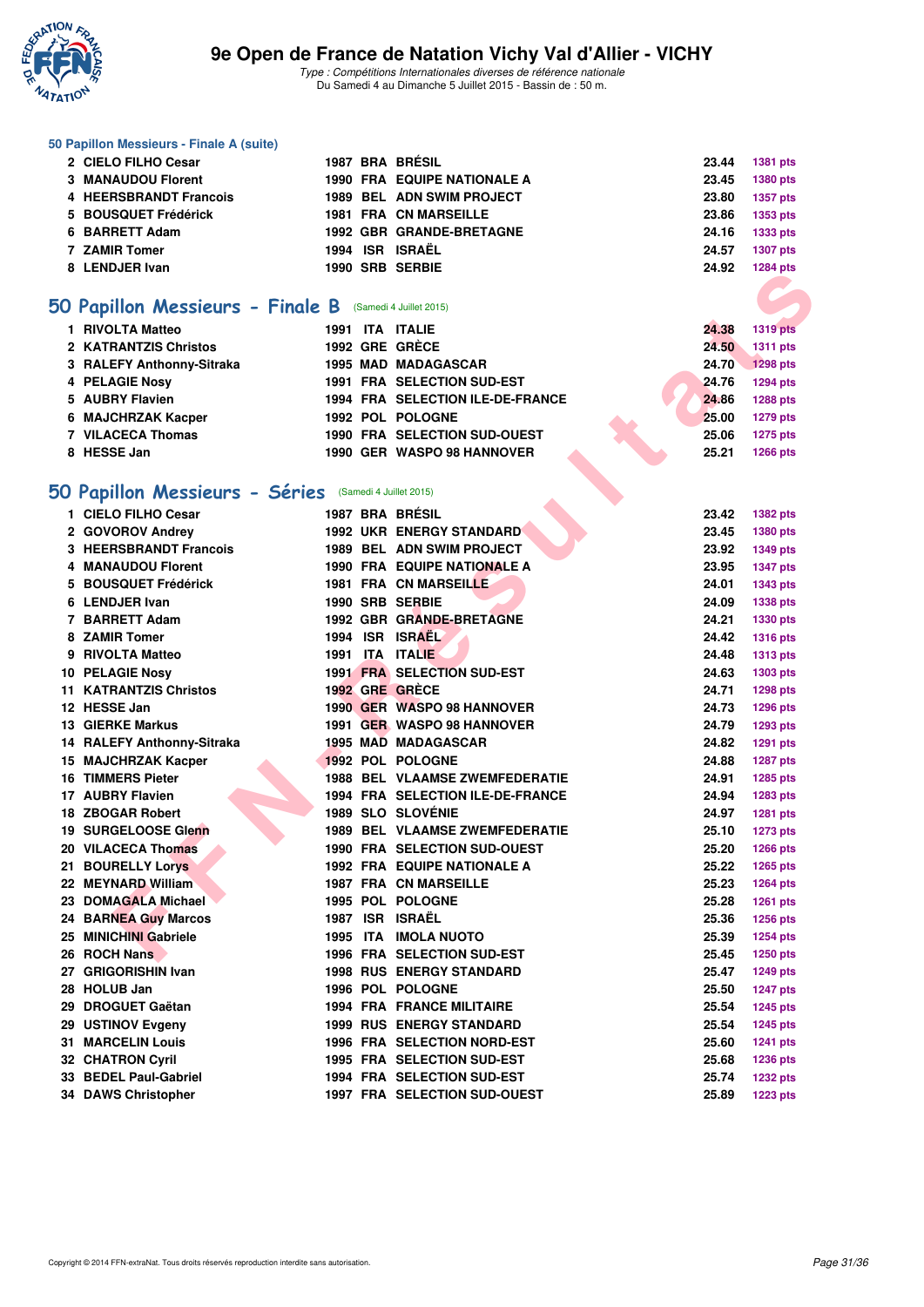

#### **50 Papillon Messieurs - Séries (suite)**

|     | 35 TONNERRE Kevin               |      |     | <b>1991 FRA SELECTION SUD-EST</b>   | 25.99          | <b>1217 pts</b> |
|-----|---------------------------------|------|-----|-------------------------------------|----------------|-----------------|
|     | 36 HEUGEL Florent               |      |     | <b>1996 FRA SELECTION NORD-EST</b>  | 26.03          | <b>1214 pts</b> |
|     | <b>37 HENRY ARRENOUS Pierre</b> |      |     | <b>1998 FRA SELECTION SUD-OUEST</b> | 26.10          | <b>1210 pts</b> |
|     | 38 MROWINSKI Romain             |      |     | <b>1994 FRA SELECTION SUD-EST</b>   | 26.18          | 1205 pts        |
|     | 39 SHAKHANOV Semen              |      |     | <b>1998 RUS ENERGY STANDARD</b>     | 26.20          | <b>1204 pts</b> |
|     | 40 SWITKOWSKI Jan               |      |     | 1994 POL POLOGNE                    | 26.30          | <b>1197 pts</b> |
|     | <b>41 COMMENGES Lucas</b>       |      |     | <b>1999 FRA SELECTION SUD-OUEST</b> | 26.38          | 1192 pts        |
|     | 42 PIRON Thomas                 |      |     | <b>2000 FRA SELECTION AUVERGNE</b>  | 26.48          | <b>1186 pts</b> |
|     | 43 BOUTON Axel                  |      |     | <b>1994 FRA SELECTION SUD-EST</b>   | 26.65          | <b>1176 pts</b> |
|     | 44 SUKHININ Daniil              |      |     | <b>1999 RUS ENERGY STANDARD</b>     | 26.71          | 1172 pts        |
|     | <b>45 FOURTIER Florentin</b>    |      |     | 1996 FRA SELECTION ILE-DE-FRANCE    | 27.02          | 1153 pts        |
|     | <b>46 NEVMIANOV Aleksandr</b>   |      |     | <b>2000 RUS ENERGY STANDARD</b>     | 27.21          | <b>1142 pts</b> |
| 47  | <b>MOMBELLI Romano</b>          | 1992 | SUI | <b>SUISSE</b>                       | 28.07          | <b>1090 pts</b> |
|     | 48 ROZOY Charles                |      |     | <b>1987 FRA FRANCE HANDISPORT</b>   | 28.19          | 1083 pts        |
|     | 49 ROBERTS Timmy                | 1997 | SUI | <b>SUISSE</b>                       | 29.70          | 996 pts         |
| --- | <b>MAISONNEUVE Marvin</b>       |      |     | <b>1991 FRA SELECTION SUD-OUEST</b> | <b>DNS</b> dec |                 |
|     | <b>DOTTO Luca</b>               | 1990 |     | <b>ITA ITALIE</b>                   | <b>DNS Nd</b>  |                 |
|     |                                 |      |     |                                     |                |                 |

#### **[100 Papillon Messieurs - Finale A](http://www.ffnatation.fr/webffn/resultats.php?idact=nat&go=epr&idcpt=32627&idepr=82)** (Dimanche 5 Juillet 2015)

| UUIWILINULJ LUUAS                                                 |  | 1999 FRA SELECTION SUD-OULSI       |  | 20.00                                               | טוען <b>בע</b> וו |  |
|-------------------------------------------------------------------|--|------------------------------------|--|-----------------------------------------------------|-------------------|--|
| <b>42 PIRON Thomas</b>                                            |  | 2000 FRA SELECTION AUVERGNE        |  | 26.48                                               | <b>1186 pts</b>   |  |
| <b>43 BOUTON Axel</b>                                             |  | 1994 FRA SELECTION SUD-EST         |  | 26.65                                               | <b>1176 pts</b>   |  |
| <b>44 SUKHININ Daniil</b>                                         |  | <b>1999 RUS ENERGY STANDARD</b>    |  | 26.71                                               | <b>1172 pts</b>   |  |
| <b>45 FOURTIER Florentin</b>                                      |  | 1996 FRA SELECTION ILE-DE-FRANCE   |  | 27.02                                               | 1153 pts          |  |
| 46 NEVMIANOV Aleksandr                                            |  | 2000 RUS ENERGY STANDARD           |  | 27.21                                               | <b>1142 pts</b>   |  |
| 47 MOMBELLI Romano                                                |  | 1992 SUI SUISSE                    |  | 28.07                                               | <b>1090 pts</b>   |  |
| 48 ROZOY Charles                                                  |  | <b>1987 FRA FRANCE HANDISPORT</b>  |  | 28.19                                               | 1083 pts          |  |
| 49 ROBERTS Timmy                                                  |  | 1997 SUI SUISSE                    |  | 29.70                                               | <b>996 pts</b>    |  |
| <b>MAISONNEUVE Marvin</b>                                         |  | 1991 FRA SELECTION SUD-OUEST       |  | <b>DNS</b> dec                                      |                   |  |
| --- DOTTO Luca                                                    |  | 1990 ITA ITALIE                    |  | <b>DNS Nd</b>                                       |                   |  |
|                                                                   |  |                                    |  |                                                     |                   |  |
| <b>00 Papillon Messieurs - Finale A</b> (Dimanche 5 Juillet 2015) |  |                                    |  |                                                     |                   |  |
| 1 METELLA Mehdy                                                   |  | <b>1992 FRA EQUIPE NATIONALE A</b> |  | 52.31                                               | <b>1361 pts</b>   |  |
|                                                                   |  |                                    |  | 50 m: 24.79 (24.79) 100 m: 52.31 (27.52)            |                   |  |
| 2 KORZENIOWSKI Pawel                                              |  | 1985 POL POLOGNE                   |  | 52.42<br>50 m: 24.67 (24.67) 100 m: 52.42 (27.75)   | <b>1357 pts</b>   |  |
| 3 RIVOLTA Matteo                                                  |  | 1991 ITA ITALIE                    |  | 53.09                                               | <b>1336 pts</b>   |  |
|                                                                   |  |                                    |  | 50 m: 24.95 (24.95) 100 m: 53.09 (28.14)            |                   |  |
| 4 GIERKE Markus                                                   |  | 1991 GER WASPO 98 HANNOVER         |  | 53.44                                               | <b>1325 pts</b>   |  |
| 5 BARRETT Adam                                                    |  | 1992 GBR GRANDE-BRETAGNE           |  | 50 m: 25.07 (25.07) 100 m: 53.44 (28.37)<br>53.49   | <b>1323 pts</b>   |  |
|                                                                   |  |                                    |  | 50 m: 25.21 (25.21) 100 m: 53.49 (28.28)            |                   |  |
| 6 LENDJER Ivan                                                    |  | 1990 SRB SERBIE                    |  | 54.16                                               | 1302 pts          |  |
| 7 AUBRY Flavien                                                   |  | 1994 FRA SELECTION ILE-DE-FRANCE   |  | 50 m: 24.99 (24.99) 100 m: 54.16 (29.17)<br>54.24   | 1299 pts          |  |
|                                                                   |  |                                    |  | 50 m: 25.10 (25.10) 100 m: 54.24 (29.14)            |                   |  |
| 8 USTINOV Evgeny                                                  |  | <b>1999 RUS ENERGY STANDARD</b>    |  | 55.64                                               | <b>1256 pts</b>   |  |
|                                                                   |  |                                    |  | 50 m: 25.85 (25.85) 100 m: 55.64 (29.79)            |                   |  |
| 00 Papillon Messieurs - Finale B (Dimanche 5 Juillet 2015)        |  |                                    |  |                                                     |                   |  |
| 1 VILACECA Thomas                                                 |  | 1990 FRA SELECTION SUD-OUEST       |  |                                                     |                   |  |
|                                                                   |  |                                    |  | 55.06<br>50 m: 25.75 (25.75) 100 m: 55.06 (29.31)   | <b>1274 pts</b>   |  |
| 2 ZBOGAR Robert                                                   |  | <b>1989 SLO SLOVÉNIE</b>           |  | 55.30                                               | <b>1266 pts</b>   |  |
|                                                                   |  |                                    |  | 50 m: 26.11 (26.11) 100 m: 55.30 (29.19)            |                   |  |
| 3 ROCH Nans                                                       |  | 1996 FRA SELECTION SUD-EST         |  | 55.35<br>50 m : 26.19 (26.19) 100 m : 55.35 (29.16) | 1265 pts          |  |
| 4 HESSE Jan                                                       |  | 1990 GER WASPO 98 HANNOVER         |  | 55.52                                               | <b>1259 pts</b>   |  |
|                                                                   |  |                                    |  | 50 m: 25.53 (25.53) 100 m: 55.52 (29.99)            |                   |  |
| 5 BATCHA Jonatan                                                  |  | 1996 ISR MACCABI HAIFA             |  | 55.72                                               | <b>1253 pts</b>   |  |
| 6 CARDEY Léo                                                      |  | 1996 FRA SELECTION ILE-DE-FRANCE   |  | 50 m: 26.81 (26.81) 100 m: 55.72 (28.91)<br>55.78   | 1251 pts          |  |
|                                                                   |  |                                    |  | 50 m: 26.20 (26.20) 100 m: 55.78 (29.58)            |                   |  |
| 7 HEUGEL Florent                                                  |  | 1996 FRA SELECTION NORD-EST        |  | 56.91                                               | <b>1217 pts</b>   |  |
|                                                                   |  |                                    |  | 50 m: 26.73 (26.73) 100 m: 56.91 (30.18)            |                   |  |
| 8 BRAS Hugo                                                       |  | 1992 FRA SELECTION SUD-EST         |  | 57.19<br>50 m: 26.64 (26.64) 100 m: 57.19 (30.55)   | <b>1208 pts</b>   |  |
|                                                                   |  |                                    |  |                                                     |                   |  |

# **[100 Papillon Messieurs - Finale B](http://www.ffnatation.fr/webffn/resultats.php?idact=nat&go=epr&idcpt=32627&idepr=82)** (Dimanche 5 Juillet 2015)

| 1 VILACECA Thomas |                                                     |      |                                                                                                                                                                                                                                                                 | 55.06 |                                                                                                                           |                                                                                                                                                                                                                                                                                                                                                                         |
|-------------------|-----------------------------------------------------|------|-----------------------------------------------------------------------------------------------------------------------------------------------------------------------------------------------------------------------------------------------------------------|-------|---------------------------------------------------------------------------------------------------------------------------|-------------------------------------------------------------------------------------------------------------------------------------------------------------------------------------------------------------------------------------------------------------------------------------------------------------------------------------------------------------------------|
|                   |                                                     |      |                                                                                                                                                                                                                                                                 |       |                                                                                                                           |                                                                                                                                                                                                                                                                                                                                                                         |
|                   |                                                     |      |                                                                                                                                                                                                                                                                 |       |                                                                                                                           |                                                                                                                                                                                                                                                                                                                                                                         |
| 3 ROCH Nans       |                                                     |      |                                                                                                                                                                                                                                                                 | 55.35 |                                                                                                                           |                                                                                                                                                                                                                                                                                                                                                                         |
| 4 HESSE Jan       |                                                     |      |                                                                                                                                                                                                                                                                 | 55.52 |                                                                                                                           |                                                                                                                                                                                                                                                                                                                                                                         |
|                   |                                                     |      |                                                                                                                                                                                                                                                                 |       |                                                                                                                           |                                                                                                                                                                                                                                                                                                                                                                         |
|                   |                                                     |      |                                                                                                                                                                                                                                                                 |       |                                                                                                                           |                                                                                                                                                                                                                                                                                                                                                                         |
|                   |                                                     |      |                                                                                                                                                                                                                                                                 |       |                                                                                                                           |                                                                                                                                                                                                                                                                                                                                                                         |
| 7 HEUGEL Florent  |                                                     |      |                                                                                                                                                                                                                                                                 | 56.91 |                                                                                                                           |                                                                                                                                                                                                                                                                                                                                                                         |
| 8 BRAS Hugo       |                                                     |      |                                                                                                                                                                                                                                                                 | 57.19 |                                                                                                                           |                                                                                                                                                                                                                                                                                                                                                                         |
|                   | 2 ZBOGAR Robert<br>5 BATCHA Jonatan<br>6 CARDEY Léo | 1996 | <b>1990 FRA SELECTION SUD-OUEST</b><br>1989 SLO SLOVÉNIE<br>1996 FRA SELECTION SUD-EST<br>1990 GER WASPO 98 HANNOVER<br><b>ISR MACCABI HAIFA</b><br>1996 FRA SELECTION ILE-DE-FRANCE<br><b>1996 FRA SELECTION NORD-EST</b><br><b>1992 FRA SELECTION SUD-EST</b> |       | 55.30<br>$50 m$ : 26.11<br>50 m : 26.19<br>50 m : 25.53<br>55.72<br>50 m : 26.81<br>55.78<br>50 m : 26.20<br>50 m : 26.73 | 1274 pts<br>50 m : 25.75 (25.75) 100 m :<br>55.06 (29.<br><b>1266 pts</b><br>$(26.11)$ 100 m :<br>55.30 (29.<br>1265 pts<br>$(26.19)$ 100 m :<br>55.35 (29.<br>1259 pts<br>$(25.53)$ 100 m :<br>55.52 (29.<br>1253 pts<br>(26.81) 100 m : 55.72 (28.<br><b>1251 pts</b><br>(26.20) 100 m : 55.78 (29.<br><b>1217 pts</b><br>56.91 (30.<br>$(26.73)$ 100 m :<br>1208 pts |

#### **[100 Papillon Messieurs - Séries](http://www.ffnatation.fr/webffn/resultats.php?idact=nat&go=epr&idcpt=32627&idepr=82)** (Dimanche 5 Juillet 2015)

| 1 KORZENIOWSKI Pawel | <b>1985 POL POLOGNE</b>            |              | 53.84                                                                                                 | 1312 pts       |
|----------------------|------------------------------------|--------------|-------------------------------------------------------------------------------------------------------|----------------|
| 2 BARRETT Adam       | <b>1992 GBR GRANDE-BRETAGNE</b>    |              | 50 m: 25.29 (25.29) 100 m: 53.84 (28.55)                                                              | 53.88 1311 pts |
| 3 METELLA Mehdy      | <b>1992 FRA EQUIPE NATIONALE A</b> |              | 50 m: 24.99 (24.99) 100 m: 53.88 (28.89)                                                              | 54.04 1306 pts |
| 4 RIVOLTA Matteo     | 1991 ITA ITALIE                    | 50 m : 25.47 | $(25.47)$ 100 m : 54.04 (28.57)                                                                       | 54.10 1304 pts |
| 5 LENDJER Ivan       | 1990 SRB SERBIE                    |              | 50 m: 25.50 (25.50) 100 m: 54.10 (28.60)<br>54.30<br>$50 m - 25.05$ $(25.05) 100 m - 54.30$ $(29.25)$ | 1297 pts       |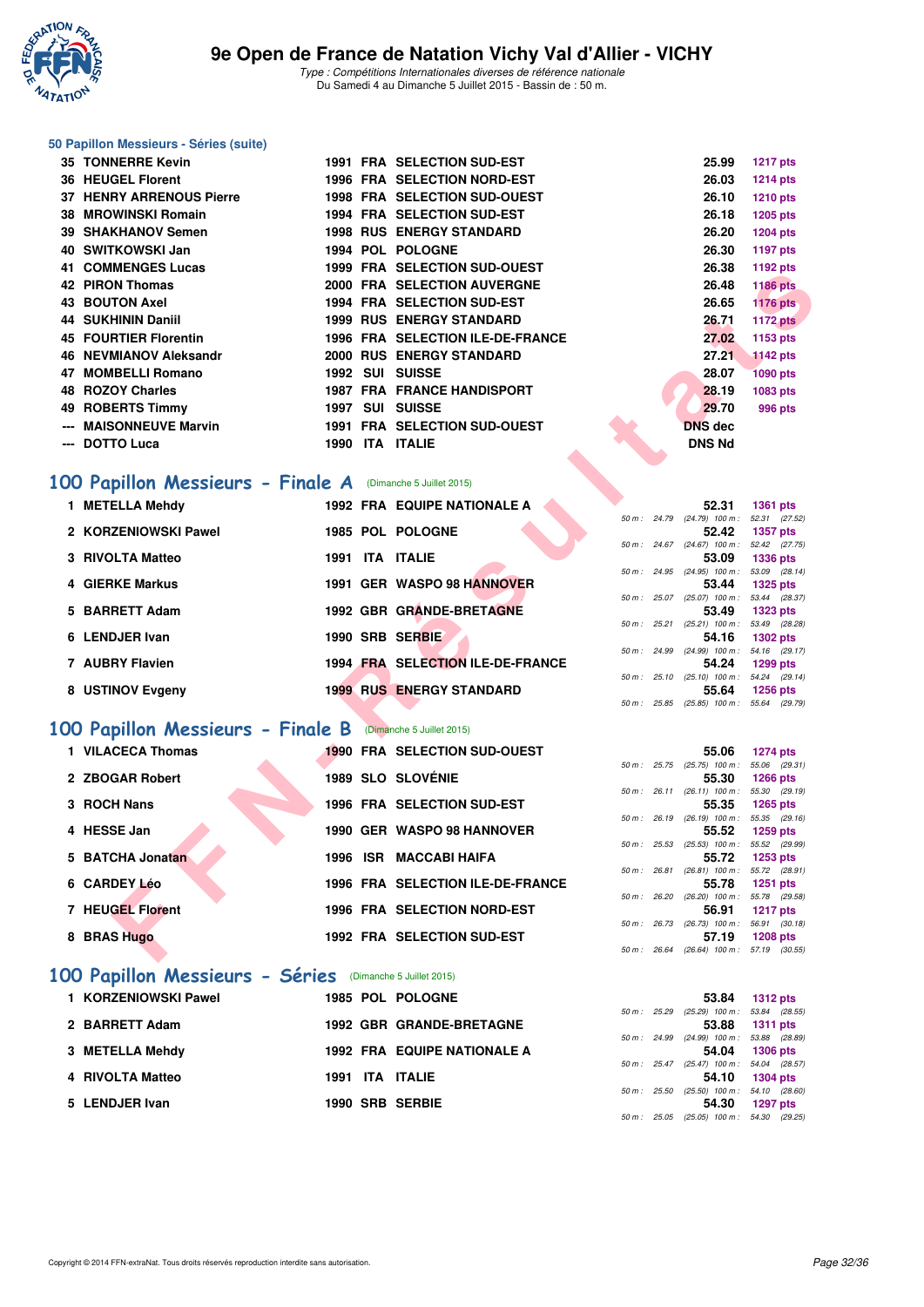

**100 Papillon Messieurs - Séries (suite)**

#### **9e Open de France de Natation Vichy Val d'Allier - VICHY**

|     | <b>6 GIERKE Markus</b>        |  | 1991 GER WASPO 98 HANNOVER            |                | 54.42                                                 | <b>1294 pts</b>                  |         |
|-----|-------------------------------|--|---------------------------------------|----------------|-------------------------------------------------------|----------------------------------|---------|
|     | 7 AUBRY Flavien               |  | 1994 FRA SELECTION ILE-DE-FRANCE      |                | 50 m: 25.40 (25.40) 100 m: 54.42 (29.02)<br>54.68     | <b>1286 pts</b>                  |         |
|     | 8 USTINOV Evgeny              |  | <b>1999 RUS ENERGY STANDARD</b>       |                | 50 m: 25.59 (25.59) 100 m: 54.68 (29.09)<br>55.01     | <b>1275 pts</b>                  |         |
|     | 9 ZBOGAR Robert               |  | <b>1989 SLO SLOVÉNIE</b>              | 50 m: 25.68    | $(25.68)$ 100 m :<br>55.03                            | 55.01 (29.33)<br><b>1275 pts</b> |         |
|     | <b>10 STJEPANOVIC Velimir</b> |  | 1993 SRB SERBIE                       |                | 50 m: 25.74 (25.74) 100 m: 55.03 (29.29)<br>55.60     | <b>1257 pts</b>                  |         |
| 11. | <b>BATCHA Jonatan</b>         |  | 1996 ISR MACCABI HAIFA                |                | 50 m: 25.93 (25.93) 100 m: 55.60 (29.67)<br>55.66     | <b>1255 pts</b>                  |         |
|     | 12 VILACECA Thomas            |  | 1990 FRA SELECTION SUD-OUEST          | 50 m: 26.50    | $(26.50)$ 100 m : 55.66 $(29.16)$<br>55.80            | <b>1251 pts</b>                  |         |
|     | 13 HESSE Jan                  |  | 1990 GER WASPO 98 HANNOVER            |                | 50 m: 26.42 (26.42) 100 m: 55.80 (29.38)<br>56.08     | <b>1242 pts</b>                  |         |
|     | <b>14 PAVONI Roberto</b>      |  | 1991 GBR GRANDE-BRETAGNE              |                | 50 m : 25.62 (25.62) 100 m :<br>56.09                 | 56.08 (30.46)<br><b>1242 pts</b> |         |
|     | 15 SURGELOOSE Glenn           |  | <b>1989 BEL VLAAMSE ZWEMFEDERATIE</b> |                | $50 \text{ m}: 26,48$ $(26.48)$ 100 m :<br>56.28      | 56.09 (29.61)<br><b>1236 pts</b> |         |
|     | 16 SWITKOWSKI Jan             |  | 1994 POL POLOGNE                      |                | 50 m: 26.25 (26.25) 100 m: 56.28 (30.03)<br>56.34     | <b>1234 pts</b>                  |         |
|     | 17 ROCH Nans                  |  | 1996 FRA SELECTION SUD-EST            | $50 m$ : 26.27 | $(26.27)$ 100 m : 56.34 $(30.07)$                     |                                  |         |
|     |                               |  |                                       | $50 m$ :       | 56.36<br>26.28 (26.28) 100 m : 56.36 (30.08)          | <b>1234 pts</b>                  |         |
|     | 18 CARDEY Léo                 |  | 1996 FRA SELECTION ILE-DE-FRANCE      | 50 m: 26.60    | 56.56<br>$(26.60)$ 100 m : 56.56 $(29.96)$            | <b>1227 pts</b>                  |         |
|     | <b>19 HEUGEL Florent</b>      |  | 1996 FRA SELECTION NORD-EST           |                | 56.79<br>50 m: 26.27 (26.27) 100 m: 56.79 (30.52)     | <b>1220 pts</b>                  |         |
|     | 20 BRAS Hugo                  |  | 1992 FRA SELECTION SUD-EST            | 50 m: 26.23    | 56.85<br>$(26.23)$ 100 m :                            | <b>1219 pts</b><br>56.85 (30.62) |         |
|     | 21 RALEFY Anthonny-Sitraka    |  | <b>1995 MAD MADAGASCAR</b>            | 50 m: 26.36    | 57.12<br>$(26.36)$ 100 m : 57.12 $(30.76)$            | <b>1210 pts</b>                  |         |
|     | 22 ZAMIR Tomer                |  | 1994 ISR ISRAËL                       |                | 57.19<br>50 m: 25.99 (25.99) 100 m: 57.19 (31.20)     | <b>1208 pts</b>                  |         |
|     | 23 HENRY ARRENOUS Pierre      |  | 1998 FRA SELECTION SUD-OUEST          | 50 m: 26.55    | 57.22<br>$(26.55)$ 100 m : 57.22 $(30.67)$            | <b>1207 pts</b>                  |         |
| 24. | <b>GRIGORISHIN Ivan</b>       |  | <b>1998 RUS ENERGY STANDARD</b>       |                | 57.30<br>50 m: 26.38 (26.38) 100 m: 57.30 (30.92)     | <b>1205 pts</b>                  |         |
|     | 25 VIGROUX Sébastien          |  | 1993 FRA SELECTION NORD-EST           |                | 57.65<br>50 m : 26.72 (26.72) 100 m :                 | 1194 pts<br>57.65 (30.93)        |         |
| 26  | <b>MROWINSKI Romain</b>       |  | <b>1994 FRA SELECTION SUD-EST</b>     |                | 57.87<br>50 m: 27.16 (27.16) 100 m: 57.87 (30.71)     | <b>1188 pts</b>                  |         |
|     | 27 DAWS Christopher           |  | <b>1997 FRA SELECTION SUD-OUEST</b>   | 50 m: 26.83    | 58.11<br>$(26.83)$ 100 m : 58.11 $(31.28)$            | <b>1181 pts</b>                  |         |
|     | 28 MEYNARD William            |  | <b>1987 FRA CN MARSEILLE</b>          |                | 58.21                                                 | <b>1178 pts</b>                  |         |
| 29  | <b>SABER Said</b>             |  | 1995 MAR MAROC                        | 50 m: 26.96    | $(26.96)$ 100 m : 58.21 $(31.25)$<br>58.24            | <b>1177 pts</b>                  |         |
| 30  | <b>MATHIEU Geoffroy</b>       |  | <b>1997 FRA SELECTION AUVERGNE</b>    |                | 50 m : 27.66 (27.66) 100 m : 58.24 (30.58)<br>58.36   | 1173 pts                         |         |
|     | <b>31 MARCELIN Louis</b>      |  | <b>1996 FRA SELECTION NORD-EST</b>    |                | 50 m: 27.31 (27.31) 100 m: 58.36 (31.05)<br>58.50     | 1169 pts                         |         |
|     | 32   SUKHININ Daniil          |  | <b>1999 RUS ENERGY STANDARD</b>       |                | 50 m: 27.03 (27.03) 100 m: 58.50 (31.47)<br>59.03     | 1153 pts                         |         |
|     | 33 ZAOUI Farouk               |  | <b>1998 TUN SELECTION SUD-OUEST</b>   |                | 50 m: 27.91 (27.91) 100 m: 59.03 (31.12)<br>1:00.13   | 1121 pts                         |         |
|     | 34 FOURTIER Florentin         |  | 1996 FRA SELECTION ILE-DE-FRANCE      | 50 m : 28.40   | $(28.40)$ 100 m : 1:00.13 $(31.73)$<br>1:00.41        | 1113 pts                         |         |
|     | 35 NEVMIANOV Aleksandr        |  | <b>2000 RUS ENERGY STANDARD</b>       |                | 50 m: 28.15 (28.15) 100 m: 1:00.41 (32.26)<br>1:00.88 | 1099 pts                         |         |
|     | 36 COMMENGES Lucas            |  | 1999 FRA SELECTION SUD-OUEST          |                | 50 m: 28.30 (28.30) 100 m: 1:00.88 (32.58)<br>1:01.58 | 1079 pts                         |         |
|     | 37 MOMBELLI Romano            |  | 1992 SUI SUISSE                       |                | 50 m: 29.16 (29.16) 100 m: 1:01.58 (32.42)<br>1:02.25 | <b>1060 pts</b>                  |         |
|     | <b>38 MARAIS Florent</b>      |  | 2000 FRA FRANCE HANDISPORT            |                | 50 m: 28.89 (28.89) 100 m: 1:02.25 (33.36)<br>1:13.20 | 772 pts                          |         |
|     | 39 CORNIC Mael                |  | 2000 FRA FRANCE HANDISPORT            |                | 50 m: 33.43 (33.43) 100 m: 1:13.20 (39.77)<br>1:20.94 |                                  | 596 pts |
|     | <b>MAISONNEUVE Marvin</b>     |  | 1991 FRA SELECTION SUD-OUEST          | 50 m : 37.52   | (37.52) 100 m: 1:20.94 (43.42)<br><b>DNS</b> dec      |                                  |         |
|     | <b>CACHEUX Théo</b>           |  | 1997 FRA SELECTION NORD-EST           |                | <b>DNS dec</b>                                        |                                  |         |
|     | --- SCHMITT Guy-Noël          |  | <b>1983 FRA FRANCE MILITAIRE</b>      |                | <b>DNS Nd</b>                                         |                                  |         |

| $50 m$ : | 25.40 | 54.42<br>$(25.40)$ 100 m :   | 1294 pts<br>(29.02)<br>54.42          |
|----------|-------|------------------------------|---------------------------------------|
|          |       | 54.68                        | <b>1286 pts</b>                       |
| $50 m$ : | 25.59 | $(25.59)$ 100 m :<br>55.01   | 54.68<br>(29.09)<br>1275 pts          |
| $50 m$ : | 25.68 | $(25.68)$ 100 m :            | 55.01<br>(29.33)                      |
| $50 m$ : | 25.74 | 55.03<br>$(25.74)$ 100 m :   | <b>1275 pts</b><br>55.03<br>(29.29)   |
|          |       | 55.60                        | 1257 pts                              |
| $50 m$ : | 25.93 | $(25.93)$ 100 m :<br>55.66   | 55.60<br>(29.67)<br><b>1255 pts</b>   |
| $50 m$ : | 26.50 | $(26.50)$ 100 m :            | 55.66<br>(29.16)                      |
| $50 m$ : | 26.42 | 55.80<br>$(26.42)$ 100 m :   | <b>1251 pts</b><br>55.80<br>(29.38)   |
|          |       | 56.08                        | <b>1242 pts</b>                       |
| $50 m$ : | 25.62 | $(25.62)$ 100 m;<br>56.09    | (30.46)<br>56.08<br>1242 pts          |
| $50 m$ : | 26.48 | $(26.48)$ 100 m :            | 56.09<br>(29.61)                      |
| $50 m$ : | 26.25 | 56.28                        | 1236 pts                              |
|          |       | $(26.25)$ 100 m :<br>56.34   | 56.28<br>(30.03)<br>1234 pts          |
| $50 m$ : | 26.27 | $(26.27)$ 100 m :            | (30.07)<br>56.34                      |
| $50 m$ : | 26.28 | 56.36<br>$(26.28)$ 100 m :   | <b>1234 pts</b><br>56.36<br>(30.08)   |
|          |       | 56.56                        | <b>1227 pts</b>                       |
| 50 m :   | 26.60 | $(26.60)$ 100 m :<br>56.79   | (29.96)<br>56.56<br><b>1220 pts</b>   |
| $50 m$ : | 26.27 | $(26.27)$ 100 m :            | 56.79<br>(30.52)                      |
| 50 m :   | 26.23 | 56.85<br>$(26.23)$ 100 m :   | <b>1219 pts</b><br>(30.62)<br>56.85   |
|          |       | 57.12                        | 1210 pts                              |
| $50 m$ : | 26.36 | $(26.36)$ 100 m :<br>57.19   | 57.12<br>(30.76)<br>1208 pts          |
| $50 m$ : | 25.99 | $(25.99)$ 100 m :            | 57.19<br>(31.20)                      |
| 50 m :   | 26.55 | 57.22<br>$(26.55)$ 100 m :   | 1207 pts<br>57.22<br>(30.67)          |
|          |       | 57.30                        | 1205 pts                              |
| $50 m$ : | 26.38 | $(26.38)$ 100 m :<br>57.65   | 57.30<br>(30.92)<br>1194 pts          |
| $50 m$ : | 26.72 | $(26.72)$ 100 m :            | (30.93)<br>57.65                      |
| 50 m :   | 27.16 | 57.87<br>$(27.16)$ 100 m :   | 1188 pts<br>57.87<br>(30.71)          |
|          |       | 58.11                        | 1181<br>pts                           |
| $50 m$ : | 26.83 | $(26.83)$ 100 m :<br>58.21   | 58.11<br>(31.28)<br>1178 pts          |
| $50 m$ : | 26.96 | $(26.96)$ 100 m :            | 58.21<br>(31.25)                      |
| $50 m$ : | 27.66 | 58.24<br>$(27.66)$ 100 m :   | 1177 pts<br>58.24<br>(30.58)          |
|          |       | 58.36                        | 1173 pts                              |
| $50 m$ : | 27.31 | $(27.31)$ 100 m :<br>58.50   | 58.36<br>(31.05)<br>1169 pts          |
| $50 m$ : | 27.03 | $(27.03)$ 100 m :            | 58.50<br>(31.47)                      |
| $50 m$ : | 27.91 | 59.03<br>$(27.91)$ 100 m :   | 1153 pts<br>(31.12)<br>59.03          |
|          |       | 1:00.13                      | 1121<br>pts                           |
| $50 m$ : | 28.40 | $(28.40)$ 100 m :<br>1:00.41 | 1:00.13<br>(31.73)<br><b>1113 pts</b> |
| $50 m$ : | 28.15 | $(28.15)$ 100 m :            | 1:00.41<br>(32.26)                    |
| $50 m$ : | 28.30 | 1:00.88<br>(28.30) 100 m :   | 1099 pts<br>1:00.88<br>(32.58)        |
|          |       | 1:01.58                      | 1079 pts                              |
| $50 m$ : | 29.16 | $(29.16) 100 m$ :<br>1:02.25 | 1:01.58<br>(32.42)<br>1060 pts        |
| $50 m$ : | 28.89 | $(28.89) 100 m$ :            | 1:02.25<br>(33.36)                    |
| $50 m$ : | 33.43 | 1:13.20<br>$(33.43) 100 m$ : | <b>772 pts</b><br>1:13.20<br>(39.77)  |
|          |       | 1:20.94                      | <b>596 pts</b>                        |
| $50 m$ : | 37.52 | $(37.52)$ 100 m :<br>DNS dec | 1:20.94<br>(43.42)                    |
|          |       | DNS dec                      |                                       |
|          |       | <b>DNS Nd</b>                |                                       |
|          |       |                              |                                       |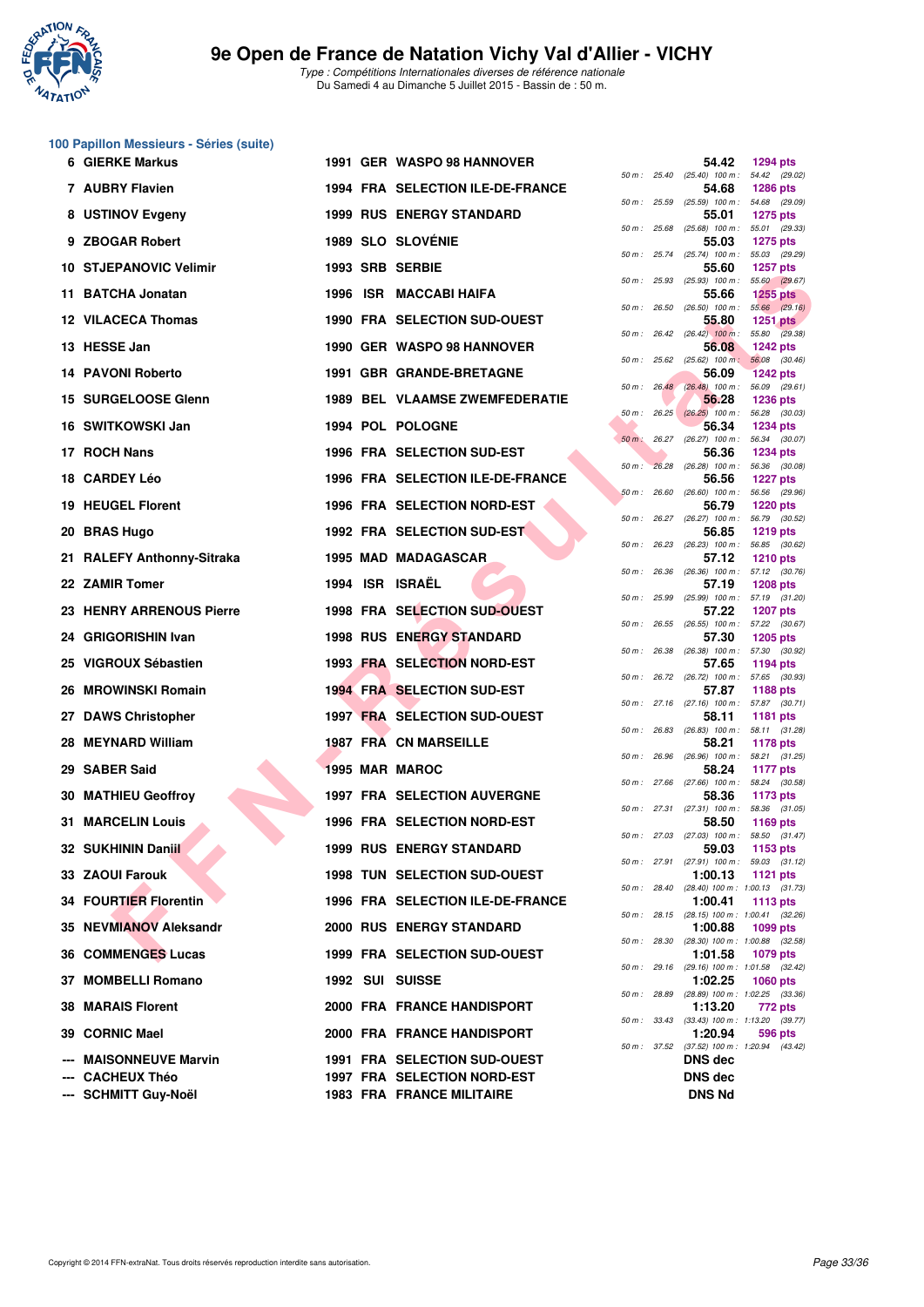

|   | 100 Papillon Messieurs - Séries (suite) |  |                                                                                                                                 |                                                        |
|---|-----------------------------------------|--|---------------------------------------------------------------------------------------------------------------------------------|--------------------------------------------------------|
|   | --- MINICHINI Gabriele                  |  | 1995 ITA IMOLA NUOTO                                                                                                            | <b>DNS Nd</b>                                          |
|   | 200 Papillon Messieurs - Finale A       |  | (Samedi 4 Juillet 2015)                                                                                                         |                                                        |
|   | 1 SWITKOWSKI Jan                        |  | 1994 POL POLOGNE                                                                                                                | 1:56.55<br><b>1374 pts</b>                             |
|   | 2 GIERKE Markus                         |  | 50 m: 27.01 (27.01) 100 m: 56.73 (29.72) 150 m: 1:26.88 (30.15) 200 m: 1:56.55 (29.67)<br>1991 GER WASPO 98 HANNOVER            | 1:57.61<br>1356 pts                                    |
|   | <b>BATCHA Jonatan</b>                   |  | 50 m: 26.26 (26.26) 100 m: 55.93 (29.67) 150 m: 1:26.56 (30.63) 200 m: 1:57.61 (31.05)<br>1996 ISR MACCABI HAIFA                | 2:01.22<br><b>1298 pts</b>                             |
|   | 4 ZBOGAR Robert                         |  | 50 m: 28.45 (28.45) 100 m: 59.52 (31.07) 150 m: 1:30.57 (31.05) 200 m: 2:01.22 (30.65)<br><b>1989 SLO SLOVENIE</b>              | 2:01.70<br><b>1290 pts</b>                             |
|   | 5 ROCH Nans                             |  | 50 m: 26.83 (26.83) 100 m: 57.66 (30.83) 150 m: 1:29.14 (31.48) 200 m: 2:01.70 (32.56)<br>1996 FRA SELECTION SUD-EST            | 2:02.39<br><b>1279 pts</b>                             |
|   | <b>MROWINSKI Romain</b>                 |  | 50 m: 26.89 (26.89) 100 m: 57.85 (30.96) 150 m: 1:29.64 (31.79) 200 m: 2:02.39 (32.75)<br>1994 FRA SELECTION SUD-EST            | 2:05.20<br>1235 pts                                    |
|   |                                         |  | 50 m: 26.99 (26.99) 100 m: 58.28 (31.29) 150 m: 1.31.29 (33.01) 200 m: 2:05.20 (33.91)                                          |                                                        |
|   | 7 NEVO Gal                              |  | 1987 ISR ISRAEL<br>50 m : 28.05 (28.05) 100 m : 1:00.69 (32.64) 150 m : 1:34.09 (33.40) 200 m : 2:06.95 (32.86)                 | 2:06.95<br><b>1208 pts</b>                             |
|   | 8 CACHEUX Théo                          |  | <b>1997 FRA SELECTION NORD-EST</b><br>50 m: 28.29 (28.29) 100 m: 1:00.50 (32.21) 150 m: 1:33.40 (32.90) 200 m: 2:07.37 (33.97)  | 2:07.37<br><b>1202 pts</b>                             |
|   | 200 Papillon Messieurs - Finale B       |  | (Samedi 4 Juillet 2015)                                                                                                         |                                                        |
|   | 1 VIGROUX Sébastien                     |  | 1993 FRA SELECTION NORD-EST                                                                                                     | 2:07.30<br><b>1203 pts</b>                             |
|   | 1 CARDEY Léo                            |  | 50 m: 28.85 (28.85) 100 m: 1:01.24 (32.39) 150 m: 1:33.86 (32.62) 200 m: 2:07.30 (33.44)<br>1996 FRA SELECTION ILE-DE-FRANCE    | 2:07.30<br>1203 pts                                    |
|   | <b>3 HENRY ARRENOUS Pierre</b>          |  | 50 m: 28.61 (28.61) 100 m: 1:00.83 (32.22) 150 m: 1:34.09 (33.26) 200 m: 2:07.30 (33.21)<br><b>1998 FRA SELECTION SUD-OUEST</b> | 2:07.75<br><b>1196 pts</b>                             |
|   | 4 SABER Said                            |  | 50 m: 28.11 (28.11) 100 m: 1:00.25 (32.14) 150 m: 1:33.53 (33.28) 200 m: 2:07.75 (34.22)<br>1995 MAR MAROC                      | 2:09.61<br><b>1168 pts</b>                             |
|   | <b>SUKHININ Daniil</b>                  |  | 50 m: 28.11 (28.11) 100 m: 1:01.07 (32.96) 150 m: 1:35.12 (34.05) 200 m: 2:09.61 (34.49)<br><b>1999 RUS ENERGY STANDARD</b>     | 2:13.01<br>1117 pts                                    |
|   |                                         |  | 50 m: 28.34 (28.34) 100 m: 1:02.29 (33.95) 150 m: 1:38.07 (35.78) 200 m: 2:13.01 (34.94)                                        |                                                        |
| 6 | <b>MOMBELLI Romano</b>                  |  | 1992 SUI SUISSE<br>50 m: 30.17 (30.17) 100 m: 1:04.25 (34.08) 150 m: 1:40.30 (36.05) 200 m: 2:17.18 (36.88)                     | 2:17.18<br><b>1056 pts</b>                             |
|   | 7 PIRON Thomas                          |  | 2000 FRA SELECTION AUVERGNE<br>50 m · 30.60 (30.60) 100 m · 1:06.70 (36.10) 150 m · 1:43.56 (36.86) 200 m · 2:19.67 (36.11)     | 2:19.67<br><b>1020 pts</b>                             |
|   | 200 Papillon Messieurs - Séries         |  | (Samedi 4 Juillet 2015)                                                                                                         |                                                        |
|   | 1 GIERKE Markus                         |  | 1991 GER WASPO 98 HANNOVER                                                                                                      | 1:59.53<br><b>1325 pts</b>                             |
|   | 2 ZBOGAR Robert                         |  | 50 m: 26.60 (26.60) 100 m: 56.74 (30.14) 150 m: 1:28.11 (31.37) 200 m: 1:59.53 (31.42)<br>1989 SLO SLOVENIE                     | 2:00.00<br><b>1318 pts</b>                             |
|   | 3 BATCHA Jonatan                        |  | 50 m: 27.11 (27.11) 100 m: 57.47 (30.36) 150 m: 1:28.44 (30.97) 200 m: 2:00.00 (31.56)<br>1996 ISR MACCABI HAIFA                | 2:01.50<br><b>1294 pts</b>                             |
| 4 | SWITKOWSKI Jan                          |  | 50 m: 28.97 (28.97) 100 m: 1:00.12 (31.15) 150 m: 1:30.92 (30.80) 200 m: 2:01.50 (30.58)<br>1994 POL POLOGNE                    | 2:02.01<br><b>1285 pts</b>                             |
| 5 | <b>MROWINSKI Romain</b>                 |  | 50 m: 27.87 (27.87) 100 m: 58.94 (31.07) 150 m: 1:30.55 (31.61) 200 m: 2:02.01 (31.46)<br><b>1994 FRA SELECTION SUD-EST</b>     | 2:05.66<br><b>1228 pts</b>                             |
|   |                                         |  | 50 m: 27.08 (27.08) 100 m: 58.39 (31.31) 150 m: 1:31.35 (32.96) 200 m: 2:05.66 (34.31)                                          |                                                        |
|   | 6 NEVO Gal                              |  | 1987 ISR ISRAEL<br>50 m : 28.49 (28.49) 100 m : 1:00.68 (32.19) 150 m : 1:33.81 (33.13) 200 m : 2:05.98 (32.17)                 | 2:05.98<br><b>1223 pts</b>                             |
|   | 7 ROCH Nans                             |  | 1996 FRA SELECTION SUD-EST<br>50 m: 27.43 (27.43) 100 m: 59.83 (32.40) 150 m: 1.33.03 (33.20) 200 m: 2:06.71 (33.68)            | 2:06.71<br><b>1212 pts</b>                             |
|   | 8 CACHEUX Théo                          |  | <b>1997 FRA SELECTION NORD-EST</b><br>50 m: 28.73 (28.73) 100 m: 1:00.58 (31.85) 150 m: 1:33.68 (33.10) 200 m: 2:07.13 (33.45)  | 2:07.13<br><b>1206 pts</b>                             |
|   | 9 HENRY ARRENOUS Pierre                 |  | <b>1998 FRA SELECTION SUD-OUEST</b><br>50 m: 28.20 (28.20) 100 m: 59.97 (31.77) 150 m: 1:32.80 (32.83) 200 m: 2:07.55 (34.75)   | 2:07.55<br>1199 pts                                    |
|   | 10 VIGROUX Sébastien                    |  | 1993 FRA SELECTION NORD-EST<br>50 m: 28.44 (28.44) 100 m: 1:00.19 (31.75) 150 m: 1:33.62 (33.43) 200 m: 2:08.06 (34.44)         | 2:08.06<br>1191 pts                                    |
|   | 11 CARDEY Léo                           |  | 1996 FRA SELECTION ILE-DE-FRANCE                                                                                                | 2:08.34<br><b>1187 pts</b>                             |
|   | 12 USTINOV Evgeny                       |  | 50 m: 29.18 (29.18) 100 m: 1:01.45 (32.27) 150 m: 1:34.56 (33.11) 200 m: 2:08.34 (33.78)<br><b>1999 RUS ENERGY STANDARD</b>     | 2:11.01<br>1147 pts                                    |
|   | 13 SABER Said                           |  | 50 m: 27.53 (27.53) 100 m: 1:00.99 (33.46) 150 m: 1:35.89 (34.90) 200 m: 2:11.01 (35.12)<br>1995 MAR MAROC                      | 2:12.47<br>1125 pts                                    |
|   | <b>14 SUKHININ Daniil</b>               |  | 50 m: 28.94 (28.94) 100 m: 1:02.88 (33.94) 150 m: 1:37.78 (34.90) 200 m: 2:12.47 (34.69)<br><b>1999 RUS ENERGY STANDARD</b>     | 2:13.84<br>1105 pts                                    |
|   | 15 MOMBELLI Romano                      |  | 50 m : 29.03 (29.03) 100 m : 1:02.31 (33.28) 150 m : 1:38.05<br>1992 SUI SUISSE                                                 | (35.74) 200 m : 2:13.84 (35.79)<br>2:17.08<br>1057 pts |
|   | <b>16 PIRON Thomas</b>                  |  | 50 m: 30.68 (30.68) 100 m: 1:04.29 (33.61) 150 m: 1:39.69 (35.40) 200 m: 2:17.08 (37.39)<br><b>2000 FRA SELECTION AUVERGNE</b>  | 2:20.24<br>1012 pts                                    |
|   |                                         |  | 50 m: 30.40 (30.40) 100 m: 1:06.28 (35.88) 150 m: 1:43.50 (37.22) 200 m: 2:20.24 (36.74)                                        |                                                        |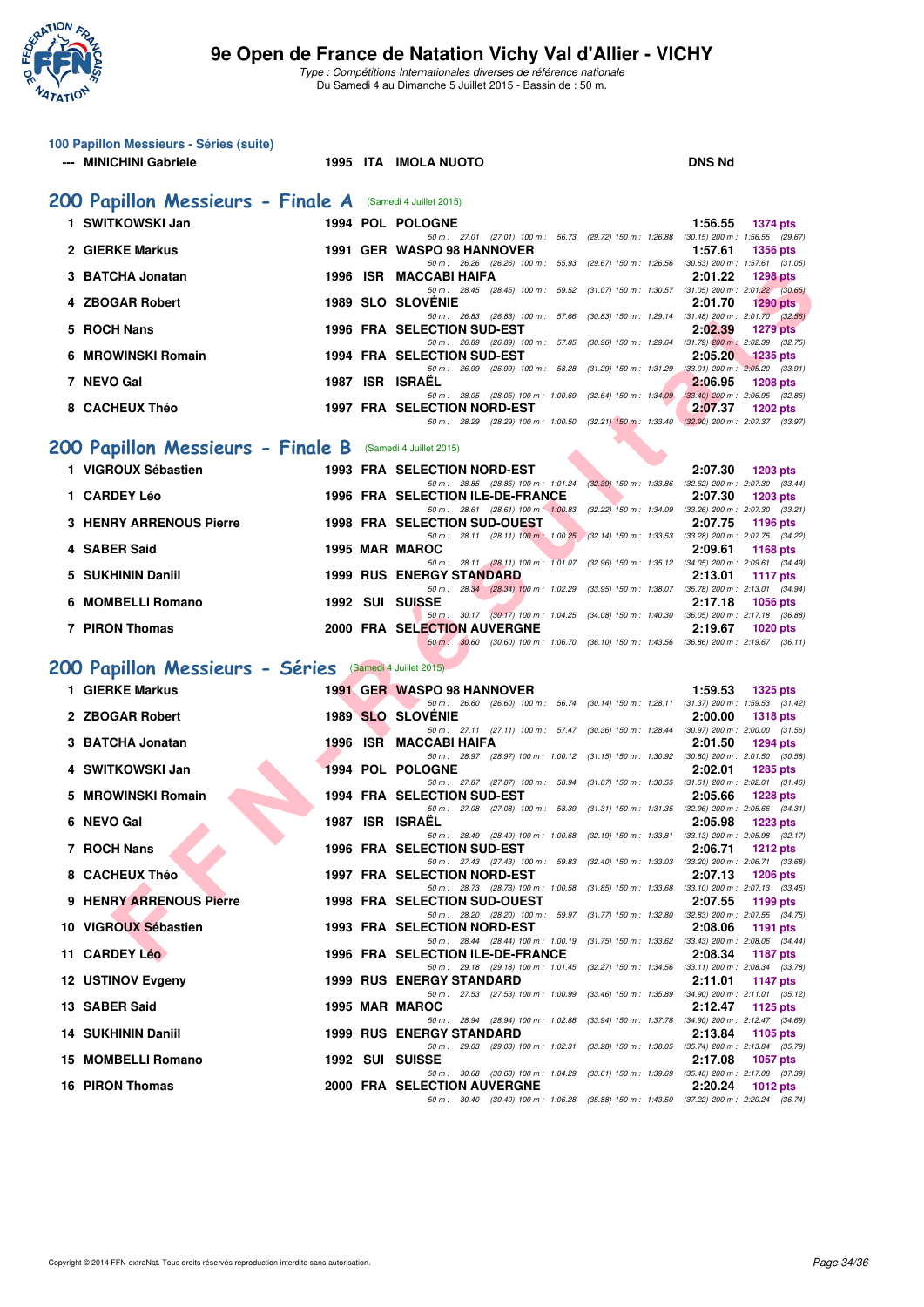

| 200 Papillon Messieurs - Séries (suite)                    |                 |                                                                                                                                     |                                                                   |
|------------------------------------------------------------|-----------------|-------------------------------------------------------------------------------------------------------------------------------------|-------------------------------------------------------------------|
| --- MAISONNEUVE Marvin<br>--- STJEPANOVIC Velimir          | 1993 SRB SERBIE | 1991 FRA SELECTION SUD-OUEST                                                                                                        | <b>DNS</b> dec<br><b>DNS dec</b>                                  |
|                                                            |                 |                                                                                                                                     |                                                                   |
| 200 4 Nages Messieurs - Finale A (Dimanche 5 Juillet 2015) |                 |                                                                                                                                     |                                                                   |
| 1 TURRINI Federico                                         | 1987 ITA ITALIE |                                                                                                                                     | 2:02.55<br><b>1324 pts</b>                                        |
| 2 PAVONI Roberto                                           |                 | 50 m: 27.12 (27.12) 100 m: 58.11 (30.99) 150 m: 1:34.14 (36.03) 200 m: 2:02.55 (28.41)<br>1991 GBR GRANDE-BRETAGNE                  | 2:02.59<br><b>1323 pts</b>                                        |
| 3 CIESLAK Marcin                                           |                 | 50 m: 26.86 (26.86) 100 m: 58.41 (31.55) 150 m: 1:33.67 (35.26) 200 m: 2:02.59 (28.92)<br>1992 POL POLOGNE                          | 2:02.61<br><b>1323 pts</b>                                        |
| 4 TOUMARKIN Yakov Yan                                      | 1992 ISR ISRAEL | 50 m: 26.57 (26.57) 100 m: 58.47 (31.90) 150 m: 1:33.27 (34.80) 200 m: 2:02.61 (29.34)                                              | 2:03.00<br><b>1316 pts</b>                                        |
|                                                            |                 | 50 m: 26.78 (26.78) 100 m: 57.55 (30.77) 150 m: 1:33.91 (36.36) 200 m: 2:03.00 (29.09)                                              |                                                                   |
| 5 GIERKE Markus                                            |                 | 1991 GER WASPO 98 HANNOVER<br>50 m : 26.62 (26.62) 100 m : 59.60 (32.98) 150 m : 1:35.10                                            | 2:03.75<br><b>1304 pts</b><br>$(35.50)$ 200 m : 2:03.75 $(28.65)$ |
| 6 LUDTKE Maik                                              |                 | 1992 GER WASPO 98 HANNOVER<br>50 m: 26.72 (26.72) 100 m: 1:00.06 (33.34) 150 m: 1:34.71 (34.65) 200 m: 2:04.00 (29.29)              | 2:04.00<br><b>1300 pts</b>                                        |
| 7 ZBOGAR Robert                                            |                 | <b>1989 SLO SLOVENIE</b><br>50 m : 26.95 (26.95) 100 m : 59.32 (32.37) 150 m : 1:38.01 (38.69) 200 m : 2:07.39 (29.38)              | 2:07.39<br><b>1245 pts</b>                                        |
| 8 GWIZDZ Damien                                            |                 | 1995 FRA SELECTION SUD-EST<br>50 m: 27.28 (27.28) 100 m: 1:00.25 (32.97) 150 m: 1:37.45 (37.20) 200 m: 2:07.71 (30.26)              | 2:07.71<br><b>1240 pts</b>                                        |
|                                                            |                 |                                                                                                                                     |                                                                   |
| 200 4 Nages Messieurs - Finale B<br>1 MINICHINI Gabriele   |                 | (Dimanche 5 Juillet 2015)                                                                                                           |                                                                   |
|                                                            |                 | <b>1995 ITA IMOLA NUOTO</b><br>50 m: 25.93 (25.93) 100 m: 59.95 (34.02) 150 m: 1:36.70 (36.75) 200 m: 2:05.03 (28.33)               | 2:05.03<br><b>1283 pts</b>                                        |
| 2 NEVO Gal                                                 | 1987            | <b>ISR ISRAEL</b><br>50 m: 27.32 (27.32) 100 m: 1:00.60 (33.28) 150 m: 1:36.10 (35.50) 200 m: 2:05.27 (29.17)                       | 2:05.27<br><b>1279 pts</b>                                        |
| 3 RECK Ruben                                               |                 | 1996 GER WASPO 98 HANNOVER<br>50 m: 26.53 (26.53) 100 m: 1:00.17 (33.64) 150 m: 1:37.21 (37.04) 200 m: 2:07.97 (30.76)              | 2:07.97<br><b>1235 pts</b>                                        |
| 4 RENARD Geoffrey                                          |                 | 1997 FRA SELECTION SUD-OUEST<br>50 m: 27.77 (27.77) 100 m: 1:00.87 (33.10) 150 m: 1:38.75 (37.88) 200 m: 2:09.35 (30.60)            | 2:09.35<br>$1213$ pts                                             |
| 5 PETIT Ambroise                                           |                 | 1995 FRA SELECTION SUD-EST                                                                                                          | 2:09.37<br><b>1213 pts</b>                                        |
| 6 BRUN Christophe                                          |                 | 50 m: 27.02 (27.02) 100 m: 1:01.30 (34.28) 150 m: 1:39.22 (37.92) 200 m: 2:09.37 (30.15)<br><b>1998 FRA SELECTION SUD-OUEST</b>     | 2:10.05<br><b>1202 pts</b>                                        |
| 7 COIFFARD Adrien                                          |                 | 50 m: 28.53 (28.53) 100 m: 1:01.68 (33.15) 150 m: 1:40.65 (38.97) 200 m: 2:10.05 (29.40)<br><b>1997 FRA SELECTION SUD-OUEST</b>     | 2:11.96<br><b>1172 pts</b>                                        |
| 8 CHATRON Cyril                                            |                 | 50 m : 28.29 (28.29) 100 m : 1:03.45 (35.16) 150 m : 1:42.04 (38.59) 200 m : 2:11.96 (29.92)<br><b>1995 FRA SELECTION SUD-EST</b>   | 2:15.90<br>1112 $pts$                                             |
|                                                            |                 | 50 m: 26.38 (26.38) 100 m: 1:02.44 (36.06) 150 m: 1:42.87 (40.43) 200 m: 2:15.90 (33.03)                                            |                                                                   |
| 200 4 Nages Messieurs - Séries (Dimanche 5 Juillet 2015)   |                 |                                                                                                                                     |                                                                   |
| 1 TOUMARKIN Yakov Yan                                      | 1992            | <b>ISR ISRAEL</b><br>50 m: 26.32 (26.32) 100 m: 57.19 (30.87) 150 m: 1:33.72 (36.53) 200 m: 2:04.63 (30.91)                         | 2:04.63<br>1290 pts                                               |
| 2 TURRINI Federico                                         | 1987 ITA ITALIE |                                                                                                                                     | 2:05.42<br><b>1277 pts</b>                                        |
| 3 PAVONI Roberto                                           |                 | 50 m: 27.24 (27.24) 100 m: 59.44 (32.20) 150 m: 1:36.24 (36.80) 200 m: 2:05.42 (29.18)<br>1991 GBR GRANDE-BRETAGNE                  | 2:05.52<br><b>1275 pts</b>                                        |
| 4 LUDTKE Maik                                              |                 | 50 m: 26.97 (26.97) 100 m: 59.48 (32.51) 150 m: 1:35.68 (36.20) 200 m: 2:05.52 (29.84)<br><b>1992 GER WASPO 98 HANNOVER</b>         | 2:05.63<br><b>1273 pts</b>                                        |
| <b>CIESLAK Marcin</b>                                      |                 | 50 m: 26.85 (26.85) 100 m: 1:00.83 (33.98) 150 m: 1:35.51 (34.68) 200 m: 2:05.63 (30.12)<br>1992 POL POLOGNE                        | 2:06.47<br><b>1260 pts</b>                                        |
| 6 ZBOGAR Robert                                            |                 | 50 m: 27.16 (27.16) 100 m: 59.17 (32.01) 150 m: 1:35.34<br><b>1989 SLO SLOVENIE</b>                                                 | $(36.17)$ 200 m : 2:06.47 $(31.13)$<br>2:06.55<br><b>1258 pts</b> |
| 7 GIERKE Markus                                            |                 | 50 m : 26.97 (26.97) 100 m : 59.82 (32.85) 150 m : 1:37.54<br>1991 GER WASPO 98 HANNOVER                                            | (37.72) 200 m : 2:06.55 (29.01)                                   |
|                                                            |                 | 50 m : 27.12 (27.12) 100 m : 1:02.24 (35.12) 150 m : 1:39.02 (36.78) 200 m : 2:07.47 (28.45)                                        | 2:07.47<br>1244 pts                                               |
| 8 GWIZDZ Damien                                            |                 | <b>1995 FRA SELECTION SUD-EST</b><br>50 m: 27.60 (27.60) 100 m: 1:01.42 (33.82) 150 m: 1:38.06                                      | 2:08.38<br>1229 pts<br>$(36.64)$ 200 m : 2:08.38 $(30.32)$        |
| 9 CHATRON Cyril                                            |                 | 1995 FRA SELECTION SUD-EST<br>50 m : 27.05 (27.05) 100 m : 1:01.65 (34.60) 150 m : 1:38.26                                          | 2:08.52<br><b>1227 pts</b><br>$(36.61)$ 200 m : 2:08.52 $(30.26)$ |
| 10 NEVO Gal                                                | 1987            | <b>ISR ISRAËL</b><br>50 m: 27.27 (27.27) 100 m: 1:01.02 (33.75) 150 m: 1:37.69                                                      | 2:08.72<br><b>1223 pts</b><br>$(36.67)$ 200 m : 2:08.72 $(31.03)$ |
| 11 RECK Ruben                                              |                 | 1996 GER WASPO 98 HANNOVER<br>50 m : 26.87 (26.87) 100 m : 1:00.51 (33.64) 150 m : 1:37.54                                          | 2:08.75<br>1223 pts                                               |
| <b>12 MINICHINI Gabriele</b>                               |                 | 1995 ITA IMOLA NUOTO                                                                                                                | (37.03) 200 m : 2:08.75 (31.21)<br>2:09.10<br><b>1217 pts</b>     |
| 13 RENARD Geoffrey                                         |                 | 50 m : 27.51 (27.51) 100 m : 1:02.22 (34.71) 150 m : 1:39.93 (37.71) 200 m : 2:09.10 (29.17)<br>1997 FRA SELECTION SUD-OUEST        | 2:09.45<br>1212 pts                                               |
| 14 PETIT Ambroise                                          |                 | 50 m : 27.87 (27.87) 100 m : 1:01.08 (33.21) 150 m : 1:38.82 (37.74) 200 m : 2:09.45 (30.63)<br><b>1995 FRA SELECTION SUD-EST</b>   | 2:10.27<br>1199 pts                                               |
| 15 BRUN Christophe                                         |                 | 50 m : 27.43 (27.43) 100 m : 1:01.72 (34.29) 150 m : 1:39.45 (37.73) 200 m : 2:10.27 (30.82)<br><b>1998 FRA SELECTION SUD-OUEST</b> | 2:10.67<br>1193 pts                                               |
|                                                            |                 | 50 m: 28.19 (28.19) 100 m: 1:01.09 (32.90) 150 m: 1:40.09 (39.00) 200 m: 2:10.67 (30.58)                                            |                                                                   |